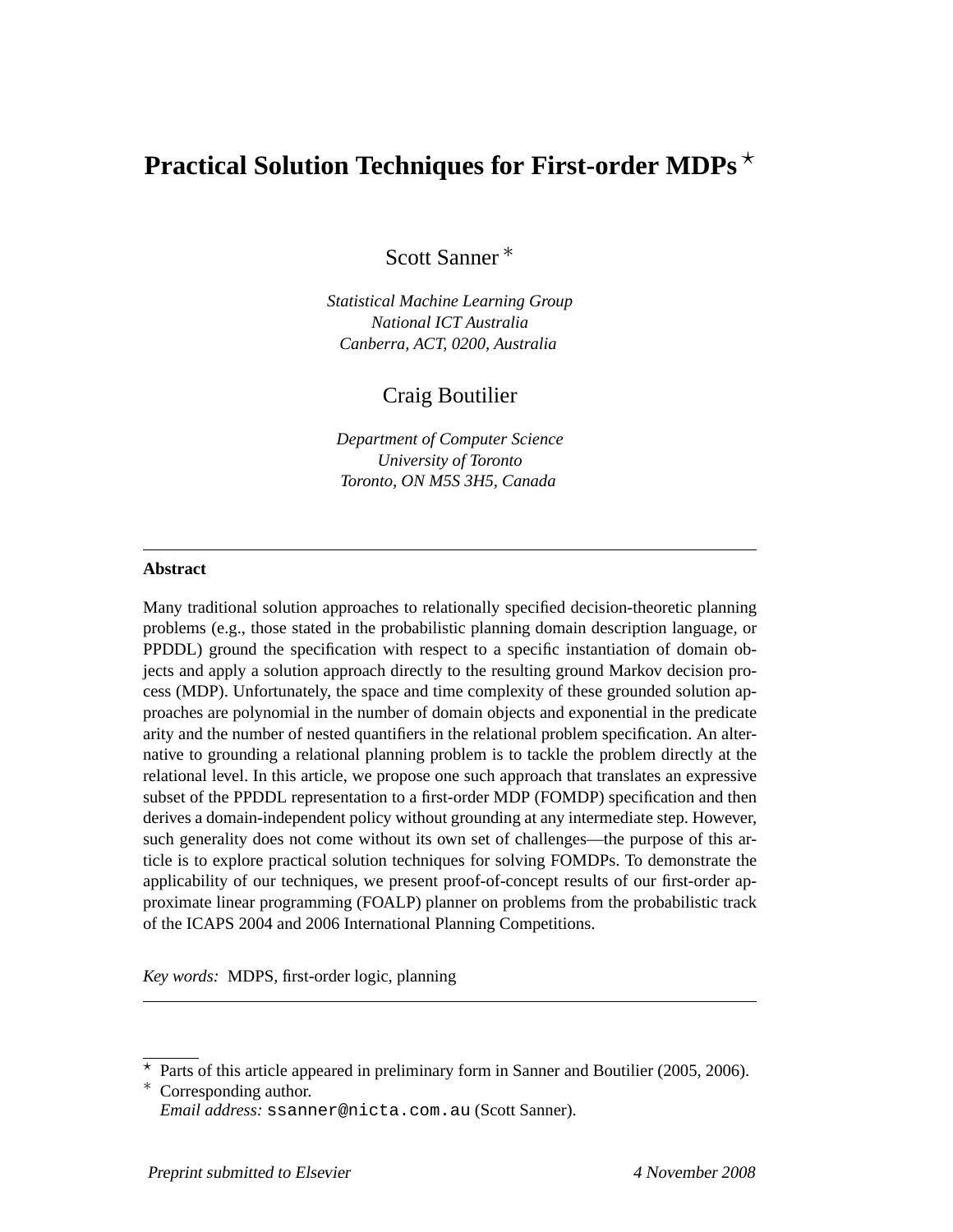## **1 Introduction**

There has been an extensive line of research over the years aimed at exploiting structure in order to compactly represent and efficiently solve decision-theoretic planning problems modeled as Markov decision processes (MDPs) (Boutilier et al., 1999). While traditional approaches from operations research typically use enumerated state and action models (Puterman, 1994), these have proved impractical for large-scale AI planning tasks where the number of distinct states in a model can easily exceed the limits of primary and secondary storage on modern computers.

Fortunately, many MDPs can be compactly described by using a factored state and action representation and exploiting various independences in the reward and transition functions (Boutilier et al., 1999). The independencies and regularities laid bare by such representations can often be exploited in exact and approximate solution methods as well. Such techniques have permitted the practical solution of MDPs that would not have been possible using enumerated state and action models (Dearden and Boutilier, 1997; Hoey et al., 1999; St-Aubin et al., 2000; Guestrin et al., 2002).

However, factored representations are only one type of structure that can be exploited in the representation of MDPs. Many MDPs can be described abstractly in terms of classes of domain objects and relations between those domain objects that may change over time. For example, a logistics problem specified in the probabilistic planning domain description language (PPDDL) (Younes et al., 2005) may refer to domain objects such as boxes, trucks, and cities. If the objective is to deliver all boxes to their assigned destination cities then the locations of these boxes and trucks may change as a result of actions taken in pursuit of this objective. Since action templates such as loading or unloading a box are likely to apply generically to domain objects and can be specified independently of any ground domain instantiation (e.g., 4 trucks, 5 boxes, and 9 cities), this permits compact MDP descriptions by exploiting the existence of domain objects, relations over these objects, and the ability to express objectives and action effects using quantification.

Unfortunately, while relational specifications such as PPDDL permit very compact, domain-independent descriptions of a variety of MDPs, this compactness does not translate directly to effective solutions of the underlying planning problems. For example, one approach to solving a relational decision-theoretic planning problem might first construct sets of state variables and actions for all possible ground instantiations of each relation and action with respect to a specific domain (e.g., 4 trucks, 5 boxes, and 9 cities). Then this approach might apply known solution techniques to this ground factored representation of an MDP. Unfortunately, such an approach is domain-specific; and the size of the ground MDP grows polynomially in the number of domain objects, and exponentially in the predicate arity and the number of nested quantifiers in the problem specification. For sufficiently large do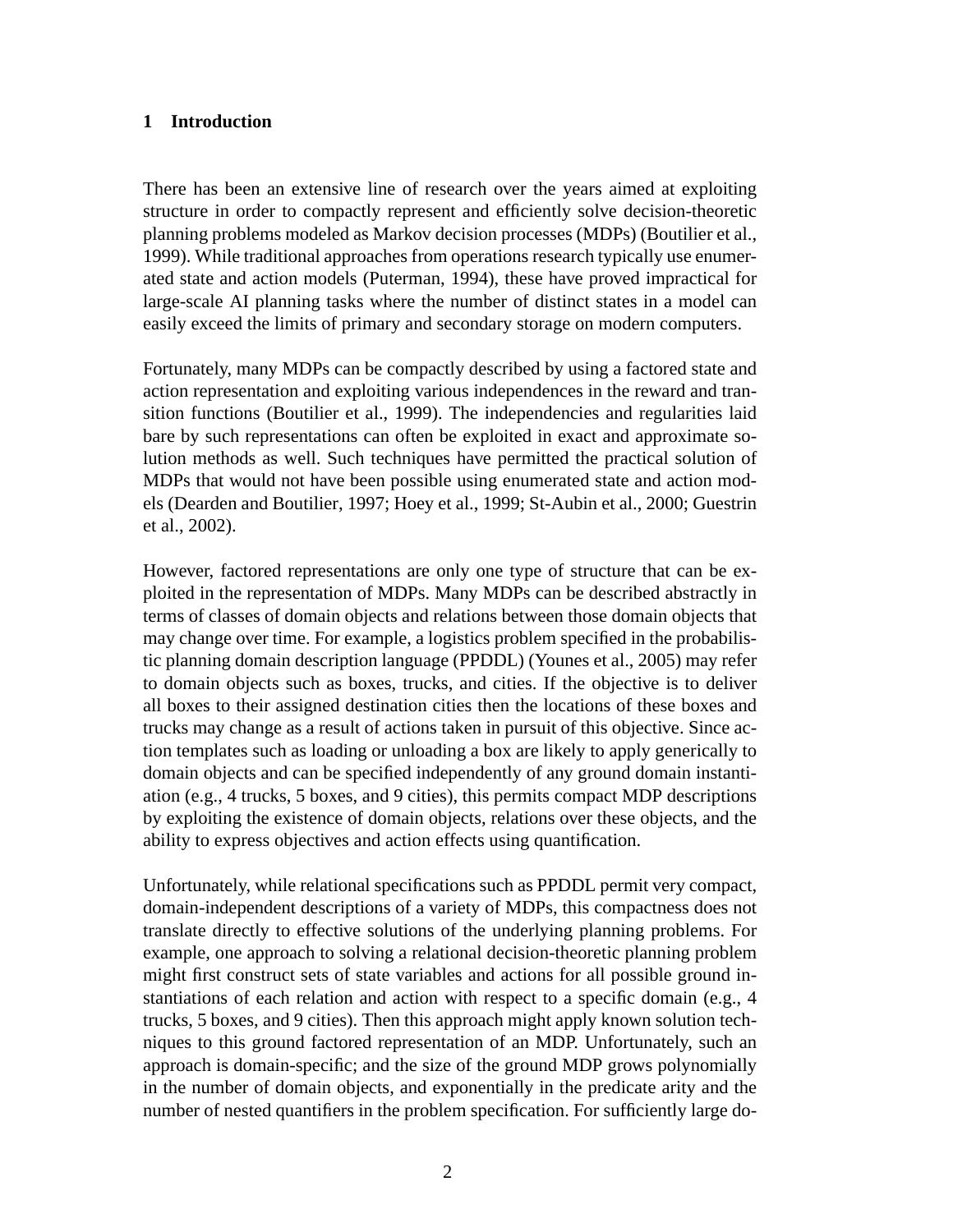mains and complex relational MDP specifications, grounding may not be a viable option.

An alternative approach to grounding is to apply a solution approach directly at the relational level. In this article, we discuss one such technique that translates an expressive subset of the relational PPDDL representation to a *first-order MDP (FOMDP)* (Boutilier et al., 2001) specification. A symbolic policy may then be derived with respect to this FOMDP, resulting in a domain-independent solution that exploits a purely lifted version of the Bellman equations and avoids grounding at any intermediate step. This stands in contrast to alternate first-order approaches discussed in Section 6.2 that induce symbolic representations of the solution from samples of the Bellman equation in ground problem instances.

Unfortunately, the use of first-order logical languages to describe our FOMDP specification and solution introduces the need for computationally expensive logical simplification and theorem proving. While this means that exact solutions are not tractable for many FOMDPs, there is often a high degree of regularity and structure present in many FOMDPs that can be exploited by the approximate (heuristic) solution techniques proposed in this article. To this end, this article continues the tradition of exploiting structure to find effective solutions for large MDPs.

After providing a review of MDPs and relevant solution techniques in Section 2 and the FOMDP formalism and its solution via symbolic dynamic programming (Boutilier et al., 2001) in Section 3, we make the following contributions to the practical solution of FOMDPs:

- (1) Section 3.2.2: We show how to translate a subset of PPDDL problems including universal and conditional effects to FOMDPs.
- (2) Section 4.1: We show how to exploit the logical structure of reward, value, and transition functions using first-order extensions of algebraic decision diagrams (ADDs) (Bahar et al., 1993) for use in both exact and approximate FOMDP solutions.
- (3) Section 4.2: We apply additive decomposition techniques to universal reward specifications in a manner that leads to efficient solutions for our FOMDP representation and reasonable empirical performance on example problems.
- (4) Section 5.3: We show how to generalize the approximate linear programming technique for MDPs (Schweitzer and Seidmann, 1985; de Farias and Roy, 2003; Guestrin et al., 2002) to the case of FOMDPs by casting the optimization problem in terms of a first-order linear program.
- (5) Section 5.4: We define a linear program (LP) with first-order constraints and provide a constraint generation algorithm that utilitizes a relational generalization of variable elimination (Zhang and Poole, 1996) to exploit constraint structure in the efficient solution of this *first-order LP (FOLP)*.

To demonstrate the efficacy of our techniques, we present proof-of-concept results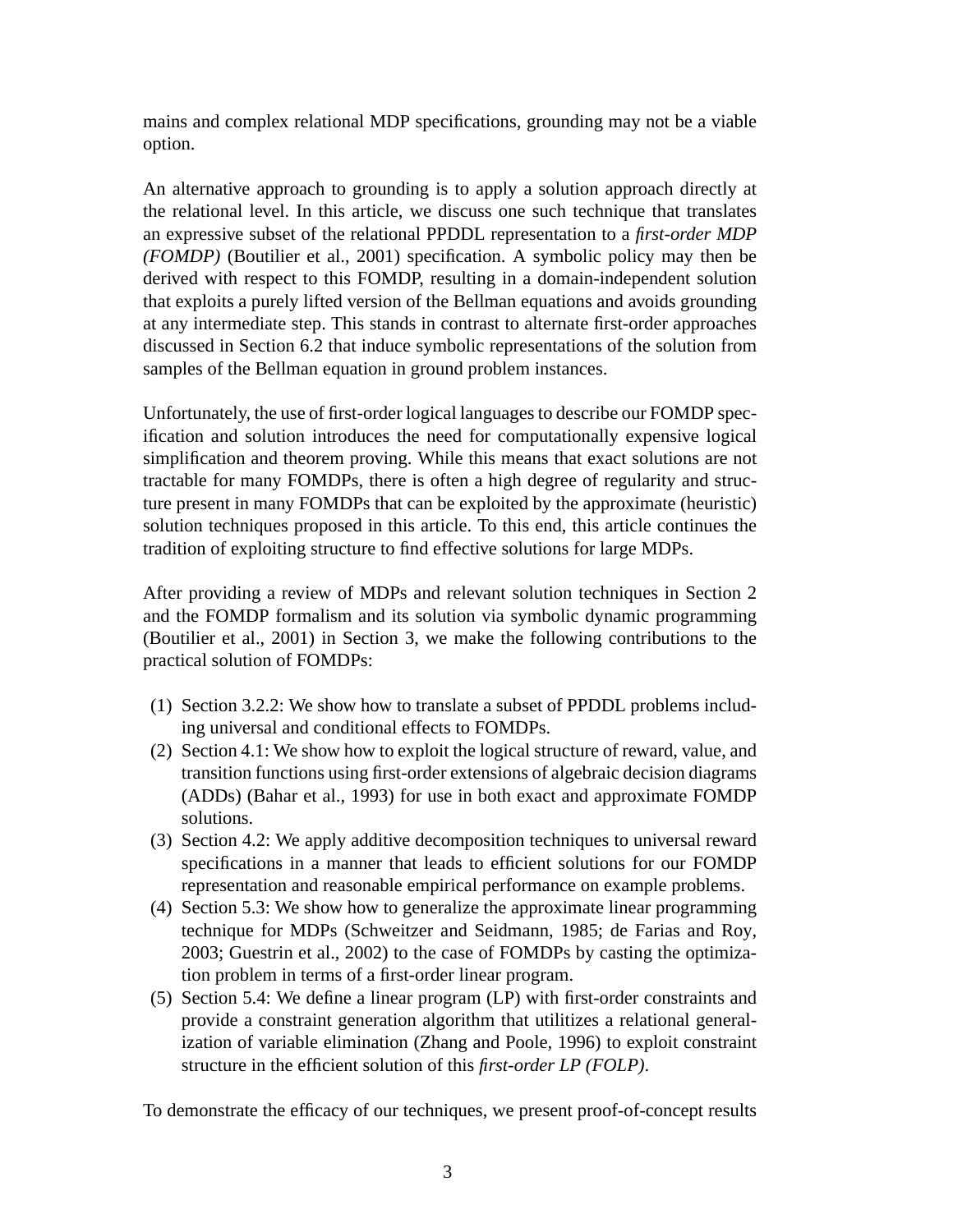of our *first-order approximate linear programming (FOALP)* planner on problems from the probabilistic track of the ICAPS 2004 and 2006 International Planning Competitions in Section 5.6. Following this, we discuss a number of related firstorder decision-theoretic planning approaches and discuss the relative advantages and disadvantages of each in Section 6. We conclude with a discussion of possible extensions to our techniques in Section 7.

#### **2 Markov Decision Processes**

Markov decision processes (MDPs) were first introduced and developed in the fields of operations research and economics (Bellman, 1957; Shapley, 1953; Howard, 1960). The MDP has since been adopted as a model for decision-theoretic planning with fully observable state in the field of artificial intelligence (Bertsekas, 1987; Bertsekas and Tsitsiklis, 1996; Boutilier et al., 1999) and as such provides the formal underpinning for the framework that we describe in this article. In this section, we describe various algorithmic approaches for making optimal sequential decisions in MDPs that we later generalize to the case of first-order MDPs. The following presentation derives from Puterman (1994).

## *2.1 The MDP model and Optimality Criteria*

Formally, a finite state and action MDP is specified by a tuple  $\langle S, A, T, R, h, \gamma \rangle$ .  $S$  is a set of distinct states. An agent in an MDP can effect changes to its state by executing actions from the set  $A$ . We base our initial presentation in this section on finite state and action MDPs; but in much of what follows, we will assume an infinite, discrete state and action space. The standard techniques for MDPs discussed here can be generalized to countable or continuous state and action spaces (Puterman, 1994).

The transition function T is a family of probability distributions  $T(s, a, s') =$  $P(s'|a, s)$ , which denotes the probability that the world transitions from  $s \in S$ to  $s' \in S$  when action  $a \in A$  was executed. This representation enforces the Markov property: the distribution over states  $s_{t+1}$  at time  $t + 1$  is independent of any previous state  $s_{t-i}$  and action  $a_{t-i}$ ,  $i \ge 1$ , given  $s_t$  and  $a_t$ .

The preferences of the agent are encoded in a reward function  $\mathcal{R}$  :  $\mathcal{S} \times \mathcal{A}$   $\rightarrow$ R. In addition to specifying single-step preferences, the agent must also specify how it trades off reward over the horizon  $h$  of remaining decision stages. In this article, we focus on the expected sum of discounted accumulated reward over an infinite horizon ( $h = \infty$ ) since this is most compatible with the (approximate) linear programming approach that we adopt later. In the calculation of discounted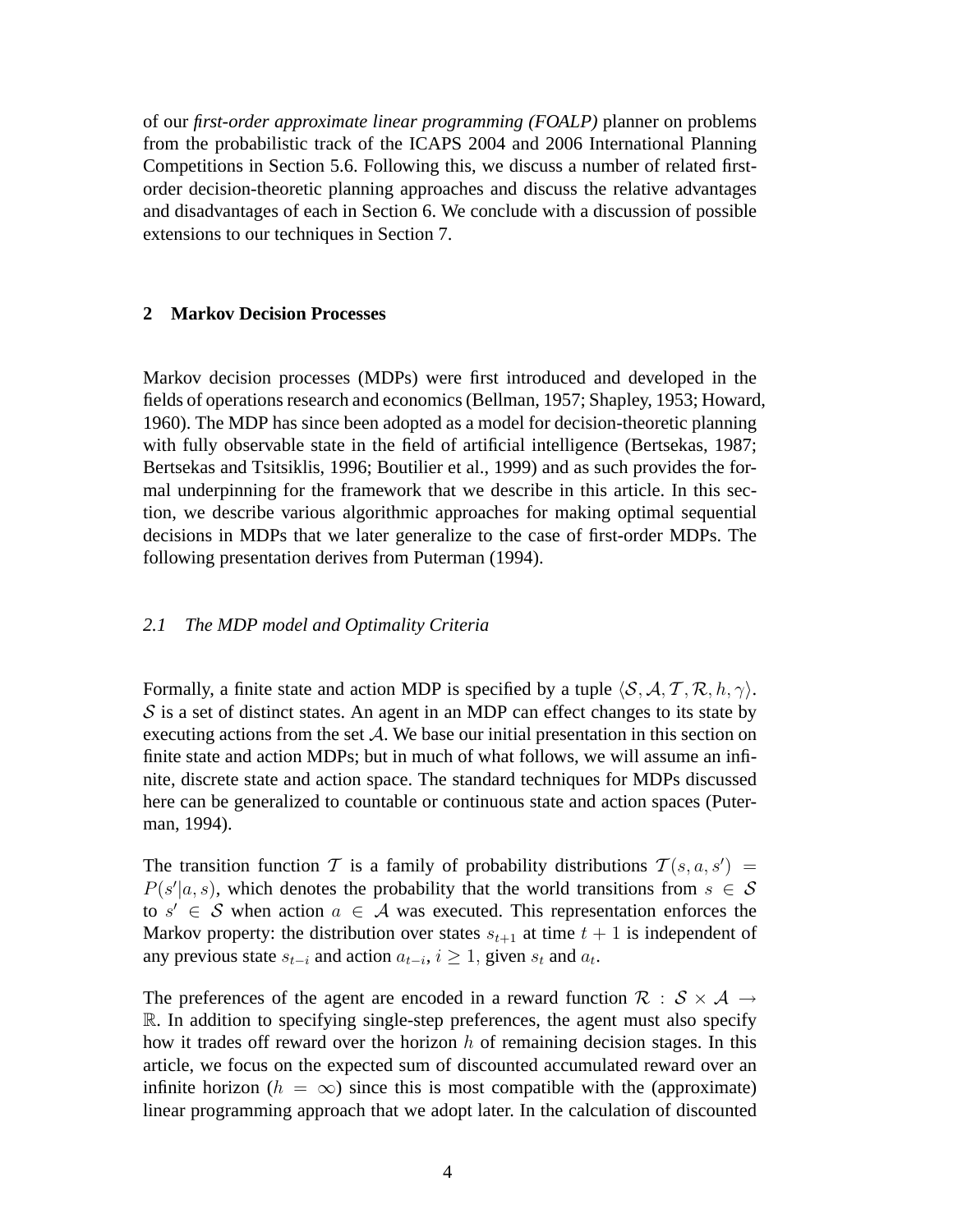accumulated reward, we discount rewards  $t$  time steps into the future by a discount factor  $\gamma^t$  where  $\gamma \in [0, 1]$ . Throughout this article, we assume  $\gamma < 1$ . The use of  $\gamma$  < 1 allows one to model the notion that an immediate reward r is worth more than the equivalent reward delayed one or more time steps in the future. Practically,  $\gamma$  < 1 is required to ensure that the total expected reward is bounded in the case of infinite horizon MDPs.

A stationary policy takes the form  $\pi : \mathcal{S} \to \mathcal{A}$ , with  $\pi(s)$  denoting the action to be executed in state s. The *value* of policy  $\pi$  is the expected sum of discounted future rewards over horizon h given that  $\pi$  is executed. Its value function is given by:

$$
V_{\pi}(s) = E_{\pi} \left[ \sum_{t=0}^{h} \gamma^{t} \cdot r^{t} \mid s_{0} = s \right]. \tag{1}
$$

where  $r^t$  is a reward obtained at time  $t, \gamma$  is a discount factor as defined above, and  $s_0$  is the initial starting state.

A *greedy policy*  $\pi_V$  with respect to a value function V is simply any policy that takes an action in each state that maximizes expected value with respect to  $V$ , defined as follows:

$$
\pi_V(s) = \underset{a \in \mathcal{A}}{\arg \max} \left\{ R(s, a) + \gamma \sum_{s' \in \mathcal{S}} P(s'|s, a) V(s') \right\} \tag{2}
$$

Thus, from any value function, we can derive a corresponding greedy policy that represents the best action choice with respect to that value estimation.

An *optimal policy*  $\pi^*$  in an infinite horizon MDP maximizes the value function for all states. An optimal policy  $\pi^*$  is any greedy policy with respect to the optimal value function  $V^*$  and likewise the optimal value function is the value of an optimal policy,  $V_{\pi^*}(s) = V^*(s)$ . We note that  $V^*$  satisfies the following fixed-point equality:

$$
V^*(s) = \max_{a} \left\{ R(s, a) + \gamma \sum_{s' \in S} T(s, a, s') \cdot V^*(s') \right\}.
$$
 (3)

Finding V<sup>\*</sup> constitutes finding an *exact solution* to an MDP. Throughout the article, we use the term *solution* more loosely to denote some attempt at approximating  $V^*$ , whether the approximation guarantees error bounds or is simply heuristic.

#### *2.2 MDP Solution Algorithms*

In this section we describe several exact and approximate solution techniques for MDPs that we later extend to the first-order case.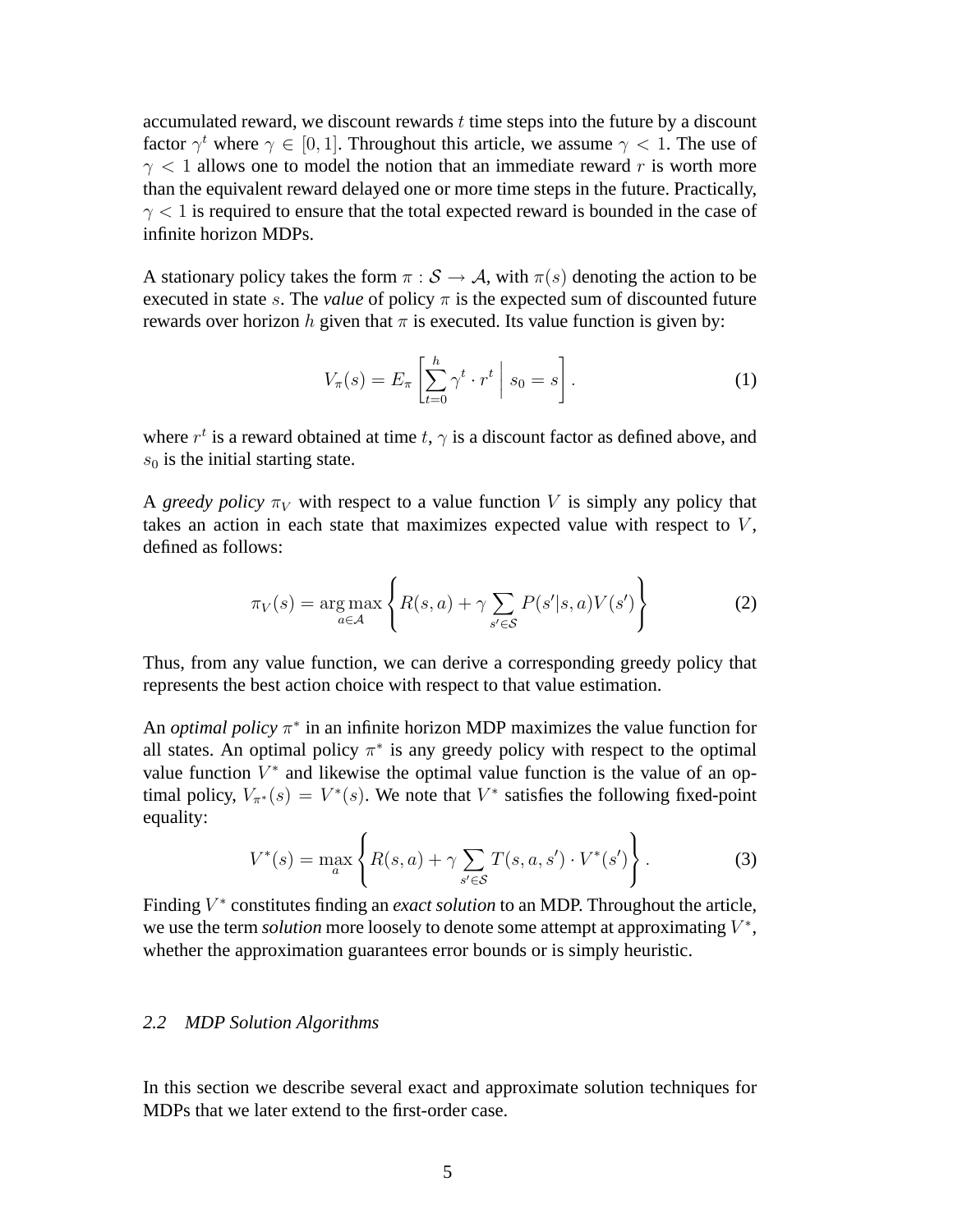#### *2.2.1 Value iteration*

We begin our discussion of MDP solutions by providing two equations that form the basis of the stochastic dynamic programming algorithms used to solve MDPs.

We define  $V^0_\pi(s) = R(s, \pi(s))$  and then inductively define the *t*-stage-to-go value *function* for a policy  $\pi$  as follows:

$$
V_{\pi}^{t}(s) = R(s, \pi(s)) + \gamma \sum_{s' \in \mathcal{S}} T(s, \pi(s), s') \cdot V_{\pi}^{t-1}(s')
$$
(4)

Based on this definition, Bellman's *principle of optimality* (Bellman, 1957) establishes the following relationship between the optimal value function at stage  $t$  and the optimal value function at the previous stage  $t - 1$ :

$$
V^t(s) = \max_{a \in \mathcal{A}} \left\{ R(s, a) + \gamma \sum_{s' \in \mathcal{S}} T(s, \pi(s), s') \cdot V^{t-1}(s') \right\}
$$
(5)

The computation of  $V^t$  from  $V^{t-1}$  via this relationship is referred to as a *Bellman backup*. The *value iteration* algorithm consists of repeatedly performing Bellman backups to compute these t-stage-to-go value functions.

We note that the Bellman backup is often rewritten in the following two steps to separate out the backup of a value function through a single action and the maximization of this value over all actions:

$$
Q^{t}(s, a) = R(s, a) + \gamma \cdot \sum_{s' \in S} T(s, a, s') \cdot V^{t-1}(s')
$$
 (6)

$$
V^t(s) = \max_{a \in \mathcal{A}} \left\{ Q^t(s, a) \right\} \tag{7}
$$

Puterman (1994) shows that terminating once the following Bellman error condition is met

$$
\max_{s} |V^t(s) - V^{t-1}(s)| < \frac{\epsilon(1-\gamma)}{2\gamma} \tag{8}
$$

guarantees that the estimated value function  $V^t$  is  $\epsilon$ -*optimal* over an infinite horizon, that is, its value is within  $\epsilon$  of the optimal value:  $\max_s |V^t(s) - V^*(s)| < \epsilon$ .

We note that the value iteration approach requires time polynomial in the backup depth  $d$  and the number of states and actions, i.e.,  $O(|\mathcal{S}|^2 \cdot |\mathcal{A}| \cdot d)$ . Puterman (1994) provides a proof that value iteration converges linearly.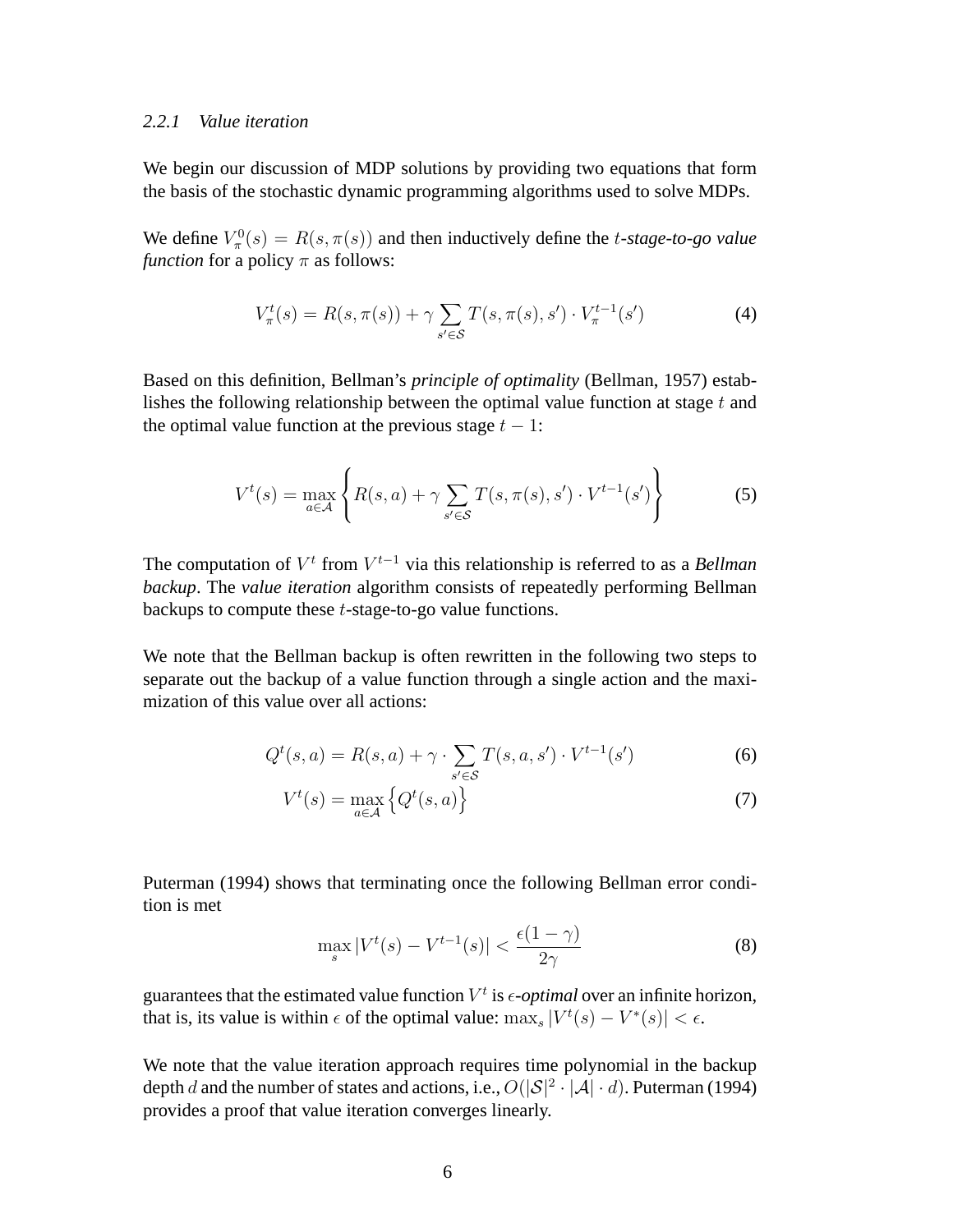#### *2.2.2 Linear programming*

An MDP can also be solved using the following linear program (LP):

Variables: 
$$
V(s)
$$
,  $\forall s \in S$   
Minimize:  $\sum_{s \in S} V(s)$   
Subject to:  $0 \ge R(s, a) + \gamma \sum_{s' \in S} P(s'|s, a)V(s') - V(s); \forall s \in S, \forall a \in A$  (9)

Puterman (1994) provides a proof that the solution to this LP is the optimal value function for an MDP.

#### *2.2.3 Approximate Linear Programming*

One general and popular approximate solution technique for MDPs is that of linearvalue function approximation (Schweitzer and Seidmann, 1985; Tsitsiklis and Van Roy, 1996; Koller and Parr, 1999, 2000; Schuurmans and Patrascu, 2001; Guestrin et al., 2002). Representing value functions as a linear combination of basis functions has many convenient computational properties, many of which will become evident as we incorporate relational structure in our MDP model. However, perhaps one of the most useful properties is that linear value function representations lead to MDP solutions requiring optimization with respect to linear objectives and linear constraints—that can be formulated as LPs.

In an *n*-state MDP, the exact value function can be specified as a vector in  $\mathbb{R}^n$ . This vector can be approximated by a value function  $\tilde{V}_{\vec{w}}$  that is a linear combination of k fixed basis functions (or *n*-vectors), denoted  $b_i(s)$ :

$$
\tilde{V}_{\vec{w}}(s) = \sum_{i=1}^{k} w_i \cdot b_i(s) \tag{10}
$$

The linear subspace spanned by the basis set will generally not include the true value function, but one can use projection methods to minimize some error measure between the true value function and the linear combination of basis functions. The basis functions themselves can be specified by domain experts, constructed or learned in an automated fashion (e.g., Poupart et al. (2002); Mahadevan (2005)). We will consider first-order methods for automated basis function construction in Section 5 and related work in Section 6.

*Approximate linear programming (ALP)* is simply an extension of the linear programming solution of MDPs to the case where the value function is approximated. In a linear value function representation, the objective and constraints will be linear in the weights being optimized, leading to a direct LP formulation. Consequently,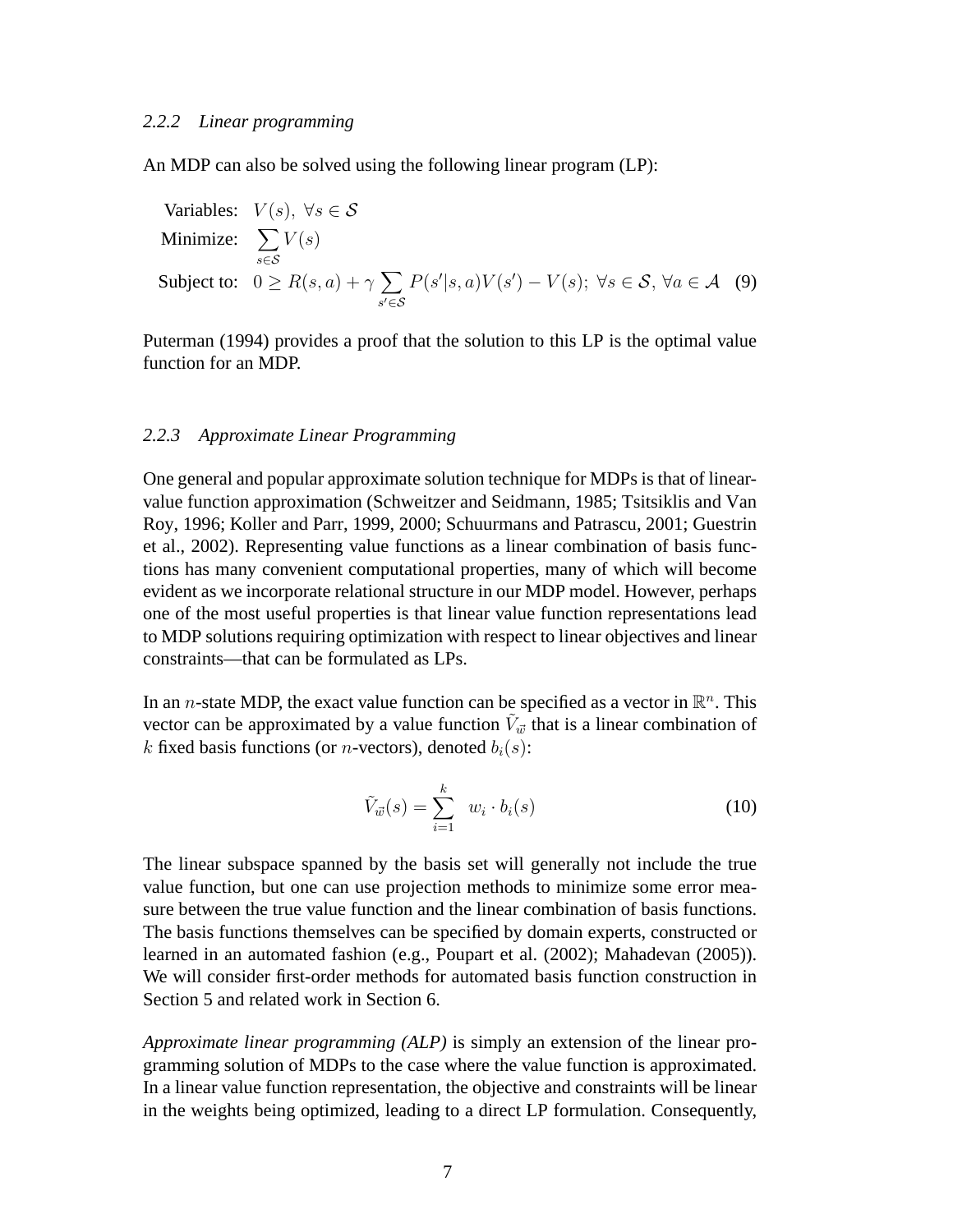we arrive at the following variant of the previous exact LP solution:

Variables:  $\vec{w}$ Minimize:  $\sum$ s∈S  $\tilde{V}_{\vec{w}}(s)$ Subject to:  $0 \geq R(s) + \gamma \sum$ s ′∈S  $P(s'|s, a)\tilde{V}_{\vec{w}}(s') - \tilde{V}_{\vec{w}}(s); \ \forall s \in \mathcal{S}, \ \forall a \in \mathcal{A}$  (11)

#### *2.3 Selecting an MDP Solution Approach*

The choice of whether to use a linear programming or dynamic programming solution to MDPs is not always clear. Linear programming offers a simple one-shot solution, but it relies on efficient LP solvers. Dynamic programming is straightforward to implement, but may require a large number of iterations to converge. However, the choice of exact vs. approximate is almost invariably determined by the size of the state space. For sufficiently large state spaces, approximate solution techniques are the only viable option. But this last statement depends critically on how one measures the size of the state space.

Despite their promise, the exact and approximate solution techniques discussed above must represent the value function (and policy, if required) as vectors or functions over an explicitly enumerated state (and action) space. This is simply not feasible for large-scale AI planning problems. Fortunately, there are many representations (e.g., factored or relational) well suited to decision-theoretic planning that do not require explicit state or action enumeration in either the problem representation or the solution. To this end, we will be concerned with the exploitation of relational planning structure for the remainder of this article.

#### **3 First-order MDPs**

Given that relational representations seem natural for planning problems, it makes sense to attempt to exploit this relational structure at a first-order level without resorting to grounding. This is precisely the idea behind the first-order MDP model (FOMDP) and its symbolic dynamic programming solution (Boutilier et al., 2001), which we review in this section. For the remainder of this article, when we refer to a FOMDP without further qualification, we refer to the specific formalization presented in Boutilier et al. (2001), although there are other possible first-order MDP formalizations and associated solution approaches (we discuss these alternatives in Section 6). The reader already familiar with the motivations for FOMDPs and the presentation and notation in Boutilier et al. (2001) may wish to skip this section and proceed directly to the main contributions of this article in Sections 4 and 5.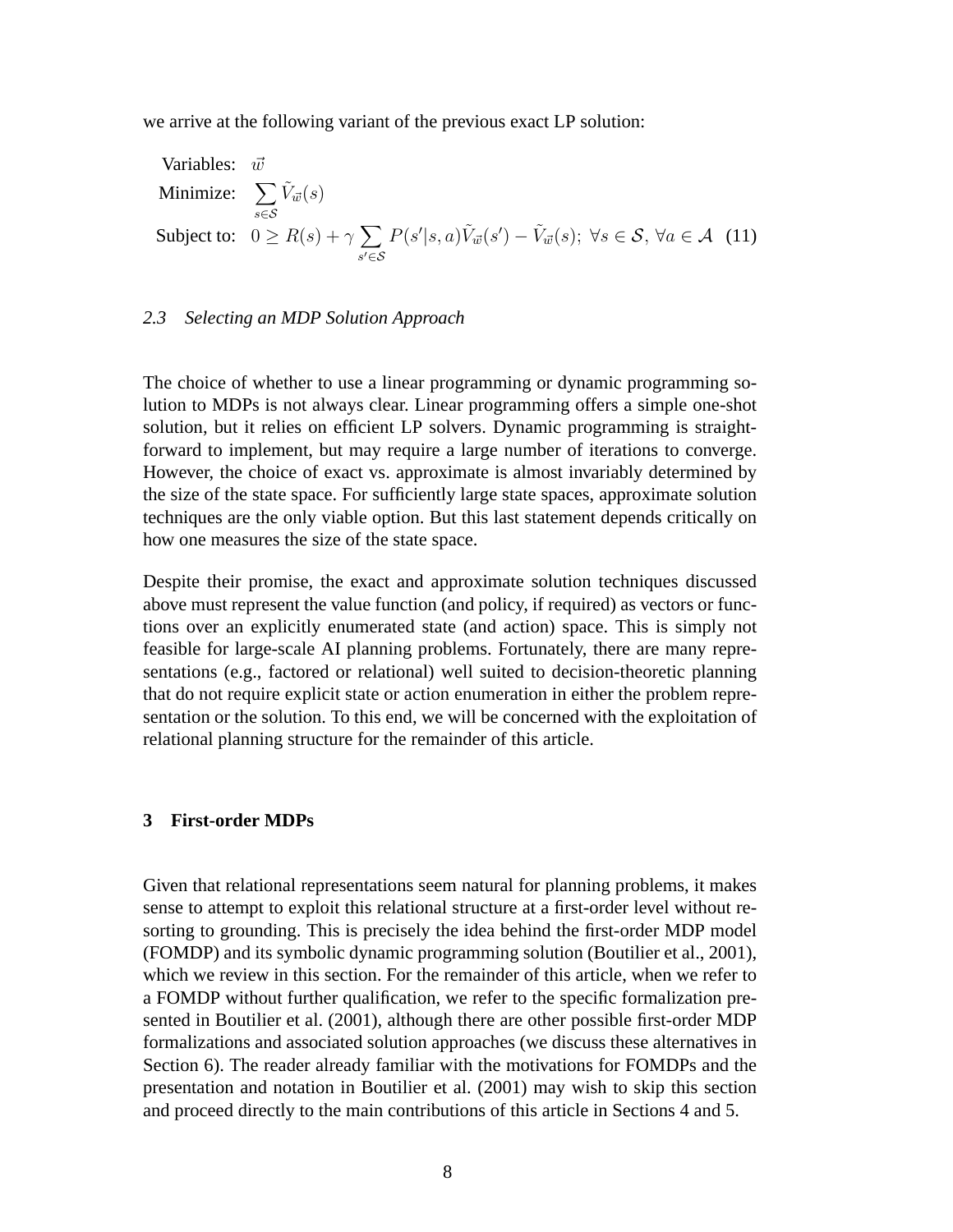

Fig. 1. An example BOXWORLD problem. Trucks may drive along solid lines and planes may fly along dashed lines. The goal in this instance is to get all boxes in Paris (indicated by the star).

## *3.1 Motivation*

Before we introduce FOMDPs and their solution, we begin with the basics of relational planning problem specifications and motivate the need for exploiting this structure at a lifted first-order level rather than at a ground propositional level.

# *3.1.1 Relational Planning Specifications*

We assume basic familiarity with unsorted first-order logic with equality. While we use a sorted notation for specifying object types of variables and predicate slots, we assume this sort information is compiled into an unsorted logical form where  $\forall Sort : c \phi(c)$  is rewritten as  $\forall c$ .  $Sort(c) \supset \phi(c)$  and likewise  $\exists Sort : c \phi(c)$  is rewritten as  $\exists c$ . Sort $(c) \wedge \phi(c)$ . Assuming these transformations, we draw on the logical notation and semantics for unsorted first-order logic given in Brachman and Levesque (2004). Specifically:

- *Predicate Symbols:* We assume a set of predicates  $P_i$  of each arity  $0 \le i \le m$ for some finite maximum m. We assume "=" $\in P_2$  with its usual interpretation.
- *Function Symbols:* We assume a set of function symbols  $f_i$  of each arity  $0 \leq$  $j \leq n$  for some finite maximum n.

In addition, we use a few notational conventions. All predicates (including unary predicates denoting domain object classes) are capitalized and all variables and constants are lowercased. We denote the types of predicate arguments using the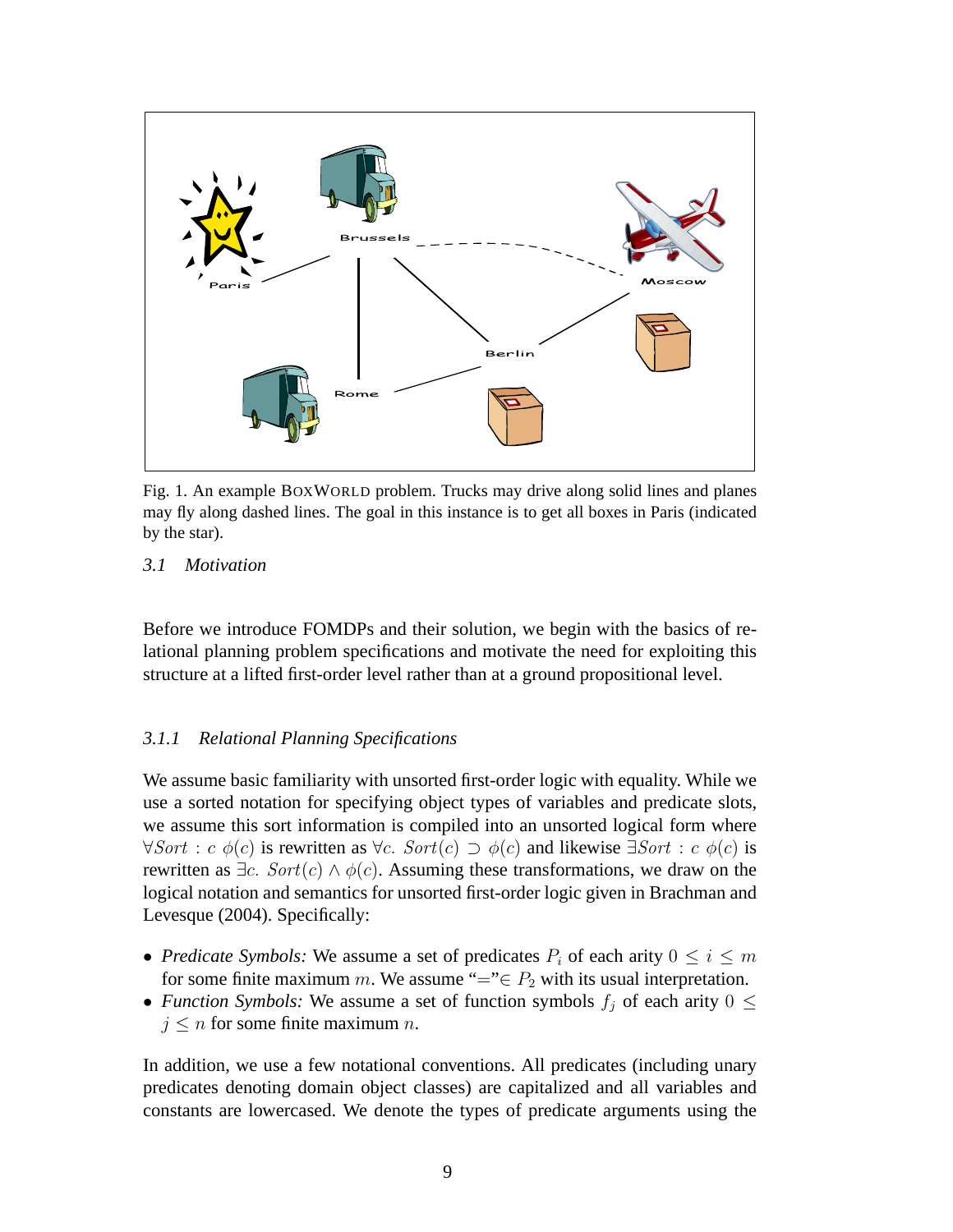notation  $\phi(Sort_1, \ldots, Sort_k)$  for some predicate of arity  $k$ .<sup>1</sup>

We can view many decision-theoretic planning problems as consisting of classes of domain objects and the changing relations that hold between those objects at different points in time. For example, in the BOXWORLD logistics problem (Veloso, 1992) illustrated in Figure 1, we have four classes of domain objects:  $Box$ ,  $City$ , Truck, and Plane. For the relations that hold between them, we have  $BoxIn(Box,$  $City), BoxOnTruck(Box, Truck), TruckIn(Truck, City), PlaneIn(Plane, City),$  $BoxOnPlane(Box, Plane)$ ). In this framework, generic action templates such as loading or unloading a box from a truck or plane or driving trucks and flying planes between cities are likely to apply generically to domain objects and thus the planning problem can be specified independently of any ground domain instantiation.

One recent language for representing relational probabilistic planning problems is PPDDL (Younes et al., 2005). At its core, PPDDL is a probabilistic extension of a subset of PDDL conforming to the deterministic ADL planning language (Pednault, 1989); ADL, in turn, introduced universal and conditional effects into the STRIPS representation (Fikes and Nilsson, 1971). To see the compactness of a relational representation, we provide a (P)PDDL representation of the BOXWORLD problem in Figure 2 where for simplicity, we omit the Plane class of objects and associated actions and relations and abbreviate  $BoxOnTruck(Box : b, Truck : t)$ as  $BoxOn(Box : b, Truck : t)$ .

General PPDDL specifications can be more compact for some problems than the PPDDL subset we refer to in this article. For example, in general PPDDL, universal and conditional effects and probabilities can be arbitrarily nested, thus allowing for exponentially more compact representations of probabilistic action effects than can be achieved with probabilities only at the top-level of effects (Rintanen, 2003). In addition, there are some general PPDDL specifications that *cannot* be translated to the PPDDL subset described here. If the general PPDDL specification uses probabilistic effects *nested under* universal effects (e.g., each box falls off a truck with some independent probability), it is generally impossible to translate such a problem to the restricted PPDDL subset used here because it requires an indefinitely factored transition probability model that cannot be expressed with finite probability specifications restricted to the top level of effects. While we do not discuss such model-expressivity here, we refer the reader to Sanner and Boutilier (2007) and Chapter 6 of Sanner (2008) for a treatment of such issues in first-order MDPs.

While the meaning of the PPDDL representation in Figure 2 is intended to be relatively straightforward, there are a few important points that should be explained. First, we assume that actions can be executed in all states so we do not encode explicit preconditions. While this assumption is not necessary, it does not have any effect on the value of an optimal policy in a domain that already has a *noop* action

<sup>&</sup>lt;sup>1</sup> Logically, this requires a background theory axiom  $\forall x_1, \dots, x_k \quad \phi(x_1, \dots, x_k) \supset$  $\bigwedge_{1=1}^k Sort_i(x_i)$  for each predicate  $\phi(Sort_1, \ldots, Sort_k)$ .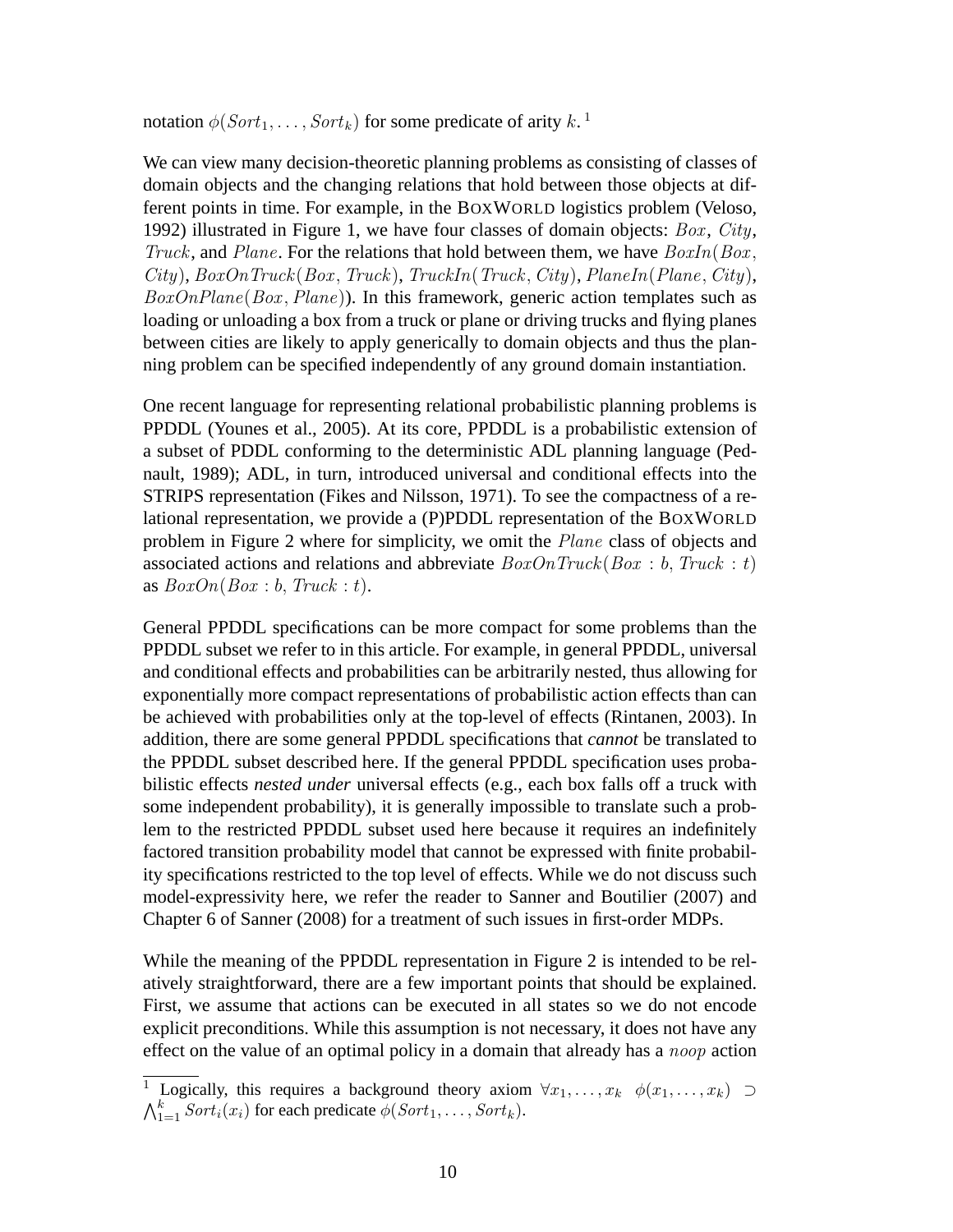```
• Domain Object Types: Box, Truck, City
• Relational (S)tate Descriptors (with parameter sorts):
   BoxIn(Box, City), \text{TruckIn}(\text{Truck}, City), \text{BoxOn}(\text{Box}, \text{Truck})• (R)eward: if [\exists Box : b.BoxIn(b, pairs)] then 10 else 0
• (A)ctions (with parameter sorts) and (T)ransition Function:
   \cdot load(Box : b, Truck : t):
           Effects (probability 0.9):
                  when [\exists City : c. \,BoxIn(b, c) \land \text{TruckIn}(t, c)] then [\text{BoxOn}(b, t)]\forall City : c. when [BoxIn(b, c) \land TruckIn(t, c)] then [-BoxIn(b, c)]\cdot unload(Box : b, Truck : t):
           Effects (probability 0.9):
                  \forall City : c. when [BoxOn(b, t) \land TruckIn(t, c)] then [BoxIn(b, c)]when [\exists City : c. BoxOn(b, t) \land TravelIn(t, c)] then [\neg BoxOn(b, t)]\cdot drive(Truck : t, City : c):
           Effects (probability 1.0)
                  when \left[ \exists City : c_1. TruckIn(t, c_1) \right] then \left[ Travel(n(t, c)\right]\forall City : c_1. when \{TruckIn(t, c_1) \} then \{\neg TruckIn(t, c_1)\}\· noop
           No effects.
```
Fig. 2. A PPDDL-style representation of a simple variant of the BOXWORLD problem. The deterministic PDDL subset would exclude the probabilistic annotations of effects assuming that all effects occur with probability 1.0.

and it helps simplify our later notation. When an action executes, each probabilistic effect is realized independently according to the specified probability. For example, the *unload* action realizes its effects only 90% of the time, whereas the *drive* action deterministically realizes its effects on each execution.

Probabilistic effects at the top-level of the effect specification consist of conjunctions of effects. Each individual effect can be *universal* and *conditional*. Universal effects denoted by universally quantified variables in the *then* clause permit the effect to apply to an arbitrary number of objects not explicitly named in the action's parameter list. Conditional effects denoted by when can be arbitrary first-order formulae specifying that the effects listed in the then clause hold in the post-action state if the *when* conditions hold in the pre-action state. When universally quantified variables are shared between the when/then clause pair, we refer to such effects as *universal conditional*. We note that each individual effect is only allowed to mention one positive or negative relation in the *then* portion of the clause. A conjunction of then effects can be easily specified as multiple effects with the same when condition. Disjunctive (i.e., non-deterministic) effects are prohibited in PPDDL. For example, when the  $load(b, t)$  action is executed, its effects are realized with probability 0.9. When these effects are realized, then for any city  $c$  that satisfies  $BoxIn(b, c) \wedge TruckIn(t, c)$  in the pre-action state,  $BoxOn(b, t) \wedge \neg BoxIn(b, c)$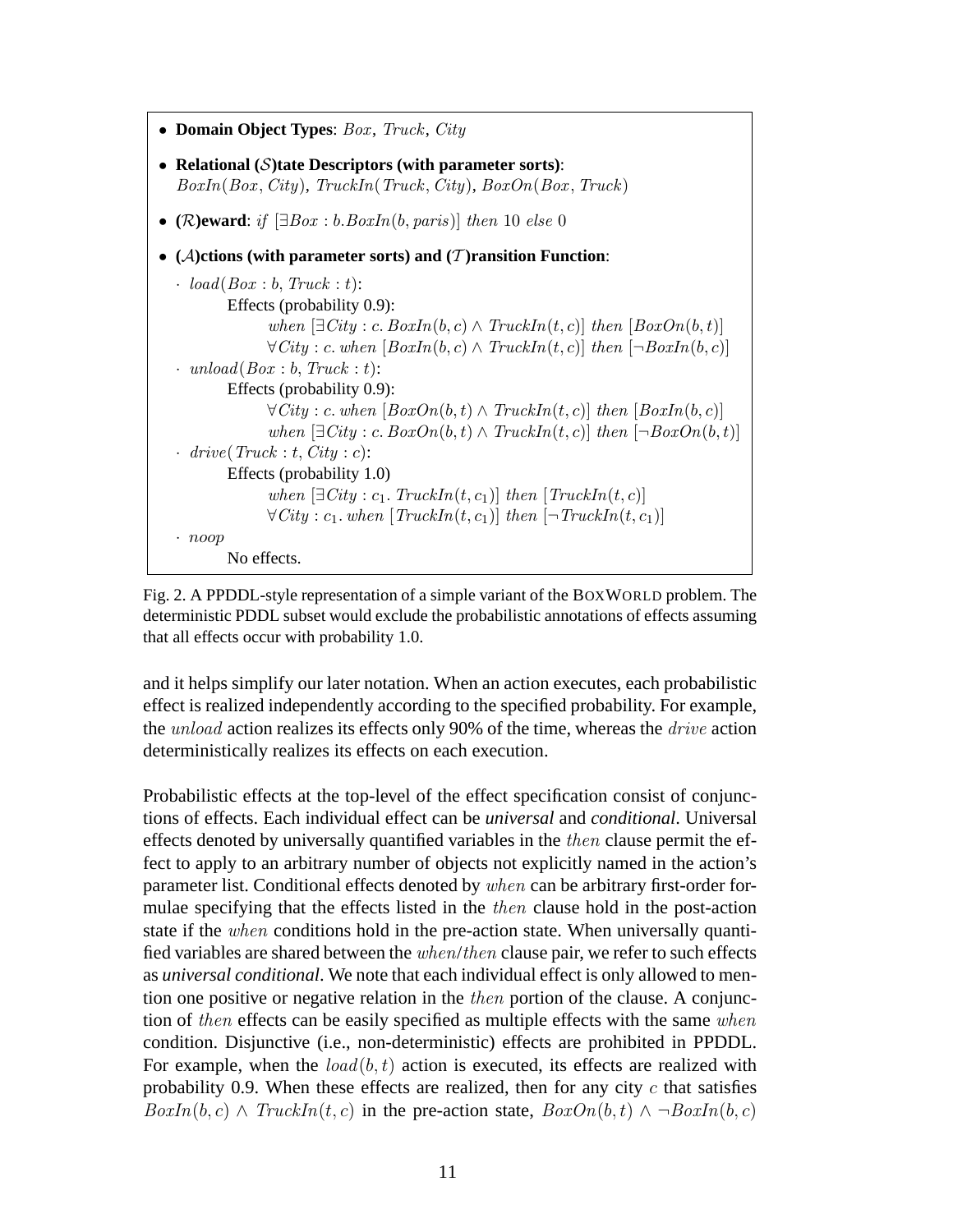• **Domain Object Instantiation**:  $\cdot$  Box = {box<sub>1</sub>, box<sub>2</sub>, box<sub>3</sub>}, Truck = {truck<sub>1</sub>, truck<sub>2</sub>}, City = {paris, berlin, rome} • **(**S**)tate-variable Atoms (i.e., binary state variables)**: · BoxIn:  ${BoxIn(box_1, \text{paris}), BoxIn(box_2, \text{paris}), BoxIn(box_3, \text{paris}),}$  $BoxIn(box<sub>1</sub>, berlin),BoxIn(box<sub>2</sub>, berlin),BoxIn(box<sub>3</sub>, berlin),$  $BoxIn(box<sub>1</sub>, {rome}), BoxIn(box<sub>2</sub>, {rome}), BoxIn(box<sub>3</sub>, {rome})\}$ · TruckIn:  ${TruckIn(true_1, pairs), TruckIn(true_1, berlin), TruckIn(true_1, rome),}$  $TruckIn(truck<sub>2</sub>, pairs), TruckIn(truck<sub>2</sub>, Berlin), TruckIn(truck<sub>2</sub>, rome)$ · BoxOn:  ${BoxOn}(box_1, truck_1), BoxOn(box_2, truck_1), BoxOn(box_3, truck_1),$  $BoxOn(box_1, truck_2), BoxOn(box_2, truck_2), BoxOn(box_3, truck_2)\}$  $\bullet$  (*A*)ctions: · load:  ${load}(box_1, truck_1), load(box_2, truck_1), load(box_3, truck_1)$  $load(box_1, truck_2), load(box_2, truck_2)\}, load(box_3, truck_2)\}$ · unload:  ${unload}(box_1, truck_1), unload(box_2, truck_1), unload(box_3, truck_1),$ unload(box<sub>1</sub>, truck<sub>2</sub>), unload(box<sub>2</sub>, truck<sub>2</sub>)}, unload(box<sub>3</sub>, truck<sub>2</sub>)} · drive:  ${drive (truck<sub>1</sub>, pairs), drive (truck<sub>1</sub>, berlin), drive (truck<sub>1</sub>,rome) }$  $drive(true k_2, pairs), drive(true k_2, berlin), drive(true k_2,rome)$ • **(**T **)ransition Function:** Follows directly from ground instantiation of PPDDL actions in Figure 2. • **(**R**)eward**: if  $[BoxIn(box_1, pairs) ∨ BoxIn(box_2, pairs) ∨ BoxIn(box_3, pairs)]$  then 10 else 0

Fig. 3. One possible ground MDP instantiation of the BOXWORLD FOMDP.

will hold in the post-action state since both effects have equivalent when conditions. When these effects are not realized on 10% of the  $load(b, t)$  executions, no state changes occur and it is equivalent to a *noop* action.

One can easily see that this relationally specified domain-independent specification allows very compact MDP specifications when compared to a corresponding ground factored MDP representation. For example, consider instantiating the PPDDL problem in Figure 2 to the ground factored MDP representation in Figure 3 where we assume a problem instance with a domain instantiation of three boxes, three cities, and two trucks. While this is a trivially small domain instantiation, we note that its factored MDP representation requires 21 propositional atoms corresponding to over two million distinct states and 18 distinct actions that can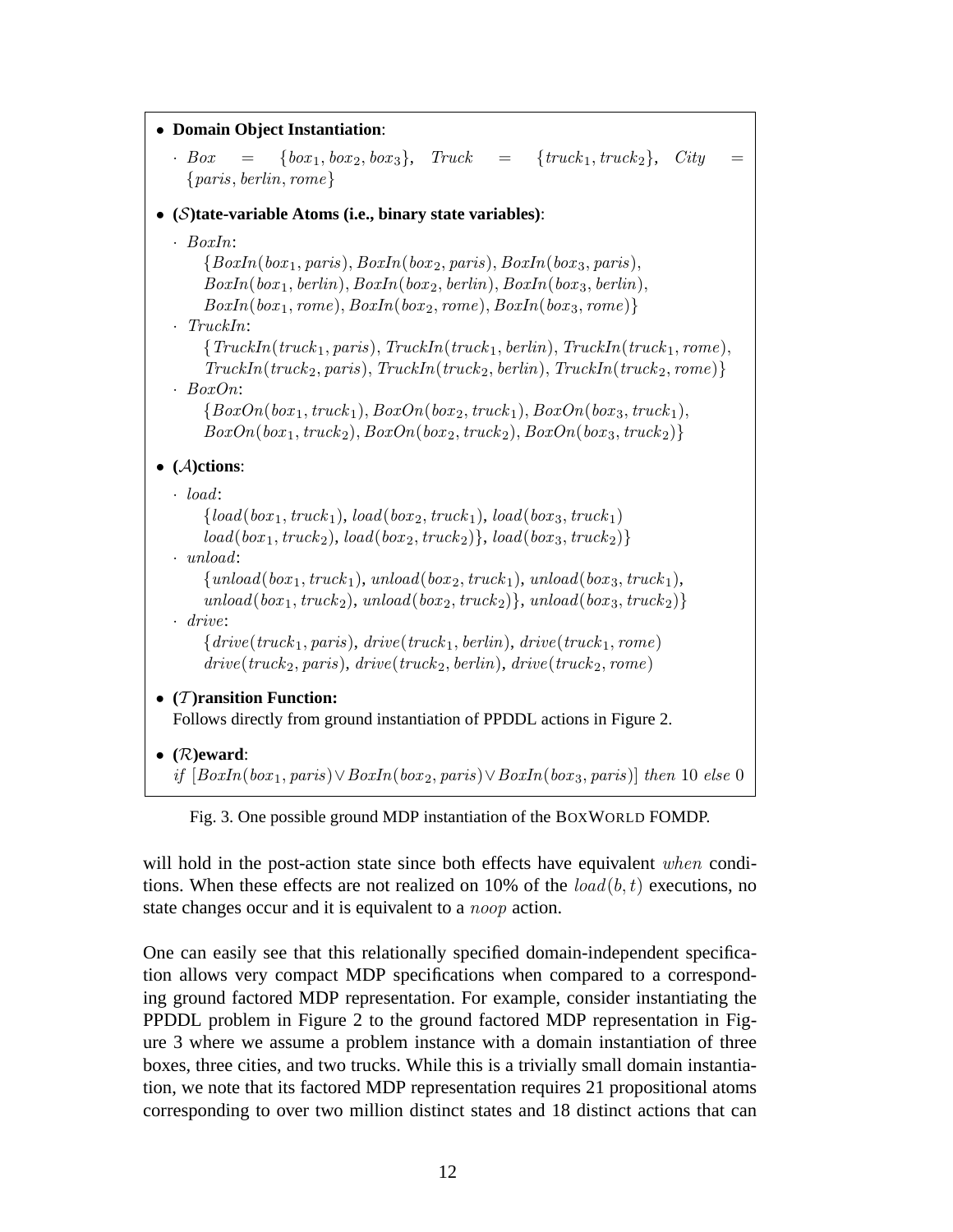be executed in each state. And the reward, which uses existential quantification in the relational PPDDL specification must be grounded to obtain the corresponding factored MDP representation. Clearly, for  $n$  objects, the grounded factor for the formula  $\exists Box : b. BoxIn(b, \text{paris})$  will contain  $|Box|$  state variables, but if the reward were changed to  $\forall City : c \exists Box : b. \,BoxIn(b, c)$ , the ground reward representation would contain  $|Box| \cdot |City|$  state variables—thus implying a combinatorial growth in the number of nested quantifiers.

In general, the number of ground atoms for a factored MDP representation will scale linearly in the number of relations, exponentially in the arity of each relation (assuming more than one domain object), and polynomially in the number of domain objects that fill each relation argument. To see this, let us assume for simplicity that all object class instantiations have  $k$  instances. Then a single unary relation would be represented by k ground atoms, a binary relation by  $k^2$  atoms, and an  $n$ -ary relation by  $k<sup>n</sup>$  atoms. Similarly, the size of the grounding of any quantified formula is exponential in the number of nested quantifiers, linear in the number of relations, and exponential in the size of the domain object classes being quantified. Assuming k instances for all object classes and  $q$  nested (non-vacuous) quantifiers over formulae containing  $r$  relations, the resulting unsimplified ground representation of the formula would require  $rk^q$  ground atoms.

For sufficiently small predicate arities and levels of quantifier nesting (assuming these remain constant for a problem as the domain size varies), the space requirements for representing a ground MDP may be acceptable. Thus, if we have adequate space to permit the grounding of a relational MDP to obtain a factored MDP *and* we have the time to find an optimal solution to this factored MDP, then grounding gives us one approach to representing and solving relational MDPs for specific domain instances. However we note that while solving MDPs exactly is known to be polynomial in the number of states (see Section 2.2.2), the number of states is exponential in the number of ground atoms in a factored representation. This is Bellman's (1957) well-known curse of dimensionality and since the number of ground atoms is at least linear in domain size, it implies that the exact solution methods discussed previously require time at least exponential in the domain size. This precludes the general possibility of exact solutions to grounded relational MDPs for all but the smallest domain sizes. While this suggests the use of approximation methods for solving grounded MDPs, there are useful lifted alternatives to representing and solving relational MDPs that we discuss next.

# *3.1.2 Grounded vs. Lifted Solutions*

In contrast to the grounded approach to representing relational MDPs as factored MDPs, it is important to point out that no matter how many domain objects there may be in an actual problem instance, the size of the PPDDL relational planning problem specification in Figure 2 remains constant. Consequently, this invites the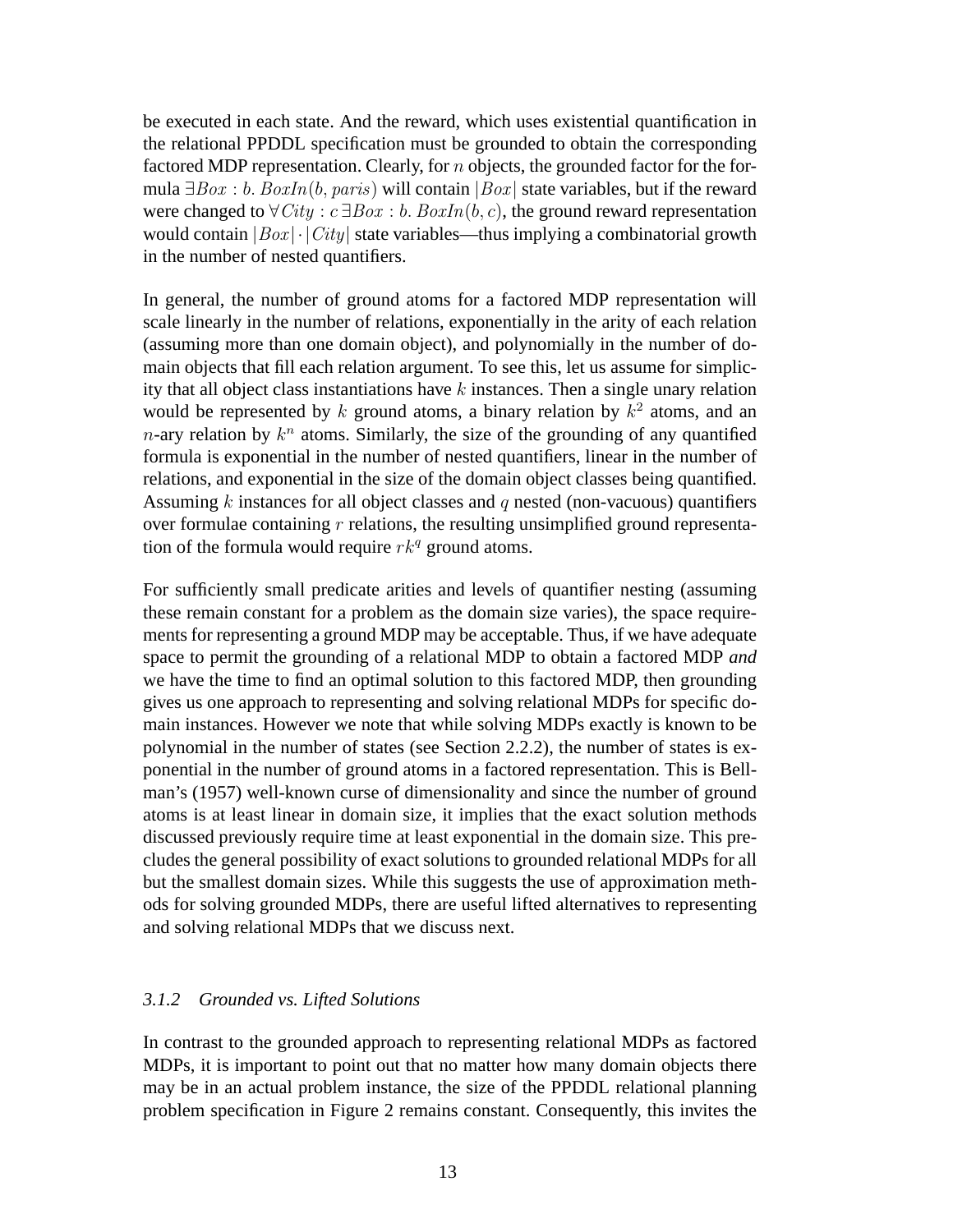- if  $(\exists b. BoxIn(b, pairs))$ then do *noop* (value  $= 100.00$ )
- else if  $(\exists b^*, t^*. TruckIn(t^*, \text{paris}) \land BoxOn(b^*, t^*))$ then do  $unload(b^*, t^*)$  (value = 89.0)
- else if  $(\exists b, c, t^*.BoxOn(b, t^*) \land \text{TruckIn}(t, c))$ then do  $drive(t^*, \text{paris})$  (value = 80.0)
- else if  $(\exists b^*, c, t^*.BoxIn(b^*, c) \land \text{TruckIn}(t^*, c))$ then do  $load(b^*, t^*)$  (value = 72.0)
- else if  $(∃b, c<sub>1</sub><sup>*</sup>, t<sup>*</sup>, c<sub>2</sub>.BoxIn(b, c<sub>1</sub><sup>*</sup>) ∧ *TruckIn*(t<sup>*</sup>, c<sub>2</sub>))$ then do  $drive(t^*, c_1^*)$  (value = 64.7)
- else do *noop* (value =  $0.0$ )

Fig. 4. A decision-list representation of the expected discounted reward value for an exhaustive partitioning of the state space in the BOXWORLD problem. The optimal action is also shown for each partition where the optimal bindings of the action variables (denoted by a \*) correspond to any binding satisfying those variable names in the state formula.

following question: if we can avoid a domain-dependent blowup in the representation of a relational MDP as in PPDDL, can we avoid a domain-dependent blowup in its solution too? Although we have yet to discuss the specifics of how we might find a domain independent solution to this PPDDL representation, in Figure 4 we provide an optimal domain-independent value function and its corresponding policy for the relational PPDDL specification of the BOXWORLD problem in Figure 2 (using discount factor  $\gamma = 0.9$ ).

The key features to note here are the state and action abstraction in the value and policy representation that are afforded by the first-order specification and solution of the problem. That is, this solution does not refer to any specific set of domain objects, say just  $City = \{paris, berlin,rome\}$ , but rather it provides a solution for *all possible domain object instantiations*. And while the BOXWORLD problem could not be represented as a grounded factored MDP for sufficiently large domain instantiations, much less solved, a domain-independent solution to this particular problem is quite simple and applies to domain instances of any size due to the power of state and action abstraction afforded by the first-order logical representation.

Thus, an alternative idea to grounding a relational MDP specification and solving it for a particular domain instance is to translate the PPDDL relational specification to a first-order MDP representation that is directly amenable to solutions via lifted symbolic dynamic programming. This approach obtains a solution that applies universally to all possible domain instantiations and has a time complexity that is independent of domain size. As we will see, the power of this lifted style of solution is that it exploits the existence of domain objects, relations over these objects, and the ability to express objectives and action effects using quantification.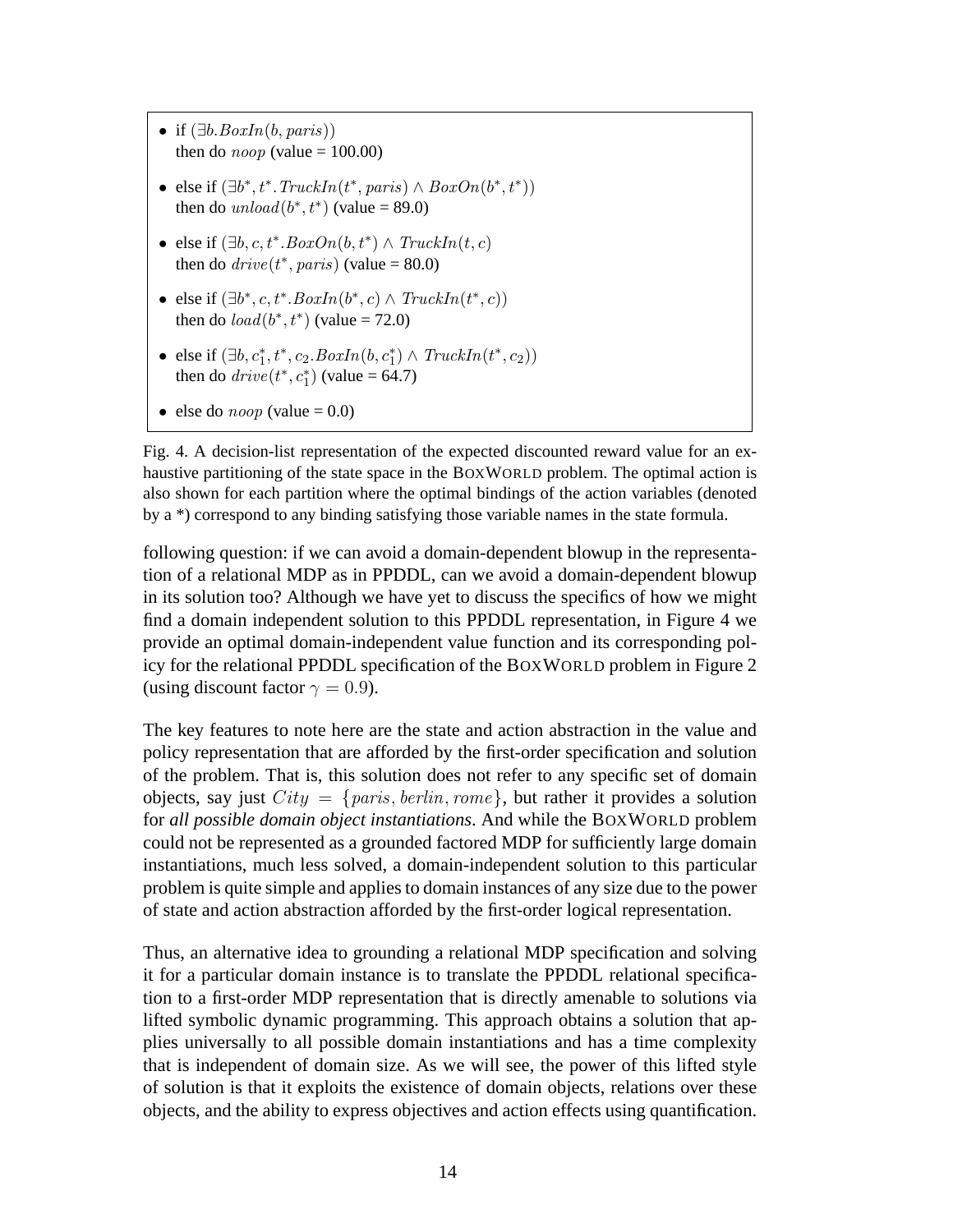#### *3.2 Situation Calculus Background*

Before we present the first-order MDP (FOMDP) formalism, we discuss the basics of the situation calculus, which in turn provides the logical foundations for our FOMDP representation. We begin by describing the necessary background material from the situation calculus and Reiter's default solution to the frame problem (Reiter, 2001) required to understand FOMDPs. This includes a discussion of the basic ingredients of the situation calculus formulation: actions, situations, and fluents along with relevant axioms (e.g., unique names for actions and domain-specific axioms). Next we introduce effect axioms and explain how these can be derived from a PDDL specification. Then we show how effect axioms can be compiled into the successor-state axioms that underly the default solution to the frame problem of the situation calculus. We conclude by introducing the regression operator Regr that will prove crucial to our symbolic dynamic programming solution to first-order MDPs.

## *3.2.1 Basic Ingredients*

The situation calculus is a first-order language for axiomatizing dynamic worlds (Mc-Carthy, 1963). Its basic language elements consist of actions, situations and fluents:

- *Actions*: Actions are first-order terms consisting of an action function symbol and arguments. For example, an action for loading box  $b$  on truck  $t$  in the running BOXWORLD example is represented by  $load(b, t)$ .
- *Situations*: A situation is a first-order term denoting a specific state. The initial situation is usually denoted by  $s_0$  and subsequent situations resulting from action executions are obtained by applying the do function,  $do(a, s)$  representing the situation resulting from executing action  $\alpha$  in situation  $\delta$ . For example, the situation resulting from loading box b on truck t in the initial situation  $s_0$  and then driving truck t to city c is given by the term  $do(drive(t, c), do(log(d(b, t), s_0))$ .
- *Fluents*: A fluent is a relation whose truth value varies from situation to situation. A fluent is simply a relation whose last argument is a situation term. For example, imagine an initial state  $s_0$  in which fluent  $BoxOn(b, t, s_0)$  is false, but fluents  $TruckIn(t, c, s_0)$  and  $BoxIn(b, c, s_0)$  are true. Then under the semantics of a deterministic version of the  $load(b, t)$  action (which we formally define in a moment),  $BoxOn(b, t, do(load(b, t), s_0))$  holds. We do not consider functional fluents in this exposition, but they are easily added to the language without adverse computational side effects (Reiter, 2001).

## *3.2.2 From PDDL to a First-order Logic Domain Theory*

To axiomatize a PDDL domain theory in first-order logic, we must first consider how to describe the effects and non-effects of actions. We can begin by describing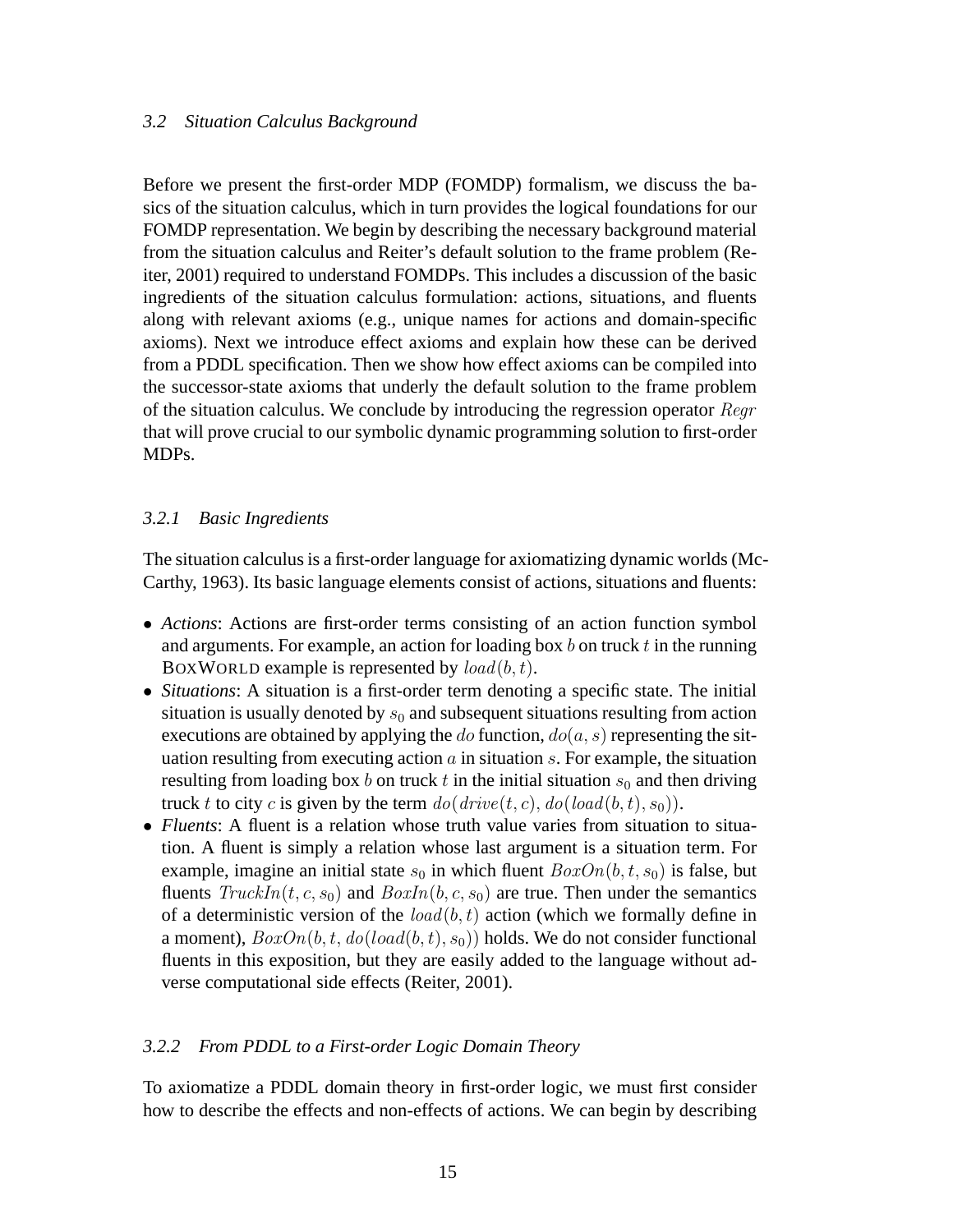positive and negative effect axioms that characterize how fluents change as a result of actions. Note that in the following presentation, all relations that can change between states in PPDDL have been rewritten as fluents with an extra situation term. In addition, we assume all axioms are implicitly universally quantified.

• *Positive Effect Axioms*: positive effect axioms state which actions can explicitly make each fluent true; for example:

$$
[\exists c. a = load(b, t) \land BoxIn(b, c, s) \land TruckIn(t, c, s)] \supset BoxOn(b, t, do(a, s))
$$
  

$$
[\exists t. a = unload(b, t) \land BoxOn(b, t, s) \land TruckIn(t, c, s)] \supset BoxIn(b, c, do(a, s))
$$
  

$$
[\exists c_1. a = drive(t, c) \land TruckIn(t, c_1, s)] \supset TruckIn(t, c, do(a, s))
$$

• *Negative Effect Axioms*: negative effect axioms state which actions can explicitly make each fluent false; for example:

$$
[\exists c. a = unload(b, t) \land BoxOn(b, t, s) \land TruckIn(t, c, s)] \supset \neg BoxOn(b, t, do(a, s))]
$$
  

$$
[\exists t. a = load(b, t) \land BoxIn(b, c, s) \land TruckIn(t, c, s)] \supset \neg BoxIn(b, c, do(a, s))]
$$
  

$$
[\exists c. a = drive(t, c) \land TruckIn(t, c_1, s)] \supset \neg TruckIn(t, c_1, do(a, s))
$$

In general, positive and negative effect axioms can be specified by considering all of the ways in which each action can affect each fluent. Fortunately, these axioms are easy to derive directly from the PDDL representation given in Figure 2. In fact, one can verify that these effect axioms are simply syntactic rewrites of the PDDL effects where we have made the following transformations:

- (1) The action name from the PDDL effect is placed in an equality on the LHS of the ⊃.
- (2) All universal quantifiers for universal effects are dropped as all unquantified variables are assumed to be universally quantified in the effect axioms.
- (3) The when conditions of the PDDL effect are conjoined on the LHS of the  $\supset$ with all fluents specified in terms of the situation s.
- (4) The then portion of the effect (which should be a single literal) is placed on the RHS of the  $\supset$  and is parameterized by the post-action situation  $do(a, s)$ . Whether the literal is negated or non-negated respectively determines whether the resulting axiom should be negative or positive.
- (5) Any free variables appearing only on the LHS of the ⊃ *and* not appearing free in the action term are explicitly existentially quantified in the LHS.

This takes care of specifying *what changes*, however we have not provided any axioms for specifying *what does not change*, i.e., the so-called *frame axioms*. Obviously, if we want to prove anything useful in our theory, we have to specify frame axioms. Otherwise, we would never be able to infer the properties of a successor or predecessor state for an action as simple as a noop. However, specifying exactly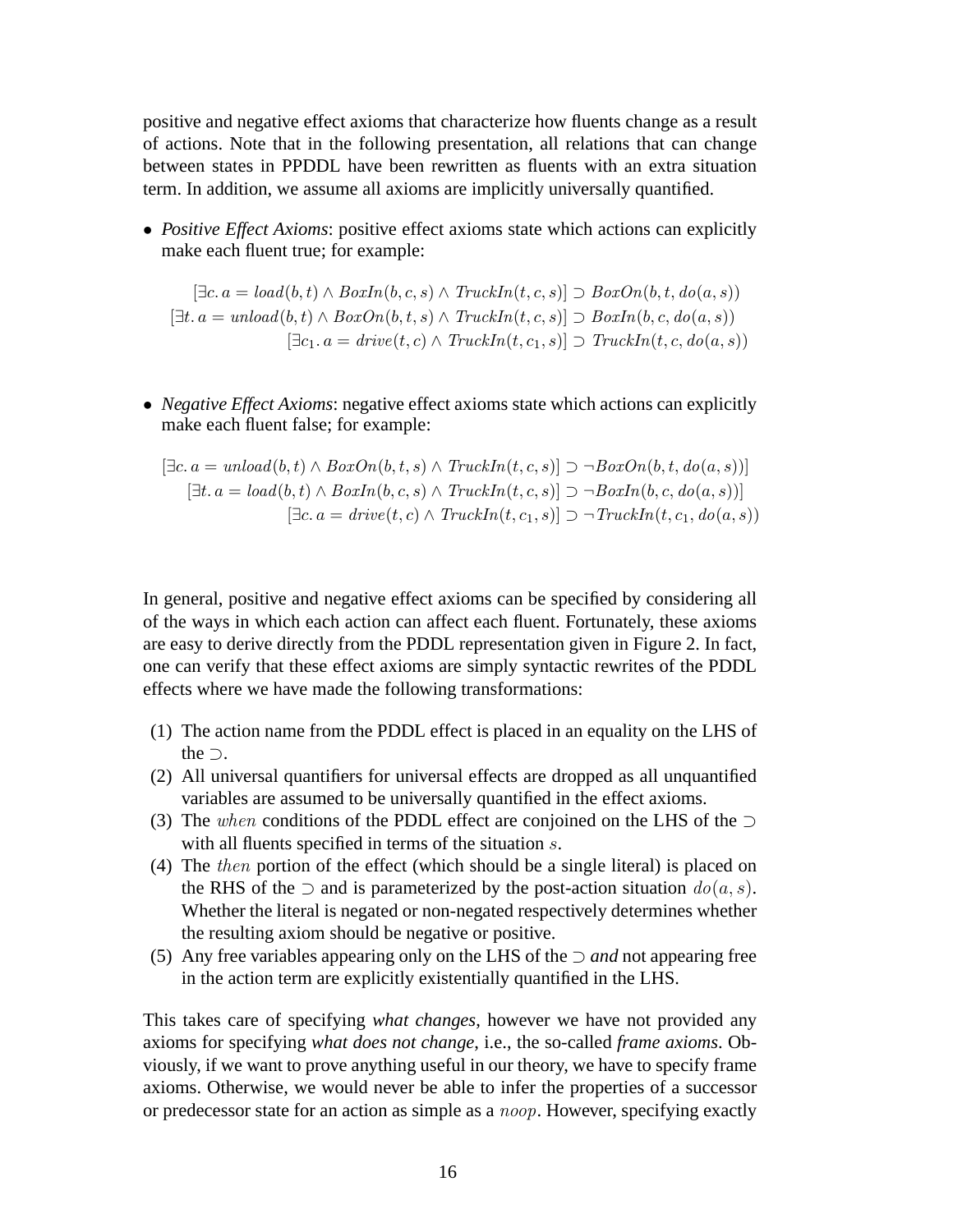what does not change in a *compact* manner has been an extremely difficult problem to solve for the situation calculus—this is, of course, the infamous *frame problem*.

An especially elegant solution to the *frame problem* is that proposed by Reiter (1991). In this solution, we specify all positive and negative effects for a fluent, which conveniently, we have just done in our translation from PDDL above. We use the following normal form for positive effect axioms where  $F$  is a fluent and  $\gamma^+_F(\vec{x},a,s)$  represents a first-order formula that, if true in  $s$ , results in  $F(\vec{x},do(a,s))$ being true after action  $a(\vec{x})$  is executed in situation s:

$$
\gamma_F^+(\vec{x}, a, s) \supset F(\vec{x}, do(a, s)) \tag{12}
$$

Likewise, we use the following normal form for negative effect axioms where  $\gamma^-_F(\vec{x},a,s)$  represents a first-order formula that if true in s, results in  $F(\vec{x},do(a,s))$ being false after action  $a(\vec{x})$  is executed in situation s:

$$
\gamma_F^-(\vec{x}, a, s) \supset \neg F(\vec{x}, do(a, s)) \tag{13}
$$

We note that the potential difference between our previous presentation of positive and negative effect axioms and this normal form is that there is exactly *one* positive effect axiom for each positive fluent and *one* negative effect axiom for each negative fluent. This just happens to be the case in our example, but if it were otherwise, we could use the simple logical equivalence

$$
[(C_1 \supset F) \wedge (C_2 \supset F)] \equiv [(C_1 \vee C_2) \supset F], \tag{14}
$$

to rewrite any set of effect axioms derived from the PDDL subset of PPDDL into this normal form.

Next, we need to add in *unique name axioms* for all pairs of distinct action names  $A$  and  $B$  stating that

$$
A(\vec{x}) \neq B(\vec{y}),\tag{15}
$$

and also that identical actions have identical arguments:

$$
A(x_1,\ldots,x_k) = A(y_1,\ldots,y_k) \supset x_1 = y_1 \wedge \ldots \wedge x_k = y_k \tag{16}
$$

From this normal form, unique names axioms, and *explanation closure axioms* that state these are the only effects that hold in our world model, Reiter showed that we can build *successor state axioms (SSAs)* that compactly encode both the effect and frame axioms for a fluent. The format of the successor state axiom for a fluent  $F$  is as follows:

$$
F(\vec{x}, do(a, s)) \equiv \Phi_F(\vec{x}, a, s)
$$
  

$$
\equiv \gamma_F^+(\vec{x}, a, s) \lor F(\vec{x}, s) \land \neg \gamma_F^-(\vec{x}, a, s)
$$
 (17)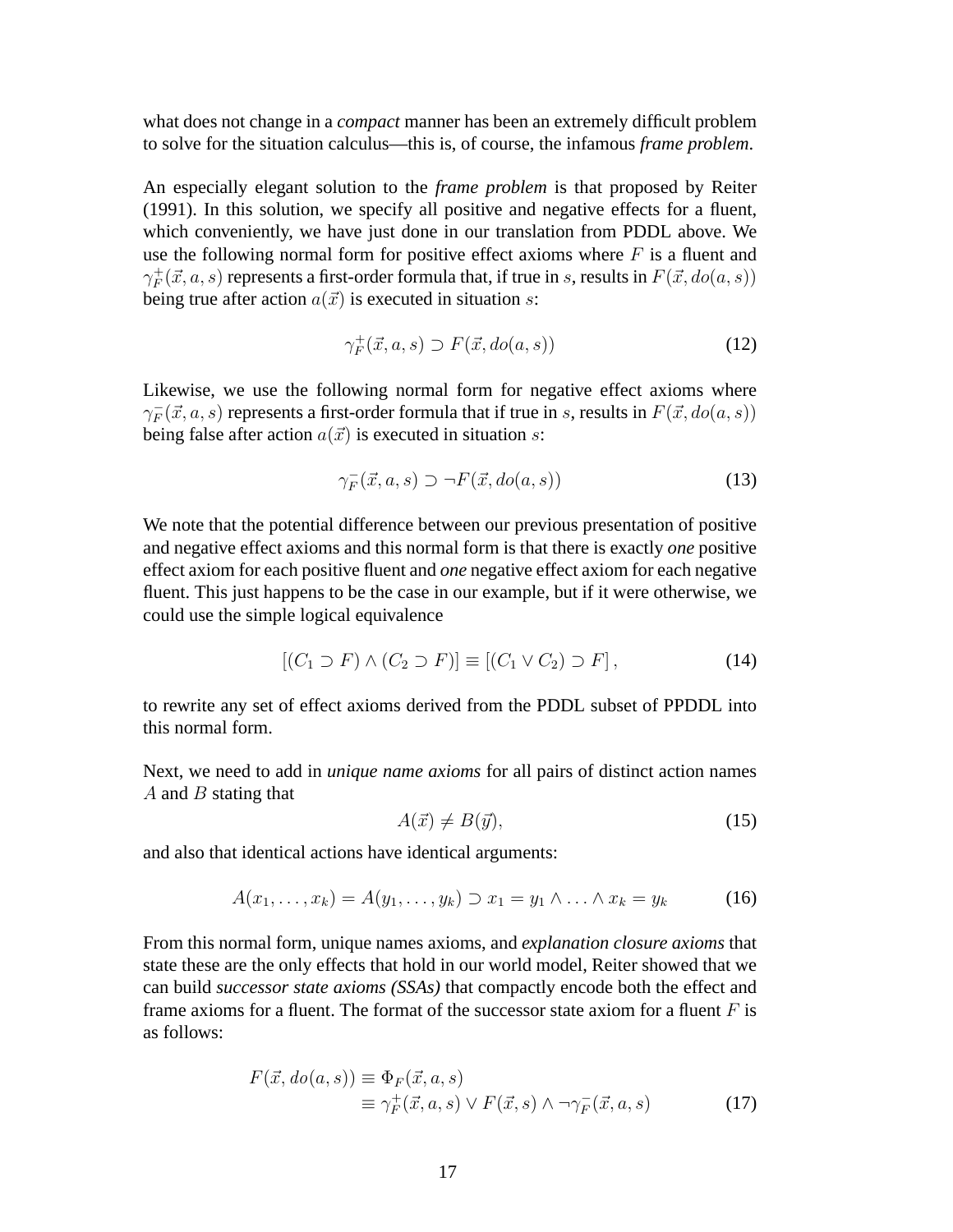For our running BOXWORLD example, we obtain the following SSAs:

 $BoxOn(b, t, do(a, s)) \equiv \Phi_{BoxOn}(b, t, a, s)$  $\equiv [\exists c. a = load(b, t) \land BoxIn(b, c, s) \land TrueckIn(t, c, s)]$  $\vee BoxOn(b, t, s) \wedge \neg \exists c. a = unload(b, t) \wedge BoxOn(b, t, s) \wedge TruekIn(t, c, s)]$ 

$$
BoxIn(b, c, do(a, s)) \equiv \Phi_{BoxIn}(b, c, a, s)
$$
  
\n
$$
\equiv [\exists t. a = unload(b, t) \land BoxOn(b, t, s) \land TruckIn(t, c, s)]
$$
  
\n
$$
\lor BoxIn(b, c, s) \land \neg [\exists t. a = load(b, t) \land BoxIn(b, c, s) \land TruckIn(t, c, s)]
$$

$$
TruckIn(t, c, do(a, s)) \equiv \Phi_{TruckIn}(t, c, a, s)
$$
  
\n
$$
\equiv [\exists c_1. a = drive(t, c) \land TruckIn(t, c_1, s)]
$$
  
\n
$$
\lor TruckIn(t, c, s) \land \neg [\exists c_1. a = drive(t, c) \land TruckIn(t, c_1, s)]
$$

While the notation might seem a bit cumbersome, the meaning of the axioms is quite intuitive. For example, the successor state axiom for  $BoxOn(b, t, \cdot)$  states that a box b is on a truck t after an action *iff* the action loaded box b on truck t or box b was already on truck  $t$  to begin with and the action did not unload it.

## *3.2.3 Regression*

An important tool in the development of first-order MDPs is the ability to take a first-order state description  $\psi$  and "backproject" it through a deterministic action to see what conditions must have held prior to executing the action if  $\psi$  holds after executing the action. This is precisely the definition of *regression*. Fortunately, the SSAs lend themselves to a very natural specification definition of regression: if we want to regress a fluent  $F(\vec{x}, do(a, s))$  through an action a, we need only replace the fluent with its equivalent pre-action formula  $\Phi_F(\vec{x},a,s)$ . In general, we can inductively define a regression operator  $Regr(\cdot)$  for all first-order formulae as follows (Reiter, 2001):

- $Regr(F(\vec{x}, do(a, s))) = \Phi_F(\vec{x}, a, s)$
- $Regr(\neg \psi) = \neg Regr(\psi)$
- $Regr(\psi_1 \wedge \psi_2) = Regr(\psi_1) \wedge Regr(\psi_2)$
- $Regr((\exists x)\psi) = (\exists x)Regr(\psi)$

Using the unique names assumption for actions and these regression rules, we can perform regression on any first-order logic formula. For example, if

$$
\exists b. \;BoxIn(b, \, pairs, \, do(\,unload(b^*, t^*), s))
$$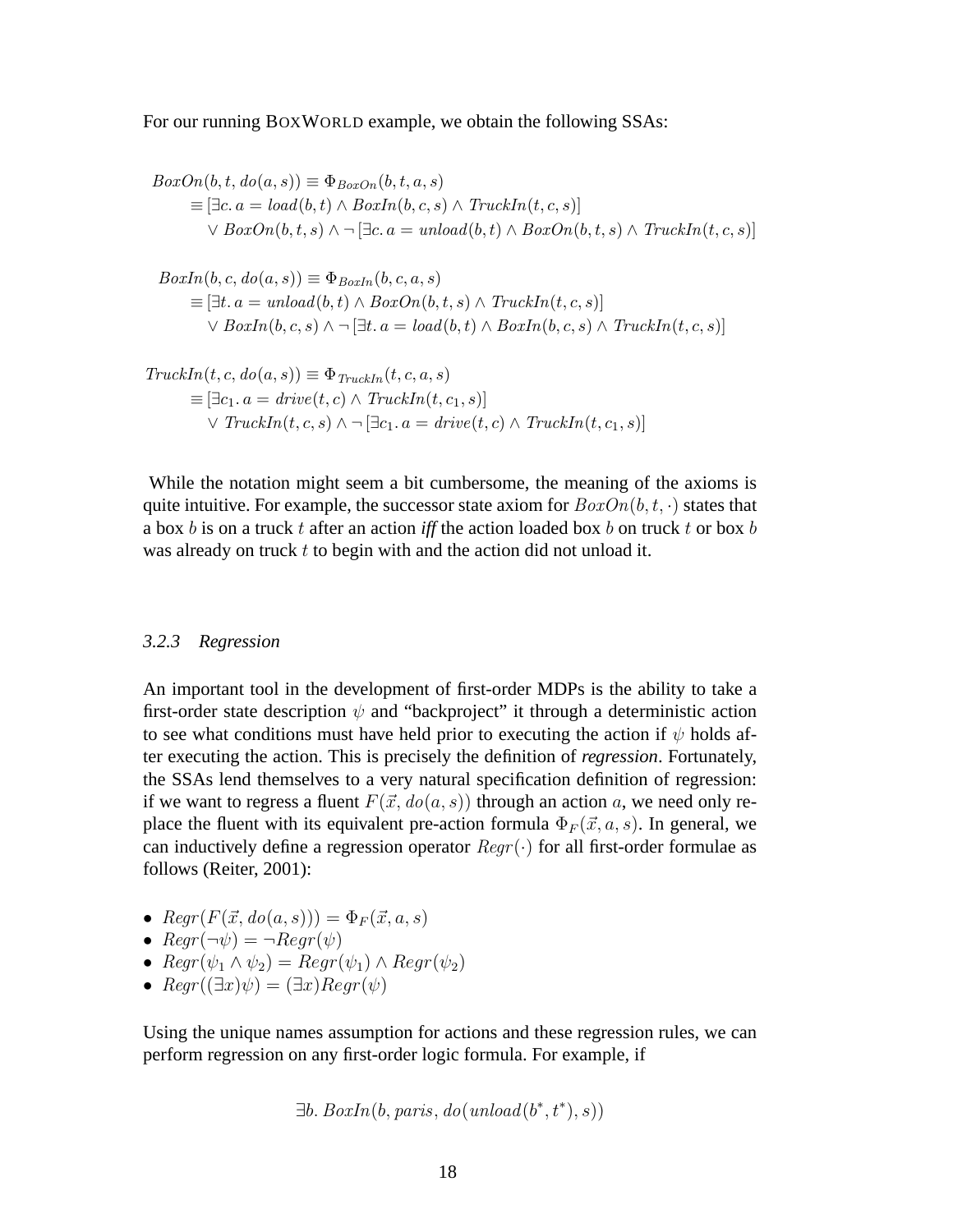holds then we can use the regression operator to determine what must have held in the pre-action situation s. Following is a derivation using the above rules:

$$
Regr(∃b. BoxIn(b, pairs, do(unload(b*, t*), s)))
$$
  
=∃b. Regr(BoxIn(b, pairs, do(unload(b<sup>\*</sup>, t<sup>\*</sup>), s)))  
=∃b.  $ΦBoxIn(b, pairs, unload(b*, t*), s)$   
=∃b. [∃t. unload(b<sup>\*</sup>, t<sup>\*</sup>) = unload(b, t) ∧ BoxOn(b, t, s) ∧ TruekIn(t, pairs, s)]  
∨BoxIn(b, pairs, s)  
∧ ¬[∃t. unload(b<sup>\*</sup>, t<sup>\*</sup>) = load(b, t) ∧ BoxIn(b, pairs, s) ∧ TruekIn(t, pairs, s)]]

At this point, we can use the unique names axioms for actions to simplify, and exploit rules for distributing quantifiers and renaming variables with respect to equality to obtain the following equivalent representation:

$$
= [\exists b, t. b = b^* \land t = t^* \land BoxOn(b, t, s) \land TruckIn(t, pairs, s)]
$$
  

$$
\lor \exists b. BoxIn(b, pairs, s)
$$
  

$$
= [(\exists b.b = b^*) \land (\exists t. t = t^*) \land BoxOn(b^*, t^*, s) \land TruckIn(t^*, pairs, s)]
$$
  

$$
\lor \exists b. BoxIn(b, pairs, s)
$$

We will assume throughout the rest of this article that all object domains are nonempty.  $2$  This leads to the following fully simplified form of the regression:

$$
Regr(\exists b. BoxIn(b, pairs, do(unload(b^*, t^*), s)))\n= [BoxOn(b^*, t^*, s) \land TruckIn(t^*, pairs, s)] \lor \exists b. BoxIn(b, pairs, s)
$$
\n(18)

This final result is very intuitive: it states that if there exists a box b in paris after unloading some box  $b^*$  from some truck  $t^*$ , then either the truck  $t^*$  was in paris, or a box was in paris to begin with.

#### *3.3 FOMDP Representation*

Having defined the deterministic situation calculus translation of a simple PDDL model, we use this as a building block to obtain a first-order MDP (FOMDP) (Boutilier et al., 2001) from the restricted PPDDL syntax for relational MDPs that we introduced earlier. A FOMDP can be thought of as a universal MDP that abstractly defines the state, action, transition, and reward tuple  $\langle S, A, T, R \rangle$  for all possible domain instantiations (i.e., an infinite number of ground MDPs). In this subsection we formalize the building blocks of FOMDPs. We begin by introducing the *case* notation and operations and discuss the representation of the reward and value function as case statements. Then we describe how stochastic actions are represented by building on our previous situation calculus formalization. Once all

 $\sqrt{2}$  Logically, this requires a background theorem axiom for every object type *Sort* that states  $\exists o$ . Sort $(o)$ . With this, we can use the simplification  $(\exists Sort : o. o = o^*) \supset \top$ .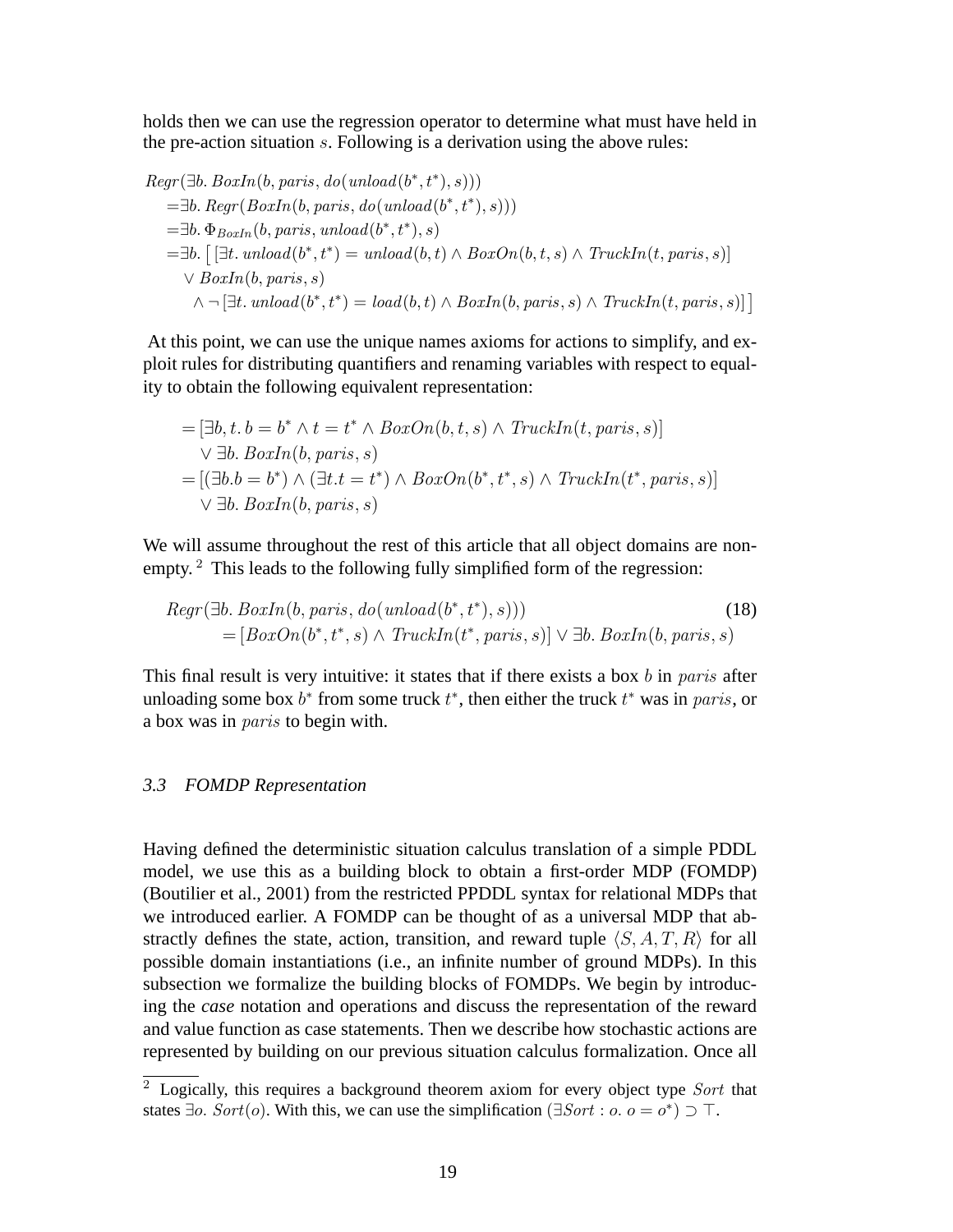of these components are defined, we will have everything needed to generalize the dynamic programming solution of MDPs from the ground case to the lifted case of symbolic dynamic programming for FOMDPs.

#### *3.3.1 Case Representation of Rewards, Values, and Probabilities*

We introduce two useful variants of a *case notation* along with its logical definition to allow first-order specifications of the rewards, probabilities, and values required for FOMDPs:

$$
(t = case[\phi_1, t_1; \cdots; \phi_n, t_n]) \equiv \begin{pmatrix} \phi_1 : t_1 \\ \vdots & \vdots \\ \phi_n : t_n \end{pmatrix}
$$

$$
\equiv \begin{pmatrix} \sqrt{\phi_i \wedge t} = t_i \end{pmatrix}
$$
(19)

Here the  $\phi_i$  are *state formulae* where fluents in these formulae do not contain the term do and the  $t_i$  are terms. We note that in contrast to states, situations reflect the entire history of action occurrences. However, the specification of our FOMDP dynamics is Markovian and allows recovery of state properties from situation terms. For this reason, we can always represent the situation term using the free variable  $s$ without loss of generality. Often the  $t_i$  will be numerical constants and the  $\phi_i$  will partition state space.

We emphasize that the case notation for a logical formula (whether in the syntactic form  $t = case[\phi_1, t_1; \dots; \phi_n, t_n]$  or in the tabular form above) is simply a metalogical notation used as a compact representation of the logical formula itself. In the meta-logical notation of cases, all formulae  $\phi_i$ , terms  $t_i$  and parameters of the case statement such as the situation term s refer to symbols of the underlying logical language. At a meta-logical level, a case statement may be viewed as a relation since the case "partition" formulae may overlap and may not be exhaustive. Case statements may be compared with (in)equalities and manipulated with arithmetic operations to produce other case statements (all at a meta-logical level).

To illustrate this notation concretely, we represent our BOXWORLD FOMDP reward function  $R(s)$  from our PPDDL representation in Figure 2 as the following  $rCase(s)$  statement that reflects the immediate reward obtained in situation s:

$$
rCase(s) = \boxed{\frac{\exists b.BoxIn(b, pairs, s) : 10}{\neg \exists b.BoxIn(b, pairs, s) : 0}
$$
 (20)

For simplicity of presentation, we will assume the reward is not action depen-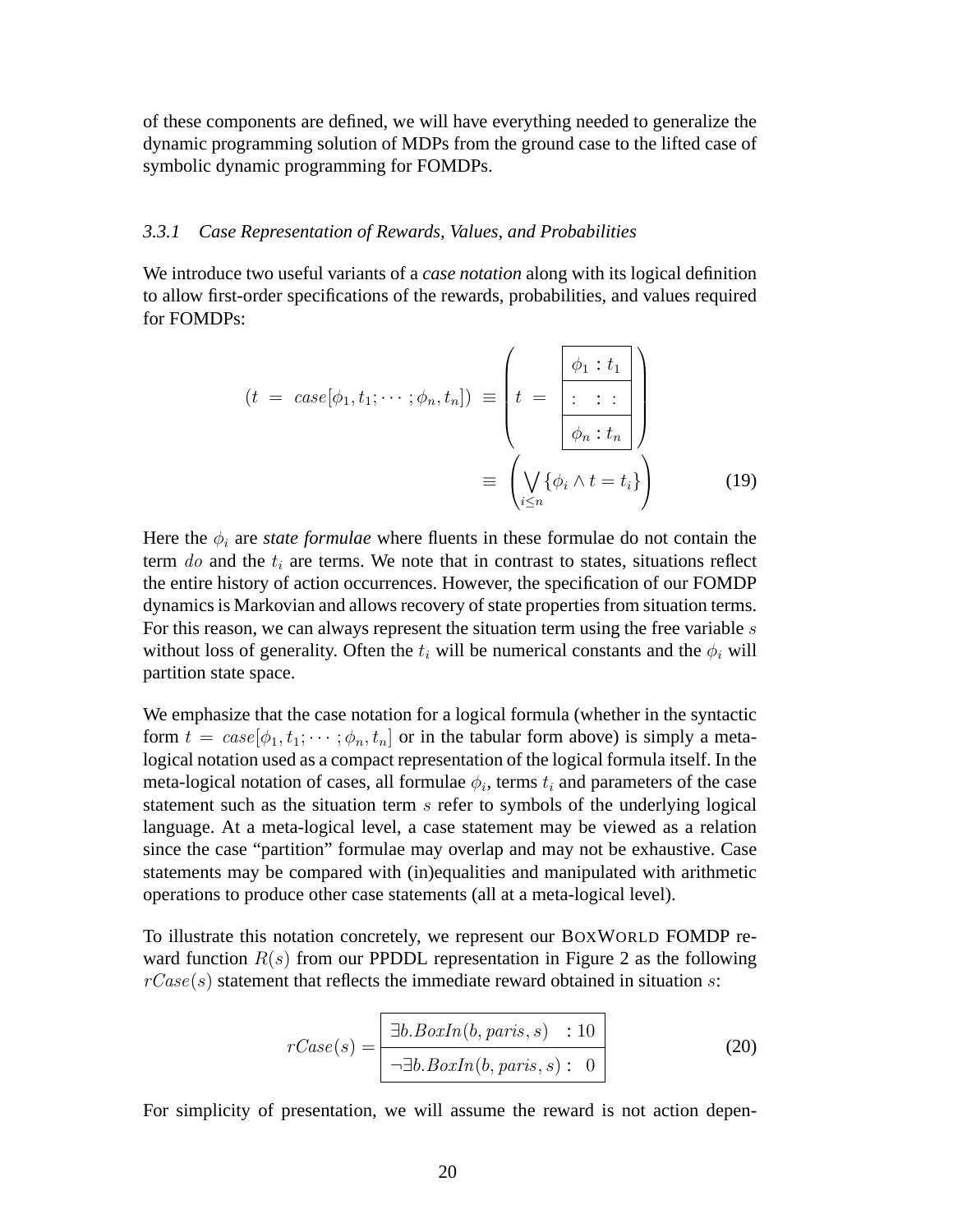dent, but such dependencies can be introduced without difficulty. Throughout the text,  $R(s)$  will be used to represent a generic FOMDP reward case statement and  $rCase(s)$  will refer to the specific reward function. Thus, for BOXWORLD, we write  $R(s) = rCase(s)$  and wherever  $R(s)$  occurs, we can substitute the logical formula for  $rCase(s)$ .

Here we see that the first-order formulae in the case statement divide all possible ground states into two regions of constant-value: when there exists a box in paris, a reward of 10 is achieved, otherwise a reward of 0 is achieved. Likewise the value function  $V(s)$  that we derive through symbolic dynamic programming can be represented in exactly the same case format. Indeed,  $V^0(s) = R(s)$  in the first-order version of value iteration.

The case representation can also be used to specify transition probabilities (as we will see below). We first discuss the operations that can be performed on case statements.

## *3.3.2 Case Operations*

In this subsection we introduce various operations that can be applied to case statements providing both a formal logical definition and a graphical example that intuitively demonstrates the application of the case operation.

We begin by formally introducing the following binary  $\otimes$ ,  $\oplus$ , and  $\ominus$  operators on case statements (Boutilier et al., 2001):

 $case[\phi_i, t_i : i \leq n] \otimes case[\psi_j, v_j : j \leq m] = case[\phi_i \wedge \psi_j, t_i \cdot v_j : i \leq n, j \leq m]$  (21)  $case[\phi_i, t_i : i \leq n] \oplus case[\psi_j, v_j : j \leq m] = case[\phi_i \wedge \psi_j, t_i + v_j : i \leq n, j \leq m]$  (22)  $case[\phi_i, t_i : i \leq n] \ominus case[\psi_j, v_j : j \leq m] = case[\phi_i \wedge \psi_j, t_i - v_j : i \leq n, j \leq m]$  (23)

Intuitively, to perform an operation on case statements, we simply perform the corresponding operation on the cross-product of all case partitions of the operands. Letting each  $\phi_i$  and  $\psi_j$  denote generic first-order formulae, we can perform the "cross-sum" ⊕ of case statements in the following manner:

$$
\begin{array}{|c|c|}\n\hline\n\phi_1:10 \\
\hline\n\phi_2:20\n\end{array} \oplus \begin{array}{|c|c|}\n\hline\n\psi_1:1 \\
\hline\n\psi_2:2\n\end{array} = \begin{array}{|c|c|}\n\hline\n\phi_1 \wedge \psi_1:11 \\
\hline\n\phi_1 \wedge \psi_2:12 \\
\hline\n\phi_2 \wedge \psi_1:21 \\
\hline\n\phi_2 \wedge \psi_2:22\n\end{array}
$$

Likewise, we can perform  $\ominus$ ,  $\otimes$ , and max operations by, respectively, subtracting, multiplying, or taking the max of partition values. Note that for a binary operation involving a scalar and a case statement, a scalar value  $C$  may be viewed as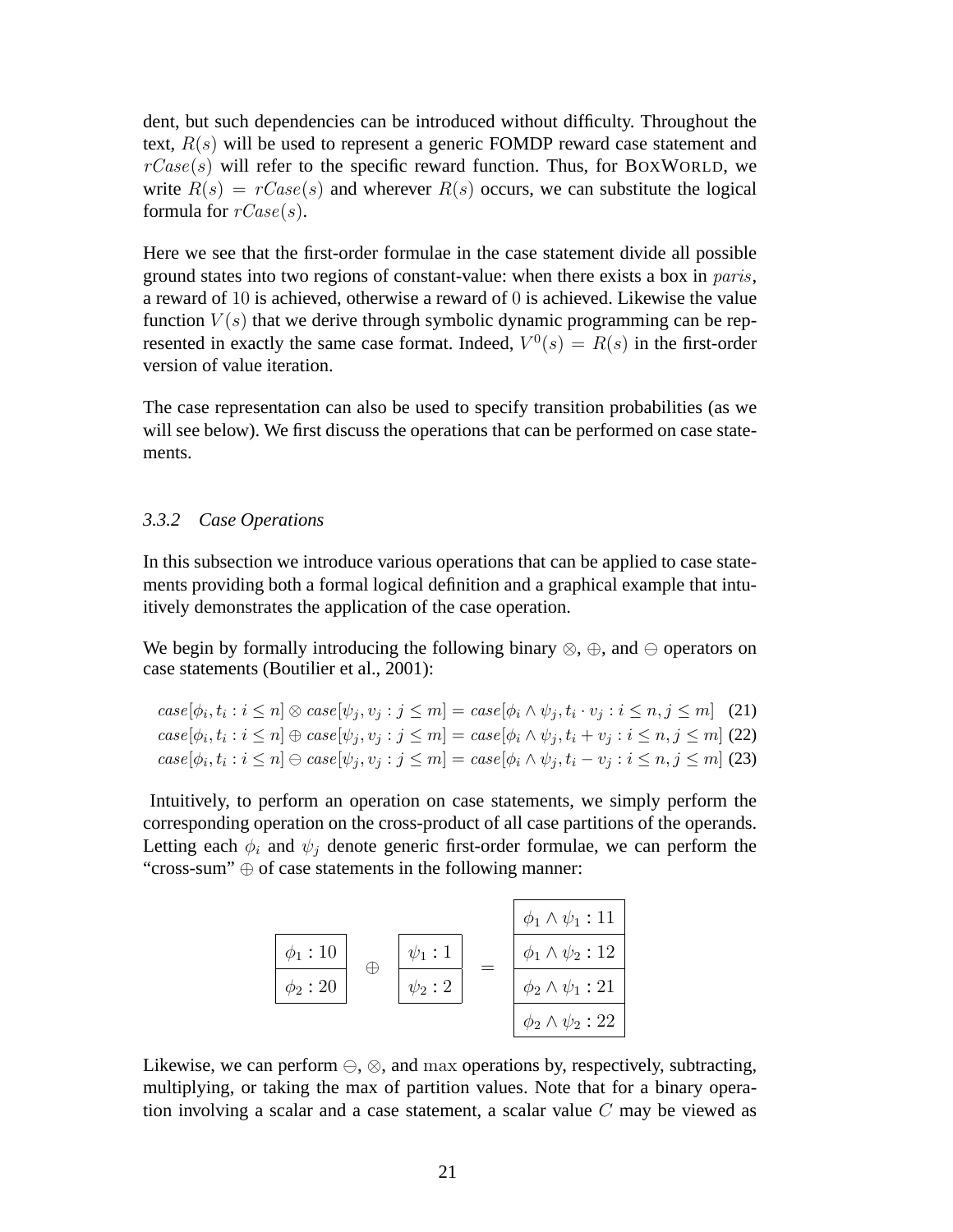$case[T, C]$  where  $\top$  is a tautology. We use the  $\oplus$  and  $\otimes$  operators to, respectively, denote summations and products of multiple case operands.

It is important to note that some partitions resulting from the application of the  $\oplus$ , ⊖, and ⊗ operators may be inconsistent; if we can identify such inconsistency, we simply discard such partitions. When the case partitions contain general first-order logic formulae, inconsistency detection is undecidable. However, for the symbolic dynamic programming algorithm discussed in this section, it is not required that all inconsistent partitions be discarded; failing to do so simply results in a non-minimal case representation that contains partitions not corresponding to any world state. In practice, we rely on time-limited incomplete theorem proving for inconsistency pruning.

We define a few additional operations on case statements, the first being the binary ∪ operation:

$$
case[\phi_i, t_i : i \leq n] \cup case[\psi_j, v_j : j \leq m] = case[\phi_1, t_1; \cdots; \phi_n, t_n; \psi_1, v_1; \cdots; \psi_m, v_m]
$$
\n(24)

In this operation we simply construct the union of the partitions from each of the case statements; for example:

$$
\begin{array}{|c|c|c|}\n\hline\n\phi_1:10 \\
\hline\n\phi_2:20\n\end{array}\n\quad \bigcup\n\begin{array}{|c|c|}\n\hline\n\psi_1:1 \\
\hline\n\psi_2:2\n\end{array}\n\bigg| = \begin{array}{|c|c|}\n\hline\n\phi_2:20 \\
\hline\n\psi_1:1 \\
\hline\n\psi_2:2\n\end{array}
$$

Next we define two unary operations. The  $\exists \vec{x}$ . case( $\vec{x}$ ) operation simply existentially quantifies the  $case(\vec{x})$  statement. Since  $case(\vec{x})$  is defined logically with a disjunction, we can can distribute the  $\exists \vec{x}$  inside the disjunction:

$$
\exists \vec{x}. \left( t = \frac{\phi_1(\vec{x}) : t_1}{\phi_n(\vec{x}) : t_n} \right) \equiv \exists \vec{x}. \bigvee_{i \leq n} \{ \phi_i(\vec{x}) \land t = t_i \}
$$
\n
$$
\equiv \bigvee_{i \leq n} \{ \exists \vec{x}. \phi_i(\vec{x}) \land t = t_i \}
$$
\n
$$
\equiv \left( t = \frac{\exists \vec{x}. \phi_1(\vec{x}) : t_1}{\exists \vec{x}. \phi_n(\vec{x}) : t_1} \right)
$$
\n(25)

Normally we assume an implicit " $t =$ " for a *case* statement but show it above for logical clarity.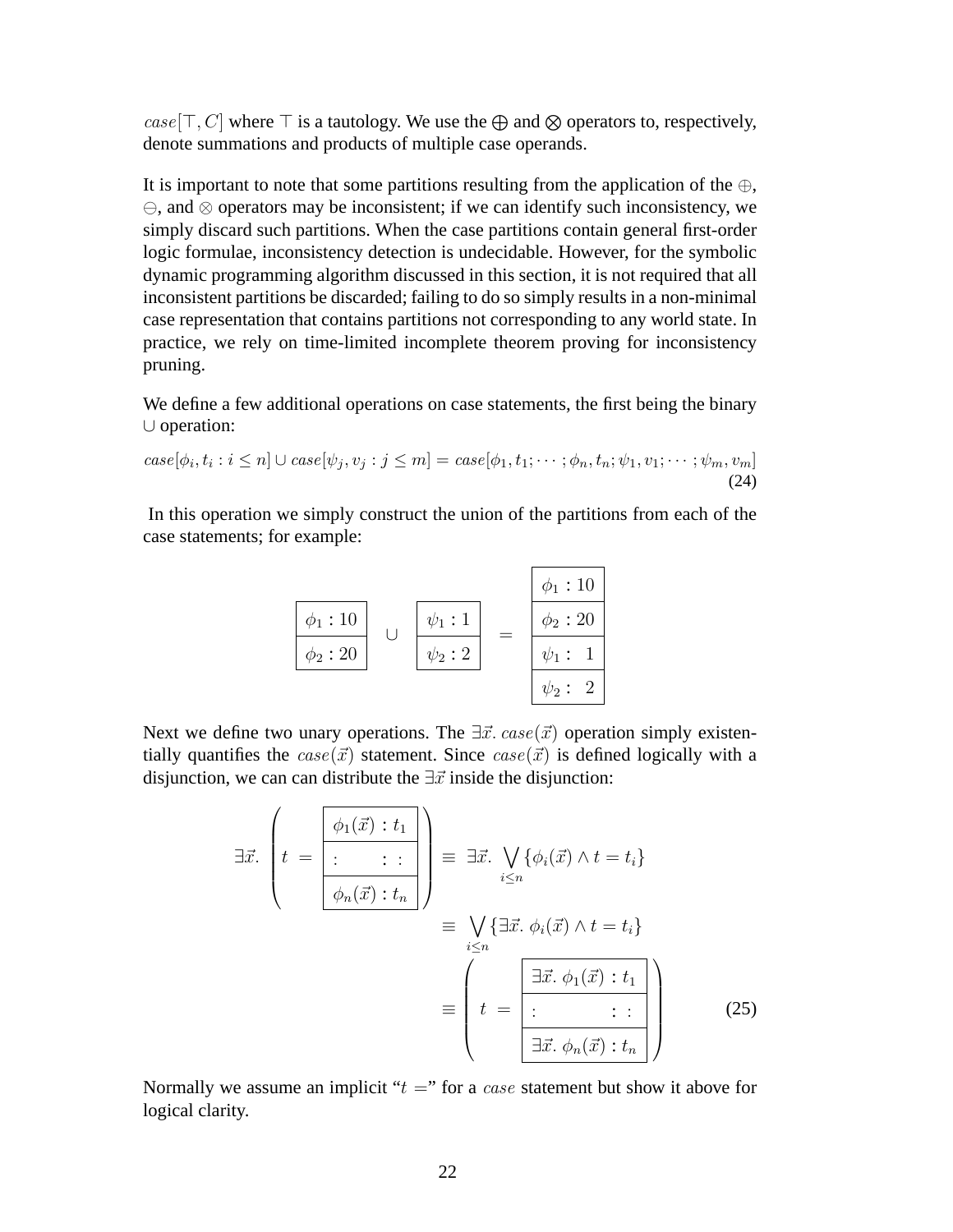The second unary operation is denoted "casemax" (and not "max") since it produces a case statement as opposed to a single numerical value. The result of casemax is a case statement where the maximal possible value of its case argument is assigned to each region of state space in the resulting case statement. Assuming that the case partitions are pre-sorted such that  $t_i > t_{i+1}$  and all partitions of equal value have been disjunctively merged we can formally define this operation as follows:

$$
\text{casemax } \text{case}[\phi_1, t_1; \cdots; \phi_n, t_n] = \text{case}[\phi_i \land \bigwedge_{j < i} \neg \phi_j, t_i : i \leq n] \tag{26}
$$

Following is a more intuitive graphical exposition of the same casemax operation:



One can easily verify that if the partitions are sorted from the highest value  $t_1$  to the lowest  $t_n$ , then the highest value consistent with any state formula in the input case statement is assigned to the unique partition consistent with that state formulae in the resulting case statement. (If the  $\phi_i$  in the input are mutually exclusive, then the casemax results in a case statement logically equivalent to the original.) The application of casemax requires constructing new partition formulae, up to  $n$ times the length of the original formulae for a case statement with  $n$  partitions. Fortunately, the use of inconsistency detection discussed previously and first-order ADDs (FOADD) that we introduce in the next section will mitigate the impact of this blowup by respectively pruning inconsistent case partitions and simplifying the representation of case formulae.

It is important to point out that all of the case operators are purely symbolic in that the  $t_i$  case partition values are not necessarily restricted to constant numerical values, but can be arbitrary symbolic (possibly state-dependent) terms (Boutilier et al., 2001). However, the casemax operator (as defined here) implicitly requires an ordering on the  $t_i$ . We assume for the rest of this section that the case values are numeric rather than symbolic, and apply the natural < operator for our ordering.

## *3.3.3 Stochastic Actions and Transition Probabilities*

To state the FOMDP transition function for an action, stochastic "agent" actions are decomposed into a *collection* of deterministic actions, each corresponding to a possible outcome of the stochastic action. We then use a case statement to specify a distribution according to which "Nature" may choose a deterministic action from this set whenever the stochastic action is executed. As a consequence we need only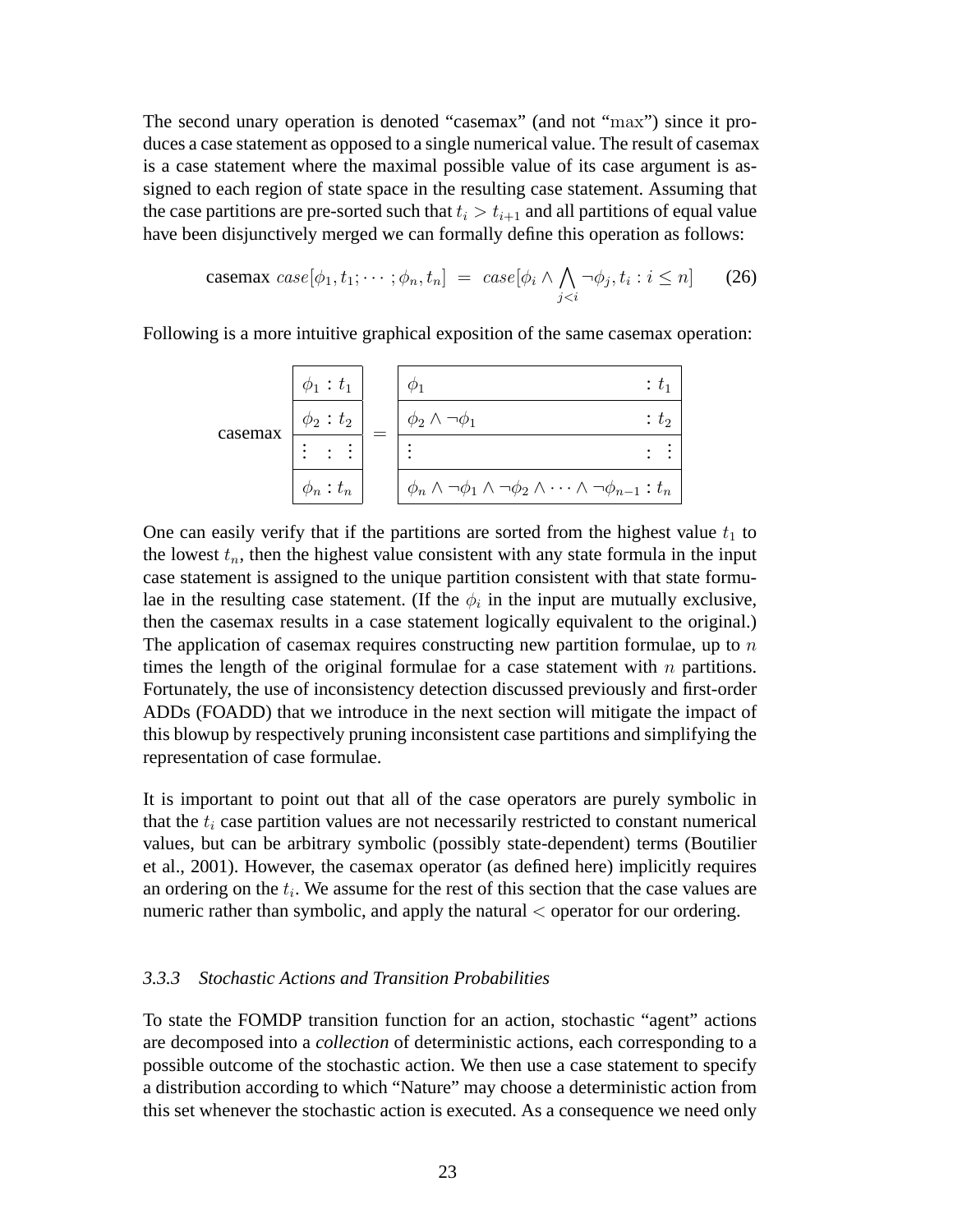formulate SSAs using the deterministic *Nature's choices* (Bacchus et al., 1995; Poole, 1997; Boutilier et al., 2000; Reiter, 2001), thus obviating the need for a special treatment of stochastic actions in SSAs.

Letting  $A(\vec{x})$  be a stochastic action with Nature's choices (i.e., deterministic actions)  $n_1(\vec{x}), \cdots, n_k(\vec{x})$ , we represent the probability of  $n_i(\vec{x})$  given  $A(\vec{x})$  is executed in s by  $P(n_i(\vec{x}),A(\vec{x}),s)$ . Continuing with the translation of our simple PPDDL example, we note that the  $load(b, t)$  action has one set of effects that occurs with probability 0.9. We use the deterministic action  $loadS(b, t)$  to denote the successful occurrence of these effects, and we let the deterministic action  $loadF(b, t)$ denote the failure of these effects to execute. To do this, we must redefine our SSAs from the previous PDDL case: now  $load(b, t)$  is a stochastic action executed by the agent with  $loadS(b, t)$  and  $loadF(b, t)$  being possible outcomes (i.e., deterministic actions chosen by Nature). Similarly, we interpret the other two actions using unload $S(b,t)/u$ nload $F(b,t)$  as the two deterministic outcomes for unload(b, t), and  $driveS(t, c)/driveF(t, c)$  as the two deterministic outcomes for  $drive(t, c)$ . For completeness and correctness, we redefine our SSAs for BOXWORLD in terms of these new deterministic actions for the BOXWORLD FOMDP:

$$
BoxOn(b, t, do(a, s)) \equiv \Phi_{BoxOn}(b, t, a, s)
$$
  
\n
$$
\equiv [\exists c. a = loadS(b, t) \land BoxIn(b, c, s) \land TruckIn(t, c, s)]
$$
  
\n
$$
\lor BoxOn(b, t, s) \land \neg [\exists c. a = unloadS(b, t) \land BoxOn(b, t, s) \land TruckIn(t, c, s)]
$$

$$
BoxIn(b, c, do(a, s)) \equiv \Phi_{BoxIn}(b, c, a, s)
$$
  
\n
$$
\equiv [\exists t. a = unloadS(b, t) \land BoxOn(b, t, s) \land TruckIn(t, c, s)]
$$
  
\n
$$
\lor BoxIn(b, c, s) \land \neg [\exists t. a = loadS(b, t) \land BoxIn(b, c, s) \land TruckIn(t, c, s)]
$$

$$
TruckIn(t, c, do(a, s)) \equiv \Phi_{TruckIn}(t, c, a, s)
$$
  
\n
$$
\equiv [\exists c_1. a = driveS(t, c) \land TruckIn(t, c_1, s)]
$$
  
\n
$$
\lor TruckIn(t, c, s) \land \neg [\exists c_1. a = driveS(t, c) \land TruckIn(t, c_1, s)]
$$

Here, we have simply replaced our previous deterministic action names from the PDDL version with the deterministic *success* versions of Nature's choice actions that we will use in our FOMDP. Note that since the "failure" versions of the actions correspond to the "no effects" case, they obviously do not play any role in the SSAs. The frame assumption present in the SSAs ensures that what was not explicitly changed remains the same.

We can now specify a distribution  $P(n_i(\vec{x}),A(\vec{x}),s)$  over Nature's choice deterministic outcome using case statements to specify families of distributions, where the partitions in the case statements correspond to different classes of states and stochastic action parameters on which the distributions are conditioned. We denote specific instances of  $P(n_i (\vec{x}), A(\vec{x}), s)$  with the case statement  $pCase(n_i (\vec{x}), A(\vec{x}), s)$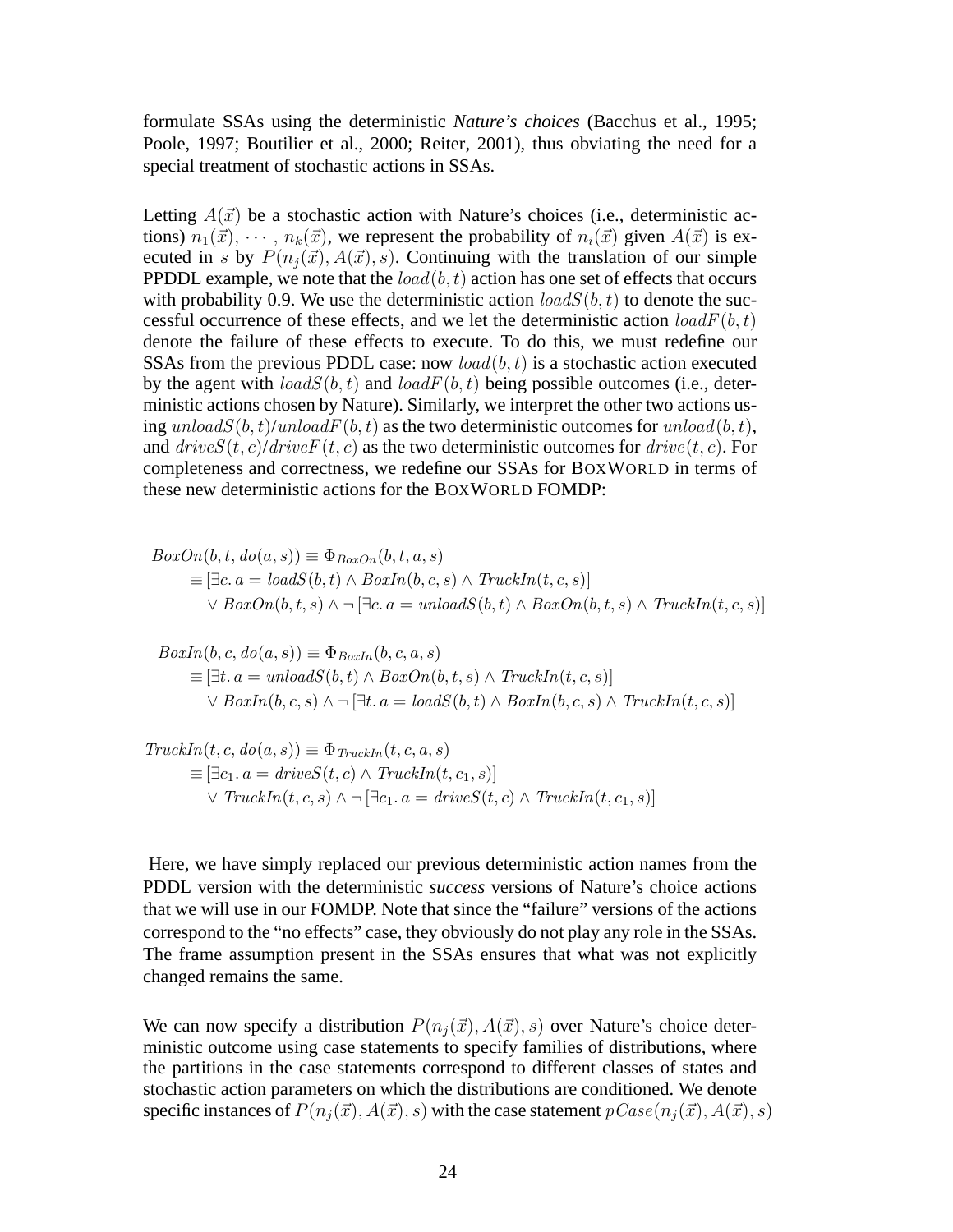where  $\top$  is a tautology, for example:

$$
pCase(loadS(b, t), load(b, t), s) = \boxed{\top : 0.9}
$$
\n
$$
pCase(loadF(b, t), load(b, t), s) = \boxed{\top : 0.1}
$$
\n
$$
pCase(unloadS(b, t), unload(b, t), s) = \boxed{\top : 0.9}
$$
\n
$$
pCase(unloadF(b, t), unload(b, t), s) = \boxed{\top : 0.1}
$$
\n
$$
pCase(driveS(b, t), drive(b, t), s) = \boxed{\top : 1.0}
$$
\n
$$
pCase(driveF(b, t), drive(b, t), s) = \boxed{\top : 0.0}
$$
\n(28)

The above axiomatization does not fully illustrate the power of the FOMDP representation in that the probabilities are not state or action dependent, so we briefly digress to demonstrate a slightly more interesting variant. Suppose that the success of driving a truck to a city depends on whether the truck contains a box  $b$  with volatile material denoted by the predicate  $Volatile(b)$ . Then we can specify the family of distributions over Nature's choices for this stochastic action as follows:

$$
pCase(\text{drive}(t, c), \text{drive}(t, c), s) = \frac{\exists b. BoxOn(b, t, s) \land \text{Volume}(b) : 0.9}{\neg(\exists b. BoxOn(b, t, s) \land \text{Volume}(b)) : 1.0}
$$
\n
$$
pCase(\text{drive}(t, c), \text{drive}(t, c), s) = \frac{\exists b. BoxOn(b, t, s) \land \text{Volume}(b) : 0.1}{\neg(\exists b. BoxOn(b, t, s) \land \text{Volume}(b)) : 0.0}
$$

Here we see the transition probability of  $drive(t, c)$  can be easily conditioned on state properties of  $s$  and action parameters  $t$  and  $c$ .

It is important to note that the probabilities over all deterministic Nature's choices for a stochastic action sum to one:

$$
\bigoplus_{j=1}^{k} P(n_j(\vec{x}), A(\vec{x}), s) = \boxed{\top : 1} ; \forall \vec{x}, s
$$

In addition, each  $P(n_i(\vec{x}),A(\vec{x}),s)$  should be a disjoint partitioning of state space such that no two case partitions ambiguously assign multiple probabilities to the same state. These two properties are crucial to having a well-defined probability distribution over all possible deterministic action outcomes for every possible state.

For this last example, the second property can be easily verified:

 $p\textit{Case}( \textit{drive}(t, c), \textit{drive}(t, c), s ) \oplus p\textit{Case}( \textit{drive}(t, c), \textit{drive}(t, c), s ) = \Big| \top : 1$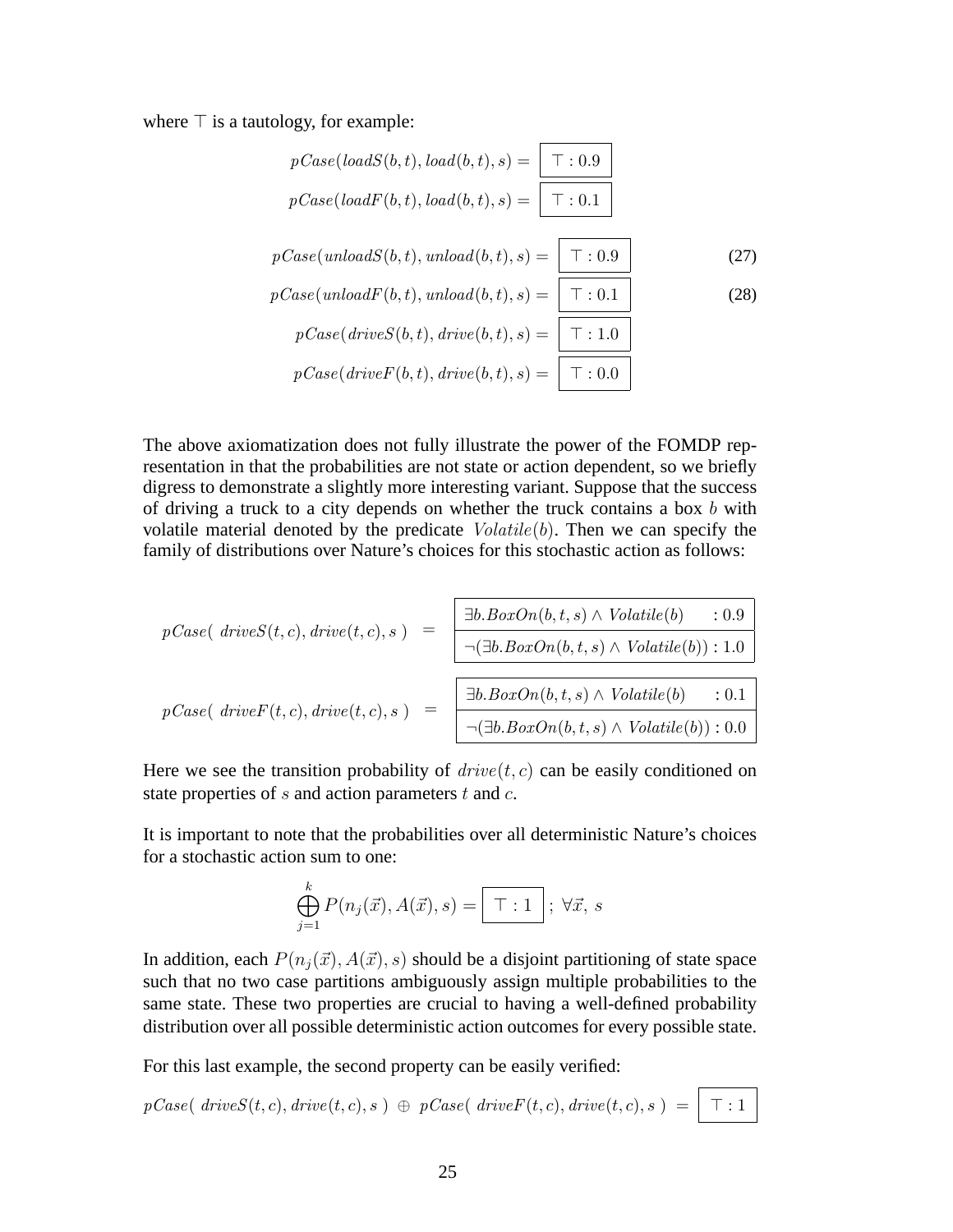#### *3.4 Symbolic Dynamic Programming (SDP)*

Symbolic dynamic programming (SDP) (Boutilier et al., 2001) is a dynamic programming solution to FOMDPs that produces a logical case description of the optimal value function. This is achieved through the symbolic operations of firstorder decision-theoretic regression and maximization that perform the traditional dynamic programming Bellman backup at an abstract level without explicit enumeration of either the state or action spaces of the FOMDP. Among many possible applications, the use of SDP leads directly to a domain-independent value iteration solution to FOMDPs.

We will assume a constant numerical representation of values in order to explicitly perform the casemax during SDP in this article. However, we note that an appropriate generalization of casemax (c.f., Chapter 6 of Sanner (2008)) along with Regr of functional fluents (Reiter, 2001) allows the definitions covered here to apply to general symbolic value representations using general terms rather than constants, hence the original use of "symbolic" in the name of the SDP algorithm.

## *3.4.1 First-order Decision-theoretic Regression*

Suppose we are given a value function  $V(s)$ . The first-order decision-theoretic regression (FODTR) (Boutilier et al., 2001) of this value function through an action  $A(\vec{x})$  yields a case statement containing the logical description of states and values that would give rise to  $V(s)$  after doing action  $A(\vec{x})$ . This is analogous to classical goal regression, the key difference being that action  $A(\vec{x})$  is stochastic. In MDP terms, the result of FODTR roughly corresponds to a Q-function (albeit one with free variables for the action parameters), which corresponds to the first half of a Bellman backup operation given in Equation 6.<sup>3</sup>

We define the *first-order decision theoretic regression (FODTR)* as the situation calculus analog of Equation 6 where we note that different successor states only arise through different Nature's choice deterministic actions:

$$
FODTR[V(s), A(\vec{x})] = R(s) \oplus \gamma \cdot \left[ \bigoplus_{j=1}^{k} \{ P(n_j(\vec{x}), A(\vec{x}), s) \otimes V(do(n_j(\vec{x}), s)) \} \right]
$$
\n(29)

 $FODTR$  uses a meta-logical notation that takes as arguments  $V(s)$  representing the logical case statement for a value function with situation variable s and a parame-

<sup>&</sup>lt;sup>3</sup> We do not use an action dependent reward  $R(s, A(\vec{x}))$ , but could substitute it if needed.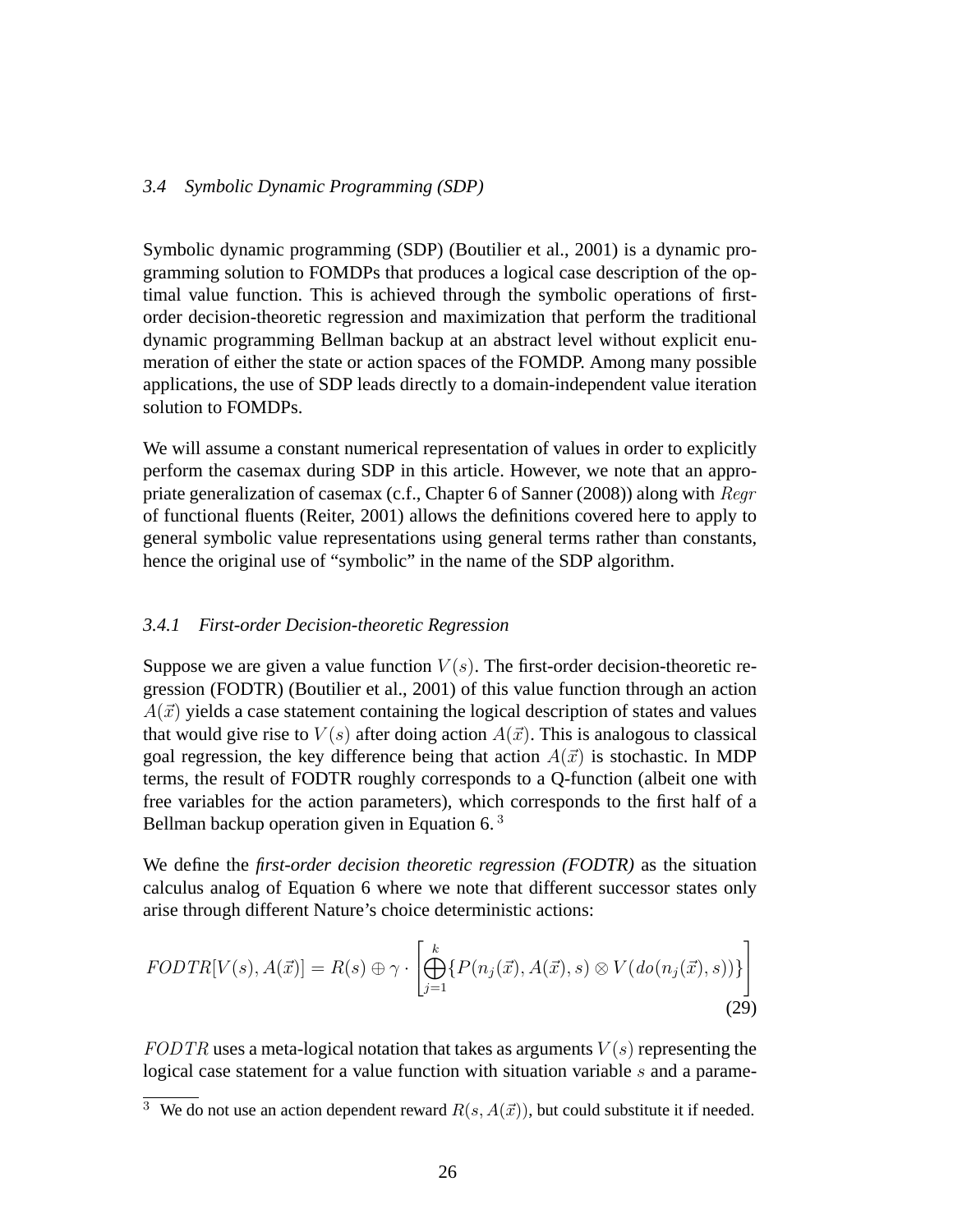terized stochastic action term  $A(\vec{x})$  with free variables  $\vec{x}$ . All subsequently defined operations on case statements in this article will be defined analogously.

The only problem with the  $FODTR[V(s),A(\vec{x})]$  operation as currently defined is that the formula  $V(do(n_i(\vec{x}),s))$  refers not to the current situation s, but to the future situation  $do(n_i(\vec{x}),s)$ , but this is easily remedied with regression:

$$
FODTR[V(s), A(\vec{x})] =
$$
  
\n
$$
R(s) \oplus \gamma \cdot \left[ \bigoplus_{j=1}^{k} \{ P(n_j(\vec{x}), A(\vec{x}), s) \otimes Regr(V(do(n_j(\vec{x}), s))) \} \right]
$$
 (30)

This is equivalent to the FODTR operation in Equation 29 since the Regr operation preserves equivalence (by definition). Also on account of the equivalence preserving properties of *Regr*, we note that if  $V(s)$  partitions the state space then so must the resulting case statement for  $FODTR[V(s),A(\vec{x})]$ . Thus, from a logical description of  $V(s)$  we can derive one for its decision-theoretic regression  $FODTR[V(s),A(\vec{x})]$ . This is key to avoiding state and action enumeration in dynamic programming.

We denote an instance of the value function  $V(s)$  by the case statement  $vCase(s)$ . As defined previously, we also assume that the reward function  $R(s)$  and instances of Nature's choice probabilities  $P(n_i(\vec{x}),A(\vec{x}),s)$  are denoted by  $rCase(s)$  and  $pCase(n<sub>i</sub>(\vec{x}),A(\vec{x}),s)$ , respectively.

As an example, let us compute the FODTR for  $vCase(s) = rCase(s)$  through the stochastic action  $A(\vec{x}) = unload(b^*, t^*)$  where  $rCase(s)$  is the BOXWORLD reward as previously defined in Equation 20. Since  $vCase(s)$  is logically defined, we can push the *Regr* operator into the individual  $vCase(s)$  partitions as follows:

$$
FODTR[vCase(s), unload(b^*, t^*)] = rCase(s) \oplus
$$
  
\n
$$
\gamma \left[ \bigoplus_{j=1}^{k} \left\{ pCase(n_j(\vec{x}), unload(b^*, t^*), s) \right\} \right]
$$
  
\n
$$
\otimes \left[ \frac{Regr(\exists b.BoxIn(b, pairs, do(n_j(\vec{x}), s))) \quad : 10}{Regr(\neg \exists b.BoxIn(b, pairs, do(n_j(\vec{x}), s))) \quad : 0} \right] \right]
$$

Now, since the stochastic action  $A(\vec{x}) = unload(b^*, t^*)$ , we know that Nature's deterministic action choices  $n_j(\vec{x})$  range over  $unloadS(b^*, t^*)$  and  $unloadF(b^*, t^*)$ . We now substitute the *pCase* definitions for the deterministic actions  $unloadS(b^*, t^*)$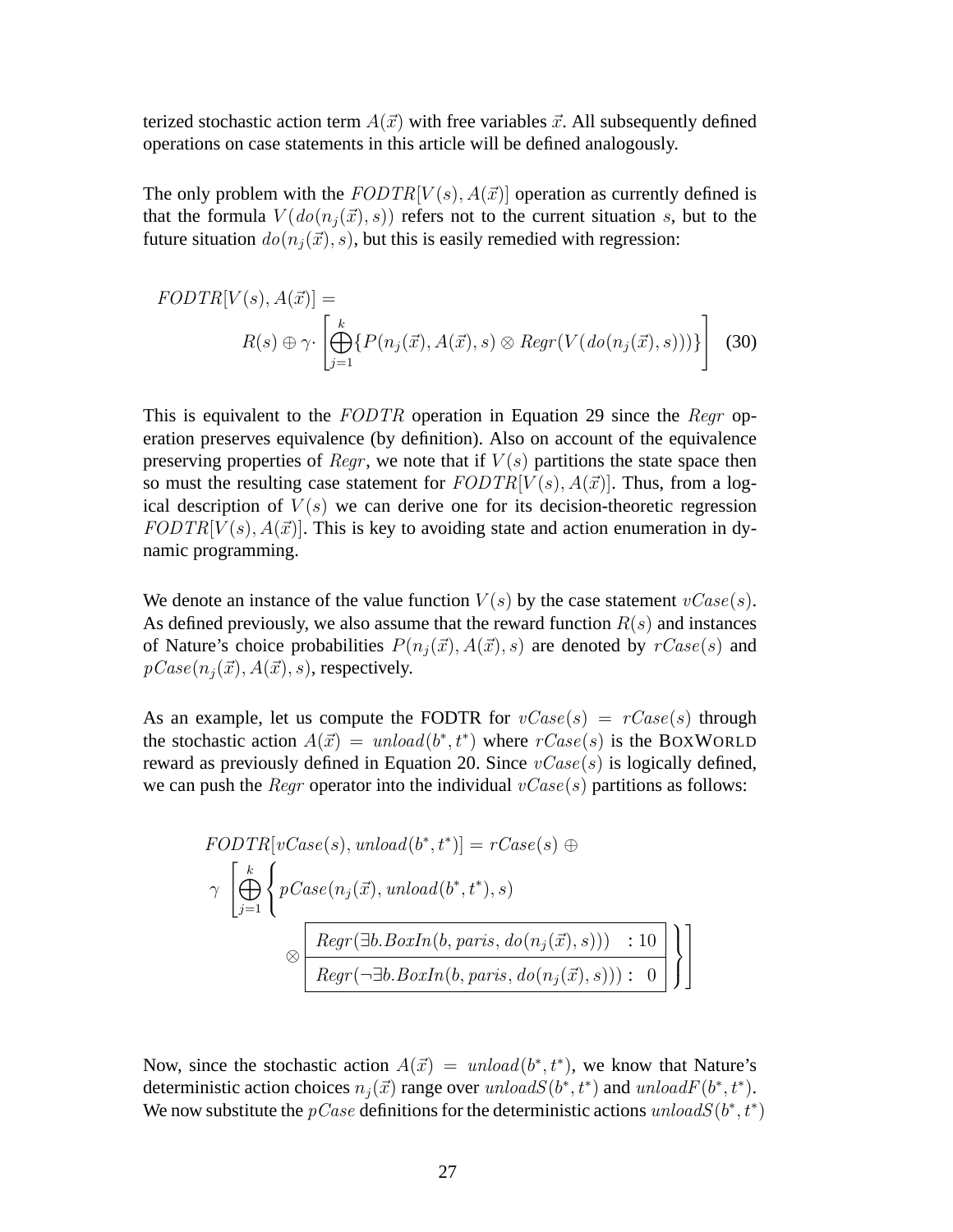and  $unloadF(b^*, t^*)$  from Eqs. 27 and 28, respectively, obtaining:

$$
FODTR[vCase(s), unload(b^*, t^*)] = rCase(s) \oplus
$$
\n
$$
\gamma \left[ \left\{ \boxed{\top : 0.9} \otimes \begin{array}{l} Regr(\exists b.BoxIn(b, pairs, do(unloadS(b^*, t^*), s))) & : 10 \\ \hline \text{Regr}(\neg \exists b.BoxIn(b, pairs, do(unloadS(b^*, t^*), s))) & : 0 \\ \hline \end{array} \right\} \right]
$$
\n
$$
\oplus \left\{ \boxed{\top : 0.1} \otimes \begin{array}{l} Regr(\exists b.BoxIn(b, pairs, do(unloadF(b^*, t^*)))) & : 10 \\ \hline \text{Regr}(\neg \exists b.BoxIn(b, pairs, do(unloadF(b^*, t^*)))) & : 0 \\ \end{array} \right\}
$$

We have already computed  $Regr(\exists b.BoxIn(b, pairs, do(unloadS(b^*, t^*))))$  from Equation 18 where the deterministic  $unload(b^*, t^*)$  from the PDDL case has been renamed to  $\mathit{unloadS}(b^*, t^*)$ . And by the properties of  $\mathit{Regr}$ , we know that  $\mathit{Regr}(\neg\phi)$  $= \neg Regr(\phi)$  so we can easily obtain the regression of the negated partition in  $rCase(s)$ . It is important to note that if  $rCase(s)$  partitioned the post-action state space, the *Regr* operator preserves this partitioning in the pre-action state space. We note that

$$
Regr(\phi(\vec{x}, do(unloadF(b^*, t^*)))) = \phi(\vec{x}, s)
$$

can be easily derived since  $unloadF(b^*, t^*)$  has no effects and is thus equivalent to a noop action. Making these substitutions, explicitly multiplying in the action probabilities and discount factor  $\gamma = 0.9$ , and explicitly writing out  $rCase(s)$ , we obtain the following (where, for readability, we use  $\neg$ " to denote the conjunction of the negation of *all* partitions above the given partition in the case statement):

$$
FODTR[vCase(s), unload(b^*, t^*)] = \frac{\exists b.BoxIn(b, pairs, s) : 10}{\neg "} : 0
$$
\n
$$
\oplus \begin{bmatrix}\n[BoxOn(b^*, t^*, s) \land TruckIn(t^*, pairs, s)] \\
\lor \exists b. BoxIn(b, pairs, s) & : 8.1 \\
\hline\n\end{bmatrix}
$$
\n
$$
\oplus \begin{bmatrix}\n\exists b.BoxIn(b, pairs, s) : 0.9 \\
\hline\n\end{bmatrix}
$$
\n
$$
\oplus \begin{bmatrix}\n\exists b.BoxIn(b, pairs, s) : 0.9 \\
\hline\n\end{bmatrix}
$$

Finally, explicitly carrying out the  $\oplus$ 's and simplifying yields the final result:

$$
FODTR[vCase(s),unload(b^*, t^*)]
$$

$$
= \frac{\exists b. \,BoxIn(b, \, pairs, s) \qquad : 19.0}{\neg " \land [BoxOn(b^*, t^*, s) \land \, TruckIn(t^*, \, pairs, s)] : 8.1} \qquad (31)
$$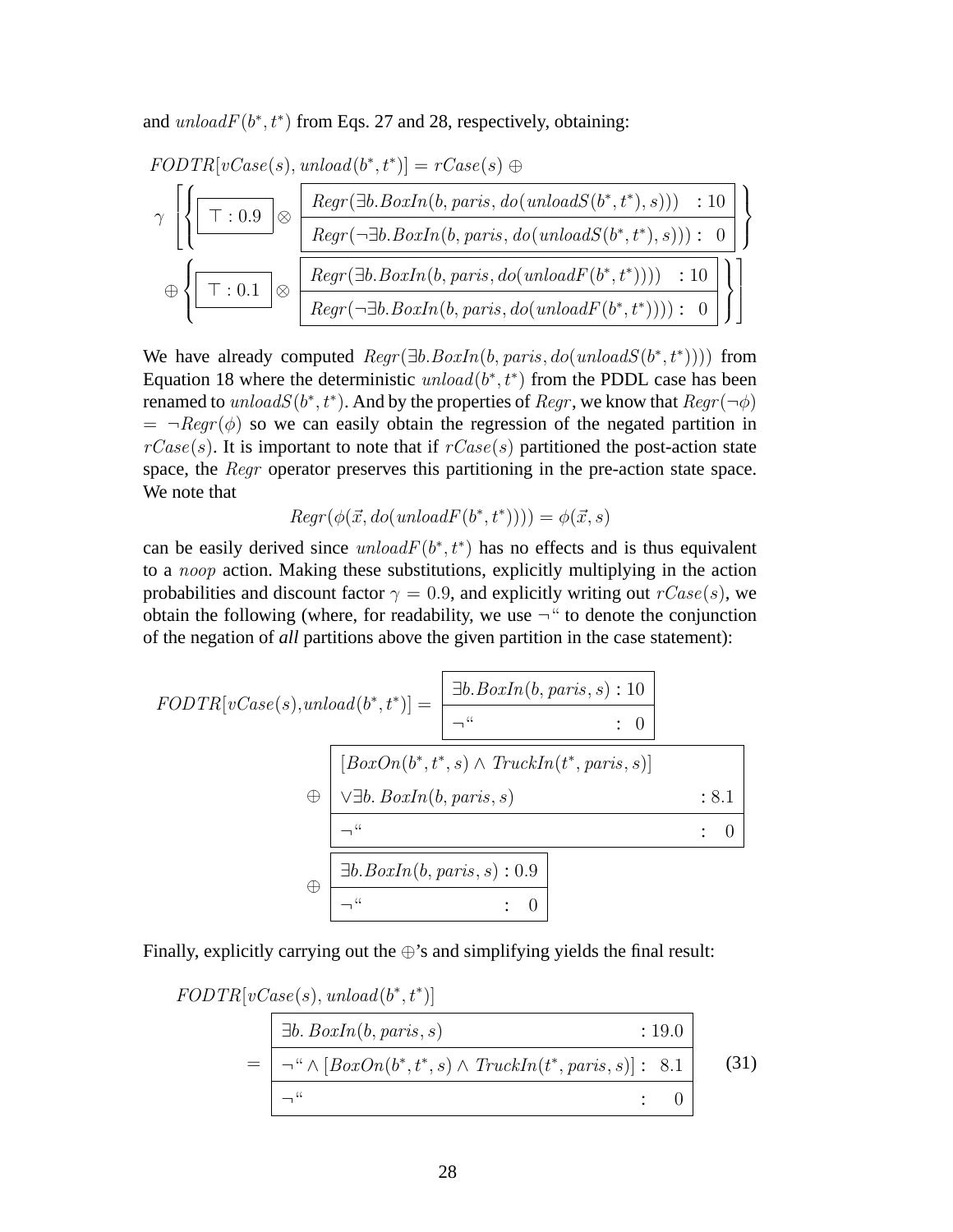The case statement resulting from FODTR contains free variables for the action parameters; in this case  $A(\vec{x}) = unload(b^*, t^*)$  so the free parameters are  $b^*$  and  $t^*$ . This result is intuitive: it states that if a box was already in *paris* then we get reward 19 (10 for the current reward and 9 for the discounted 1-step reward). Otherwise, if a box is not in *paris* in the current state, but box  $b^*$  was on truck  $t^*$  in *paris* and the action was specifically  $unload(b^*, t^*)$ , then we get an expected future reward of 8.1 taking into account the success probability of unloading the box and the discount factor. Finally, if no box is in *paris* in the current state and we do not unload a box then we get 0 total reward.

This case statement represents the value of taking stochastic action  $unload(b^*, t^*)$ and acting so as to obtain the value given by  $rCase(s)$  thereafter. However, what we really need for symbolic dynamic programming is a logical description of a Qfunction (recall Equation 6) that tells us the possible values that can be achieved for *any* action instantiation of  $b^*$  and  $t^*$ . This leads us to the following definition  $Q(A, s)$  of a first-order Q-function that makes use of the previously defined  $\exists \vec{x}$ unary case operator:

$$
Q^{t}(A,s) = \exists \vec{x}. \, FODTR[V^{t-1}(s), A(\vec{x})] \tag{32}
$$

We denote a specific instance of  $Q^t(A, s)$  by the case statement  $qCase^t(s, A)$ . We can think of  $qCase^t(s, A)$  as a logical description of the Q-function for action  $A(\vec{x})$ indicating the values that could be achieved by *any* instantiation of  $A(\vec{x})$ . By using the first-order case representation of states as well as action quantification via the ∃~x operation, FODTR effectively achieves *both action and state abstraction*.

Letting  $vCase<sup>0</sup>(s) = rCase(s)$ , we can continue our running example to obtain a Q-function description for action unload where we have removed vacuous quantifiers. Technically,  $qCase<sup>1</sup>(unload, s)$  would not be an exhaustive partitioning of the state space in that the 0 value partition from Equation 32 is not the same one implied here from the  $\neg$ " because the partition formulae above it have been quantified. However, throughout this article, we can exploit our assumption that all FOMDPs have a *noop* action to assume that the minimum value for any state is 0 (as opposed to being undefined). Thus we can always show the final 0 partition as  $\neg$ " to indicate that any partitions not explicitly assigned a value by the above partitions are assigned a default value 0. Thus, we arrive at the following intuitive result:

$$
qCase1(unload, s) = \exists b^*, t^*. FODTR[vCase0(s), unload(b^*, t^*)]
$$

| $\exists b. \,BoxIn(b, \, pairs, s)$                                                                           | : 19.0 |
|----------------------------------------------------------------------------------------------------------------|--------|
| $=  \exists b^*, t^*. \left[\neg \ulcorner \land BoxOn(b^*, t^*, s) \land TruekIn(t^*, pairs, s)\right] : 8.1$ |        |
|                                                                                                                |        |

In words, this states if the box was already in *paris* then we get a discounted reward of 19. Otherwise, if a box is not in paris in the current state, but there *exists* some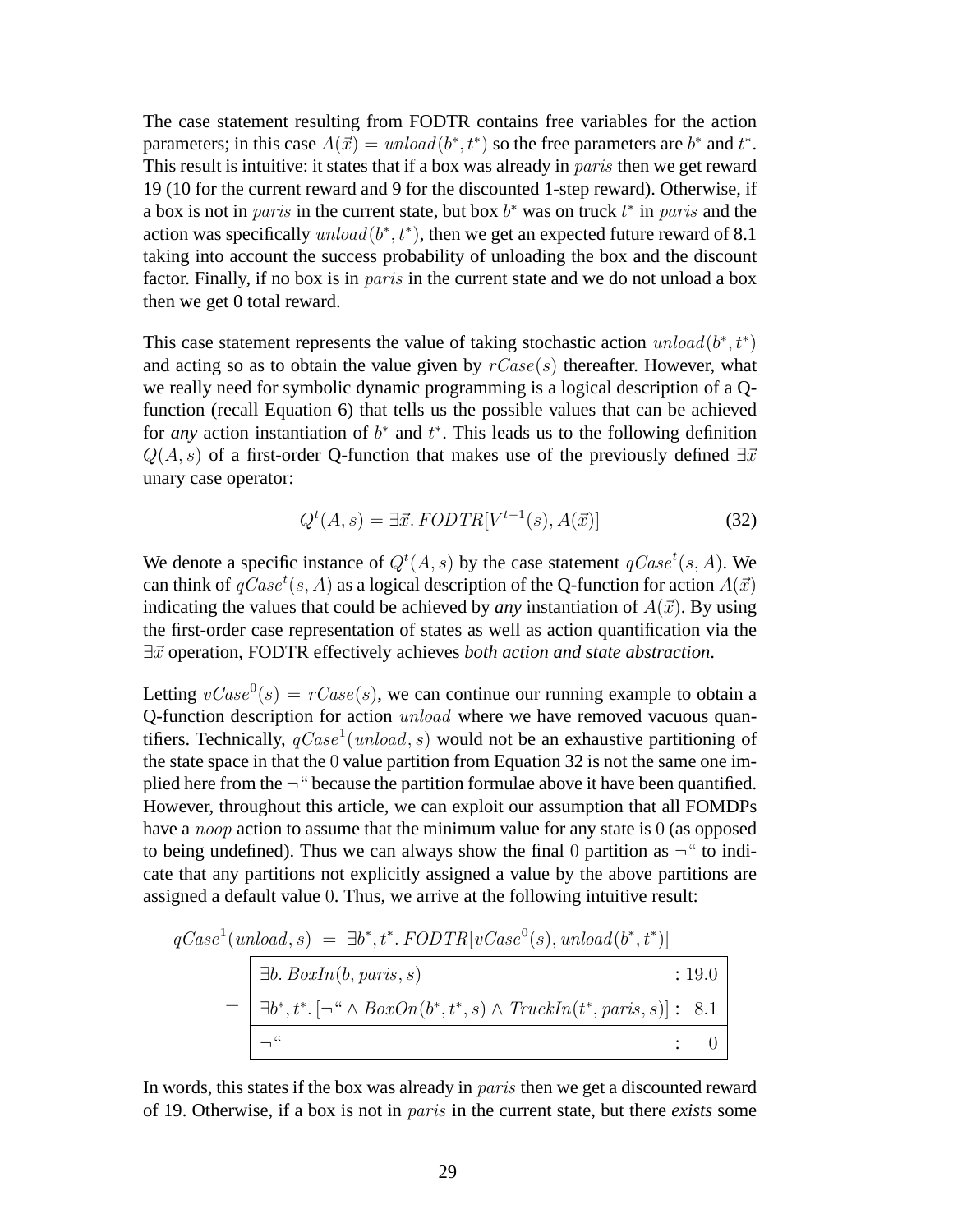box on a truck in paris, then we could unload it to get an expected discounted reward of 8.1. Finally, if there is no box on a truck to unload in *paris* and there is no box already in paris then we get 0 expected discounted reward. It is instructive to compare this description to the prior description of FODTR without existential action quantification—the difference is subtle, but important for action abstraction.

#### *3.4.2 Symbolic Maximization*

At this point, we can decision-theoretically regress the value function through a *single* stochastic action to obtain a representation of its Q-function, but to complete the dynamic programming (Bellman backup) step in the spirit of Equation 7 from Section 2, we need to know the maximum value that can be achieved by *any* action. For example, in the BOXWORLD FOMDP, our possible action choices are  $unload(b, t)$ ,  $load(b, t)$ , and  $drive(t, c)$  and our Q-function computations using Equation 32 give us  $qCase^1(unload, s)$ ,  $qCase^1(load, s)$ , and  $qCase^1(drive, s)$ . In general, we will assume that we have m stochastic actions  $\{A_1(\vec{x}_1),...,A_m(\vec{x}_m)\}$ and a corresponding set of Q-functions  $\{qCase^t(A_1, s), \ldots, qCase^t(A_m, s)\}\$  derived from a common value function  $vCase^{t-1}(s)$ .

We might try to obtain a case description of the value function  $vCase<sup>t</sup>(s)$  by simply applying the case ∪ operator to merge all partitions of the Q-functions, i.e.,  $qCase<sup>t</sup>(s, A<sub>1</sub>) \cup ... \cup qCase<sup>t</sup>(s, A<sub>m</sub>)$ . While this provides us with a description of possible values, it is not a value *function* because the state spaces of each Qfunction may overlap, thus potentially assigning multiple values to the same underlying state. What we really want instead is to assign the *highest* possible value to each portion of state space. Fortunately, this is quite easy with the casemax operator. Thus we get the following equation for the symbolic maximization of Q-functions:

$$
V^{t}(s) = \text{ casemax} \left[ Q^{t}(A_1, s) \cup \ldots \cup Q^{t}(A_m, s) \right]
$$
 (33)

Recalling the way in which the casemax operation is computed from Equation 26, every resulting instance  $vCase<sup>t</sup>(s)$  of the value function  $V<sup>t</sup>(s)$  will have the following case statement format where value case partition  $\psi_i$  corresponds to value  $v_i$ and  $v_i > v_{i+1}$ :

$$
vCase^{t}(s) = \frac{\begin{array}{|l|l|}\n\psi_1 & & \vdots & v_1 \\
\hline\n\psi_2 \wedge \neg \psi_1 & & \vdots & v_2 \\
\hline\n\vdots & & & \vdots \\
\hline\n\psi_n \wedge \neg \psi_1 \wedge \neg \psi_2 \wedge \cdots \wedge \neg \psi_{n-1} & \vdots & v_n\n\end{array}}\n\right)
$$

This approach effectively gives us a decision-list representation of our value function (recall the optimal value function representation from Figure 4). Thus, to determine the value for a state, we can simply traverse the list from highest to lowest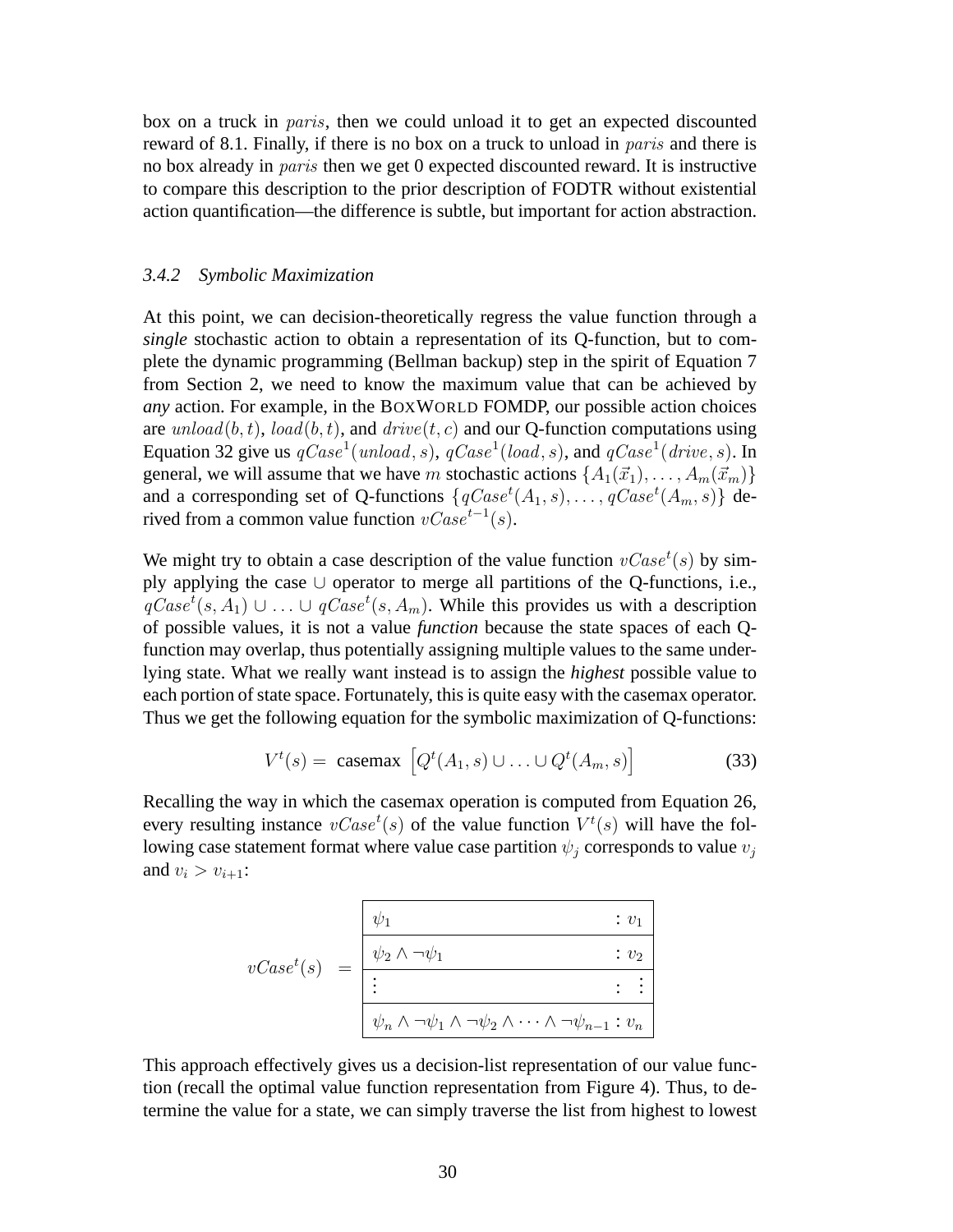value and take the value for the first case partition that is satisfied. The casemax operation guarantees that this value function will be a disjoint partitioning of the state space and our previous assumption that all actions are executable in all states ensures that this value function exhaustively assigns a value to all possible states (assuming  $vCase^{t-1}$  was exhaustive).

#### *3.4.3 First-order Value Iteration*

One should note that the SDP equations given here are exactly the lifted versions of the classical dynamic programming solution to MDPs given previously in Equations 6 and 7 from Section 2. Since those equations were used in part to define a value iteration algorithm, we can use the lifted versions to define a *first-order value iteration* algorithm where  $\epsilon$  is our error tolerance:

- (1) Initialize  $V^0(s) = R(s)$ ,  $t = 1$ .
- (2) Compute  $V^t(s)$  given  $V^{t-1}(s)$  using Equations 32 and 33.
- (3) If the following Bellman error inequality holds

$$
||V^t(s) \ominus V^{t-1}(s)||_{\infty} \le \frac{\epsilon(1-\gamma)}{2\gamma}
$$
 (34)

then terminate and return  $V^t(s)$ , otherwise go to step 2.

Here, we define  $||V^t(s) \ominus V^{t-1}(s)||_{\infty}$  as the maximal absolute value of any consistent partition in the case statement resulting from  $V^t(s) \ominus V^{t-1}(s)$ .

For example, applying first-order value iteration to the 0-stage-to-go value function (i.e.,  $vCase<sup>0</sup>(s) = rCase(s)$ , given previously in Equation 20) yields the following simplified 1- and 2-stage-to-go value functions in the BOXWORLD problem domain:

| $\exists b. BoxIn(b, pairs, s)$                                                                        | : 19.0    |
|--------------------------------------------------------------------------------------------------------|-----------|
| $vCase1(s) = \Box \neg \neg \land \exists b, t \ldotp TruekIn(t, pairs, s) \land BoxOn(b, t, s) : 8.1$ |           |
|                                                                                                        | $\pm 0.0$ |

$$
vCase2(s) = \frac{\exists b.BoxIn(b, pairs, s) : 26.1 \rightarrow " \land \exists b, t. TruckIn(t, pairs, s) \land BoxOn(b, t, s) : 15.4 \rightarrow " \land \exists b, c, t.BoxOn(b, t, s) \land TruckIn(t, c, s) : 7.3 \rightarrow " \land \exists b, c, t.BoxOn(b, t, s) \land TruckIn(t, c, s) : 7.3 \rightarrow " \land \exists b, c, t.BoxOn(b, t, s) \land TruckIn(t, c, s) : 7.3 \rightarrow " \land \exists b, c, t.BoxOn(b, t, s) \land TruckIn(t, c, s) : 0.0 \rightarrow " \land \exists b, c, t.BoxOn(b, t, s) \land TruckIn(t, c, s) : 0.0 \rightarrow " \land \exists b, c, t.BoxOn(b, t, s) \land TruckIn(t, c, s) : 0.0 \rightarrow " \land \exists b, c, t.BoxOn(b, t, s) \land TruckIn(t, c, s) : 0.0 \rightarrow " \land \exists b, c, t.BoxOn(b, t, s) \land TruckIn(t, c, s) : 0.0 \rightarrow " \land \exists b, c, t.BoxOn(b, t, s) \land TruckIn(t, c, s) : 0.0 \rightarrow " \land \exists b, c, t.BoxOn(b, t, s) \land TruckIn(t, c, s) : 0.0 \rightarrow " \land \exists b, c, t.BoxOn(b, t, s) \land TruckIn(t, c, s) : 0.0 \rightarrow " \land \exists b, c, t.BoxOn(b, t, s) \land TruckIn(t, c, s) : 0.0 \rightarrow " \land \exists b, c, t.BoxOn(b, t, s) \land TruckIn(t, c, s) : 0.0 \rightarrow " \land \exists b, c, t.BoxOn(b, t, s) \land TruckIn(t, c, s) : 0.0 \rightarrow " \land \exists b, c, t.BoxOn(b, t, s) \land TruckIn(t, c, s) : 0.0 \rightarrow " \land \exists b, c, t.BoxOn(b, t, s) \land TruckIn(t, c, s) : 0.0 \rightarrow " \land \exists b, c, t.BoxOn(b, t, s) \land TruckIn(t, c, s) : 0.0 \rightarrow " \land \exists b, c, t.BoxOn(b, t, s) \land TruckIn(t, c, s) : 0.0 \rightarrow " \land \exists b, c, t.BoxOn(b, t, s) \land Truck
$$

After sufficient iterations of first-order value iteration, the t-stage-to-go value function converges, giving the optimal value function (and as we derive in a moment, an optimal policy) from Figure 4.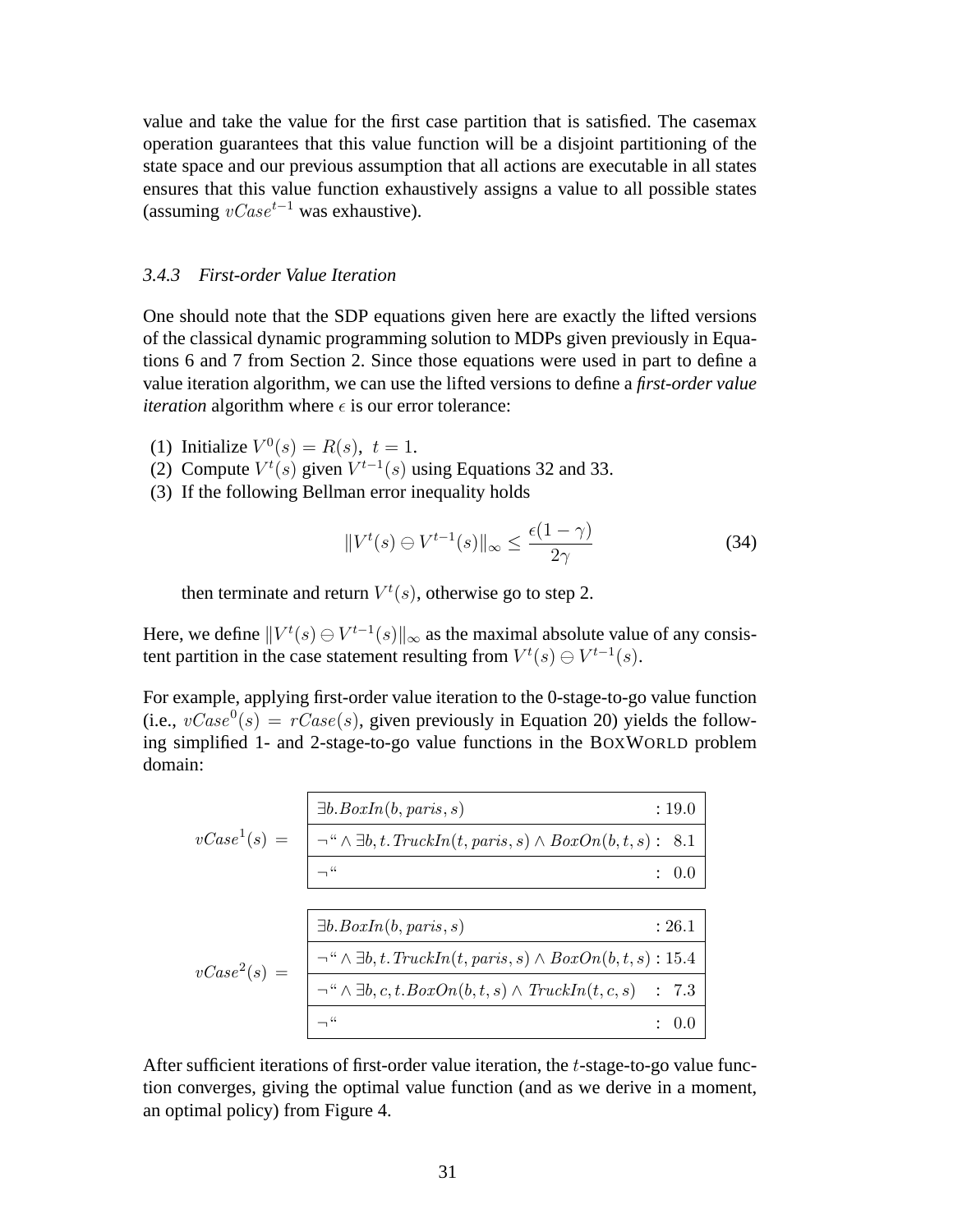Boutilier et al. (2001) provide a proof that SDP and thus every step of value iteration produces a correct logical description of the value function. From this, we can lift the error bounds from the ground MDP case in Equation 8 to show domainindependent error bounds on the first-order abstracted value estimate:

**Corollary 3.4.1** Let  $V^*(s)$  be the optimal value function for a FOMDP. Terminat*ing according to the criteria given in Step 3 of first-order value iteration guarantees*  $||V^t(s) - V^*(s)||_{\infty} < \epsilon$  *for* any *domain instantation (even infinite) of the FOMDP.* 

More generally, as a direct result of this corollary, we can derive domain-independent error bounds for the first-order representation of the value function produced by *any* first-order MDP algorithm (see Section 6 for other first-order algorithms).

**Corollary 3.4.2** *Let*  $\hat{V}(s)$  *be an arbitrary first-order case representation of a value function. Let*  $\hat{V}'(s)$  *be the result of applying Equations 32 and 33 to*  $\hat{V}(s)$  *for a FOMDP.* Let  $\epsilon = \frac{2}{1-z}$  $\frac{2}{1-\gamma}$  ||  $\hat{V}'(s)$  ⊖  $\hat{V}(s)$  ||<sub>∞</sub>. *Then* ||  $\hat{V}(s) - V^*(s)$  ||<sub>∞</sub> <  $\epsilon$  *for* any *domain instantiation of the FOMDP.*

The difference of  $\gamma$  between the bounds of Corollaries 3.4.1 and 3.4.2 occurs because the former refers to a bound on  $V^t(s)$ , while the latter refers to a bound on  $\hat{V}(s) = V^{t-1}(s)$  and value iteration is known to contract the error by  $\gamma$  on each iteration.

## *3.4.4 Policy Representation*

Given a value function, it is important to be able to derive a first-order greedy policy representation from it, just as we did in the ground case in Section 2. This policy can then be used to directly determine actions to apply when acting in a ground instantiation of the FOMDP, or it can be used to define first-order versions of (approximate) policy iteration (Sanner and Boutilier, 2006).

Fortunately, given a value function  $V(s)$ , it is easy to derive a greedy policy from it. Assuming we have m parameterized actions  $\{A_1(\vec{x}),...,A_m(\vec{x})\}$ , we can formally derive the policy  $\pi(s)[\cdot]$  using the  $\cdot$  to denote the value representation from which the policy is derived as follows (taking into account a few modifications to the case operators that we discuss in a moment):

$$
\pi(s)[V(s)] = \text{casemax}(\bigcup_{i=1...m} \exists \vec{x}. \, FODTR[V(s), A_i(\vec{x})]) \tag{35}
$$

We often refer to a specific instance of  $\pi(s)$  with the case statement  $\pi Case(s)$ . For bookkeeping, we require that each partition  $\langle \phi, t \rangle$  in  $\exists \vec{x}$  FODTR[V(s),  $A_i(\vec{x})$ ] maintain a mapping to the action  $A_i$  that generated it, which we denote as  $\langle \phi, t \rangle \rightarrow$  $A_i$ . Then, given a particular world state s, we can evaluate  $\pi Case(s)$  to determine which maximal policy partition  $\langle \phi, t \rangle \to A_i$  is satisfied by s and thus, which action  $A_i$  should be applied. If we retrieve the bindings of the existentially quantified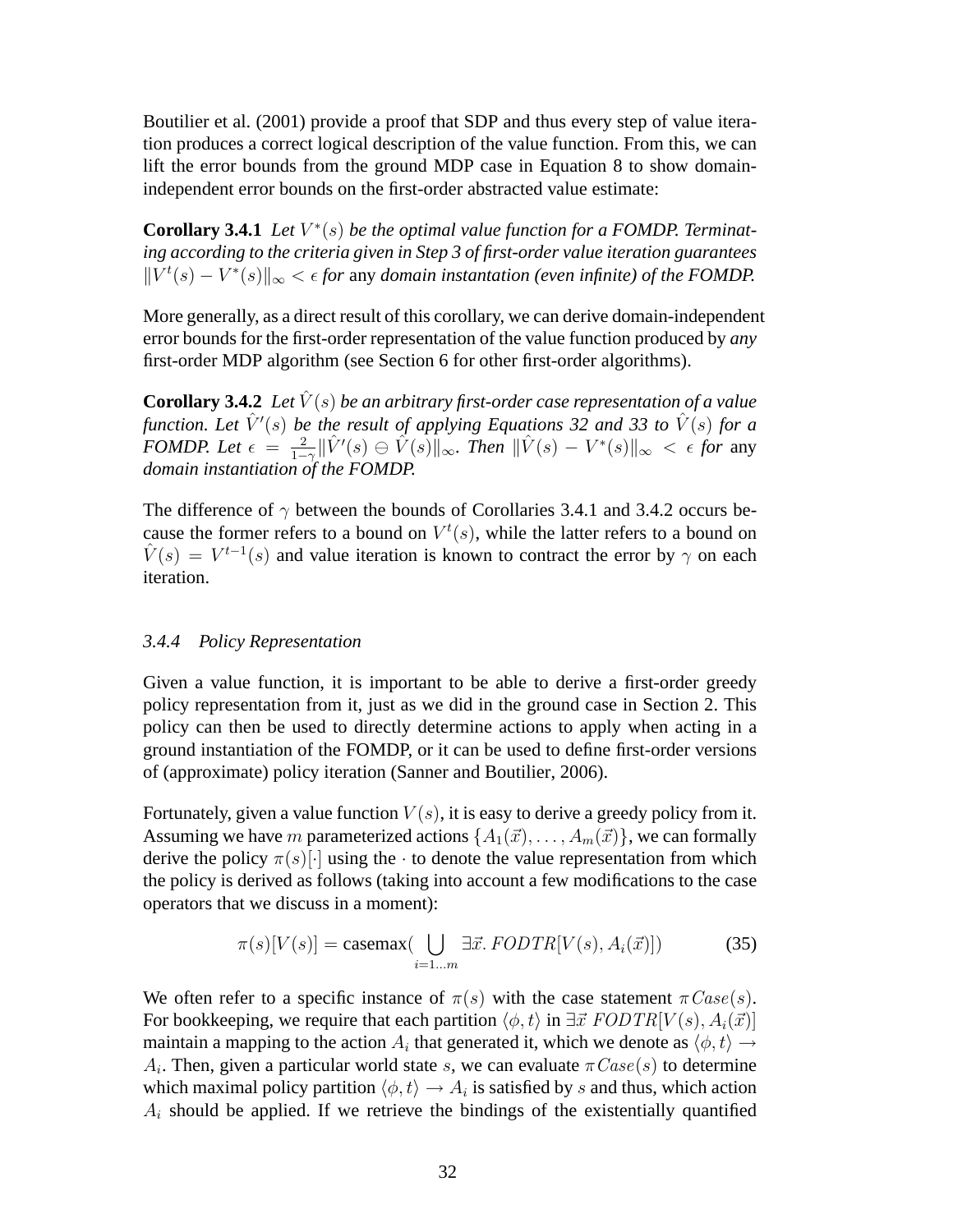action variables  $\exists \vec{x}$  in that satisfying policy partition, we can easily determine the parameterization of action  $A_i$  that should apply according to the policy.

To make this concrete, we derive a simple greedy policy for the BOXWORLD FOMDP assuming the value function  $V(s) = rCase(s)$  and that we only have two actions  $unload(b^*, t^*)$  and  $nop.$  Noting that we have already computed  $FODTR[rcase(s), unload(b^*, t^*)]$  in Equation 31 and that  $FODTR[rcase(s), noop]$ will just be  $rCase(s)$  with 10 replaced by 19, we obtain the following policy:

$$
\pi Case[rCase(s)]
$$
\n
$$
= \text{casemax}(\{\exists b^*, t^*.FODTR[rCase(s), unload(b^*, t^*)]\}
$$
\n
$$
\cup \{FODTR[rCase(s), noop]\})
$$
\n
$$
= \boxed{\frac{\exists b. BoxIn(b, pairs, s)}{\neg " \land [\exists b^*, t^*.BoxOn(b^*, t^*, s) \land TruckIn(t^*, pairs, s)] : 8.1 \longrightarrow unload(b^*, t^*)}
$$
\n
$$
= \boxed{\neg " \land [\exists b^*, t^*.BoxOn(b^*, t^*, s) \land TruckIn(t^*, pairs, s)] : 8.1 \longrightarrow unload(b^*, t^*)}
$$
\n
$$
= \boxed{\neg " \land [\exists b^*, t^*.BoxOn(b^*, t^*, s) \land TruckIn(t^*, pairs, s)] : 8.1 \longrightarrow unload(b^*, t^*)}
$$

For a more interesting policy, we refer the reader back to the optimal value function and policy for BOXWORLD given in Figure 4.

Technically, we note that there may be an infinite number of actions that can be applied since there are an infinite number of ground instantiations of  $unload(b^*, t^*)$ depending on the domain instantiation. Thus, this policy representation manages to *compactly* represent the selection of an optimal action amongst an infinite set.

# **4 Practical FOMDP Solution Techniques**

The last section reviewed a symbolic dynamic programming (SDP) algorithm theoretically capable of producing an  $\epsilon$ -optimal value function for a FOMDP that does not require theorem proving to detect inconsistent case partitions or logical simplification to maintain compact representations of case partition formulae. However, in practice, both theorem proving and simplification are needed to control the representational blowup of the value function occurring at each step of value iteration.

To this end, the first half of this section introduces a practical first-order extension of the algebraic decision diagram (ADD) (Bahar et al., 1993) data structure, the *first-order ADD (FOADD)*, for maintaining case statements in a simplified, non-redundant format that facilitates theorem proving for inconsistency detection. We show how FOADDs can be used to exploit structure in SDP for FOMDPs in much the same manner that ADDs have been used to exploit structure in dynamic programming for MDPs (Hoey et al., 1999). We conclude with an illustrative empirical results demonstrating that FOADDs enable an automated solution to basic FOMDPs. We will discuss related work on first-order decision diagrams (FODDs) (Wang et al., 2008), also applied to FOMDPs, in Section 6.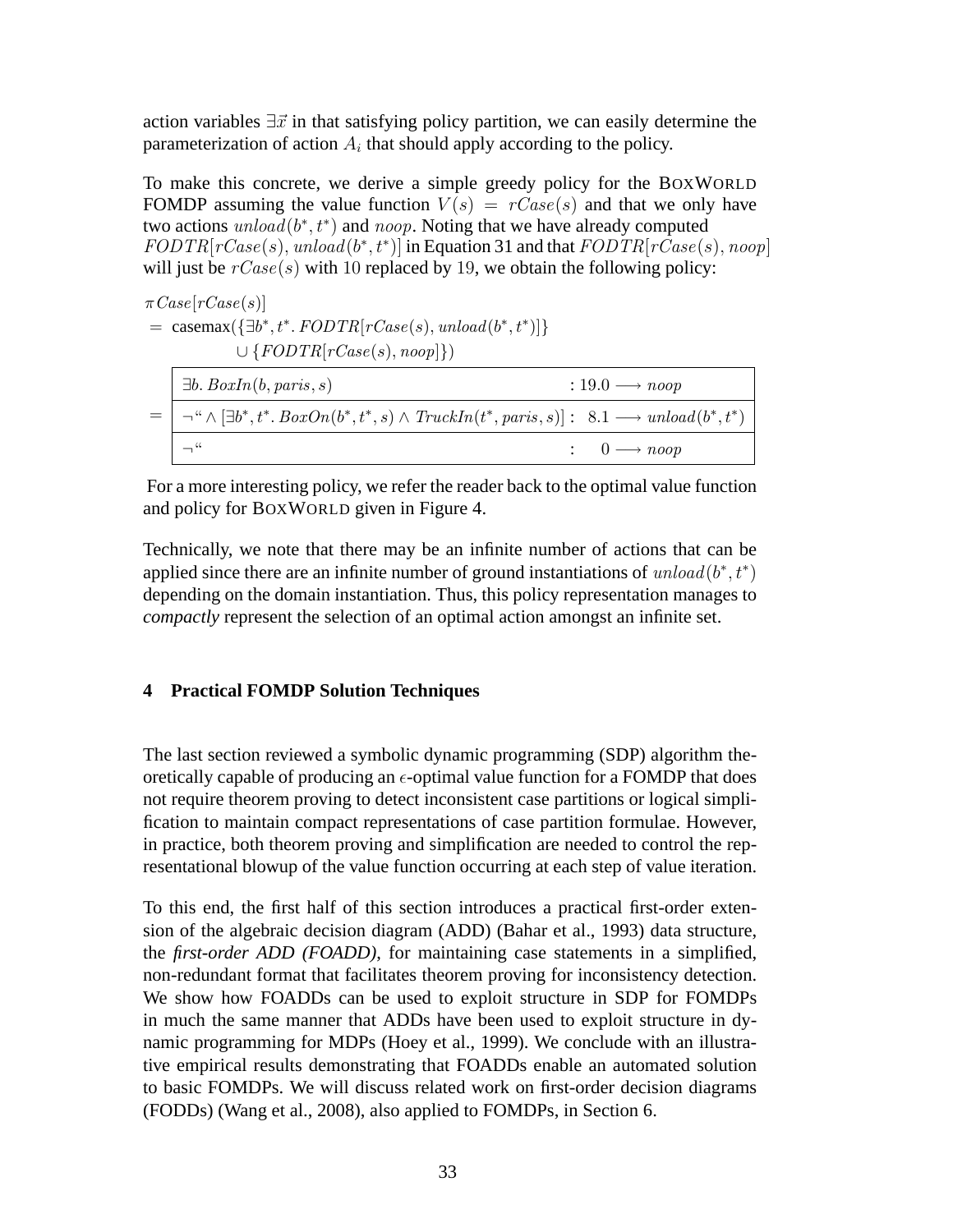In the second half, we introduce an additive decomposition approach for approximately solving FOMDPs with universal reward specifications. This approach is motivated in part by previous decomposition methods and enables the application of FOMDP solution techniques to a reward specification that otherwise renders SDP solution approaches intractable.

#### *4.1 Representation and Solution with First-order ADDs*

An *algbraic decision diagram* (ADD) (Bahar et al., 1993) is a data structure for compactly representing a function from  $\mathbb{B}^n \to \mathbb{R}$  using a directed acyclic graph. ADDs have been used to compactly model transition functions, rewards, and value functions in factored MDPs (Boutilier et al., 1999). Moreover, value iteration defined in terms of ADD operations has yielded substantial improvements in time and space complexity over enumerated state representations (Hoey et al., 1999).

To extend these ideas to the first-order framework, we define methods for breaking down first-order case partition formulae into their boolean propositional components and create a compact *first-order ADD* (FOADD) representation of case statements. Then we can apply known ADD algorithms to perform the  $\otimes$ ,  $\oplus$ , and  $\ominus$  case operations. Once we have shown how to do this, we end with a discussion of the practical use of FOADDs and a small example of a FOADD application to SDP.

#### *4.1.1 FOADD Construction and Operations*

The first aspect of FOADDs concerns how to construct them automatically from a case representation. Since ADDs are propositional, we need some method of finding propositional structure in first-order formulae. We can do this by permuting quantifers at the same level of nesting (e.g.,  $[\exists x, y \phi] \equiv [\exists y, x \phi]$ ) and by distributing quantifiers as deeply into case formulae as possible using the following rewrite rule templates ( $\diamond$  indicates variables other than those explicitly quantified):

$$
[\exists x. A(x, \diamond) \lor B(x, \diamond)] \longrightarrow [(\exists x. A(x, \diamond)) \lor (\exists x. B(x, \diamond))]
$$
(36)

$$
[\forall x. A(x, \diamond) \land B(x, \diamond)] \longrightarrow [(\forall x. A(x, \diamond)) \land (\forall x. B(x, \diamond))]
$$
(37)

$$
[\exists x. A(x, \diamond) \land B(\diamond)] \longrightarrow [(\exists x. A(x, \diamond)) \land (B(\diamond))]
$$
\n(38)

$$
[\forall x. A(x, \diamond) \lor B(\diamond)] \longrightarrow [(\forall x. A(x, \diamond)) \lor (B(\diamond))]
$$
\n(39)

We also perform equality simplification using the non-empty domain assumption with the following two rules:

$$
[\exists x. \, x = y \land A(x, \diamond)] \longrightarrow A(y, \diamond) \tag{40}
$$

$$
[\forall x. \ x \neq y \lor A(x, \diamond)] \longrightarrow A(y, \diamond) \tag{41}
$$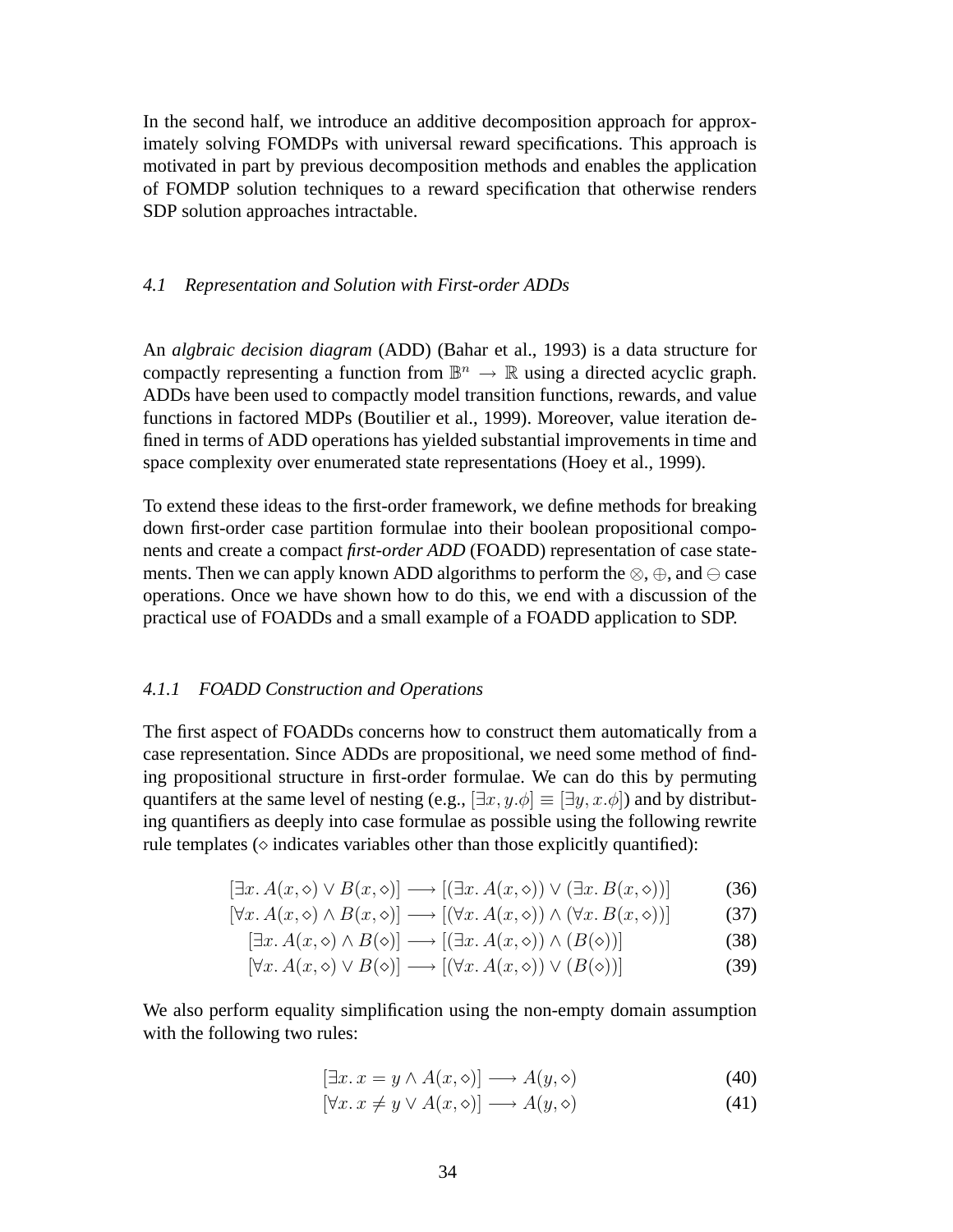

Fig. 5. An example conversion from a case statement to a compact FOADD representation demonstrating first-order CSI.

The first rule is fairly straightforward while the second rule follows simply from the negation of the first rule with renaming.

In practice, we iteratively apply simplification rules (40),(41) followed by rewrite rules (36)–(39) working from the innermost to the outermost quantifiers until no more rewrites can be applied. While other orders may give different (potentially smaller) results, we find that this deterministic approach is generally sufficient to expose most propositional structure in first-order formulae.

We provide the following example application of these rewrite and simplification rules to demonstrate their power:

$$
\exists x, z. [x = y \land A(x, \diamond) \land B(y, z)]
$$
  
\n
$$
\equiv \exists x. [x = y \land A(x, \diamond) \land (\exists z. B(y, z))] \quad [\text{Apply rewrite rule (38) for } z]
$$
  
\n
$$
\equiv (\exists x. x = y \land A(x, \diamond)) \land (\exists z. B(y, z)) \quad [\text{Apply rewrite rule (38) for } x]
$$
  
\n
$$
\equiv A(y, \diamond) \land (\exists z. B(y, z)) \quad [\text{Apply simplification rule (40) for } x]
$$

To build a FOADD, we first apply these rules to expose the propositional structure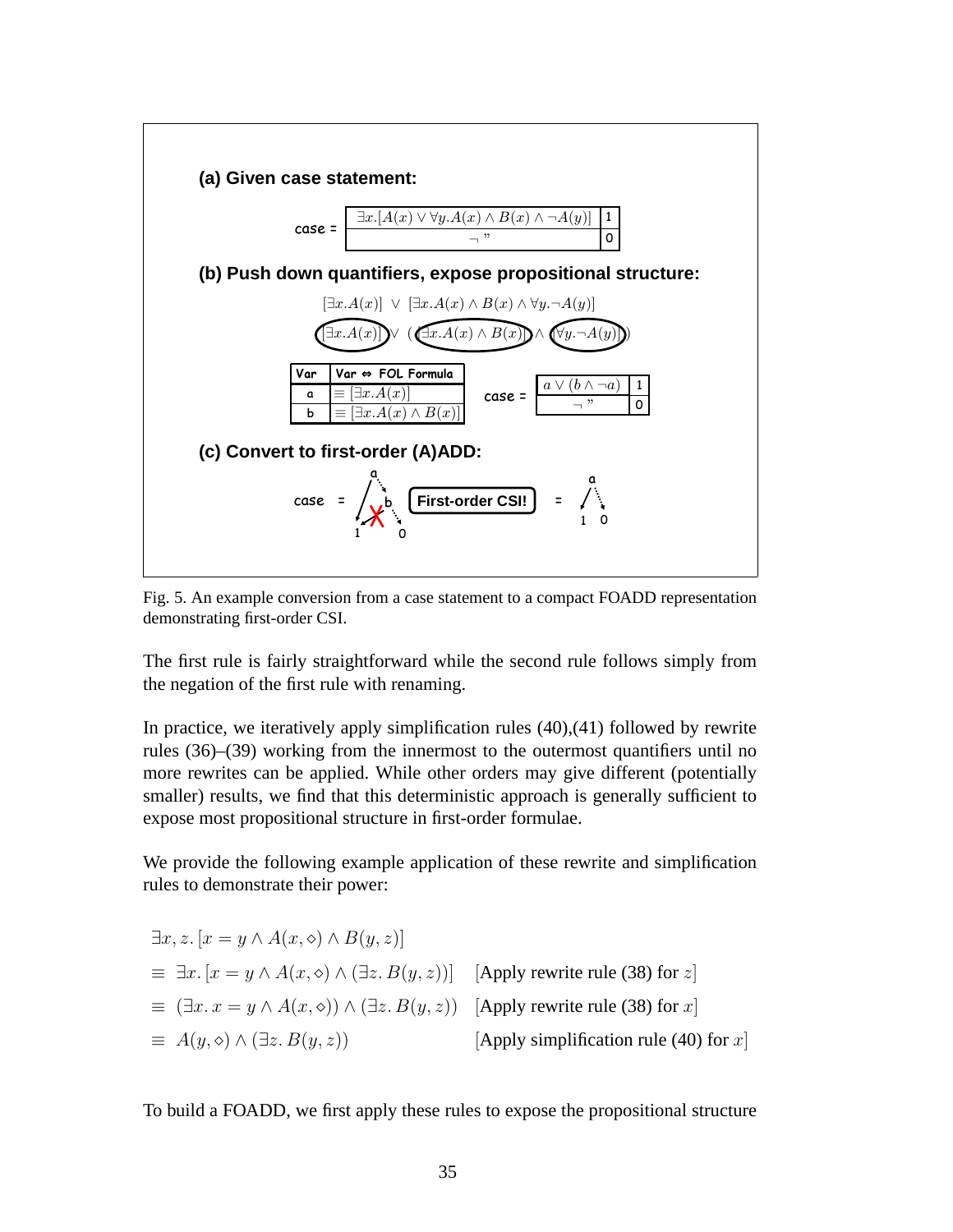of a first-order formula. Consider the example in Figure 5(a,b); we start with

$$
\exists x. [A(x) \lor \forall y. A(x) \land B(x) \land \neg A(y)] \tag{42}
$$

and apply rewrite rule (39) for y followed by (36) for x to obtain

$$
[\exists x.A(x)] \lor ([\exists x.A(x) \land B(x)] \land [\forall y.\neg A(y)]). \tag{43}
$$

Once we have pushed quantifiers as far down as possible, we extract the propositional structure of the formula by considering propositional connectives over quantified formulae as follows:

$$
\boxed{\exists x.A(x)} \lor \left( \boxed{[\exists x.A(x) \land B(x)]} \land \boxed{\forall y.\neg A(y)} \right) \tag{44}
$$

Each of these boxes represents a formula that we cannot further decompose into propositional components. Consequently, we treat each of these boxed formulae as propositions. To do this, we maintain a table of mappings from propositional variables p, naming each first-order formula, to first-order formulae  $\psi$ :  $\{p \to \psi\}$ . To convert a new formula  $\phi$  in a case statement to a propositional variable, we examine each formula-to-proposition mapping in our table. If  $\phi \equiv \psi$  for some  $\psi$ in the table, we return its corresponding proposition p; if  $\phi \equiv \neg \psi$ , we return  $\neg p$ ; otherwise, we add a new proposition label q and add the mapping  $q \rightarrow \phi$  to our table and return  $q$ . In our example, having built the table shown in Figure 5(b), we can convert the formula to its propositional counterpart:

$$
a \vee (b \wedge \neg a) \tag{45}
$$

At this point, we can build an ADD from a case statement whose formulae are purely propositional. What makes this ADD first-order is the additional proposition to first-order formula mapping that gives each proposition a first-order definition. Standard ADDs can exploit *context-specific independence (CSI)* (Boutilier et al., 1996) (i.e., where the value of a function is independent of an input variable given the assignment to other variables). There is, however, an additional form of CSI that we can exploit in FOADDs—*first-order CSI*. This first-order CSI follows from the structured and potentially overlapping nature of the propositional variables. For instance, in our example,  $\neg a \supset \neg b$ , so as we traverse its FOADD representation, we can force the decision node for b in the context of a. This is shown in Figure 5(c).

The options for detecting first-order CSI include:

- (a) Do not perform any first-order CSI detection at all.
- (b) Maintain information about all pairwise implications in the propositional mapping table and detect just this pairwise first-order CSI during the application of FOADD operations.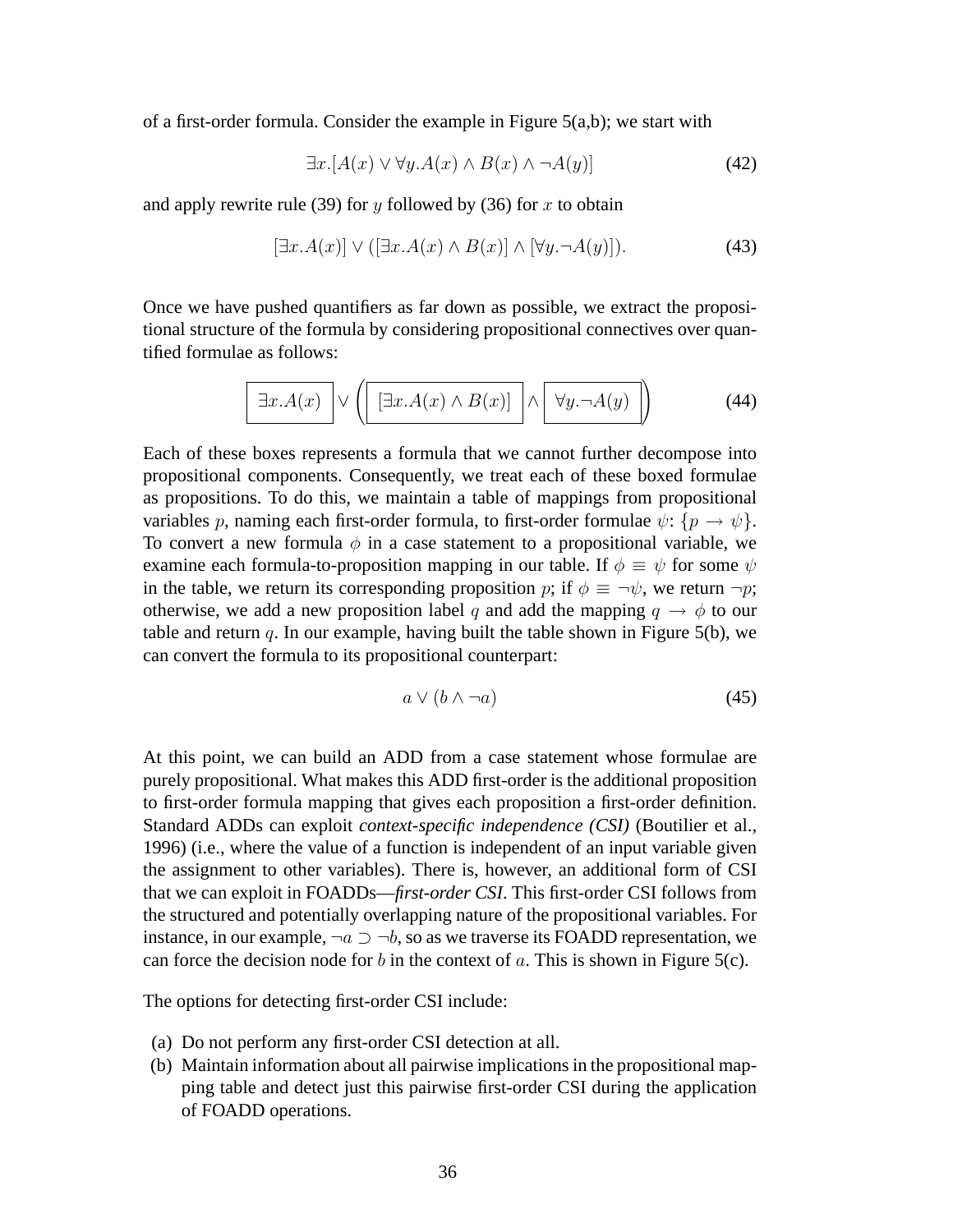(c) Perform full simplification for all decision nodes in the context of the conjunction of all decisions made for parent nodes during all operations on the FOADD.

Obviously (a) requires no additional computation, but can give rise to FOADDs with potentially dead paths. In contrast, (c) requires substantial computation in return for extensive simplication. In practice, we find (b) to offer the most reasonable tradeoff between computation and simplification; time-limited theorem proving, although incomplete, suffices to identify many pairwise node implications that lead to substantial first-order CSI pruning. It is trivial to extend the ADD algorithm to do this additional consistency check in the presence of parent decisions when performing the standard ADD  $Apply$  and  $Reduce$  operations. However, if (b) or (c) are used, it is not sound to reorder the ADD nodes since the first-order context of these prunings may change and thus may no longer be valid after node reordering.

Once we convert a case statement to an FOADD, we can apply the  $\otimes$ ,  $\oplus$ , and  $\ominus$ case operations to FOADDs by making direct use of the ADD Apply operations of multiplication, addition, and subtraction (Bahar et al., 1993). We can reuse standard ADD operations for FOADDs since they are just ADDs with augmented variable definitions in the propositional mapping table. Thus, the only practical difference between ADD and FOADD operations is that these augmented variable definitions may lead to additional pruning of structure due to first-order CSI.

In general, FOADDs may be treated as ADDs, except for the requirement to consult the propositional mapping table in the following circumstances:

- (1) when constructing a FOADD;
- (2) when converting a FOADD back to a case representation or evaluating a ground state; or
- (3) when exploiting first-order CSI using method (b) or (c) above, we may consult this table during the ADD Reduce and Apply procedures.

# *4.1.2 Practical Considerations*

Replacing case statements with FOADDs in the representation and solution of FOMDPs has the potential to exploit a great deal of structure that naturally occurs in these representations. First, the disjunctive nature of positive effects in the regression of FOMDP formulae introduces a number of disjunctions during the application of algorithms such as SDP. Second, the existential quantification of the action variables in these formulae introduce existential quantifiers that can be distributed through the disjunctions introduced by  $Reqr$ . Consequently, every SDP step introduces structure that can be directly exploited by the previously described methods for exposing propositional structure of first-order formulae. As such, our approach to representing FOADDs is well-suited to FOMDPs as we demonstrate below with a small example.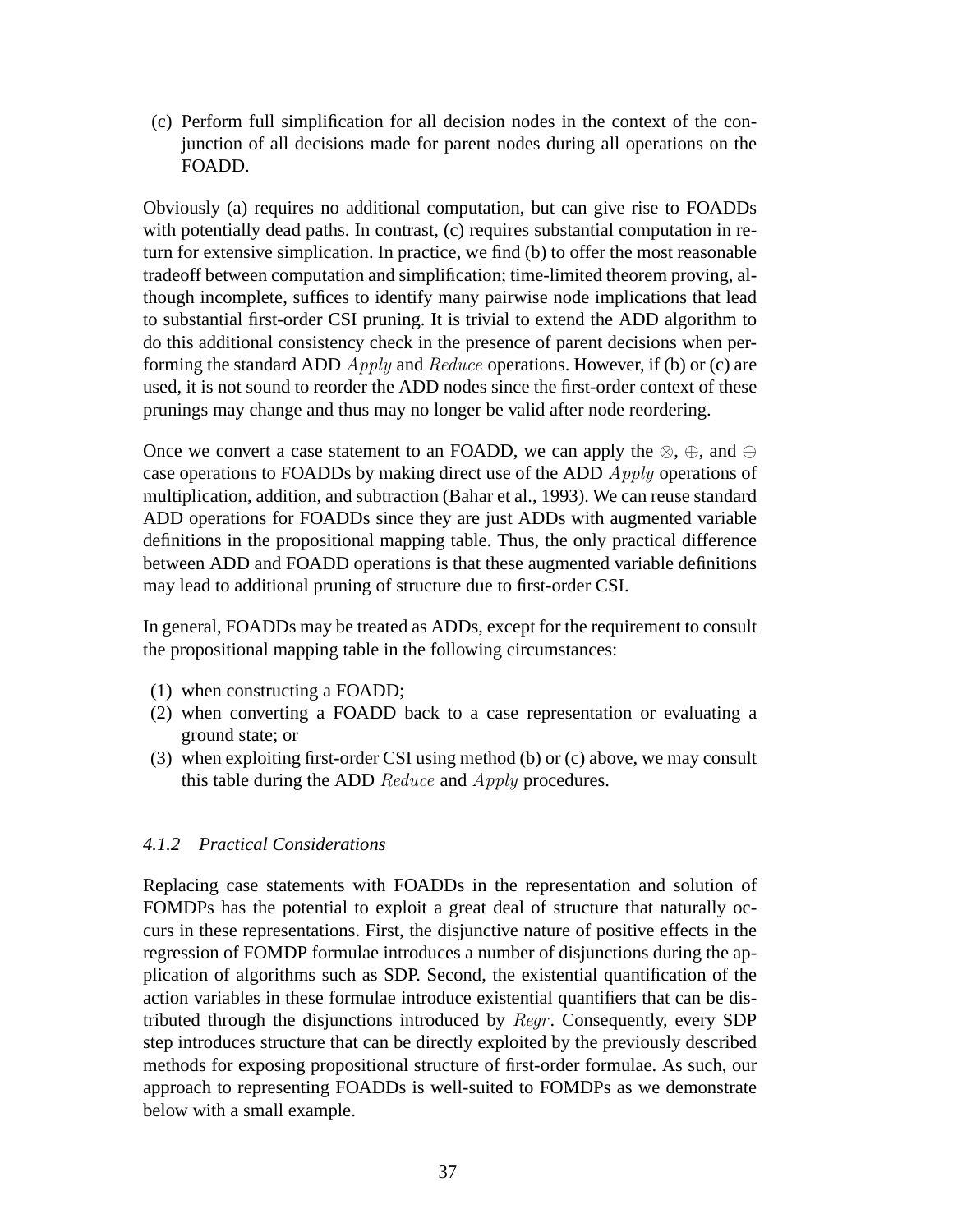However, if we were to define a complete SDP algorithm for FOMDPs that only uses FOADDs, we would need to define special unary FOADD operations such as Regr, casemax, and  $\exists \vec{x}$  used in the SDP algorithm. While Regr can be easily defined (note that a FOADD is just a compact representation of a case statement and thus Regr can still be applied), it changes the logical meaning of the FOADD nodes since they have a first-order definition. In general, maintaining a canonical representation after performing *Regr* on a FOADD requires expensive node reordering operations. The application of  $\exists \vec{x}$  and casemax also generally require expensive node reordering operations. For these reasons, we do not apply Reqr, casemax, or  $\exists \vec{x}$  to FOADDs in practice, instead opting for a pragmatic use of FOADDs that exploits their strengths. <sup>4</sup>

The primary advantage of FOADDs is the provision of efficient binary operations and formula simplification through the breakdown of propositional structure and the elimination of redundancy that occurs during their construction. In doing this simplification, FOADDs remove a lot of burden from the theorem prover, which must otherwise detect inconsistency with highly redundant representations. Thus, in our SDP algorithms, we use FOADDs where they are most useful and efficient binary operations and logical simplification—and revert to the case representation to perform the unary operations of Regr, casemax, and  $\exists \vec{x}$  that can be expensive due to the need for internal node rotations. This approach leads to a viable SDP algorithm, to which we now turn.

# *4.1.3 Symbolic Dynamic Programming with FOADDs*

The use of FOADDs in the somewhat hybrid manner discussed above allows the development of a practical SDP algorithm.

We have implemented a fully automated first-order value iteration algorithm and tested it on several examples to develop a sense of its effectiveness. One problem tested is the running BOXWORLD FOMDP example. The FOADDs for the reward, optimal value function and policy are given in Figure 6. For the variable ordering, we simply maintain the order of formulae as they were added to the variable mapping table in the FOADD during the SDP algorithm. We use the Vampire theorem prover (Riazanov and Voronkov, 2002) for detecting equivalence and inconsistency. The total running time for this solution until convergence within tolerance 1e-4 was 15.7s on a 2Ghz Pentium with 2Gb of RAM. Unsurprisingly, the final FOADD for this problem gives exactly the decision list structure that we would expect for the BOXWORLD problem as shown in Figure 4.

We have also used our FOADD value iteration algorithm to solve other variants

<sup>&</sup>lt;sup>4</sup> While we do not discuss *Regr*, casemax, and  $\exists \vec{x}$  for FOADDs further here, the reader is referred to Sanner (2008) for additional information on how one might perform these operations efficiently.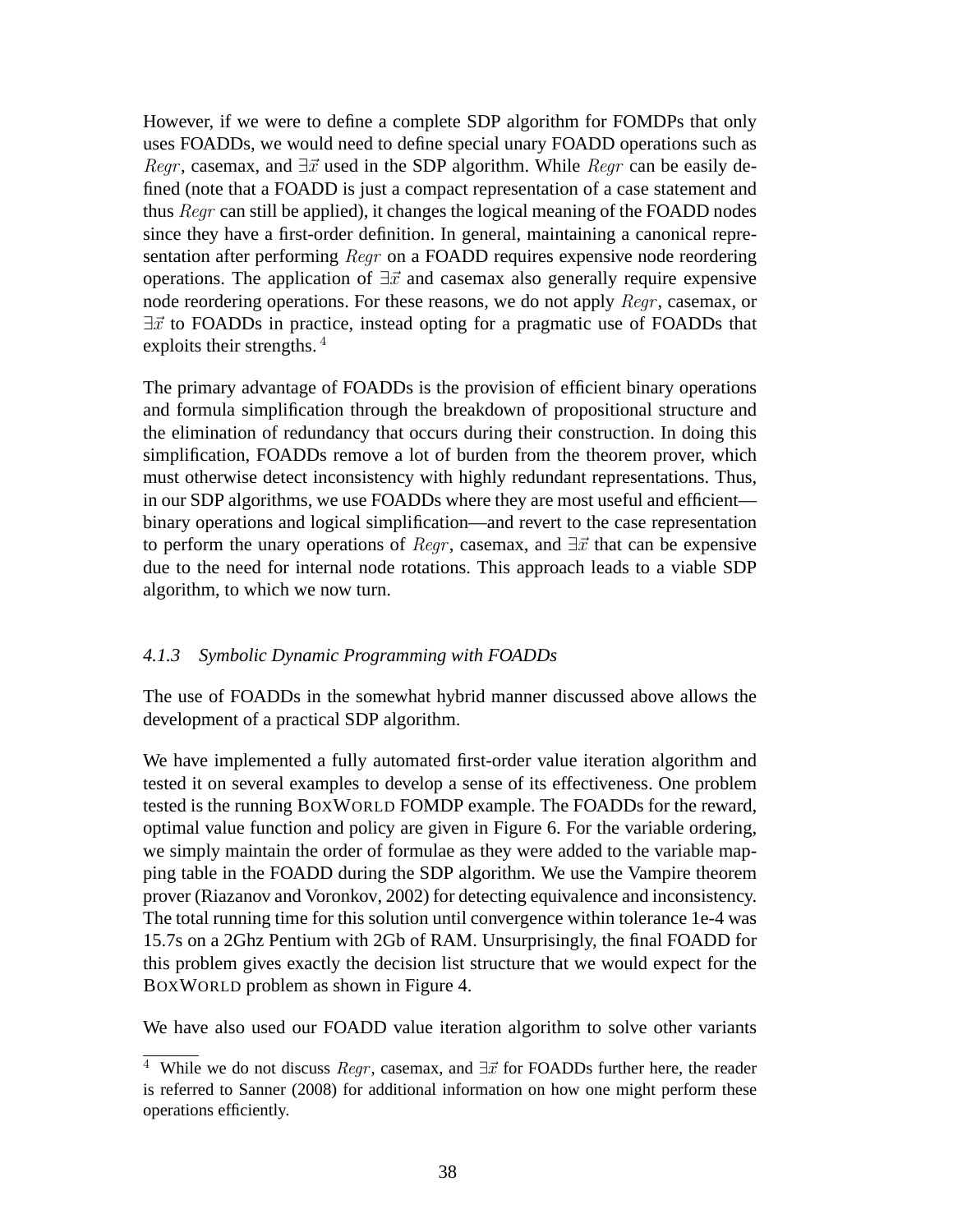

Fig. 6. An example FOADD representation of the reward in BOXWORLD and the FOADD representation of the optimal value function and policy for this domain.

of the BOXWORLD problem, including the version given in Boutilier et al. (2001) with an extra fluent for  $Rain(s)$  and action probabilities conditioned on this fluent. We also used a BOXWORLD reward with the following structure:

$$
R(s) = \frac{\exists b.BoxIn(b, pairs, s) \land TypeA(b) : 10}{\neg " \land \exists b.BoxIn(b, pairs, s) \land \neg TypeA(b) : 5}
$$
\n
$$
\neg " \qquad : 0
$$
\n(46)

Here in addition to the  $Rain(s)$  fluent, we have also added a non-fluent predicate  $TypeA(b)$  to distinguish types of boxes and varying rewards for each type of box. The FOADDs for these solutions are too large to display, but we note that after a small number of steps of value iteration, the value function FOADD stopped growing indicating that all relevant state partitions had been identified. Value iteration continued with this quiesced FOADD until all values at the leaves converged. The respective solution times to convergence within tolerance 1e-4 for these more complex problems were 70.4s and 489s on a 2Ghz Pentium with 2Gb of RAM. For comparison, the ReBel algorithm (Kersting et al., 2004) produced the same solution for the first FOMDP variant with the  $Rain(s)$  fluent in <6s on a 3.1Ghz machine. ReBel's specialization for a less expressive subset of FOMDPs (still capturing BOXWORLD, however) results in a substantial performance edge. We discuss differences between ReBel and the work in this article in Section 6.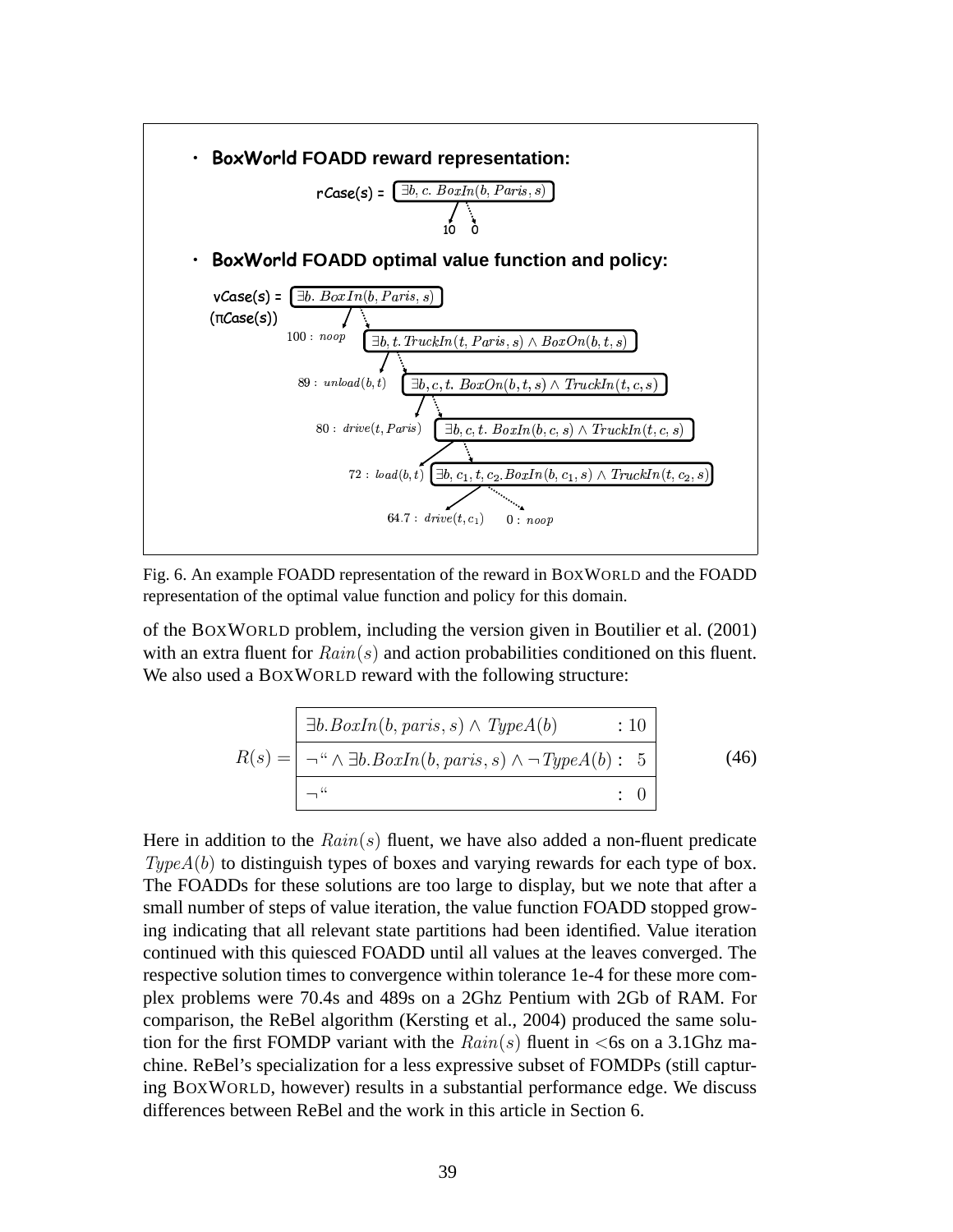There appear to be at least two general criteria for problem domains to demonstrate finitely-sized optimal value functions with the current case representation as occurred in these examples: (1) the non-zero reward case partitions must be existentially quantified and (2) the FOMDP dynamics must not introduce transitive structure that cannot be finitely bounded by domain axioms. As this last requirement is vague, we provide an example. In the BOXWORLD problem covered in this section, we implicitly assume that all cities are accessible from each other via the drive action. If instead we had some underlying road topology indicated by  $Conn(City : c_1, City : c_2)$  that restricted the *drive* action *and* we did not know this topology in terms of prior knowledge specified as domain axioms, then the SDP algorithm would likely need to generate representations for all possible topologies, thus likely leading to a value function of infinite "size." Infinite-sized value functions can also occur when condition (1) is violated as we discuss in the next subsection. We discuss potential research directions to mitigate these observed deficiencies of the case representation in Section 7.1.

Unfortunately, the FOADD solution approach has failed to scale to more complex problems used in the planning community (particularly problems from the ICAPS 2004 and 2006 International Planning Competitions) since they typically use more complex rewards, including those with universal quantifiers. Whereas problems with existentially quantified rewards may exhibit a finite-size optimal value function, this is rarely the case with universal rewards. Thus additional techniques are required to handle this problem, as we discuss next.

### *4.2 Decomposing Universal Rewards*

In first-order domains, we are often faced with *universal reward expressions* that assign some positive value to the world states satisfying a formula of the general form  $\forall y \phi(y, s)$ , and 0 otherwise. For instance, in our BOXWORLD problem, we may define a reward as having *all* boxes b at their assigned destination city c given by  $Dst(b, c)$ :

$$
R(s) = \frac{\forall b, c. Dst(b, c) \supset BoxIn(b, c, s) : 1}{\neg^{u}} \qquad (47)
$$

One difficulty with such rewards is that our case statements provide a piecewiseconstant representation of the value function. However, with universal rewards, the value function typically depends on the *number* of domain objects of interest. In our example, value at a state depends on the number of boxes not at their proper destination (since this can impact the minimum number of steps it will take to obtain the reward). So a t-stage-to-go value function in this case would have the following characteristic structure (where we use English in place of first-order logic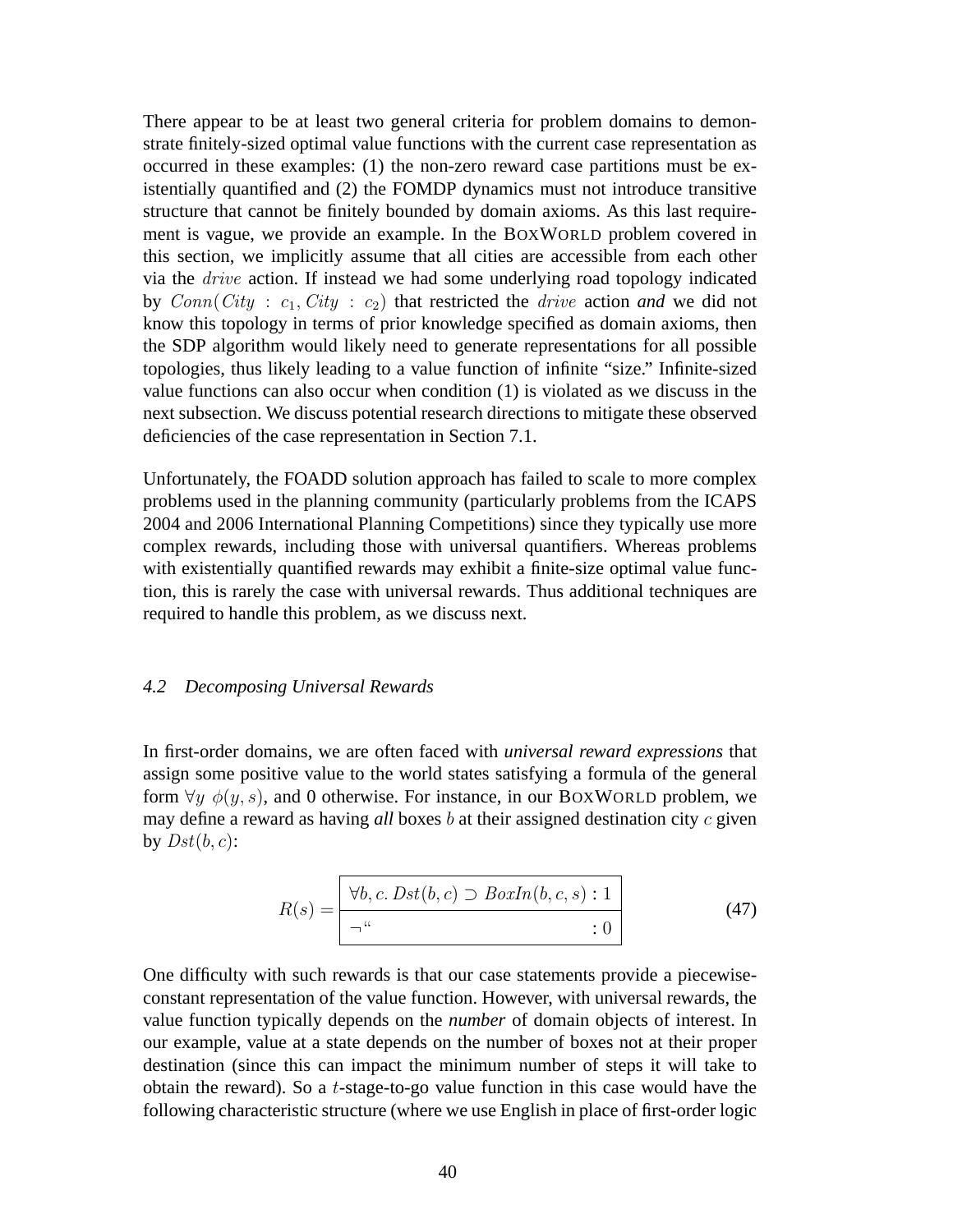for readability):

|              | $\forall b, c. \, Dst(b, c) \supset BoxIn(b, c, s) : \quad 1$ |  |
|--------------|---------------------------------------------------------------|--|
|              | One box not at destination                                    |  |
| $V^t(s) = =$ | Two boxes not at destination $\therefore \gamma^2$            |  |
|              |                                                               |  |
|              | $t-1$ boxes not at destination : $\gamma^{t-1}$               |  |

Obviously, since there are t distinct values in an optimal  $t$ -stage-to-go value function, the piecewise-constant case representation requires a minimum of  $t$  case partitions to represent this value function. And when we combine these counting dynamics with other interacting processes in the FOMDP, we often see an uncontrollable combinatorial blowup in the number of case partitions of value functions for FOMDPs with universally defined rewards. As noted by Gretton and Thiebaux (2004), effectively handling universally quantified rewards is one of the most pressing issues in the practical solution of FOMDPs.

To address this problem we adopt a decompositional approach, motivated in part by techniques for additive rewards in MDPs (Boutilier et al., 1997; Singh and Cohn, 1998; Meuleau et al., 1998; Poupart et al., 2002). We divide our solution into offline and on-line components where the on-line component requires a finite-domain assumption in order to execute the policy.

# *4.2.1 Offline Generic Goal Solution*

Intuitively, given a goal-oriented reward that assigns positive reward if  $\forall \vec{y} G(\vec{y},s)$ is satisfied, and zero otherwise, we can decompose it into a set of ground goals  $\{G(\vec{y_1}), \ldots, G(\vec{y_n})\}$  for all possible  $\vec{y_j}$  in a ground domain of interest. If we reach a state where all ground goals are true, then we have satisfied  $\forall y \ G(y, s)$ .

Of course, our methods solve FOMDPs without knowledge of the specific domain, so the set of ground goals that will be faced at run-time is unknown. Thus, in the offline FOMDP solution, we assume a *generic* ground goal  $G(\vec{y}^*)$  for a "generic" object vector  $\vec{y}^*$ . Assuming that our universal reward takes an implicative form as it does in our reworked BOXWORLD example, the conditions in the antecedent  $(Dst(b, c))$  indicate the goal objects of interest (all pairs  $\langle b, c \rangle$  satisfying  $Dst(b, c)$ ) and the consequent of the implication indicates the specific goal  $G(\vec{y},s)$  to be achieved for these objects  $(BoxIn(b, c, s))$ .

It is easy to construct a generic instance of a reward function  $R_{G(\vec{y}^*)}(s)$  given a single goal. In our BOXWORLD example we would introduce the distinguished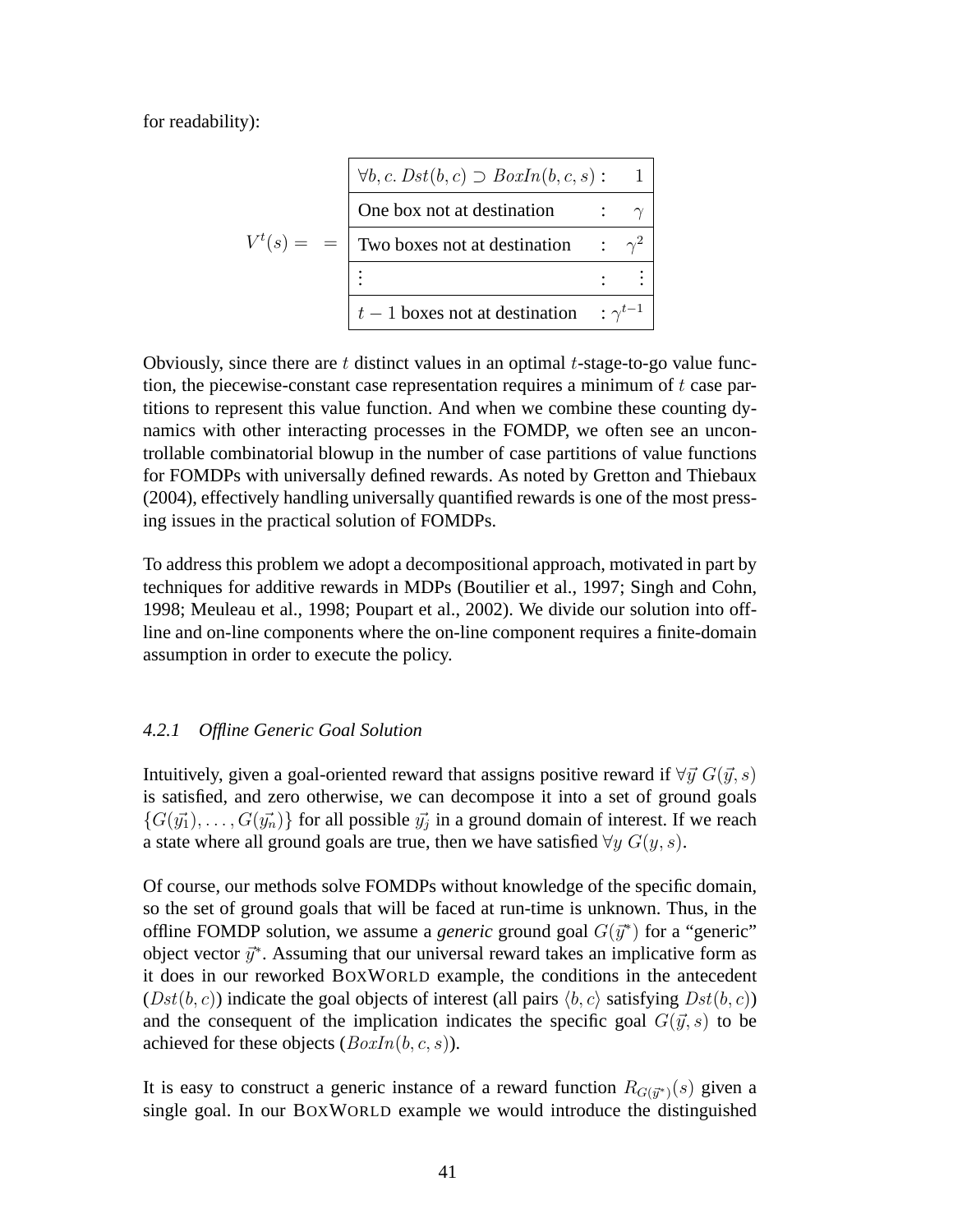constants  $b^*$  and  $c^*$  to denote our goal objects of interest  $G(b^*, c^*)$ :

$$
rCase_{G(b^*,c^*)}(s) = \frac{BoxIn(b^*,c^*,s) : 1}{\neg BoxIn(b^*,c^*,s) : 0}
$$
\n(48)

Given this simple reward, it is easy to derive a value function  $V_{G(\vec{y}^*)}(s)$  for this FOMDP using SDP or the approximate FOMDP solution algorithms that we introduce in subsequent sections.  $V_{G(\vec{y}^*)}(s)$  and its corresponding policy assume that  $\vec{y}^*$  is the only object vector of interest satisfying relevant type constraints and goal preconditions in the domain. In our running BOXWORLD example, the optimal  $\textit{vCase}_{G(b^*,c^*)}(s)$  would look very similar to Figure 4 (or 6) with some differences owing to the fact that our reward is defined in terms of constants  $b^*$  and  $c^*$  rather than existentially quantified variables  $b$  and  $c$ .

We next derive Q-functions for each action  $A_i(\vec{x})$  from the value function  $V_{G(\vec{y}^*)}(s)$ for the "generic" domain:

$$
Q_{G(\vec{y}^*)}(A_i, s) = \exists \vec{x}. \, FODTR[V_{G(\vec{y}^*)}(s), A_i(\vec{x})] \tag{49}
$$

For our running BOXWORLD example, we would derive  $qCase_{G(b^*,c^*)}(A_i,s)$  for  $A_i \in \{unload, load, drive\}.$ 

#### *4.2.2 Online Policy Evaluation*

With the offline solution (i.e., Q-function for each action) of a generic goal FOMDP in hand, we address the online problem of action selection for a specific domain instantiation given at run-time. We assume a set of ground goals  $\{G(\vec{y_1}), \ldots, G(\vec{y_n})\}$ corresponding to a specific finite domain given at run-time. If we assume that (typed) domain objects are treated uniformly in the uninstantiated FOMDP, as is the case in many logistics and planning problems, then we obtain the Q-function for any goal  $G(\vec{y}_j)$  by replacing all ground terms  $\vec{y}^*$  in  $qCase_{G(\vec{y}^*)}(A_i, s)$  with the respective terms  $y_j$  to obtain  $qCase_{G(y_j)}(A_i, s)$ .

Returning to our running example, from the value function  $vCase_{G(b^*,c^*)}(s)$  we derived a Q-function  $qCase_{G(\vec{y}^*)}(A_i, s)$  for each action  $A_i$ . If at run-time, we are given the three goals  $Dst(b_1, \text{paris})$ ,  $Dst(b_2, \text{berlin})$ , and  $Dst(b_3, \text{rome})$ , then we would substitute these goals into our Q-functions to obtain three goal-specific Qfunctions for each action  $A_i$ :

$$
\{qCase_{G(b_1,paris)}(A_i, s), qCase_{G(b_2,berlin)}(A_i, s), qCase_{G(b_3,rome)}(A_i, s)\}\quad (50)
$$

Action selection requires finding an action that maximizes value with respect to the original universal reward. Following (Boutilier et al., 1997; Meuleau et al., 1998), we do this by treating the *sum of the Q-values* of any action in the subgoal MDPs as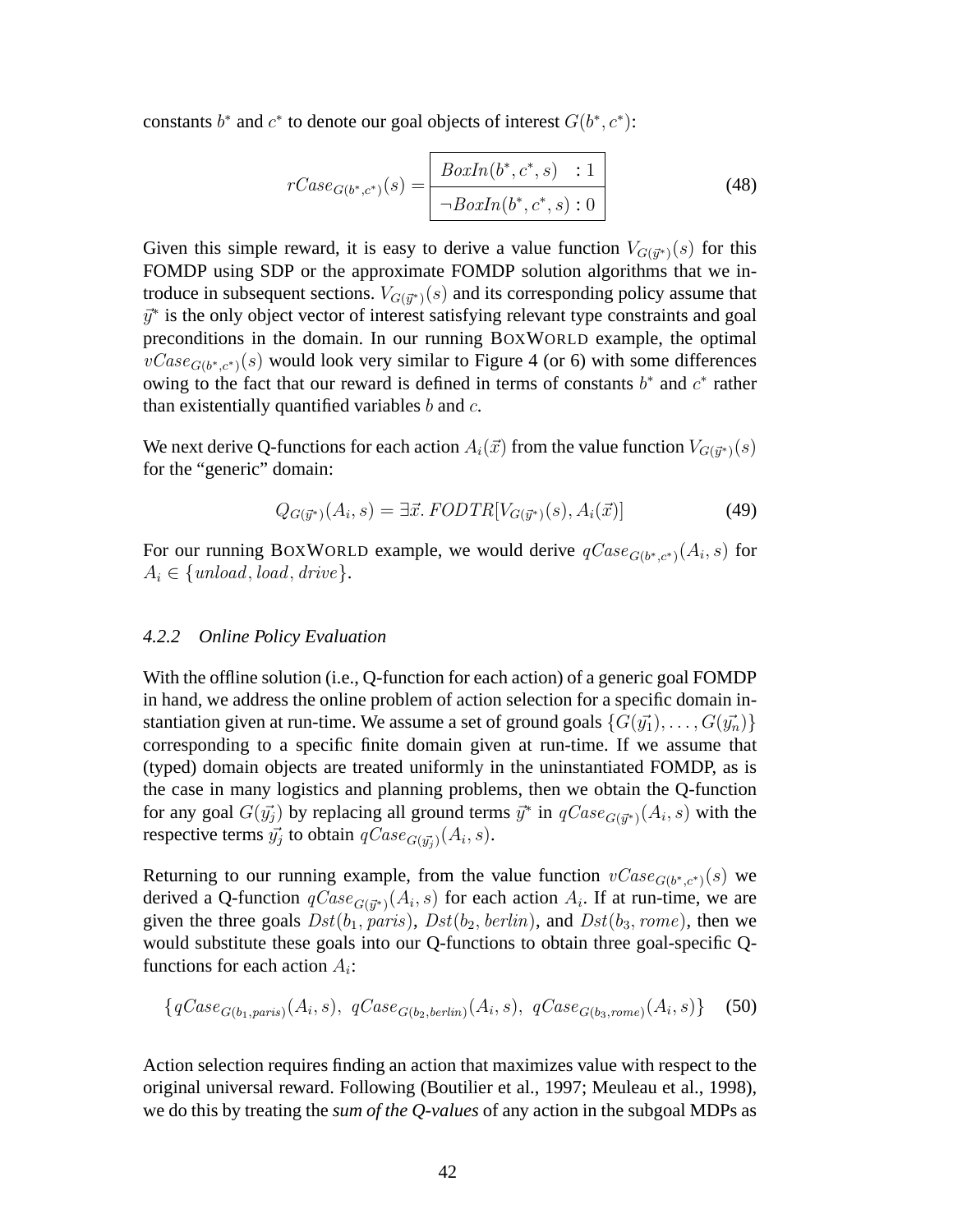${\bf Algorithm~1:} \, EvalPolicy(\{qCase}_{G(\vec y^*)}(\cdot,\cdot)\}, \{G(\vec{y_1}),\ldots,G(\vec{y_n})\}, s) \rightarrow$   $\!A_i(\vec c)$ 

- **input** : (1) For each action template  $A_i(\vec{x})$  a set of (non-disjoint) Q-functions  $qCase_{G(\vec{y}^*)}(A_i, s)$  for a specific ground instantiation  $\vec{y}^*$  of a goal G. (2) A set of *n* unsatisfied goals  $\{G(\vec{y_1}), \ldots, G(\vec{y_n})\}$  to achieve. (3) A ground state s to find the best action for.
- **output** : The optimal ground action  $A_i(\vec{c})$  to execute with respect to the given state and additive decomposition of unsatisfied goals:  $A_i(\vec{c})$  =  $\arg\max_{i,\vec{c}} \sum_{j=1}^n\overline{q} \overline{\mathit{Case}}_{G(\vec{y_j})}(A_i(\vec{c}),s)$

#### **begin**

// In hash table h, entries map ground actions to corresponding value:  $A(\vec{x}) \rightarrow v$ . Initialize empty hash table  $h$ ;

**if**  $(A_i(\vec{c}) \rightarrow v$  *is already in h for some v*) **then** 

 $\frac{t}{n}$ );

```
// Now, compute additive values for all matching ground actions
foreach (action A_i) do
      foreach (g \circ al \ G(\vec{y_i})) do
            Replace all occurrences of \vec{y}^* in qCase_{G(\vec{y}^*)}(A_i, s) with \vec{y}_j;
            {\bf forceach} (case partition \langle \exists \vec{x} \, \phi(\vec{x}), t \rangle \in qCase_{G(\vec{y_j})}(A_i, s) ) {\bf do}foreach (ground binding \vec{x} = \vec{c} satisfying \exists \vec{x} \phi(\vec{x})) do
```

```
Update h to contain A_i(\vec{c}) \rightarrow (v + \frac{t}{n})else
```

```
Update h to contain A_i(\vec{c}) \rightarrow \frac{t}{n};
```

```
// Assume h tracks its maximal entry: A_i(\vec{c}) \rightarrow v.
Return the maximal A_i(\vec{c}) from h;
```


a measure of its Q-value in the joint (original) MDP. Specifically, we assume that each goal contributes uniformly and additively to the reward, so the Q-function for an entire set of ground goals  $\{G(\vec{y}_1),...,G(\vec{y}_n)\}\$  determined by our domain instantiation is just  $\sum_{j=1}^n \frac{1}{n}$  $\frac{1}{n}qCase_{G(\vec{y_j})}(A_i, s)$ . Action selection (at run-time) in any ground state is realized by choosing the action with maximum additive Q-value. Naturally, we do not want to explicitly create the joint Q-function, but instead use an efficient "scoring" technique that evaluates potentially useful actions by iterating through the individual Q-functions as described in Algorithm 1.

While this additive and uniform decomposition may not be appropriate for all domains with goal-oriented universal rewards (and certainly offers no performance guarantees on account of its heuristic nature), we have found it to provide reasonable results for domains such as BOXWORLD as we empirically demonstrate in the next section. While our approach only currently handles rewards with universal quantifiers, this reflects the form of many planning problems. Nonetheless, this technique could be extended for more complex universal rewards, the general open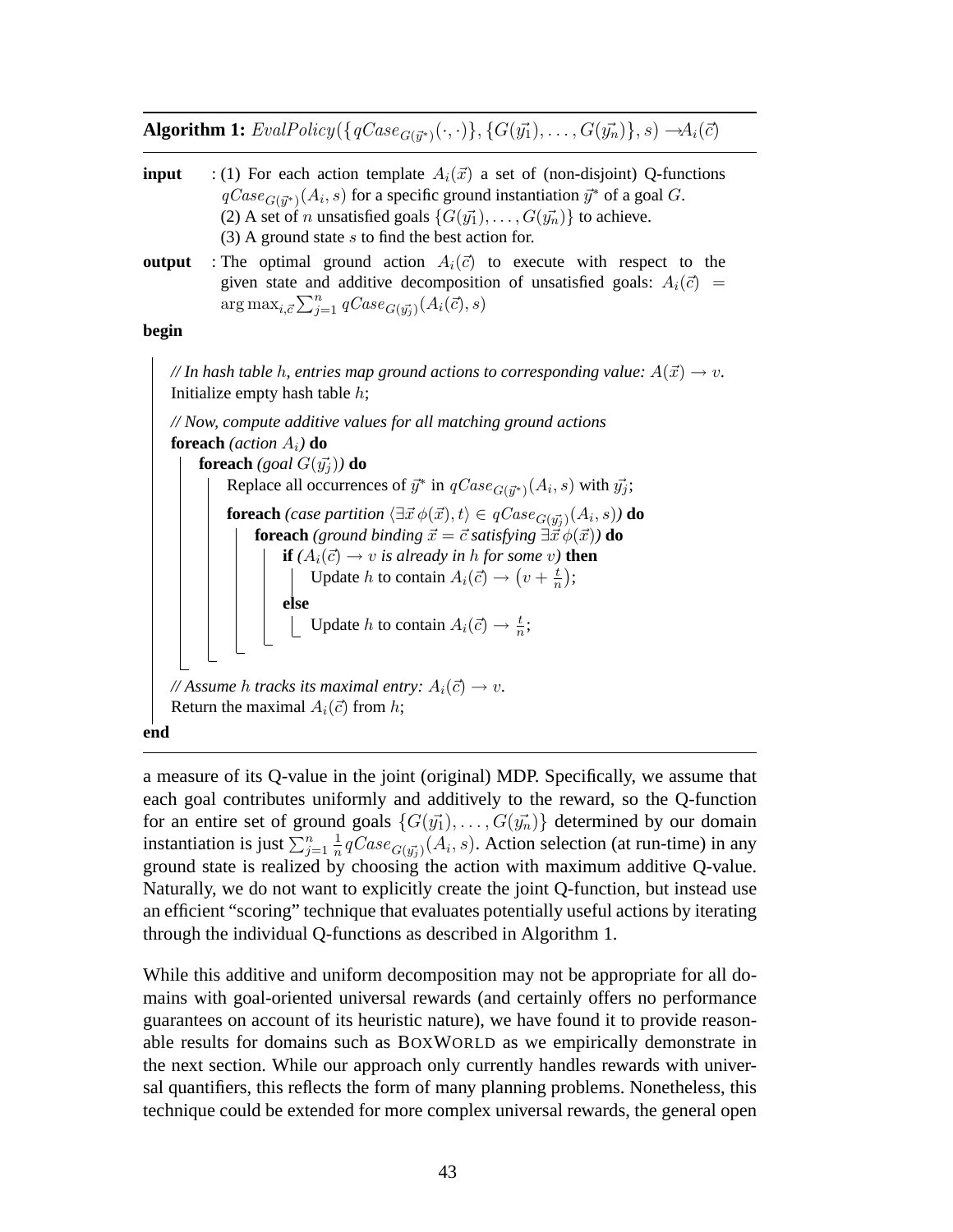question being how to assign credit among the constituents of such a reward.

# **5 Linear-value Approximation for FOMDPs**

Perhaps the greatest difficulty with the symbolic dynamic programming (SDP) approach and practical extensions discussed in the last section is that the size of the value function case representation grows polynomially on each iteration and thus exponentially in terms of the number of iterations.<sup>5</sup> Similar growth can occur for the first-order formulae representing the state partitions themselves. Once these formulae become too large to practically detect equivalence or inconsistency, all hope of obtaining a compact representation of the value function is lost as the number of partitions in the case representation grow unboundedly with no practical means for simplification or pruning. Indeed, the SDP approaches above, using both FOADDs and universal reward decomposition, are incapable of producing value functions and policies competitive with other planners from the ICAPS 2004 and 2006 International Probabilistic Planning Competitions (Littman and Younes, 2004; Gerevini et al., 2006).

Given that approximate solution techniques such as linear value approximation (Guestrin et al., 2002; Schuurmans and Patrascu, 2001; de Farias and Roy, 2003) have allowed MDP solutions to scale far beyond the limits of exact algorithms, at the same time offering reasonable error guarantees, this suggests generalizing linear value approximation techniques to FOMDPs. In this section, we generalize the LP methods for ground MDPs, discussed in Section 2, to the first-order case. This reduces the task of solving an FOMDP to that of obtaining good weights for a set of basis functions that approximates the optimal value function. This requires the generalization of linear programs to handle first-order constraints and further requires efficient extensions of solution methods such as constraint generation and variable elimination in cost networks to exploit the first-order structure of these constraints.

To develop a completely automated linear-value approximation approach to FOMDPs we must address the issue of automatic basis function construction; to do this, we adapt techniques proposed by Gretton and Thiebaux (2004). With appropriate domain axioms defining legal states, our techniques provide fully first-order, nongrounded solutions to FOMDPs derived from PPDDL and can compete with planners from the ICAPS 2004 and ICAPS 2006 International Probabilistic Planning Competitions.

<sup>&</sup>lt;sup>5</sup> In the worst case, a single case operation can yield a quadratic blowup in the number of case partitions in terms of the maximum number of case partitions in its operands.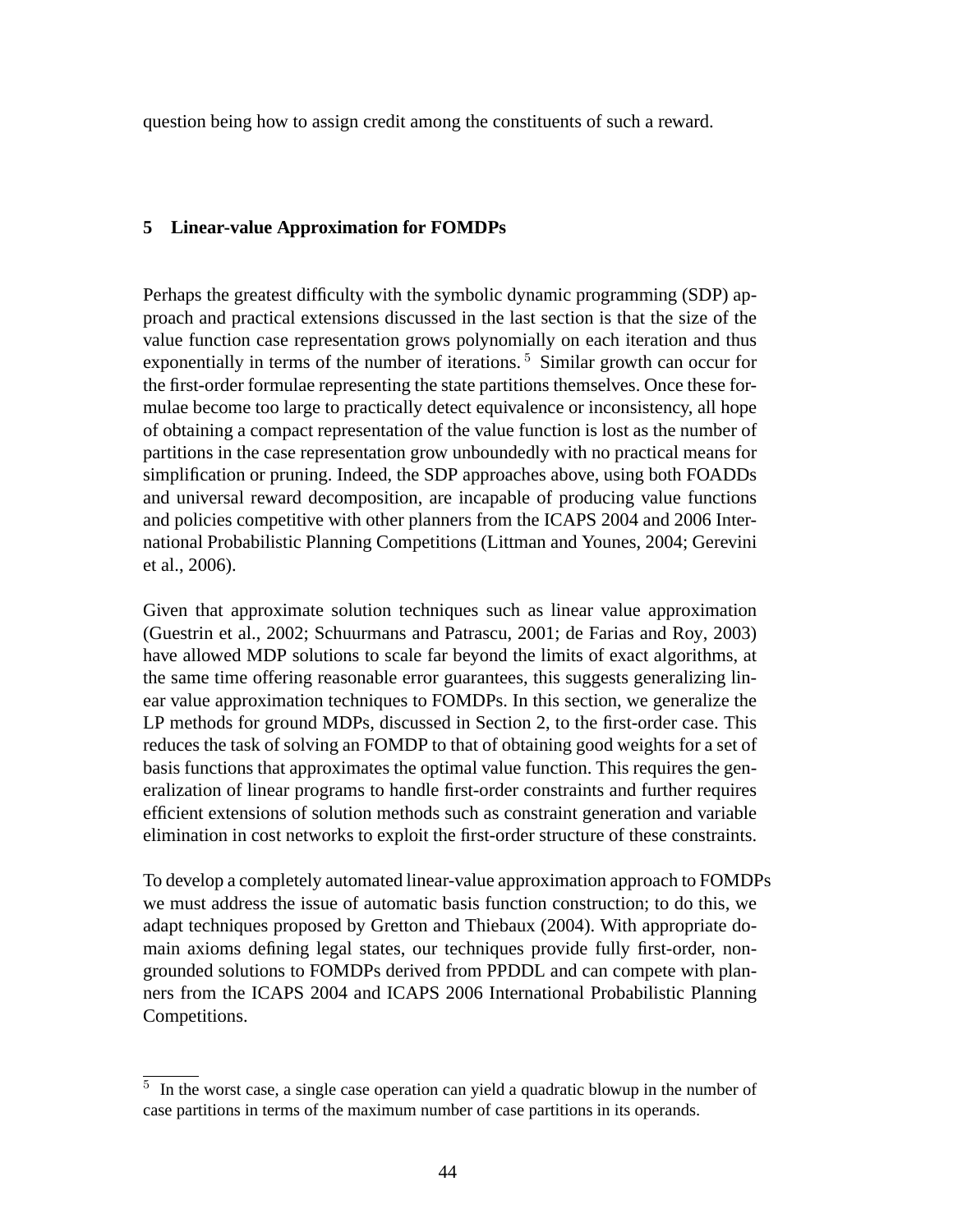#### *5.1 Benefits of Linear-value Approximation*

Linear-value approximation for FOMDPs is attractive for several reasons:

- Given that much of the computation in linear value approximation reduces to solving LPs, this reduces the algorithm design space to the setup and solution of linear programs.
- Since the size of linear-value approximations is fixed, it can be used to moderate the complexity of the resulting solution algorithm. This leads to a flexible solution approach that trades off approximation accuracy and computation.
- Linear value approximation does not require extensive logical simplification in practice, just weight projections that make use of a theorem prover. This is a tremendous advantage over exact techniques that require substantial simplification in order to maintain a compact representation.
- Linear value approximation have yielded reasonable empirical performance for ground and factored MDPs, suggesting promise for its application to FOMDPs.
- If we do not use additive reward decomposition techniques of Section 4.2 (which approximate the FOMDP model), then we can derive domain-independent error bounds on our resulting value function using Corollary 3.4.2.

#### *5.2 First-order Linear-value Representation*

We represent a value function as a weighted sum of k *first-order basis functions*, denoted  $b_i(s)$ , each ideally containing a *small* number of formulae that provide a first-order abstraction of state space:

$$
V(s) = \bigoplus_{i=1}^{k} w_i \cdot b_i(s) \tag{51}
$$

Throughout this section, we assume that each individual basis function  $b_i(s)$  is represented by a case statement that is an exhaustive and disjoint partitioning of state space. This property will be useful when we define the backup operators next. However, two basis functions may assign non-zero values to overlapping regions of state space; in fact this can be quite useful for representing additively decomposable values.

Such a linear value function representation can often provide a reasonable approximation of the exact value function, especially given the additive structure inherent in many real-world problems. For example, as argued in previous sections, many planning problems have additive reward functions or multiple goals, both of which lend themselves to approximation via linearly additive basis functions. Unlike exact solution methods where value functions can grow exponentially in size during the solution process and must be logically simplified, here we maintain the value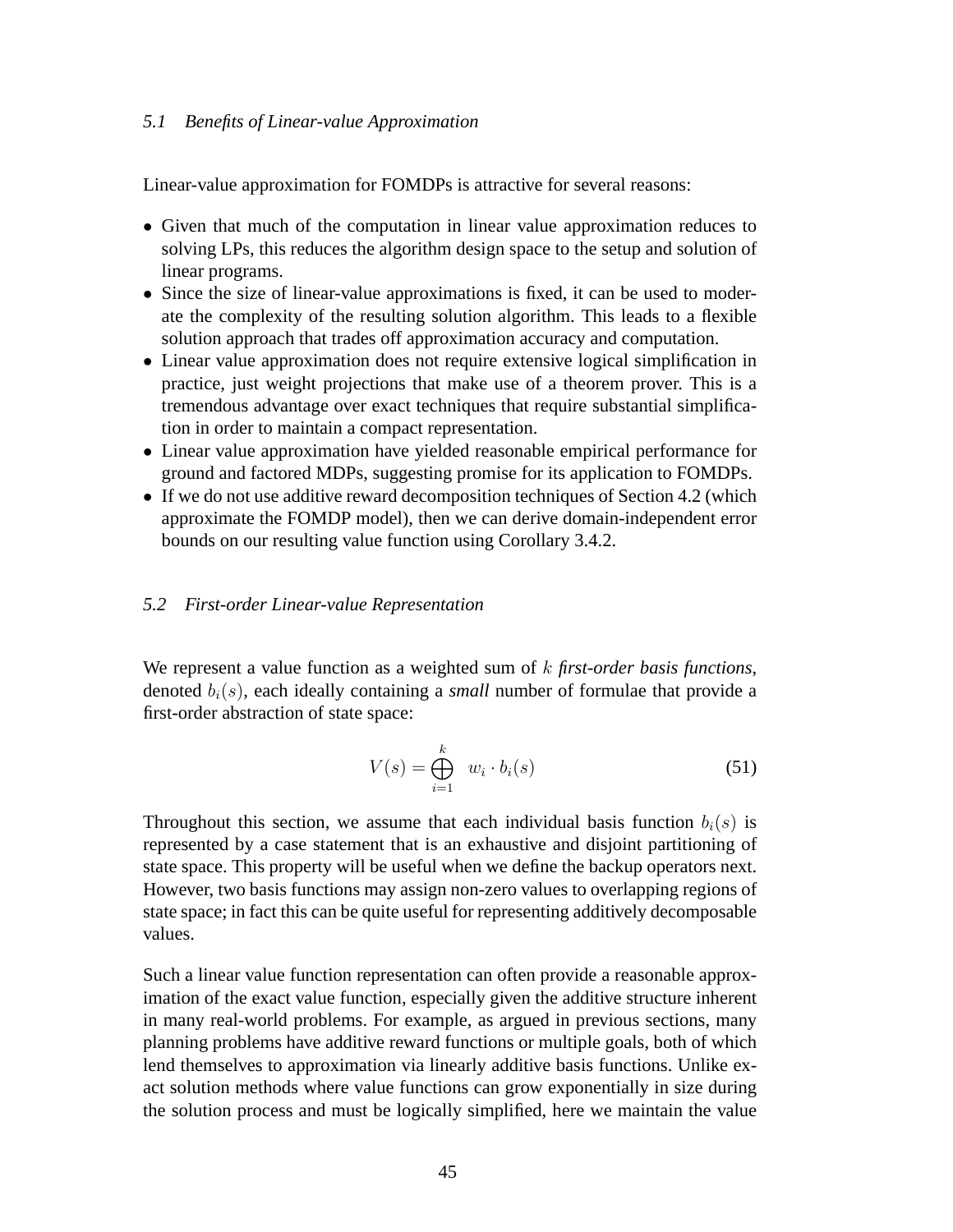function in a compact form that requires no simplification, just discovery of good weights.

As an example, consider approximation of the value function for our BOXWORLD FOMDP from the last section, using the following basis functions (we refer to specific instances of  $b_i(s)$  as  $bCase_i(s)$ :

$$
bCase_1(s) = \frac{\boxed{\exists b. BoxIn(b, pairs, s) : 1}}{\negu} : 0
$$

$$
bCase_2(s) = \boxed{\frac{\exists b, t. BoxOn(b, t, s) : 1}{\negu} : 0}
$$
(52)

$$
bCase_3(s) = \frac{\exists b, t. \; TruckIn(t, \, pairs, s) \land BoxOn(b, t, s) : 1}{\neg\text{``}} : 0
$$

Then each instance of  $V(s)$  (denoted by  $vCase(s)$ ) has the form:

$$
vCase(s) = [w_1 \cdot bCase_1(s)] \oplus [w_2 \cdot bCase_2(s)] \oplus [w_3 \cdot bCase_3(s)] \tag{53}
$$

Each basis function is relatively small and represents a portion of state space to which we would expect to assign some positive value in order to approximate the BOXWORLD value function.

### *5.2.1 Backup Operators*

Suppose we are given a value function  $V(s)$ . Backing up this value function through an action  $A(\vec{x})$  yields a case statement containing the logical description of states that would give rise to  $V(s)$  after doing action  $A(\vec{x})$ , as well as the values thus obtained.

However, due to the free variables in action  $A(\vec{x})$ , there are in fact two types of backups that we can perform. The first,  $B^{A(\vec{x})}[\cdot]$ , regresses a value function through an action and produces a case statement with *free variables* for the action parameters. The second,  $B^A[\cdot]$ , existentially quantifies over the free variables  $\vec{x}$  in  $B^{A(\vec{x})}[\cdot]$ . Thus, the application of  $B^A[\cdot]$  results in a case description of the regressed value function indicating the values that could be achieved by *any* instantiation of  $A(\vec{x})$ in the pre-action state.

The definition of  $B^{A(\vec{x})}[\cdot]$  is almost the same as the *first-order decision theoretic regression* (FODTR) operator from Equation 30, except that we do not explicitly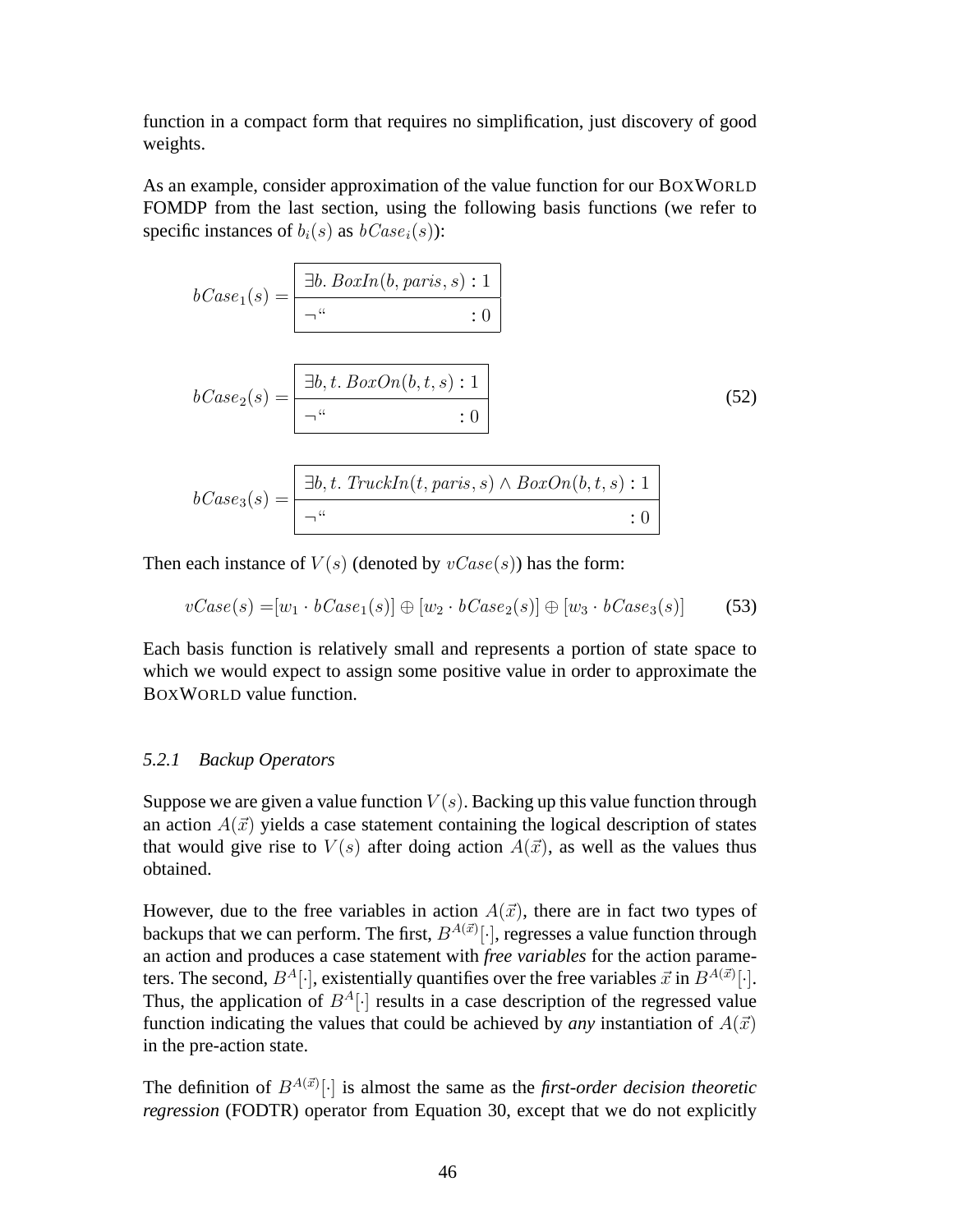add in the reward. Slightly modifying our definitions from Section 3.3.3, we let  $n_1(\vec{x}),\ldots,n_q(\vec{x})$  be the set of Nature's deterministic actions for stochastic action  $A(\vec{x})$ . Then we define  $B^{A(\vec{x})}[\cdot]$  as follows:

$$
B^{A(\vec{x})}[V(s)]
$$
  
=  $\gamma \left[ \bigoplus_{j=1}^{q} \{ P(n_j(\vec{x}), A(\vec{x}), s) \otimes Regr(V(do(n_j(\vec{x}), s))) \} \right]$  (54)

Defining  $B^{A(\vec{x})}[\cdot]$  in this way without the reward makes it a linear operator. Thus, if we apply this operator to our linear-value function representation, it distributes to each first-order basis function:

$$
B^{A(\vec{x})}[V(s)] = B^{A(\vec{x})} \left[ \bigoplus_{i=1}^{k} w_i \cdot b_i(s) \right]
$$

$$
= \bigoplus_{i=1}^{k} w_i \cdot B^{A(\vec{x})} [b_i(s)] \qquad (55)
$$

Having defined  $B^{A(\vec{x})}[\cdot]$ , we now use it to define  $B^{A}[\cdot]$ : <sup>6</sup>

$$
B^{A}[V(s)] = \exists \vec{x}. \left\{ B^{A(\vec{x})}[V(s)] \right\} \tag{56}
$$

Unfortunately, if we apply  $B^A[\cdot]$  to our linear-value function representation, we see that  $B^A[\cdot]$  is not necessarily linear:

$$
B^{A}[V(s)] = B^{A} \left[ \bigoplus_{i=1}^{k} w_{i} \cdot b_{i}(s) \right]
$$
  
=  $\exists \vec{x} \cdot \left\{ \bigoplus_{i=1}^{k} w_{i} \cdot B^{A(\vec{x})} [b_{i}(s)] \right\}$  (57)

The difficulty is that the existential quantification of  $B<sup>A</sup>[·]$  jointly constrains the backup of all basis functions that contain the existentially quantified variable as a free variable.

These problems can be mitigated, however. We begin with a few definitions.

**Definition 5.2.1** *We say that a deterministic action*  $n_i(\vec{x})$  affects *a fluent* F *if there is a positive or negative effect axiom that contains*  $a = n_i(\vec{x})$  *in the body of the axiom and* F in the head (c.f., Section 3.2.2). We say that a stochastic action  $A(\vec{x})$ *affects a fluent* F *if at least one of Nature's choices*  $n_i(\vec{x})$  *for*  $A(\vec{x})$  *affects* F. Fi*nally, a formula*  $\phi$  *is* affected by *a stochastic action*  $A(\vec{x})$  *iff*  $\phi$  *contains a fluent* affected by  $A(\vec{x})$ . Since a case statement is defined as a logical formula, this defi*nition extends to case statements in the obvious way.*

 $\overline{6}$  For simplicity, we assume that the reward is independent of the action arguments  $\vec{x}$ , allowing us to exclude the reward from the  $\exists \vec{x}$  operation of  $B^A$ . If required, such dependencies could be added with appropriate adjustments to our definitions.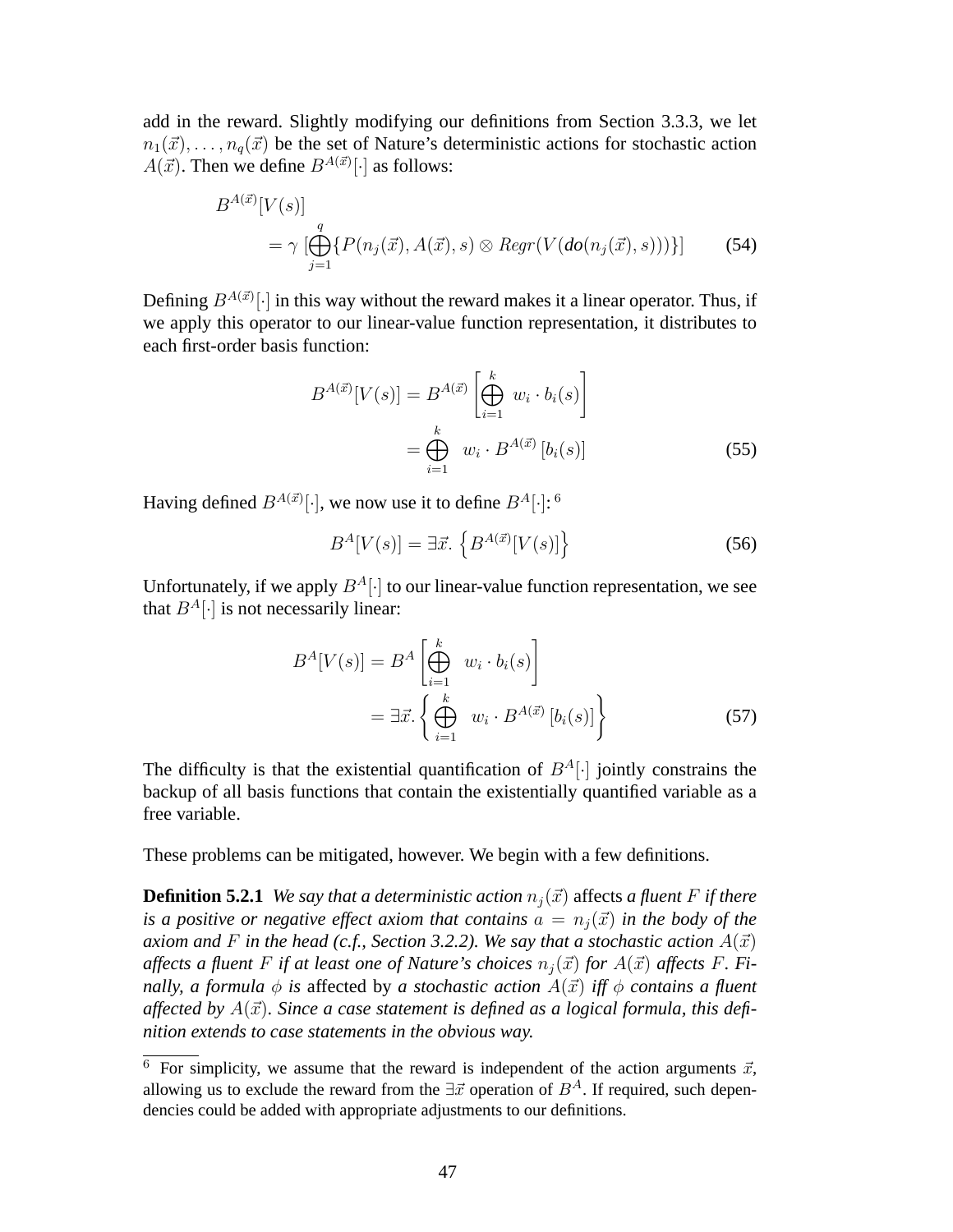**Property 5.2.2** When a basis function case statement  $b_i(s)$  is affected by a stochas*tic action*  $A(\vec{x})$ *,*  $B^{A(\vec{x})}[b_i(s)]$  *will contain the action arguments*  $\vec{x}$  *as free variables. The inverse of this property is also true: if a stochastic action*  $A(\vec{x})$  *does not affect a basis function*  $b_i(s)$ *,*  $B^{A(\vec{x})}[b_i(s)]$  *will not contain the action arguments as free variables.*

To exploit this property, we let  $I^+_A$  denote the set of indices  $i$  for basis functions  $b_i(s)$ that are affected by an action  $A(\vec{x})$  (so that for all  $i \in I_A^+, B^{A(\vec{x})}[b_i(s)]$  contains at least one of the free variables  $\vec{x}$ ). Likewise, we let  $I_A^-$  denote the set of indices of basis functions  $b_i(s)$  not affected by an action (so that for all  $i \in I_A^-$ ,  $B^{A(\vec{x})}[b_i(s)]$ contains none of the free variables  $\vec{x}$ ). We can exploit the fact that the  $\exists \vec{x}$  is vacuous for case statements not containing free variables  $\vec{x}$  and remove these terms from the scope of the  $\exists \vec{x}$  quantification. This yields the following form for  $B^A$ :

$$
B^{A}\left[\bigoplus_{i} w_{i}b_{i}(s)\right] = \left(\bigoplus_{i \in I_{A}^{-}} w_{i}B^{A(\vec{x})}\left[b_{i}(s)\right]\right) \oplus \exists \vec{x}. \left(\bigoplus_{i \in I_{A}^{+}} w_{i}B^{A(\vec{x})}\left[b_{i}(s)\right]\right)
$$
\n(58)

Consequently, if no fluent occurs in more than a few basis functions and no action affects more than a few fluents then we can reasonably expect the result of applying  $B<sup>A</sup>$  to retain some additive structure. The first property can be controlled by the appropriate design of basis functions. The second is true of typical planning domains.

As a concrete example to demonstrate the backup operators and the exploitation of additive structure, let us compute  $B^{drive}[\cdot]$  for our previously specified linear-value function from Equation 53:

$$
B^{drive}[vCase(s)] = \exists t^*, c^* B^{drive(t^*,c^*)}[vCase(s)]
$$
\n
$$
= \exists t^*, c^* B^{drive(t^*,c^*)}[w_1 \cdot bCase_1(s) \oplus w_2 \cdot bCase_2(s) \oplus w_3 \cdot bCase_3(s)]
$$
\n
$$
= \exists t^*, c^* \left\{ w_1 \cdot B^{drive(t^*,c^*)}[bCase_1(s)] \oplus w_2 \cdot B^{drive(t^*,c^*)}[bCase_2(s)] \right\}
$$
\n
$$
\oplus w_3 \cdot B^{drive(t^*,c^*)}[bCase_3(s)] \right\}
$$
\n
$$
= \exists t^*, c^* \left\{ w_1 \cdot \frac{\boxed{\exists b. BoxIn(b, pairs, s) : 0.9}}{\neg`` \qquad \qquad : 0} \oplus w_2 \cdot \frac{\boxed{\exists b, t. BoxOn(b, t, s) : 0.9}}{\neg`` \qquad \qquad : 0}
$$
\n
$$
\oplus w_3 \cdot \frac{\boxed{\exists b, t. [t = t^* \land c^* = pairs \land \exists c_1 TruckIn(t, c_1, s)]}}{\lor TruckIn(t, pairs, s)] \land BoxOn(b, t, s)}
$$
\n
$$
\vdots 0 \right\}
$$
\n
$$
\left.\begin{matrix}\n\exists b, t^* \land t^* = 0 \\
\vdots \\
\vdots \\
\vdots \\
\vdots\n\end{matrix}\right\}
$$
\n
$$
\begin{matrix}\n\exists b, t^* \land t^* = 0 \\
\vdots \\
\vdots \\
\vdots\n\end{matrix}
$$

Here, we note that the first and second basis functions are not affected by the  $drive(t^*, c^*)$  action and thus their backup through this action is equivalent to a backup through a noop. Since the third basis function is affected by the action  $drive(t^*, c^*)$  and this introduces the action parameters  $t^*$  and  $c^*$  into the result of its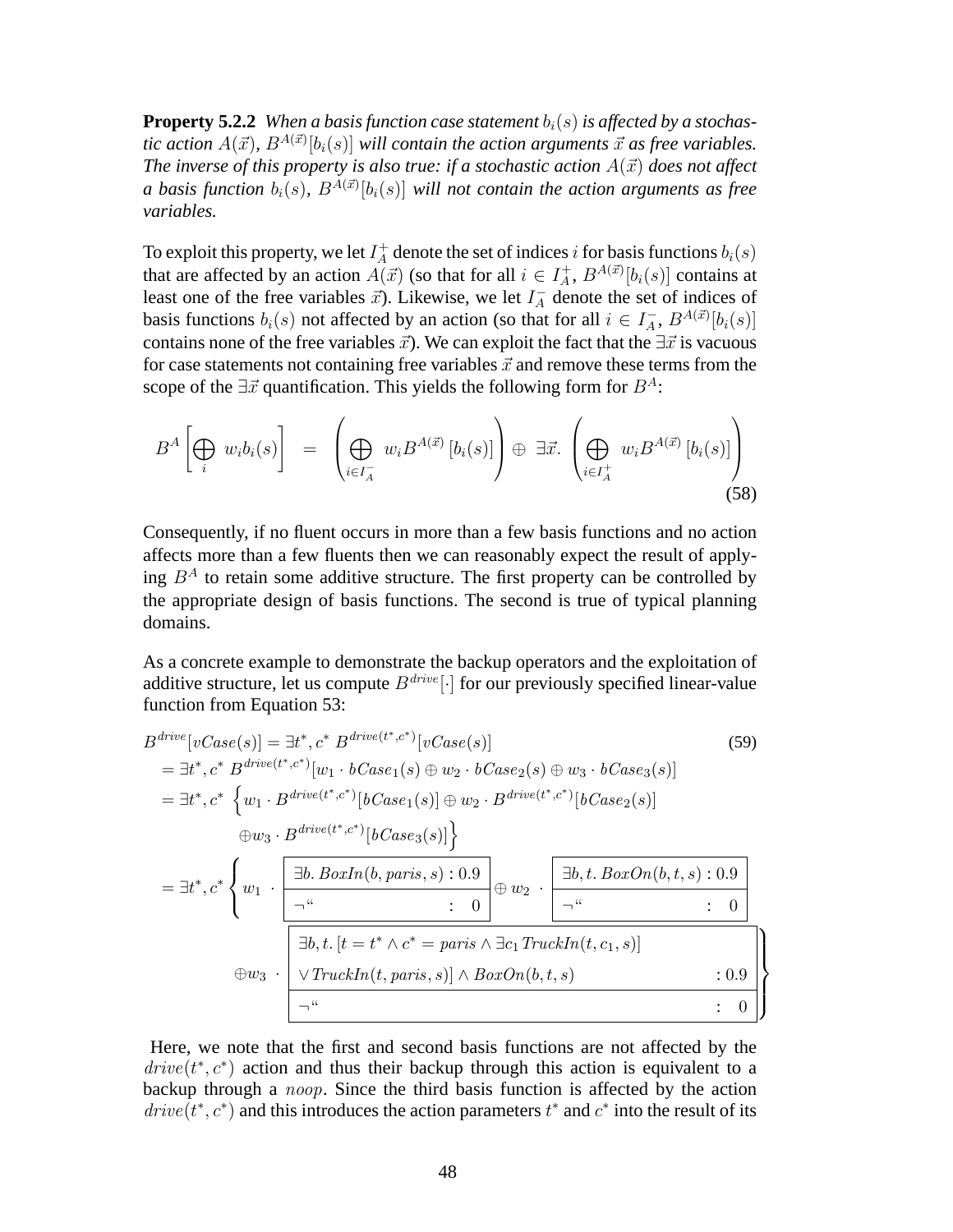backup, we can push the quantifiers in to just this third case statement:

$$
B^{drive}[vCase(s)] = \exists t^*, c^*. B^{drive(t^*, c^*)}[vCase(s)]
$$
  
= $w_1 \cdot \begin{bmatrix} \exists b. \, BoxIn(b, \, pairs, s) : 0.9 \\ \neg^u & : 0 \end{bmatrix} \oplus w_2 \cdot \begin{bmatrix} \exists b, t. \, BoxOn(b, t, s) : 0.9 \\ \neg^u & : 0 \end{bmatrix}$   
 $\oplus w_3 \cdot \exists t^*, c^* \begin{bmatrix} \exists b, t. \, [t = t^* \land c^* = \text{pairs} \land \exists c_1 \, TruckIn(t, c_1, s)] \\ \lor TruckIn(t, \, pairs, s)] \land BoxOn(b, t, s) & : 0.9 \\ \neg^u & : 0 \end{bmatrix}$ 

Finally, we carry out the explicit  $\exists t^*, c^*$  operation on the third case statement where we distribute the quantifiers inside the case partitions and simplify. This allows us to remove the  $\exists t^*, c^*$  by rewriting equalities and exploiting the non-empty domain assumption:

B drive [vCase(s)] = ∃t ∗ , c<sup>∗</sup> . Bdrive(<sup>t</sup> <sup>∗</sup>,c∗) [vCase(s)] (60) =w<sup>1</sup> · ∃b. BoxIn(b, paris, s) : 0.9 ¬" : 0 ⊕ w<sup>2</sup> · ∃b, t. BoxOn(b, t, s) : 0.9 ¬" : 0 ⊕ w<sup>3</sup> · ∃b, t. [(∃c1. TruckIn(t, c1, s)) ∨ TruckIn(t, paris, s)] ∧ BoxOn(b, t, s) : 0.9 ¬" : 0

This example demonstrates best case performance for  $B<sup>A</sup>[·]$ , where an action only affects one basis function thus allowing the other basis functions to be removed from the scope of the  $\exists \vec{x}$  operator. Then the  $\exists \vec{x}$  operator can be easily applied to a single case statement without incurring a representational blowup that would otherwise occur if the  $\exists \vec{x}$  ranged over a sum of case statements and the explicit "cross-sum" ⊕ was required.

Of course, in many cases, more than one basis function will be affected by an action. For example, if we had computed  $B^{unload}[vCase(s)]$ , all three basis functions would have been affected by the action and we would have had to explicitly compute the "cross-sum"  $\oplus$  of the backups of all three basis functions. While this effectively counteracts many of the benefits of linear-value approximation since additive structure can no longer be exploited, we will see that by generating our basis functions in a restricted manner, we can often manage to avoid computing the explicit ⊕, even when *all* basis functions are affected by an action. We will discuss this further when we discuss basis function generation.

#### *5.3 First-order Approximate Linear Programming*

We now generalize the approximate linear programming (ALP) approach for MDPs (see Equation 11) to first-order MDPs. If we simply substitute appropriate notation,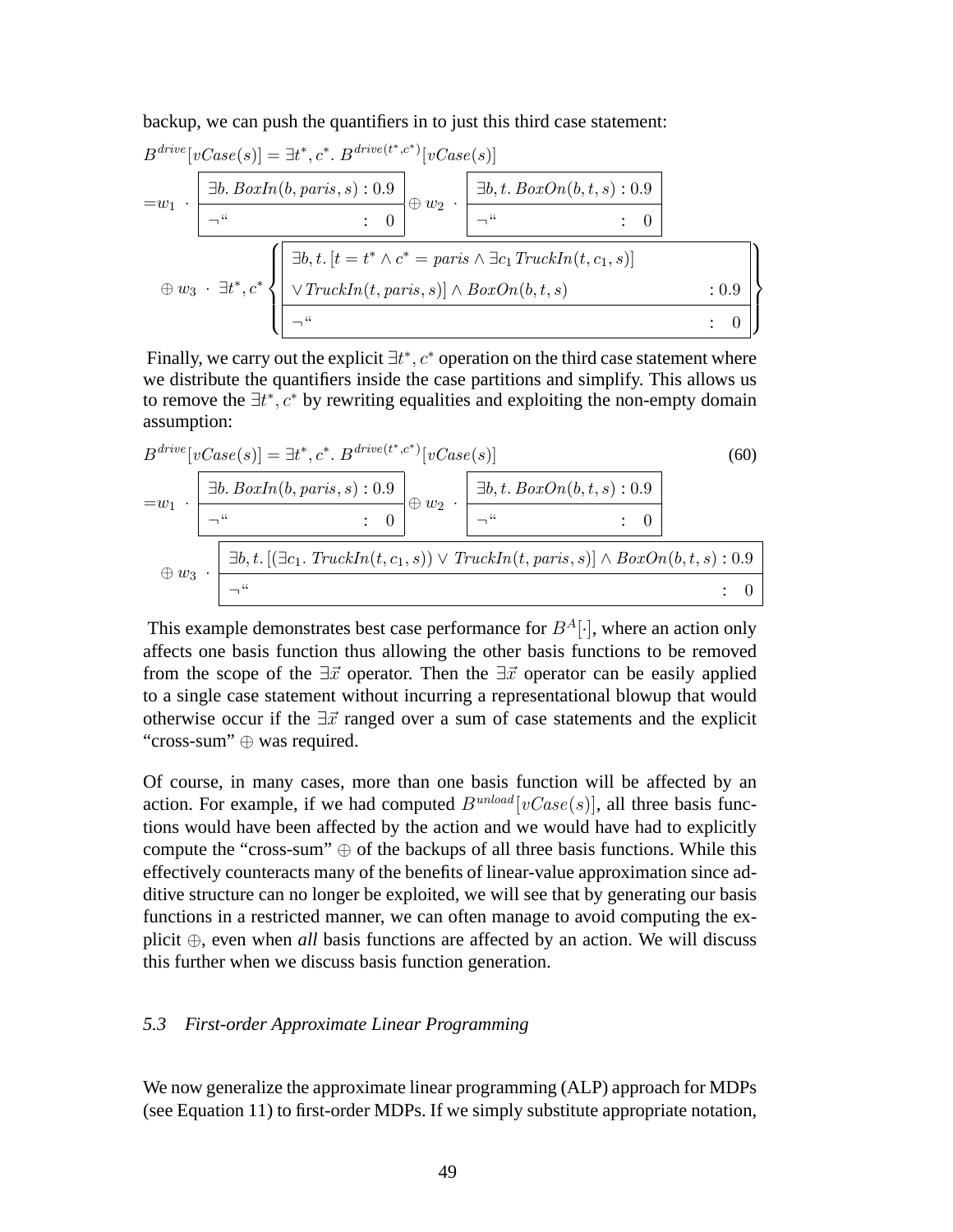we arrive at the following formulation of first-order ALP (FOALP):

Variables: 
$$
w_i
$$
;  $\forall i \le k$   
\nMinimize:  $\sum_{s} \bigoplus_{i=1}^{k} w_i \cdot b_i(s)$   
\nSubject to:  $0 \ge R(s) \oplus B^A \left[ \bigoplus_{i=1}^{k} w_i \cdot b_i(s) \right] \ominus \bigoplus_{i=1}^{k} w_i \cdot b_i(s)$ ;  $\forall A, s$  (61)

As with ALP, our variables are the weights of our basis functions and our objective is to minimize the sum of values over all states s. We have one constraint for each stochastic action A (e.g., in BOXWORLD,  $A \in \{unload, load, drive\})$ ) and each state s. One advantage of FOALP over SDP is that it does not require a casemax, thus avoiding the representational blowup incurred by this step in SDP. <sup>7</sup> Unfortunately, while the objective and constraints in ALP for a ground MDP range over a finite number of states, this direct generalization to the FOALP approach for FOMDPs requires dealing with infinitely (or indefinitely) many states s.

Since we are summing over infinitely many states in the FOALP objective, it is ill-defined. Thus, we redefine the FOALP objective in a manner that preserves the intention of the original approximate linear programming solution for MDPs. In ALP (see Equation 11), the objective equally weights each state and minimizes the sum of the value function over all states. However, if we look at the case partitions  $\langle \phi_i(s), t_i \rangle$  of each basis function  $b_i(s)$  case statement, each case partition serves as an aggregate representation of ground states assigned equal value. Consequently, rather than count ground states in our FOALP objective—of which there will generally be an infinite number per partition—we suppose that each basis function partition is chosen because it represented a potentially useful partitioning of state space, and thus weight each case partition equally. Consequently, we rewrite the FOALP objective as follows:

$$
\sum_{s} \bigoplus_{i=1}^{k} w_i \cdot b_i(s) = \bigoplus_{i=1}^{k} w_i \sum_{s} b_i(s) \sim \bigoplus_{i=1}^{k} w_i \sum_{\langle \phi_j, t_j \rangle \in b_i} \frac{t_j}{|b_i|}
$$

We use  $|b_i|$  to indicate the number of partitions in the *i*th basis function. This approach can be seen as aggregating states within a basis function partition into one abstract state and then weighting each abstract state uniformly in importance. For the case of 0-1 indicator basis functions as in Equation 52, this yields a simple objective of  $\sum_{i=1}^{k} w_i$ . Of course, this solution requires approximating the original objective and thus FOALP does not represent an exact generalization of the ground ALP approach to the first-order case. Nonetheless, we show that this approximation still leads to reasonable results in our empirical evaluation.

 $\frac{7}{7}$  The reasons for this are the same as for the lack of a max in the ground case as discussed in Section 2.2.3.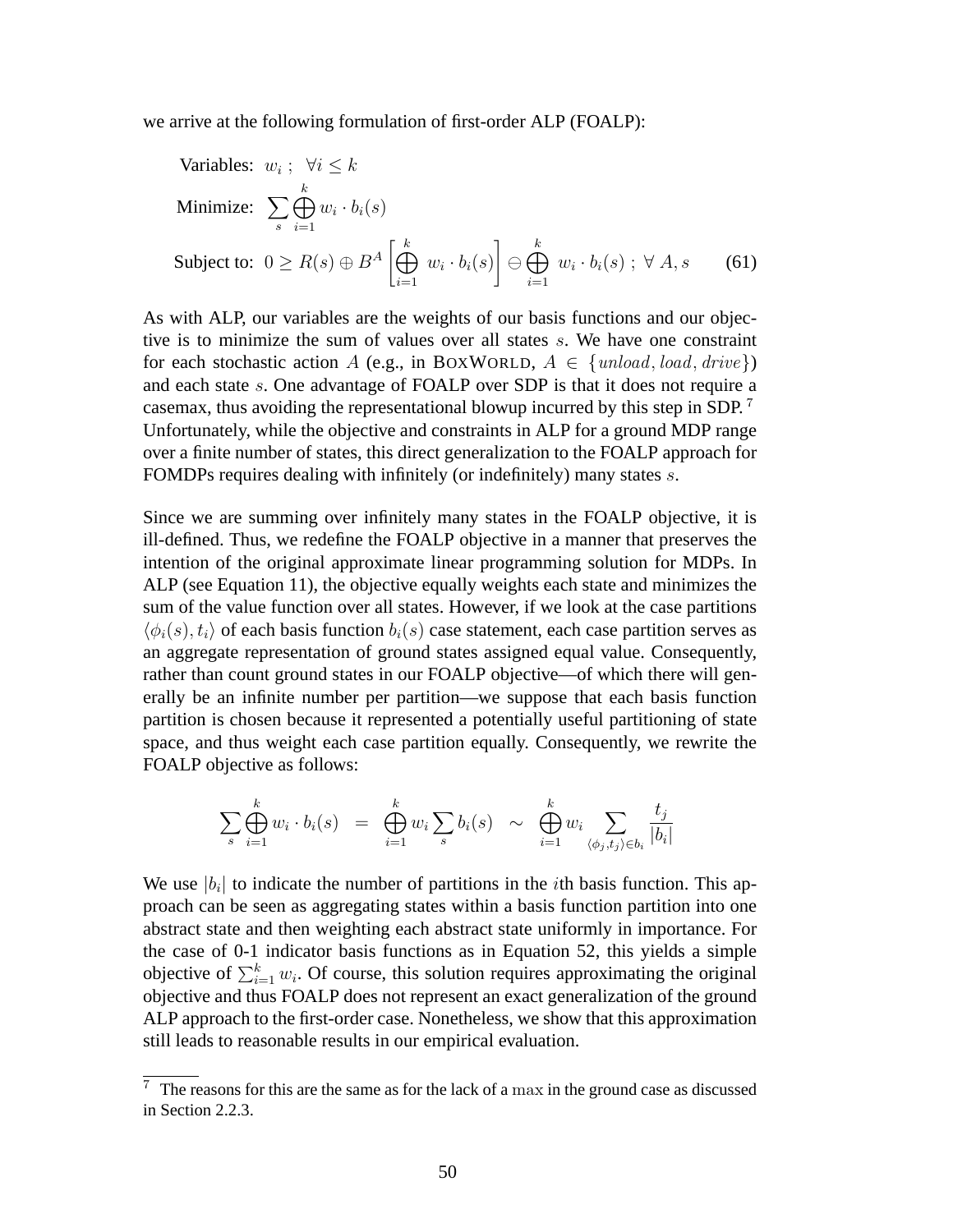With the issue of the infinite objective resolved, this leaves us with one final problem the infinite number of constraints (i.e., one for every state s). Fortunately, we can work around this since case statements are finite. Since the value  $t_i$  for each case partition  $\langle \phi_i(s), t_i \rangle$  is constant over all situations satisfying the  $\phi_i(s)$ , we can explicitly sum over the  $case_i(s)$  statements in each constraint to yield a single case statement representation of the constraints. The key observation here is that the finite number of constraints represented in the single "flattened" case statement hold iff the original infinite set of constraints in Equation 61 hold.

To understand this, consider the constraints for the drive action in FOALP, substituting our previously defined basis functions  $bCase<sub>i</sub>(s)$  from Equation 52 for  $b<sub>i</sub>(s)$ , the results of the  $B<sup>drive</sup>$  operator for these basis functions from Equation 60, and the reward definition for BOXWORLD given by  $rCase(s)$  in Equation 20 for  $R(s)$ . We substitute all of these directly into the constraint of the form in Equation 61 above to obtain:



Next we perform an explicit  $\oplus$  and  $\ominus$  for some of the case statements, simplify the resulting partitions, and distribute the weights into the partition values:

$$
0 \geq \frac{\exists b. \;Box In(b, \; pairs, s) : 10 - 0.1 \cdot w_1}{\neg^{\alpha} \qquad : \qquad 0} \oplus \boxed{\exists b, t. \;Box On(b, t, s) : -0.1 \cdot w_2}
$$
\n
$$
\oplus \boxed{\frac{\exists b, t. \; TruckIn(t, \; pairs, s) \land \;Box On(b, t, s) \qquad : -0.1 \cdot w_3}{\neg^{\alpha} \land \exists b, t, c_1. \; TruckIn(t, c_1, s) \land \;Box On(b, t, s) : \quad 0.9 \cdot w_3}{\neg^{\alpha} \qquad : \qquad 0}
$$
\n
$$
(63)
$$

To maintain our representation in a compact and perspicuous form, we define the following propositional renamings for the first-order formulae in these case state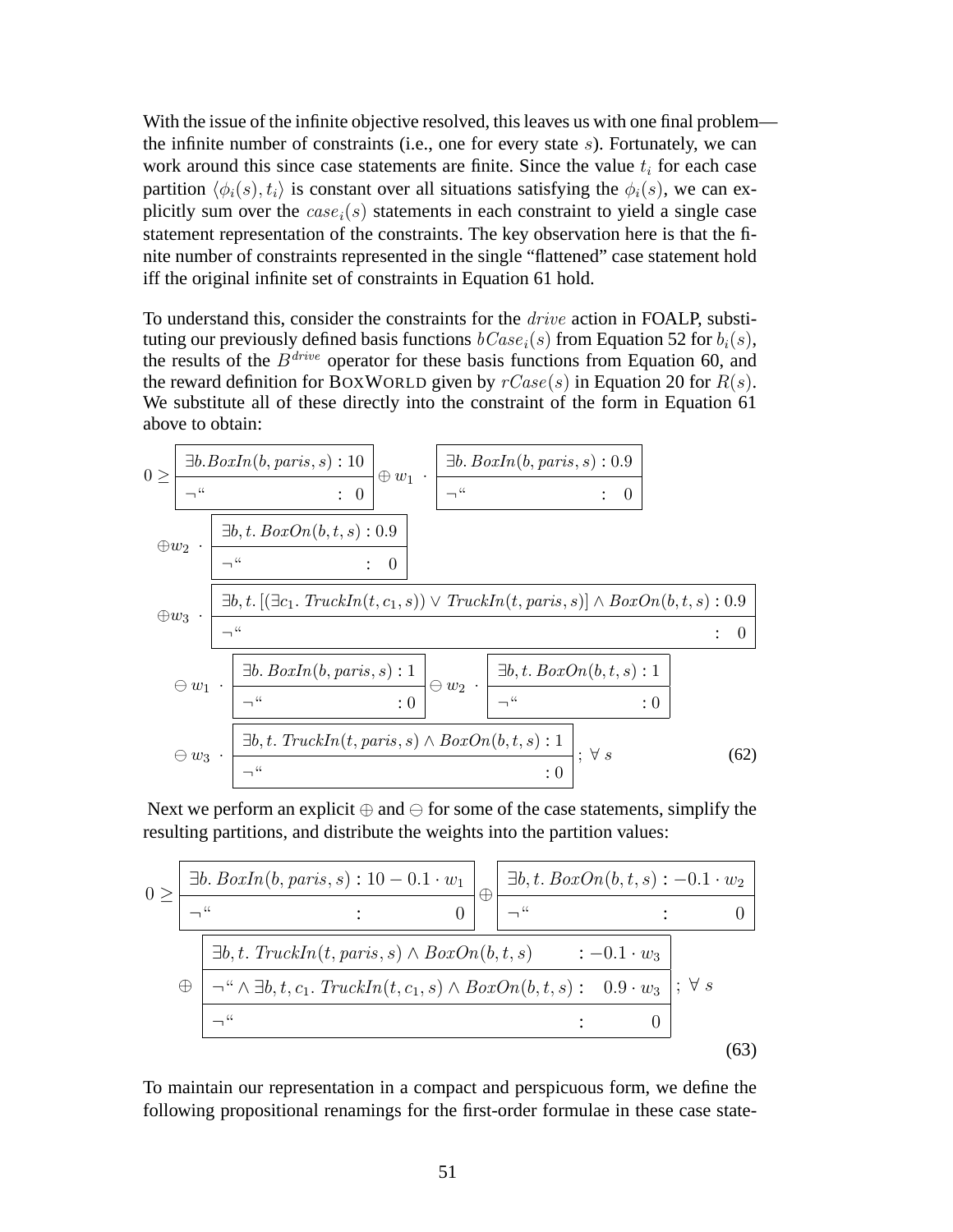ments: 8

$$
\phi_1(s) \equiv \exists b. \,BoxIn(b, \, pairs, s)
$$
  
\n
$$
\phi_2(s) \equiv \exists b, t. \,BoxOn(b, t, s)
$$
  
\n
$$
\phi_3(s) \equiv \exists b, t. \,TruckIn(t, \, pairs, s) \land \,BoxOn(b, t, s)
$$
  
\n
$$
\phi_4(s) \equiv \exists b, t, c_1. \,TruckIn(t, c_1, s) \land \,BoxOn(b, t, s)
$$

Finally, we fully expand the ⊕ to obtain an explicit representation of *all* FOALP constraints for the drive action in our BOXWORLD example:

|              | $: 0 > 10 - 0.1 \cdot w_1 + -0.1 \cdot w_2 + -0.1 \cdot w_3$  | $\phi_1(s) \wedge \phi_2(s) \wedge \phi_3(s)$                                              |
|--------------|---------------------------------------------------------------|--------------------------------------------------------------------------------------------|
|              | : $0 \ge 10 - 0.1 \cdot w_1 + -0.1 \cdot w_2 + 0.9 \cdot w_3$ | $\phi_1(s) \wedge \phi_2(s) \wedge \neg \phi_3(s) \wedge \phi_4(s)$                        |
|              | $0 \ge 10 - 0.1 \cdot w_1 + -0.1 \cdot w_2$                   | $\phi_1(s) \wedge \phi_2(s) \wedge \neg \phi_3(s) \wedge \neg \phi_4(s)$<br>$\mathbb{R}^2$ |
|              | $0 \ge 10 - 0.1 \cdot w_1 + -0.1 \cdot w_3$                   | $\phi_1(s) \wedge \neg \phi_2(s) \wedge \phi_3(s)$<br>$\ddot{\cdot}$                       |
|              | $0 \ge 10 - 0.1 \cdot w_1 + 0.9 \cdot w_3$                    | $\phi_1(s) \wedge \neg \phi_2(s) \wedge \neg \phi_3(s) \wedge \phi_4(s)$<br>$\ddot{\cdot}$ |
| $;\forall s$ | $0 \ge 10 - 0.1 \cdot w_1 + -0.1 \cdot w_2$                   | $\phi_1(s) \wedge \neg \phi_2(s) \wedge \neg \phi_3(s) \wedge \neg \phi_4(s)$ :            |
|              | $0 \ge -0.1 \cdot w_2 + -0.1 \cdot w_3$                       | $\neg\phi_1(s) \wedge \phi_2(s) \wedge \phi_3(s)$<br>$\ddot{\cdot}$                        |
|              | $0 > -0.1 \cdot w_2 + 0.9 \cdot w_3$                          | $\neg\phi_1(s) \wedge \phi_2(s) \wedge \neg\phi_3(s) \wedge \phi_4(s)$<br>$\sim$ 1.        |
|              | $0 \ge -0.1 \cdot w_2$                                        | $\neg \phi_1(s) \land \phi_2(s) \land \neg \phi_3(s) \land \neg \phi_4(s)$ :               |
|              | $0 \ge -0.1 \cdot w_3$                                        | $\neg\phi_1(s) \wedge \neg\phi_2(s) \wedge \phi_3(s)$<br>$\ddot{\cdot}$                    |
|              | $0 \geq 0.9 \cdot w_3$                                        | $\neg \phi_1(s) \land \neg \phi_2(s) \land \neg \phi_3(s) \land \phi_4(s)$ :               |
|              | $0 \geq 0$                                                    | $\neg \phi_1(s) \land \neg \phi_2(s) \land \neg \phi_3(s) \land \neg \phi_4(s)$ :          |
| (64)         |                                                               |                                                                                            |

Here, if we had detected that any partition formula had been inconsistent, we would have removed it and the corresponding constraint.

While we note that technically there are an infinite number of constraints (one for every possible state s), there are only a finite number of *distinct* constraints. In fact, the case representation conveniently partitions the state space into regions with the same constraint. Thus, to solve the FOALP problem, we could enumerate all consistent constraints for every action and then directly solve the resulting LP. In addition to the above constraints for the drive action in BOXWORLD, this approach would require us to carry out a similar procedure for the *unload*, *load*, and *noop* actions; however, once we did this, we would have all of the constraints necessary for solving the FOALP first-order linear program specification.

 $\sqrt{8}$  One will note that the renaming of first-order formulae with "propositional" variables is in the same spirit as FOADDs. Consequently, we note that FOADDs prove to be an efficient method for representing and performing operations on the constraints that occur in FOALP.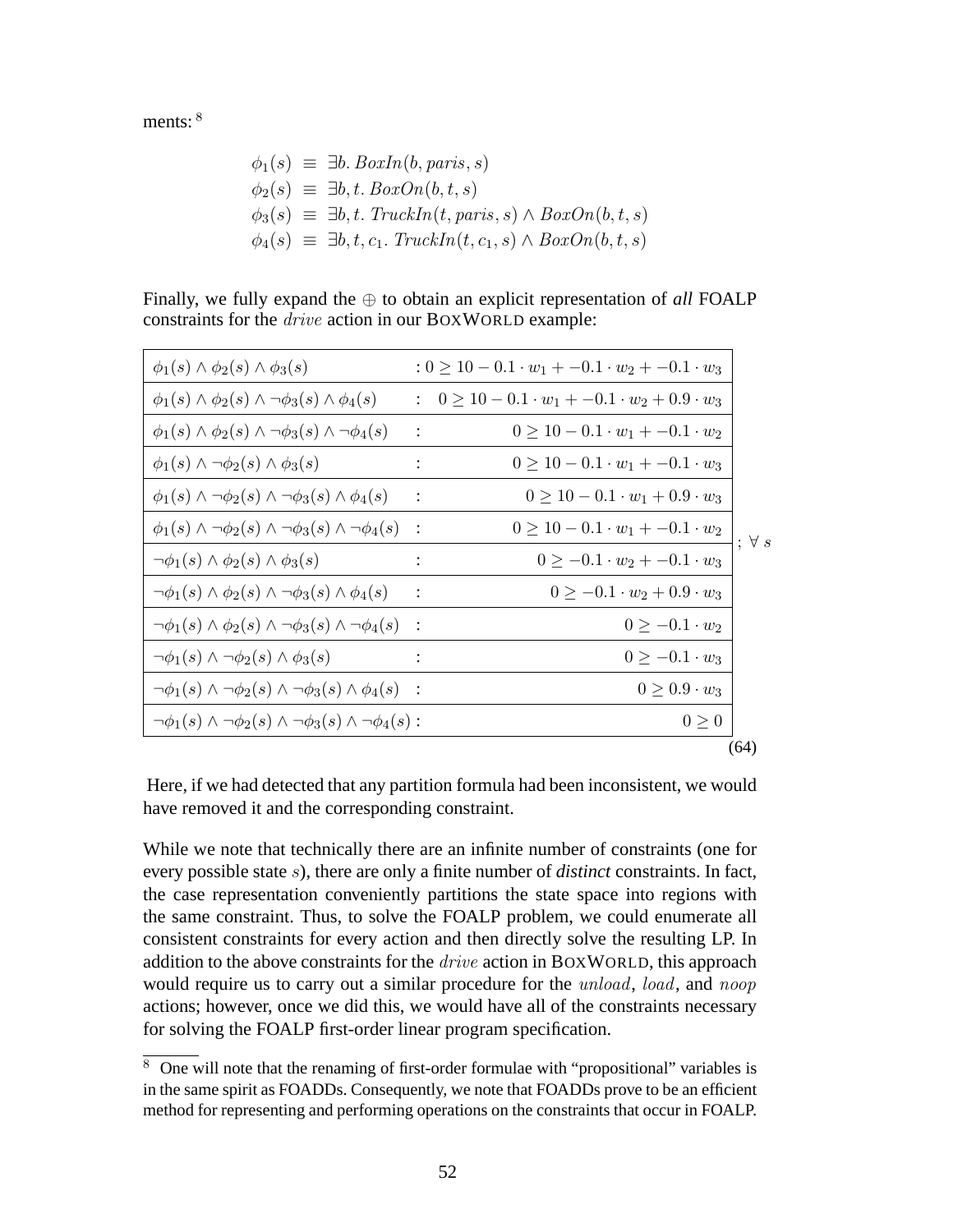However, as the number of basis functions increases, the number of constraints can grow exponentially in the number of case statements in the constraint. To tackle this problem, we examine the underlying optimization problem in the next section.

#### *5.4 First-order Linear Programs*

We can restate the FOALP problem as the optimal solution to a general *first-order linear program* (FOLP) for which we provide a generic solution. A FOLP is nothing more than a standard linear program where the constraints are written in terms of a sum of case statements whose case partition values may be specified as linear combinations of the weights. Efficiently solving FOLPs poses a number of difficulties—and we tackle these difficulties next.

#### *5.4.1 General Formulation*

A FOLP is specified as follows:

Variables: 
$$
w_1, ..., w_k
$$
;  
\nMinimize:  $\sum_{i=1}^{k} c_i w_i$   
\nSubject to:  $0 \ge case_{1,1}(\vec{w}, s) \oplus ... \oplus case_{1,l(1)}(\vec{w}, s)$ ;  $\forall s$  (65)  
\n:  
\n $0 \ge case_{m,1}(\vec{w}, s) \oplus ... \oplus case_{m,l(n)}(\vec{w}, s)$ ;  $\forall s$ 

The k variables  $\vec{w} = \langle w_1, \ldots, w_k \rangle$  and objective weights  $\vec{c} = \langle c_1, \ldots, c_k \rangle$  are defined as in a typical LP, the main difference being the form of the constraints. Here we have m different constraints of varying length  $l(j)$  (i.e., the number of case statements in constraint  $j, 1 \leq j \leq n$ ). We allow the  $t_i$  in each partition  $\langle \phi_i, t_i \rangle$ of case( $\vec{w}$ , s) to be linearly dependent on the weights  $\vec{w}$  (e.g.,  $t_i = 3w_1 + 2w_2$ ). We note that the first-order LP for FOALP can be cast in this general form. As previously discussed in our FOALP example, we could simply compute the explicit "cross-sum"  $\oplus$  to flatten out each constraint j into a single case statement as in Equation 64. However, this could be inefficient as it scales exponentially in the number of summed case statements. Fortunately, we can extend constraint generation methods used in factored MDPs (Schuurmans and Patrascu, 2001) to the first-order case as we show next.

### *5.4.2 First-order Cost Network Maximization*

In the constraint generation approach to solving a FOLP, the most important operation is to find a most-violated constraint given a current solution (i.e., setting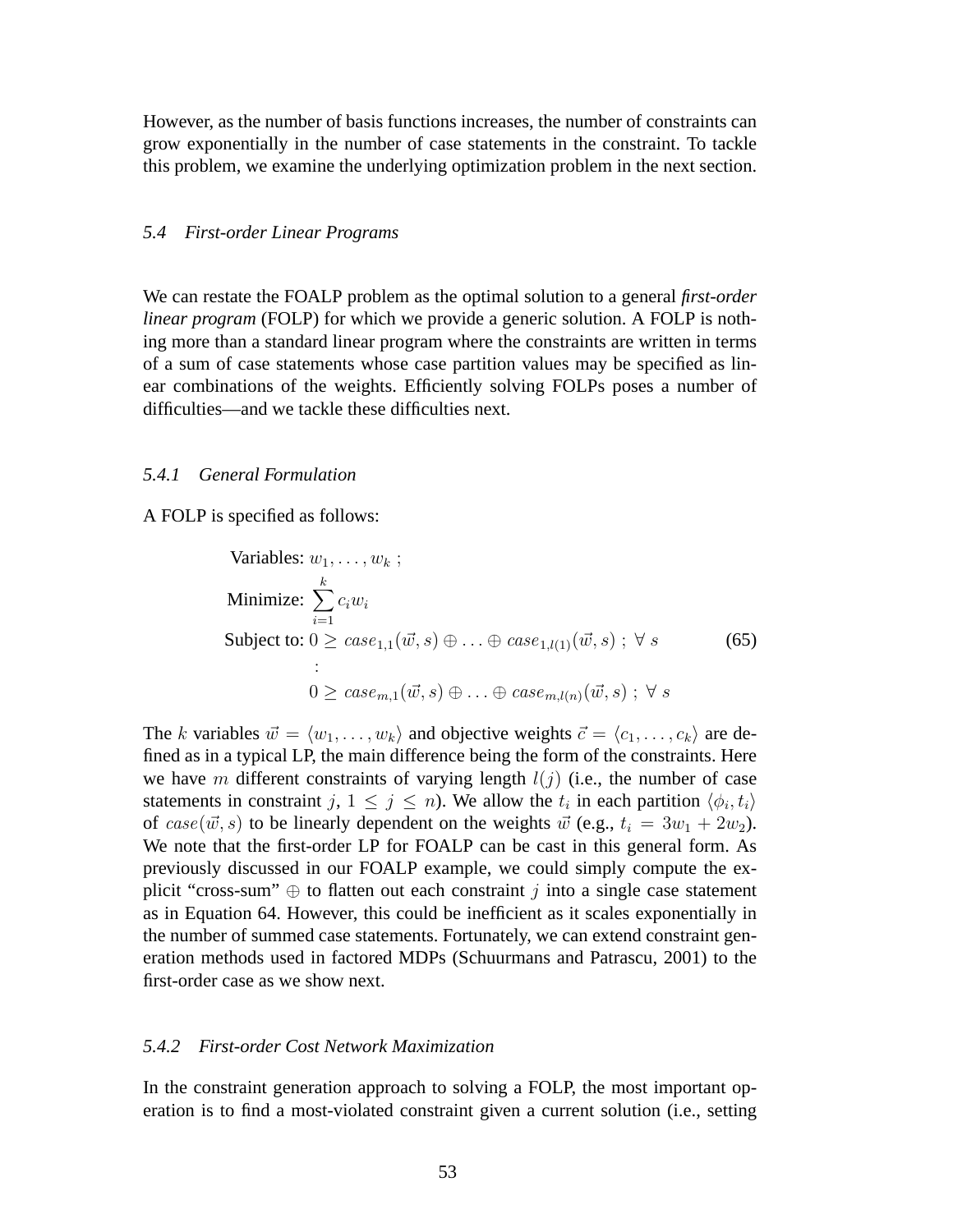**Algorithm 2:**  $FOMax(C, \langle R_1 \dots R_n \rangle) \longrightarrow \langle S, v \rangle$ **input** : (1) A set  $C = \{case_1, \ldots, case_n\}.$ (2) An ordering  $\langle R_1 \dots R_n \rangle$  of *all* relations in C. **output** : (1) The maximum value v achievable. (2) A set  $S = \{ \langle \phi_i, t_i \rangle \in case_i \}$  for  $i = 1 \dots n$  s.t.  $v = t_1 + \dots + t_n$ . **begin** *// Convert* C *into CNF* **for**  $(i = 1 \ldots n)$  **do**  $\textbf{foreach}~(\langle \phi_i, t_i \rangle \in case_i(s))$   $\textbf{do}$ Convert  $\phi_i$  to a set of CNF formulae. **foreach** *(relation*  $R \in \langle R_1 \dots R_n \rangle$  *(in order))* **do** *// Divide* C *into two sets of cases based on whether they contain* R  $C_R^+ := \{case_i | case_i \in C \land \exists j. (\langle \phi_j, t_j \rangle \in case_i) \land \phi_j \text{ contains relation } R \}$  $\overline{C_R^+} := C \setminus C_R^+$ *// Build explicit "cross-sum"* ⊕ *of its cases & convert to CNF*  $\textit{case}_R := \bigoplus_{\textit{case}_i \in C_R^+} \textit{case}_i$  $\textbf{foreach} \ (\langle \phi_j, t_j \rangle \in \overset{\sim}{case} \overset{\leftarrow}{R} ) \textbf{ do}$ | Convert  $\phi_j$  to CNF.  ${\bf forceach}$  ( $\langle \phi_j , t_j \rangle \in case^+_R$  in order from highest to lowest value)  ${\bf do}$ Resolve all clauses in  $\phi_j$  on relation R until quiescence or inference limit. *// All resolvents on* R *derived so further resolution on these clauses // cannot lead to the empty clause — thus clauses can be removed* Remove all clauses in  $\phi_i$  containing R *// Remove inconsistent partitions (i.e., those containing empty clause)* **if**  $(\emptyset \in \phi_i)$  **then** Remove  $\langle \phi_j, t_j \rangle$  from  $case^+_R$  and continue with next  $\langle \phi_j, t_j \rangle$ . *// Remove* θ*-subsumed partitions that are dominated*  $\textbf{for each } (\langle \phi_i, t_i \rangle \in case^+_R \textit{ where } t_i > t_j) \textbf{ do}$ **if**  $(\phi_j \preceq_{\theta} \phi_i)$  then Remove  $\langle \phi_j, t_j \rangle$  from  $case^+_R$  and continue with next  $\langle \phi_j, t_j \rangle$ .  $C := \{case^+_R\} \cup C^-_R$  $v := 0; S := \emptyset$ **foreach** *(maximal value partition*  $\langle \phi_j, t_j \rangle$  *of each case*  $\in C$ *)* **do**  $v := v + t_j$ ;  $S := S \cup$  all partitions from input C contributing to  $\langle \phi_j, t_j \rangle$ Return  $\langle v, S \rangle$ . **end**

of weights  $\vec{w}$ ). In this section, we formulate this problem as maximization over a first-order generalization of a cost network (Dechter, 1999) represented as follows:

$$
0 \geq \max_{s} [case_1(\vec{w}, s) \oplus \ldots \oplus case_n(\vec{w}, s)] \tag{66}
$$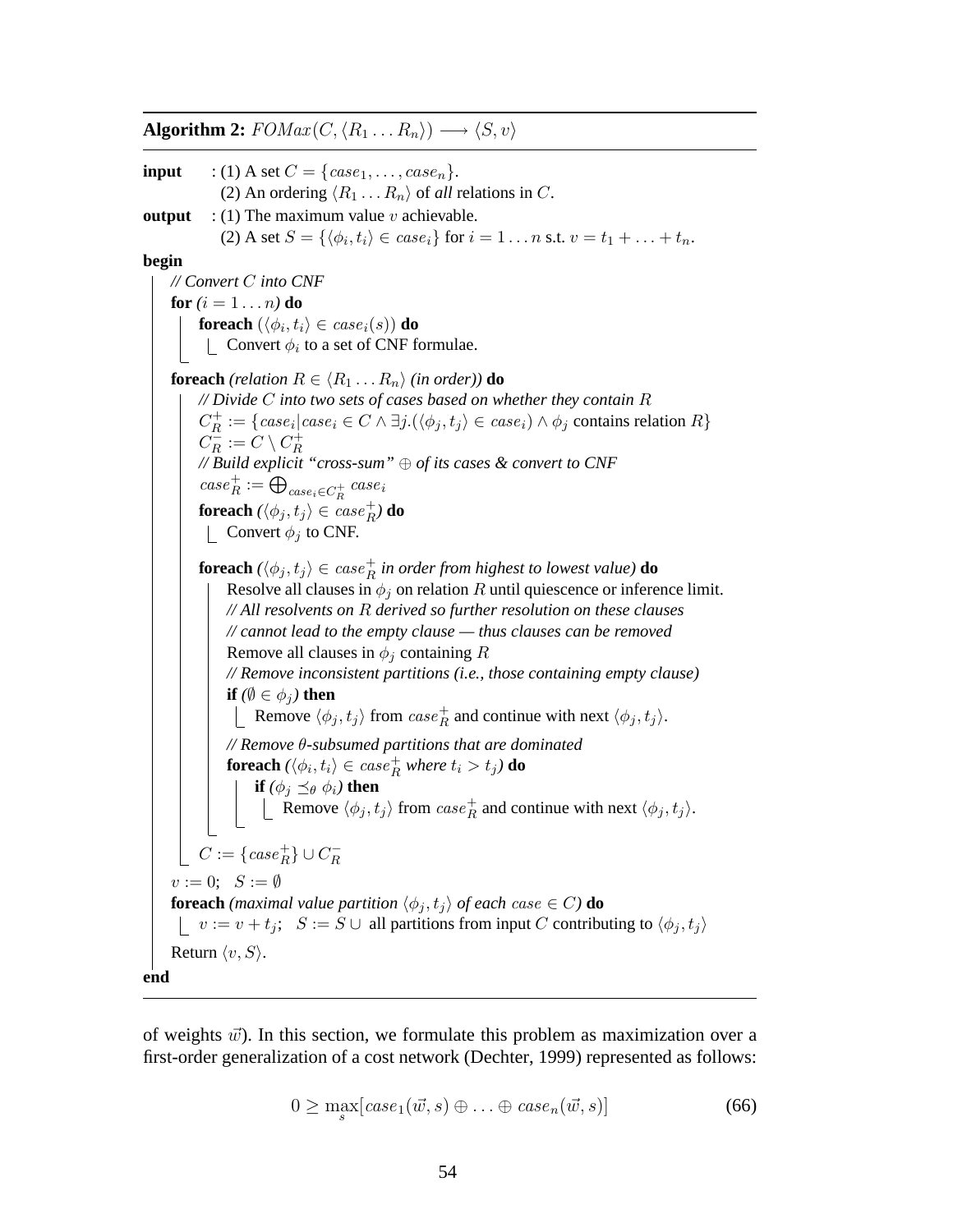The use of  $\max_{s}$  indicates that we are only interested in the single value (and corresponding case partitions contributing to this value) that maximizes the RHS. casemax would be less efficient here since it would exhaustively enumerate *all* values and constraints when we only require the single maximal value and constraint.

To determine the max<sub>s</sub> with this form of the constraints, we define the  $FOMax$ algorithm (see Algorithm 2) to carry out this computation. It is similar to *variable elimination* (Zhang and Poole, 1994) or *bucket elimination* (Dechter, 1999) (which makes a stronger connection to resolution), except that we use a simple ordered version of first-order resolution in place of propositional ordered resolution. Thus, we term this generalized variable elimination technique used by FOMax to be *relation elimination*.

Ostensibly, relation elimination and the technique of *first-order variable elimination* (FOVE) (Poole, 2003; de Salvo Braz et al., 2005; de Salvo Braz et al., 2006) appear similar since they both deal with lifted versions of variable elimination. However, they fundamentally apply to different problems: FOVE does not permit quantified formulae in its representation, while relational elimination permits full first-order logic in its representation; furthermore, FOVE permits the representation of indefinite products and sums whereas relation elimination only permits finite products and sums. Here we require full first-order logic, but not indefinite products or sums. While it is beyond the scope of this article to delve into a detailed discussion, we note that both relation elimination and FOVE can be combined when required; this occurs, for example, in FOALP approaches to factored FOMDP solutions (c.f., Sanner and Boutilier (2007) and Chapter 6 of Sanner (2008)).

We provide a concrete example of  $FOMax$  and relation elimination in Figure 7. Relation elimination proceeds analogously to variable elimination, except that we choose a relation  $R$  to eliminate at every step rather than a propositional variable. Elimination order can affect the time and space requirements of  $FOMax$  since eliminating R requires the "cross-sum"  $\oplus$  of all case statements containing R, incurring a polynomial blowup in the number of case statements being summed. In practice, we greedily eliminate the relation  $R$  at each step that minimizes this representational blowup, although this is not guaranteed to provide an optimal order.

On any elimination step of  $FOMax$ , once all of the case statements containing  $R$ have been explicitly "cross-summed," the next step is to determine whether any case partitions are inconsistent (via resolution) or  $\theta$ -subsumed and dominated in value (using the generalized  $\theta$  subsumption operator  $\preceq_{\theta}$  (Buntine, 1988) with respect to our background theory, similar to the approach used by ReBeL (Kersting et al., 2004)); in both cases, these partitions may be removed since they will never contribute to the maximally consistent partition. Once all relations have been eliminated, maximal case partitions and their values extracted from the remaining sum of case statements are used to generate the maximal value (and case partitions contributing to this value).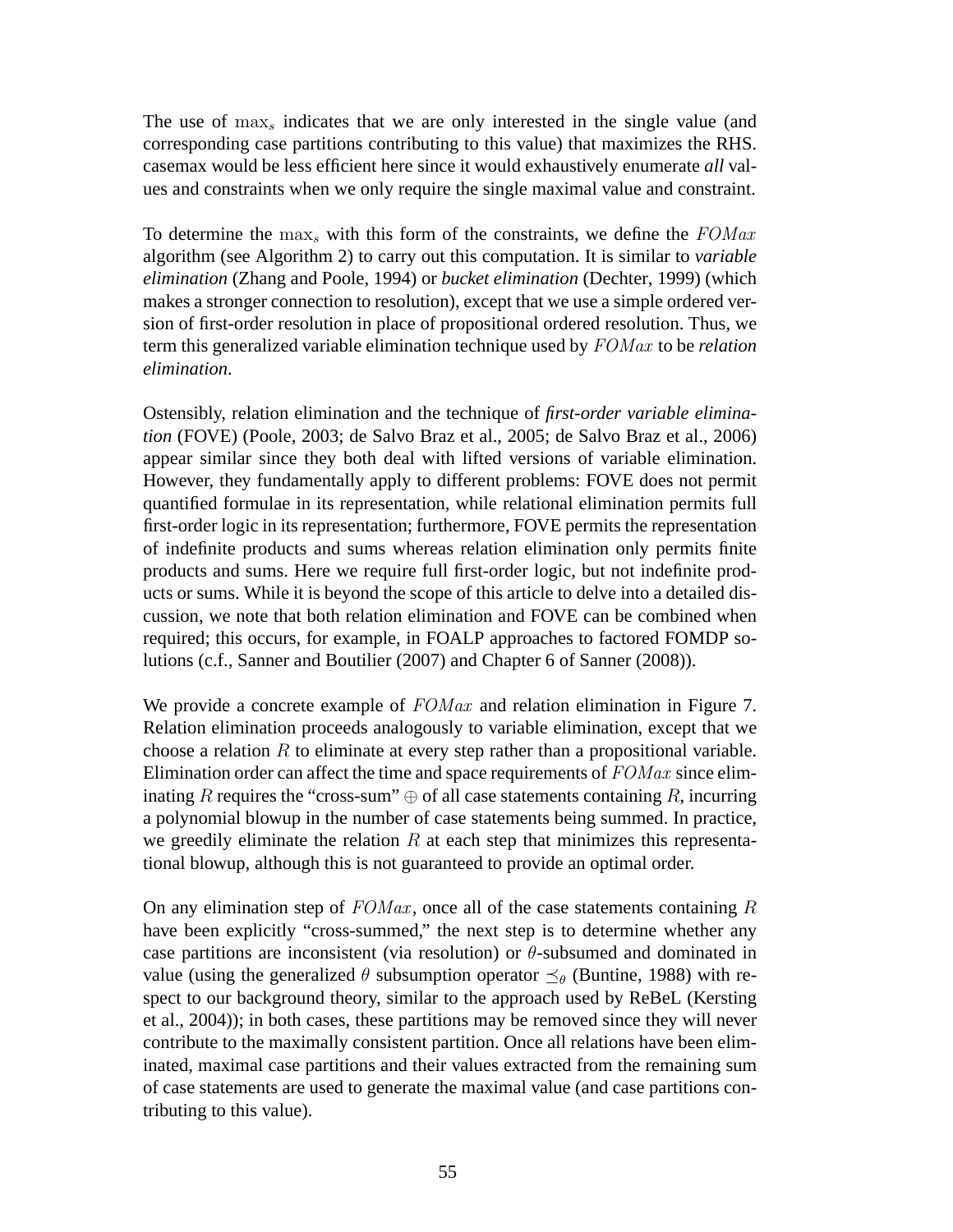We note that the ordered resolution strategy we use in  $FOMax$  is not refutationcomplete: it may loop indefinitely at an intermediate relation elimination step before finding a latter relation with which to resolve a contradiction. This is an unavoidable consequence of the fact that refutation resolution for general first-order theories is semi-decidable. From a practical standpoint, it is necessary to bound the number of resolutions performed at each relation elimination step (100 clauses per elimination step in our experiments) to prevent non-termination of  $FOMax$  due to an infinite number of resolutions. This incomplete theorem proving approach may generate unnecessary constraints corresponding to unsatisfiable regions of state space; while these constraints serve to overconstrain the set of feasible solutions, this has not led to infeasibility problems in practice. Furthermore, we often omit the generalized  $\theta$ -subsumption test  $\preceq_{\theta}$  since the savings from this simplification does not outweigh its computational cost. This does not affect completeness since simplification is not required for inconsistency detection.

Finally, we remark that if the resolution procedure does finitely terminate before the inference limit is reached on every step of  $FOMax$ , then the conjunction of case partition formulae returned by  $FOMax$  is guaranteed to be satisfiable as a consequence of the completeness of refutation resolution. Research on decidable resolution procedures for expressive subsets of first-order logic (Motik, 2006) may pave the way for stronger completeness guarantees for  $FOMax$  in future work.

### *5.4.3 First-Order Constraint Generation*

We can use the  $FOMax$  algorithm to find the maximal constraint violation when we have constraints of the form in Equation 66. This allows us to define the following first-order constraint generation algorithm where we have specified some solution tolerance  $\epsilon$ :

- (1) Initialize LP with  $i = 0$ ,  $\vec{w}^i = \vec{0}$ , and empty constraint set.
- (2) For each constraint in the cost-network form of Equation 66, find the maximally violated constraint  $C$  (if one exists) using the  $FOMax$  algorithm applied to the constraint instantiated with  $\vec{w}^i$ .
- (3) If C's constraint violation is larger than  $\epsilon$ , add C to the LP constraint set, otherwise return  $\vec{w}^i$  as solution.
- (4) Solve LP with new constraints to obtain  $\vec{w}^{i+1}$ , goto step 2

In first-order constraint generation, we initialize our LP with an initial setting of weights, but no constraints. Note that the initial weights  $\vec{w}^0 = \vec{0}$  will violate at least one constraint in a FOMDP with non-zero reward. Then we alternate between generating constraints based on maximal constraint violations at the current solution and re-solving the LP with these additional constraints. This process repeats until no constraints are violated and we have found the optimal solution. In practice, this approach typically generates *far* fewer constraints than the full exhaustive enumer-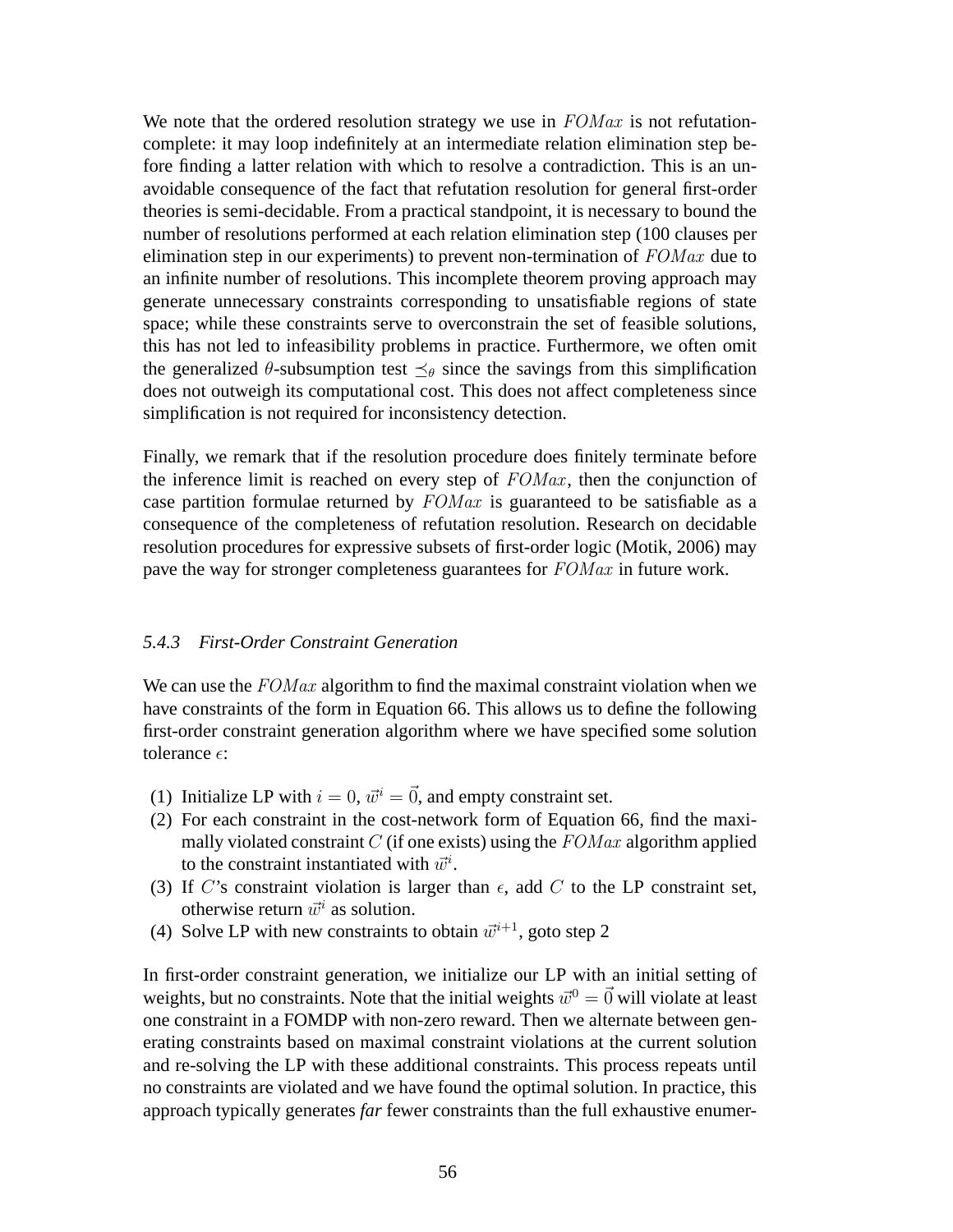|  |  |  | Suppose we are given the following hypothetical constraint specification for a first-order linear program: |  |
|--|--|--|------------------------------------------------------------------------------------------------------------|--|
|  |  |  |                                                                                                            |  |

$$
0 \geq \max_{s} \left( \frac{\forall b, c. \; Dst(b, c) \supset BoxIn(b, c, s) : 10}{\neg^{\alpha}} \oplus \frac{\exists b, c. \; Dst(b, c) \land \neg BoxIn(b, c, s) : w_1}{\neg^{\alpha}} \oplus \frac{\exists t, c. \; TruckIn(t, c, s) : w_2}{\neg^{\alpha}} \right)
$$

Assume our last LP solution gave  $w_1=2$  and  $w_2=1$ . We can compute the most violated constraint (if one exists) by evaluating the weights in the constraint and applying  $FOMax$ . We begin by converting all first-order formulae to  $CNF$  where  $c_1,\ldots,c_6$  are Skolemized constants. Formulae are negated prior to Skolemization and once in CNF are only resolved with each other (i.e., never negated).

$$
0 \geq \max_{s} \left( \frac{\left\{ \neg Dst(b,c) \lor BoxIn(b,c,s) \right\} \quad : 10}{\left\{ Dst(c_1,c_2), \neg BoxIn(c_1,c_2,s) \right\} \colon 0} \oplus \frac{\left\{ Dst(c_3,c_4), \neg BoxIn(c_3,c_4,s) \right\} \colon 2}{\left\{ \neg Dst(b,c) \lor BoxIn(b,c,s) \right\} \quad : -2 \right\}} \oplus \frac{\left\{ \text{TruckIn}(c_5,c_6,s) \right\} \colon 1}{\left\{ \text{TruckIn}(t,c,s) \right\} \quad : 0} \right)
$$

Assume elimination order BoxIn, Dst, TruckIn. First we eliminate BoxIn: we take the cross-sum  $\oplus$  of case statements containing BoxIn, repeatedly resolve clauses in each partition on BoxIn until quiescence, and remove all clauses containing BoxIn (indicated by struck-out text):

$$
0 \geq \max_{s} \left( \frac{\{\neg Dist(b, e) \lor BoxIn(b, e, s), Dist(c_3, c_4), \neg BoxIn(e_3, e_4, s), \neg Dist(c_3, c_4), \emptyset \} : 12}{\{Dst(c_1, c_2), Dist(c_3, c_4), \neg BoxIn(e_1, e_2, s), \neg BoxIn(e_3, e_4, s) \}} \right) \qquad \frac{\{\text{TruckIn}(c_5, c_6, s)\} : 1}{\{\text{TruckIn}(t, c, s)\} : 0}
$$
\n
$$
\left( \frac{\{\text{TruckIn}(c_5, c_6, s)\} : 1}{\{\text{TruckIn}(t, c, s)\} : 0}, \frac{\text{TruckIn}(c_5, c_6, s)\} : 1}{\{\text{TruckIn}(t, c, s)\} : 0 \right)}
$$

 $\bigg)$ 

Because the partitions valued  $12$  and  $-2$  contain the empty clause  $\emptyset$  (i.e., they are inconsistent), we can remove them. And because the partition of value 8 dominates the partition of value 2 (i.e., 2  $<$  8 and the empty clause set of the value 8 partition trivially θ-subsumes the clauses of the value 2 partition), we can remove it as well. This yields the following simplified result:

$$
0 \ge \max_s \left( \boxed{\set{\} : 8} \oplus \boxed{\frac{\set{TruckIn(c_5, c_6, s)} : 1}{\set{TruckIn(t, c, s)} : 0}} \right)
$$

From here it is obvious that the Dst elimination step will have no effect and the TruckIn elimination step will yield a maximal consistent partition with value 9. Since this is a positive value and thus a violation of the original constraint, we can generate the new linear constraint  $0 \ge 10 + -w_1 + w_2$  based on the original constituent partitions that led to this maximal constraint violation.

Fig. 7. An example use of FOMAX to find the maximally violated constraint during first-order constraint generation.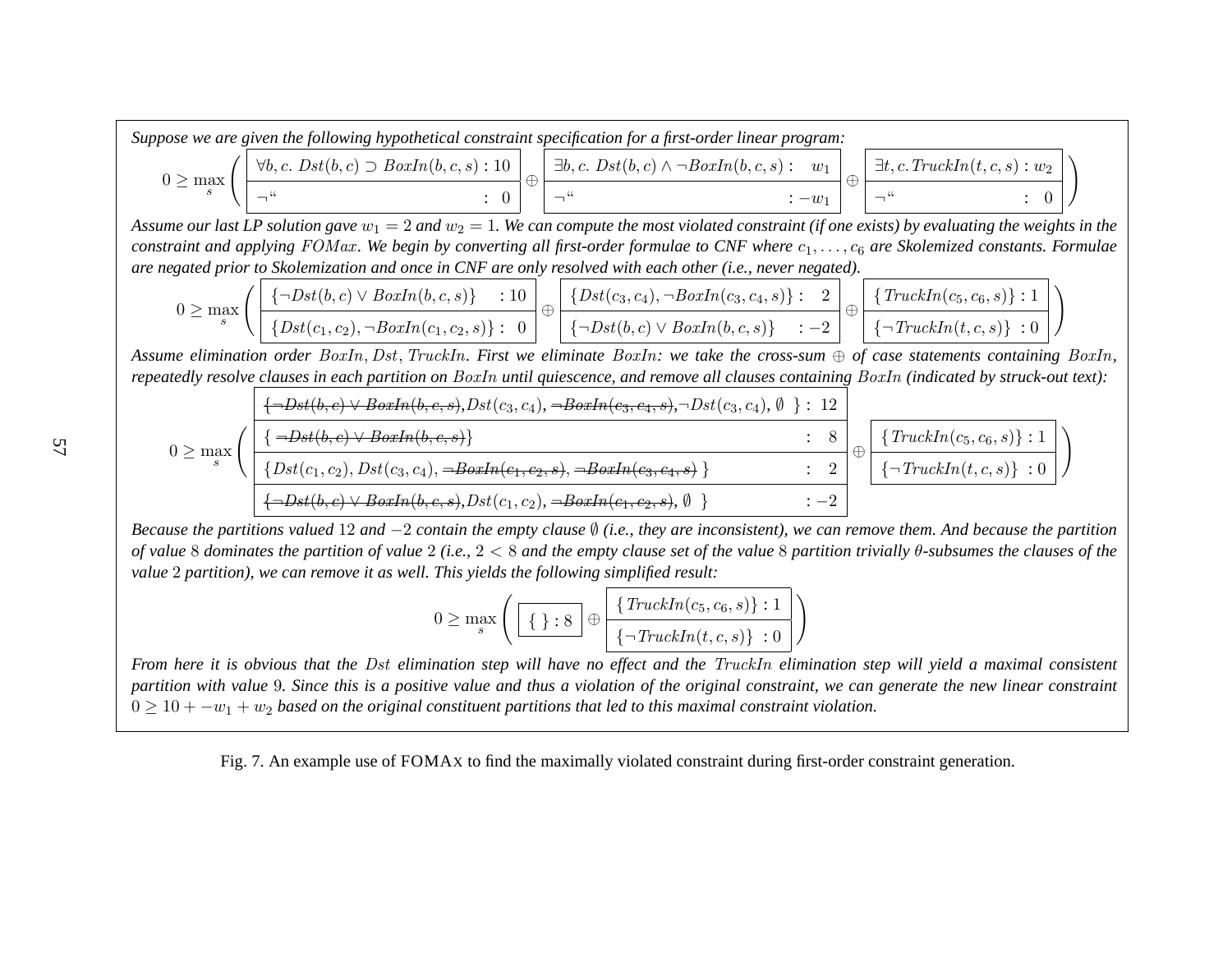ation approach given by Equation 64. To provide intuitions for this, we refer back to the example of finding the most violated constraint in Figure 7.

Using first-order constraint generation, we now have a solution to the first-order LP from Equation 65, thus providing a general solution for FOALP. At this point, the only step for FOALP that we have not automated is the generation of basis functions, which we discuss next.

## *5.5 Automatic Generation of Basis Functions*

The effective use of linear approximations requires a "good" set of basis functions, one that spans a space containing a good approximation to the true value function. Previous work has addressed the issue of basis function generation in ground MDPs (Patrascu et al., 2002; Mahadevan, 2005), while other work has addressed the inductive generation of first-order features or basis functions from sampled experience (Yoon et al., 2005; Wu and Givan, 2007). Here we consider a deductive first-order basis function generation method that draws on the work of Gretton and Thiebaux (2004). Specifically, they use regressions of the reward as candidate basis functions for learning a value function. This technique has allowed them to generate fully or *t*-stage-to-go optimal policies for a range of BLOCKSWORLD problems.

We leverage a similar approach for generating candidate basis functions using regression, except that rather than use these candidate basis functions to learn a value function, we fit their weights without sampling or grounding by using FOALP. Algorithm 3 provides an overview of our basis function generation algorithm. The motivation for this approach is as follows: if some portion of state space  $\phi$  has value  $v > \tau$  in an existing approximate value function for some nontrivial threshold  $\tau$ , then this suggests that states that can reach this region (i.e., found by Regr( $\phi$ ) through some deterministic action) should also have reasonable value. However, since we have already assigned value to  $\phi$ , we want the new basis function to focus on the area of state space not covered by  $\phi$ ; thus we negate  $\phi$  and conjoin it with  $Rear(\phi)$ .

As a small example, given the initial *weighted* basis function  $bCase<sub>1</sub>(s) = w<sub>1</sub>$ .  $rCase(s)$  from BOXWORLD,

$$
bCase_1(s) = w_1 \cdot \begin{array}{|l|}\n\hline\n\exists b. \,BoxIn(b, \, pairs, s) : 10 \\
\hline\n\vdots & 0\n\end{array},\n\tag{67}
$$

we derive the following weighted basis function from  $bCase<sub>1</sub>(s)$  when considering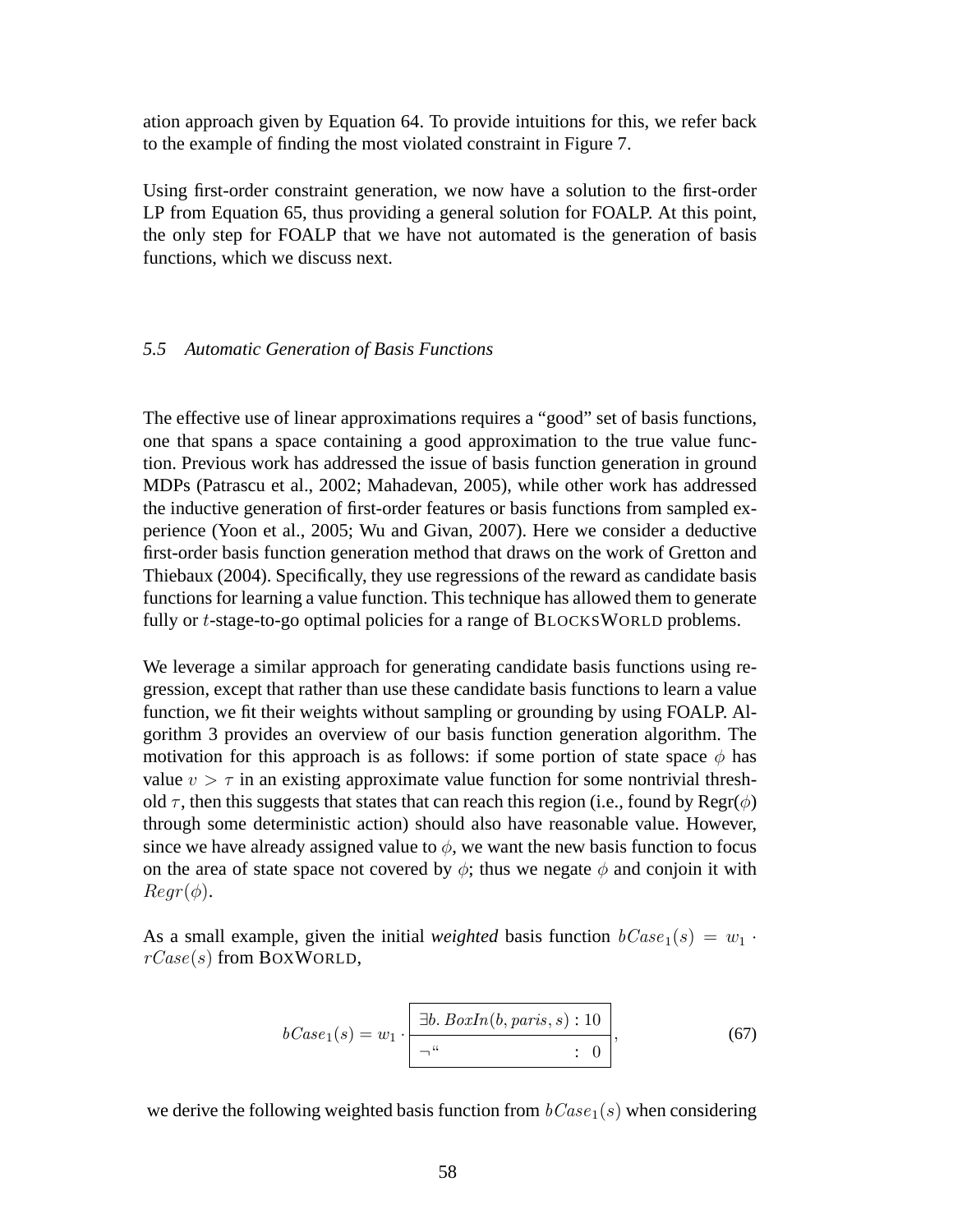**Algorithm 3:**  $BasisGen(\text{FOMDP}, \tau, n) \longrightarrow B$ 

**input** : (1) A FOMDP specification. (2) a value threshold  $\tau$ (3) an iteration limit  $n$ 

**output** : A set B of basis functions  $bCase_i(s)$  and corresponding weights  $w_i$ .

#### **begin**

*// Note:* rCase(s) *may be a sum of cases, so we can start with many basis functions.*  $B := \{rCase(s)\}\)$ **for**  $(i = 1 \ldots n)$  **do foreach**  $(bCase_i(s) \in B)$  **do foreach**  $(\langle \phi_i(s), t_i \rangle \in bCase_i(s))$  **do foreach** *(deterministic action*  $n_j(\vec{x})$ **) do**  $B := B \cup$  $\neg \phi_i \wedge \exists \vec{x} \; Regr(\phi_i(do(n_j(\vec{x}), s))) : 1$  $\neg$  "  $\qquad \qquad$  : 0 Solve for the weights  $\vec{w}$  using FOALP. **foreach**  $(bCase_i(s) \in B)$  **do if**  $(w_i < \tau)$  **then** Discard  $bCase<sub>i</sub>(s)$  from B and ensure it is not regenerated. **if** *(no new basis functions generated on this iteration)* **then** | Return  $B, \vec{w}$ . Return  $B, \vec{w}$ . **end**

deterministic action  $A_i = \text{unloadS}(b^*, t^*)$  during basis function generation:

$$
bCase_2(s) = \n\begin{cases}\n\boxed{\neg[\exists b. BoxIn(b, pairs, s)] \land [\exists c. BoxOn(b^*, t^*, s) \land TruckIn(t^*, pairs, s)] : 1} \\
\boxed{\neg^{\alpha}} & \vdots\n\end{cases}
$$

If one examines the form of these two basis functions, the inherent "orthogonality" between the new basis functions and the ones from which they were derived allows for significant computational optimizations. For example, since the top partition of  $bCase<sub>1</sub>(s)$  takes the form  $\phi_1$  and the top partition of  $bCase<sub>2</sub>(s)$  takes the form  $\neg \phi_1 \wedge$  $\phi_2$ , these two partitions are mutually exclusive and could never jointly contribute to the value of a state. Thus, when two basis functions are orthogonal in this manner, we can efficiently perform an explicit "cross-sum"  $\oplus$  on them to obtain a single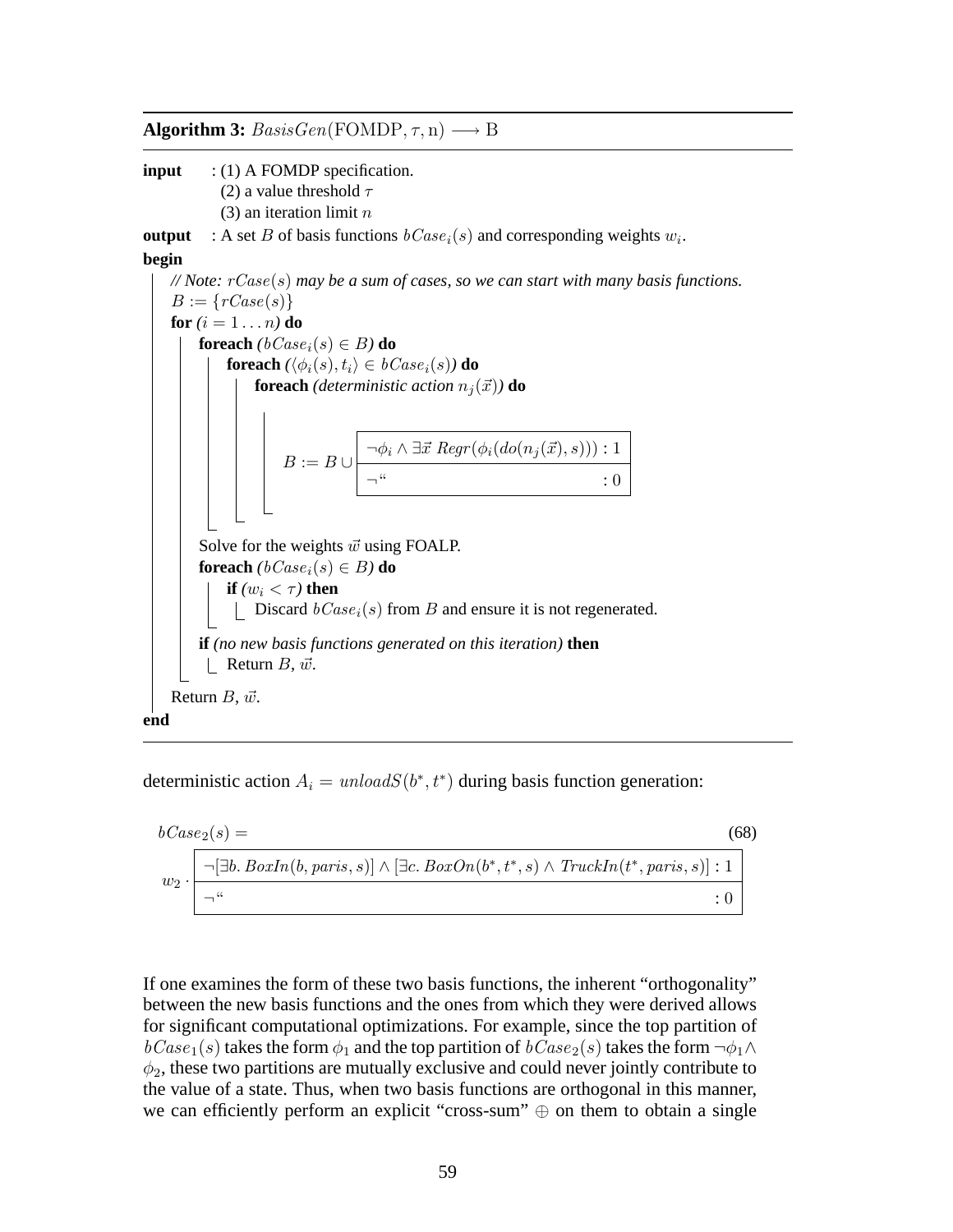*compact* case statement representing both weighted basis functions:

$$
bCase_{1,2}(s) = bCase_1(s) \oplus bCase_2(s)
$$
\n(69)

| $\exists b. \,BoxIn(b, \, pairs, s)$                                                                                                                             | $:w_1\cdot 10$ |
|------------------------------------------------------------------------------------------------------------------------------------------------------------------|----------------|
| $=$ $\lceil \neg \exists b. \;BoxIn(b, \text{pairs}, s) \rceil \land \lceil \exists c. \;BoxOn(b^*, t^*, s) \land \text{TruckIn}(t^*, \text{pairs}, s) \rceil$ : | W <sub>2</sub> |
|                                                                                                                                                                  |                |

This style of basis function generation also has many computational advantages for FOALP. To see this, we return to our original discussion concerning the fact that the  $B<sup>A</sup>[·]$  operator as defined in Equation 58 will not be able to preserve additive structure when all basis functions in the linear-value function representation are affected by the stochastic action  $A(\vec{x})$ . Recalling Property 5.2.2, if all basis functions are affected by  $A(\vec{x})$ , then the backup  $B^{A}[\cdot]$  of a sum of basis functions will require their explicit "cross-sum" since they will all have free variables  $\vec{x}$  causing them to be summed with  $\exists \vec{x}$  is applied. However, in the best case, if the explicit "cross-sum" was already pre-computed for orthogonal basis functions by merging them, then this blowup will not occur.

Of course, since different actions generate different non-orthogonal basis functions from the same "parent" basis function, it will not generally hold that all basis functions are pairwise orthogonal to each other. Nonetheless, if we can exploit the mutual orthogonality of *subsets* of the basis functions to efficiently carry-out their explicit "cross-sum", then we can still achieve an exponential time speedup relative to the worst-case of the  $B<sup>A</sup>[·]$  operator that requires the explicit computation of the "cross-sum". To see how subsets of basis functions can be efficiently summed, we refer back to Equation 69, which provides an example sum of two orthogonal basis functions. In general, any mutually orthogonal subset of basis functions can be merged in this way.

As a consequence, we can exploit properties of orthogonal basis function generation in FOALP to mitigate exponential space and time scaling in the number of basis functions, where worst-case exponential scaling arises at various points due to the need to explicitly compute the "cross-sum" of the linear-value representation. While we do not claim this method of basis function generation will be appropriate for all domains, we will demonstrate that it works reasonably well for the stochastic planning problems evaluated in the next section.

## *5.6 Empirical Results*

We evaluated FOALP on PPDDL planning problems from the ICAPS 2004 (Littman and Younes, 2004) and ICAPS 2006 (Gerevini et al., 2006) International Probabilistic Planning Competitions (IPPC). We divide the discussion of results according to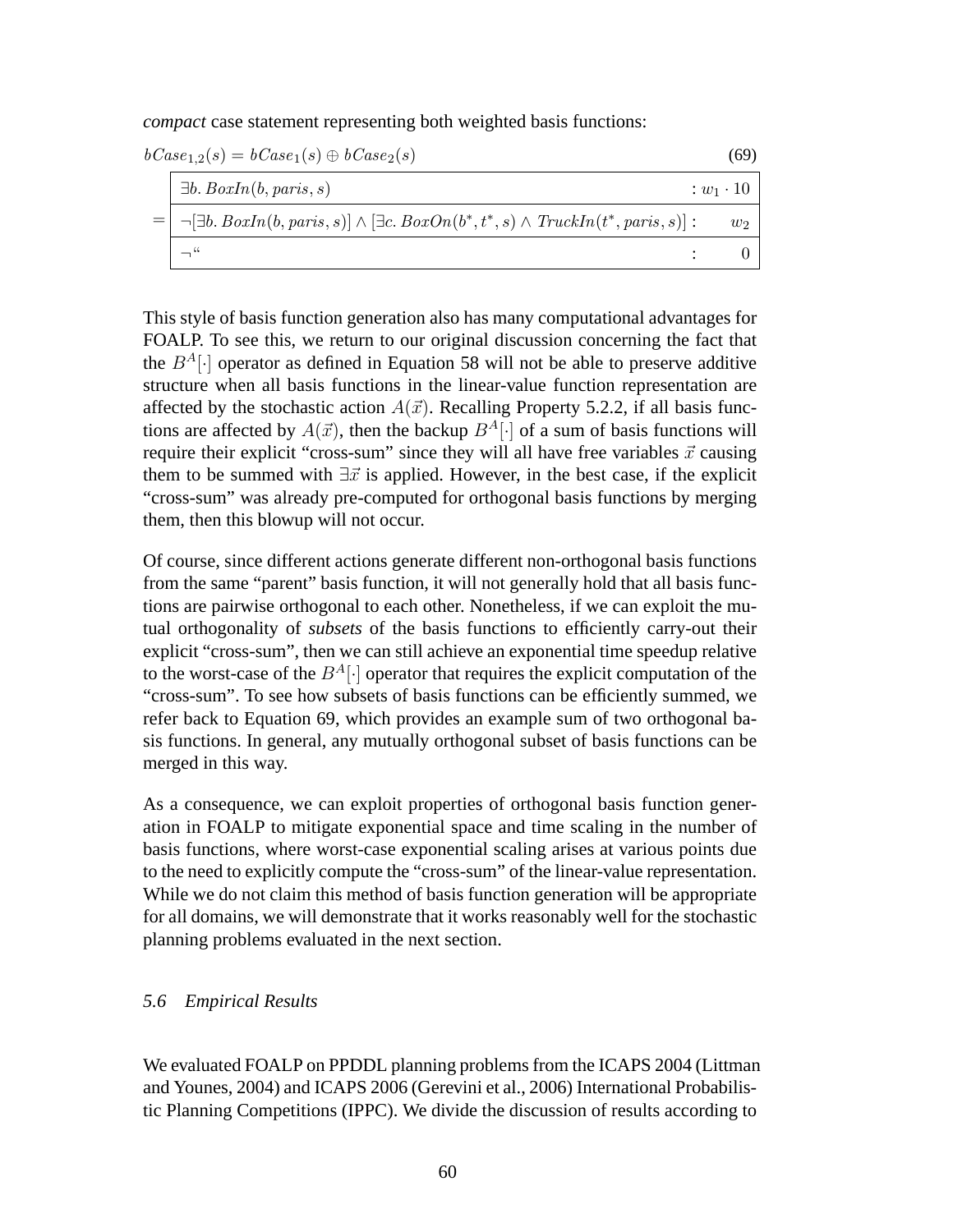each competition in order to reflect the differences in the competition setup, the data collected, and the specific planners that entered each competition.

We used the Vampire theorem prover and the CPLEX 9.0 LP solver <sup>9</sup> in our FOALP implementation and applied  $BasisGen$  (Algorithm 3) to our FOMDP translation of these PPDDL domains, generated as described in Section 3.2.2. We additively decomposed universal rewards using the technique described in Section 4.2; we note that doing so prevents us from obtaining any approximation guarantees on the solution generated by FOALP.

We provided FOALP with additional background theory axioms that were not encoded in the PPDDL source: if a fluent was intended to have functional arguments in PPDDL (PPDDL does not make provisions for specifying this property explicitly), we provide a background axiom stating this. So, for example, in our running BOXWORLD example, we would provide the following functional constraint axioms:

> $\forall b, c_1, c_2, s.$  BoxIn(b, c<sub>1</sub>, s) ∧ BoxIn(b, c<sub>2</sub>, s)  $\supset c_1 = c_2$  $\forall t, c_1, c_2, s$ . TruckIn $(t, c_1, s) \wedge TruckIn(t, c_2, s) \supset c_1 = c_2$  $\forall b, t_1, t_2, s. \; BoxOn(b, t_1, s) \land BoxOn(b, t_2, s) \supset t_1 = t_2$

In words, these axioms state that a box can only be in one city, a truck can only be in one city, and a box can only be on one truck. Any search-based or inductive planner that is given an initial state respecting these constraints (which was always the case in the competition instances) would never have to consider such erroneous states violating these constraints since they are unreachable from non-erroneous states satisfying these constraints. However, FOALP has no initial state knowledge in its offline solution phase and will produce extremely poorly approximated value functions if it cannot rule out such erroneous states as being inconsistent.

The need for these constraints may be viewed as a major drawback of the FOALP approach and was the reason that, although FOALP entered the ICAPS 2006 Probabilistic Planning Competition, it did not compete on 6 of the 10 problem domains (since these 6 problem domains were released at the start of the competition and rules prevented the planners from being modified beyond this point). On the other hand, we note that functional constraints on fluents represent a minimal type of problem knowledge often easily encoded by the person specifying a PPDDL problem; the constraints for BOXWORLD are a good example. As an aid to future nongrounding planners, we recommend that the capability to specify functional constraints on fluents be incorporated in future versions of the PPDDL specification. If such constraints are known to hold on all initial states, automated techniques based on reachability analysis could also be used to prove such constraints hold as well.

In the following sections, we present proof-of-concept results comparing FOALP

<sup>9</sup> *http://www.ilog.com/products/cplex/*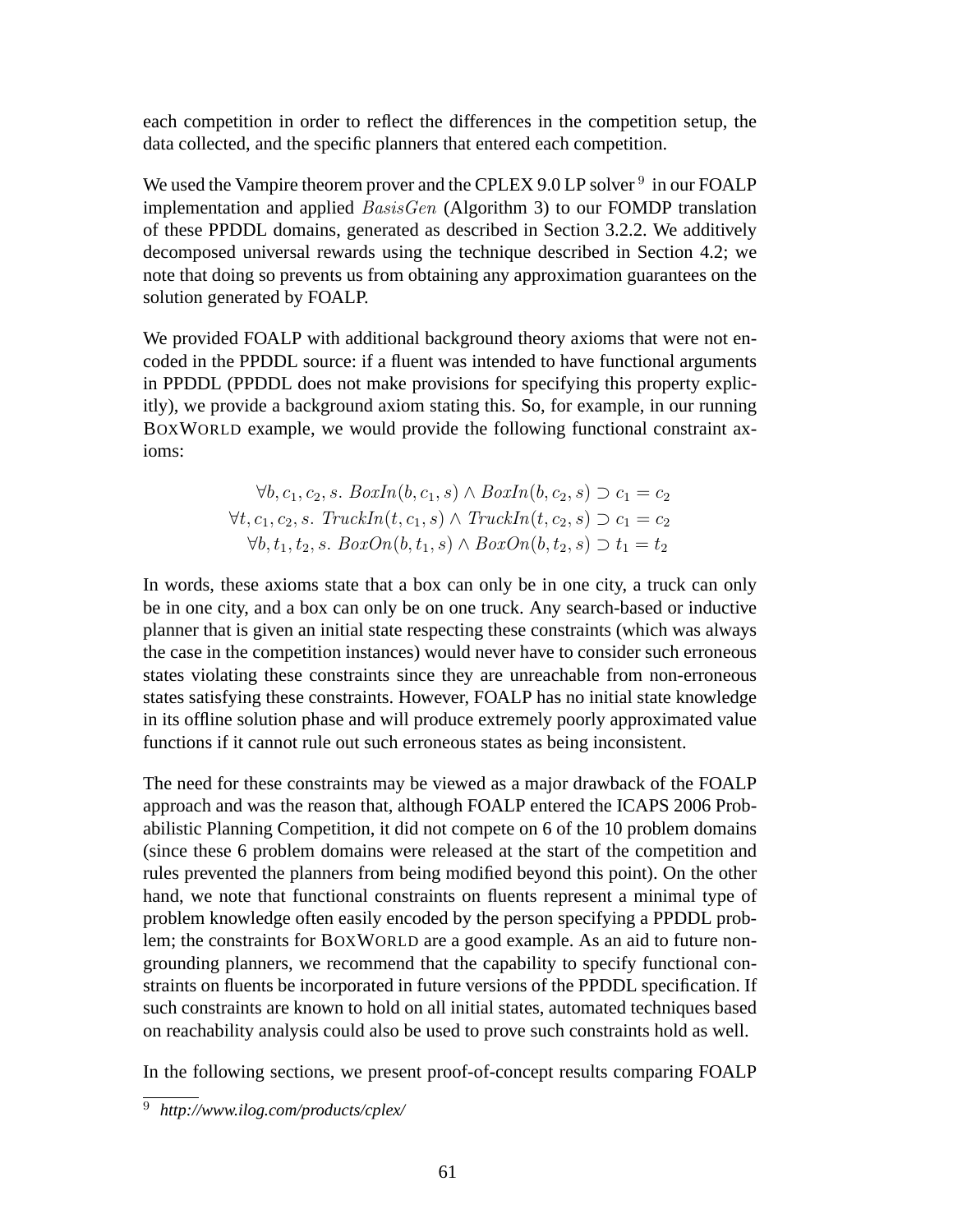| Problem           | <b>Competing Probabilistic Planners</b> |          |               |               |                  |              |
|-------------------|-----------------------------------------|----------|---------------|---------------|------------------|--------------|
|                   | <b>NMRDPP</b>                           | mGPT     | <b>Humans</b> | <b>Classy</b> | <b>FF-Replan</b> | <b>FOALP</b> |
| $bx$ cl $0$ b5    | 438                                     | 184      | 419           | 376           | 425              | 433          |
| $bx$ $c10$ $b10$  | 376                                     | $\Omega$ | 317           | $\Omega$      | 346              | 366          |
| $bx$ $c10$ $b15$  | $\theta$                                |          | 129           | $\Omega$      | 279              | $\Omega$     |
| bw <sub>b5</sub>  | 495                                     | 494      | 494           | 495           | 494              | 494          |
| bw b11            | 479                                     | 466      | 480           | 480           | 481              | 480          |
| bw b15            | 468                                     | 397      | 469           | 468           | 0                | 470          |
| bw <sub>b18</sub> | 352                                     |          | 462           | $\Omega$      | 0                | 464          |
| bw b21            | 286                                     |          | 456           | 455           | 459              | 456          |

Fig. 8. Cumulative reward of 5 planning systems and FOALP (100 run avg.) on the BOX-WORLD and BLOCKSWORLD probabilistic planning problems from the ICAPS 2004 IPPC (– indicates no data). BOXWORLD problems are indicated by a prefix of *bx* and followed by the number of cities *c* and boxes *b* used in the domain. BLOCKSWORLD problems are indicated by a prefix of *bw* and followed by the number of blocks *b* used in the domain.

to other planners across a sampling of problems where FOALP has been able to generate policies for IPPC problems.

# *5.6.1 ICAPS 2004 Probabilistic Planning Competition Problems*

We applied FOALP to the BOXWORLD logistics and BLOCKSWORLD probabilistic planning problems from the ICAPS 2004 IPPC (Littman and Younes, 2004). In the BOXWORLD logistics problem, the domain objects consist of trucks, planes, boxes, and cities. The number of boxes and cities varied in each problem instance, but there were always 5 trucks and 5 planes. Trucks and planes are restricted to particular routes between cities in a problem instance-specific manner. The goal in BOXWORLD was to deliver all boxes to their destination cities and there were costs associated with each action. The transition functions allowed for trucks and planes to stochastically end up in destinations other than that intended by the execution of their respective drive and fly actions. BLOCKSWORLD is just a stochastic version of the standard domain where blocks are moved between the table and other stacks of blocks to form a goal configuration. In this version, a block may be dropped with some probability while picking it up or placing it on a stack.

We stopped our offline basis function generation algorithm after iteration 7 in BasisGen (Algorithm 3) taking less than 2 hours for both problems on a 2Ghz Pentium with 2Gb of RAM; iteration 8 could not complete due to memory constraints. We note that if we were not using the "orthogonal" basis function generation described in Section 5.5, we would not get past iteration 2 of basis function generation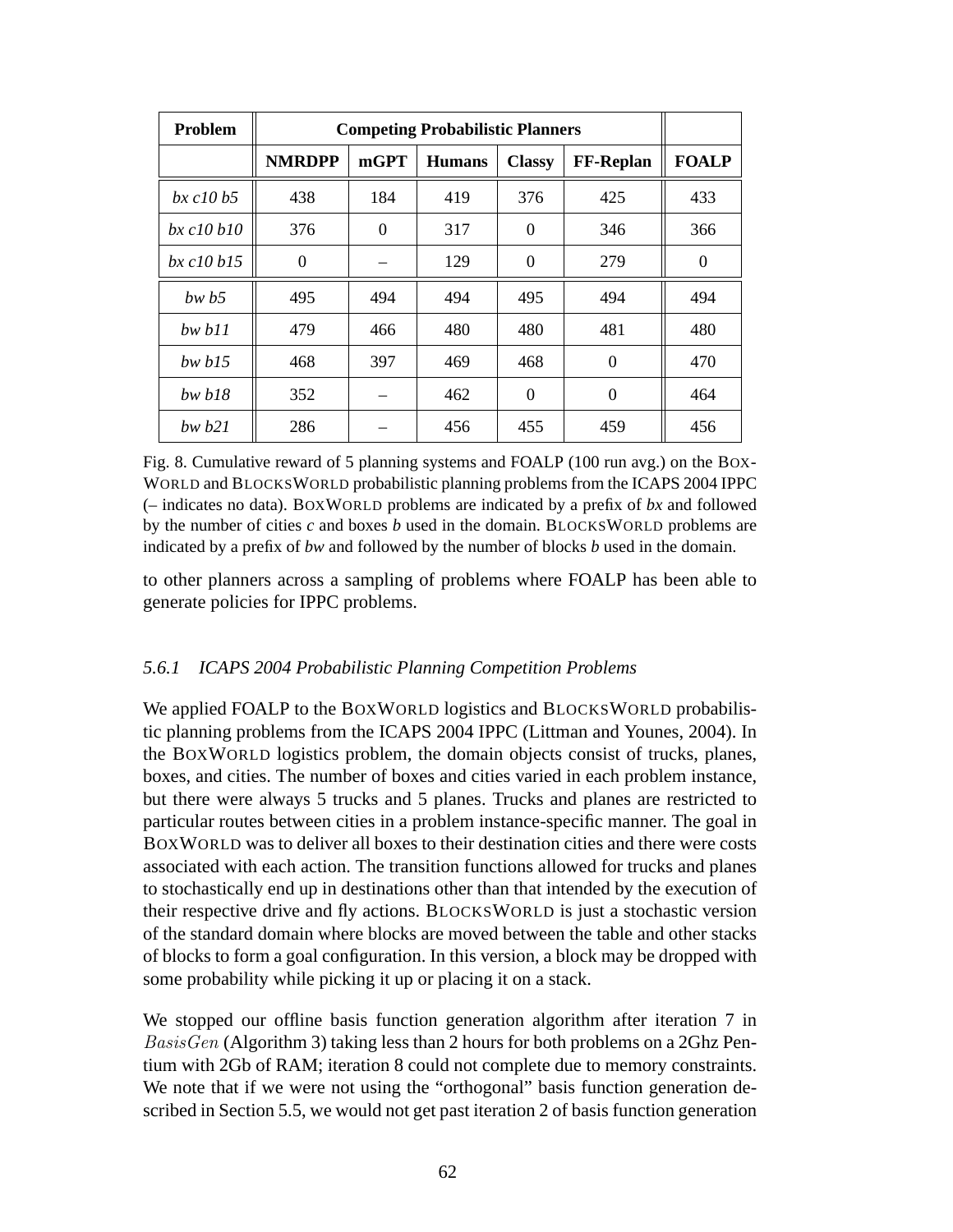(the system does not terminate within 10 hours at iteration 3); thus, these optimizations have substantially increased the number of basis functions for which FOALP is a viable solution option.

We compared FOALP to the three other top-performing planners on these problems: *NMRDPP* is a temporal logic planner with human-coded control knowledge (Thiebaux et al., 2006); *mGPT* is an RTDP-based planner (Bonet and Geffner, 2004); *(Purdue-)Humans* is a human-coded planner, *Classy* is an inductive firstorder policy iteration planner, and *FF-Replan* (Yoon et al., 2004) (2004 version) is a deterministic replanner based on FF (Hoffmann and Nebel, 2001). Results for all of these planners are given in Table 8.

Since FOALP was only able to complete 7 iterations of basis function generation, this effectively limits the lookahead horizon of our basis functions to 7 steps. A lookahead of 8 would be required to properly plan in the final BOXWORLD problem instance and thus FOALP failed on this instance. It is important to note that in comparing FOALP to the other planners, NMRDPP and Humans used hand-coded control knowledge. FF-Replan was a very efficient search-based deterministic planner that had a significant advantage because near-optimal policies in these specific goal-oriented problems can be obtained by assuming that the highest probability action effects occur deterministically and making use of classical search-based planning techniques. The only autonomous *fully stochastic* planners were mGPT and Classy (itself an inductive first-order planning approach), and FOALP performs comparably to both of these planners and outperforms them by a considerable margin on some problem instances.

# *5.6.2 ICAPS 2006 Probabilistic Planning Competition Problems*

We now present results for FOALP on three problem domains from the ICAPS 2006 IPPC (Gerevini et al., 2006): BLOCKSWORLD, TIREWORLD, and ELEVATORS.  $^{10}$ In BLOCKSWORLD, there are blocks and a table and the goal is to stack and unstack blocks from each other in an effort to achieve a goal configuration of the blocks with respect to the table. TIREWORLD is a relatively simple problem where the goal is to drive from a goal city to a destination city, while being able to pick up a spare tire in some cities. One stochastic outcome of driving between cities is that a tire may go flat and can only be fixed when a spare tire is present. Thus, routes with cities that contain spare tires are preferred to other routes that do not. Finally, ELEVATORS is a problem with a grid-like state space. The horizontal dimension of

<sup>&</sup>lt;sup>10</sup> In the ICAPS 2006 IPPC, FOALP ran on the three problems reported here as well as EXPLODING-BLOCKSWORLD (not reported here). We do not report the EXPLODING-BLOCKSWORLD results since the competition version of the FOALP planner was restricted to use only the BLOCKSWORLD subset of the EXPLODING-BLOCKSWORLD problem description. In this section, we only show results for problems where FOALP was able to generate a policy for the full problem description.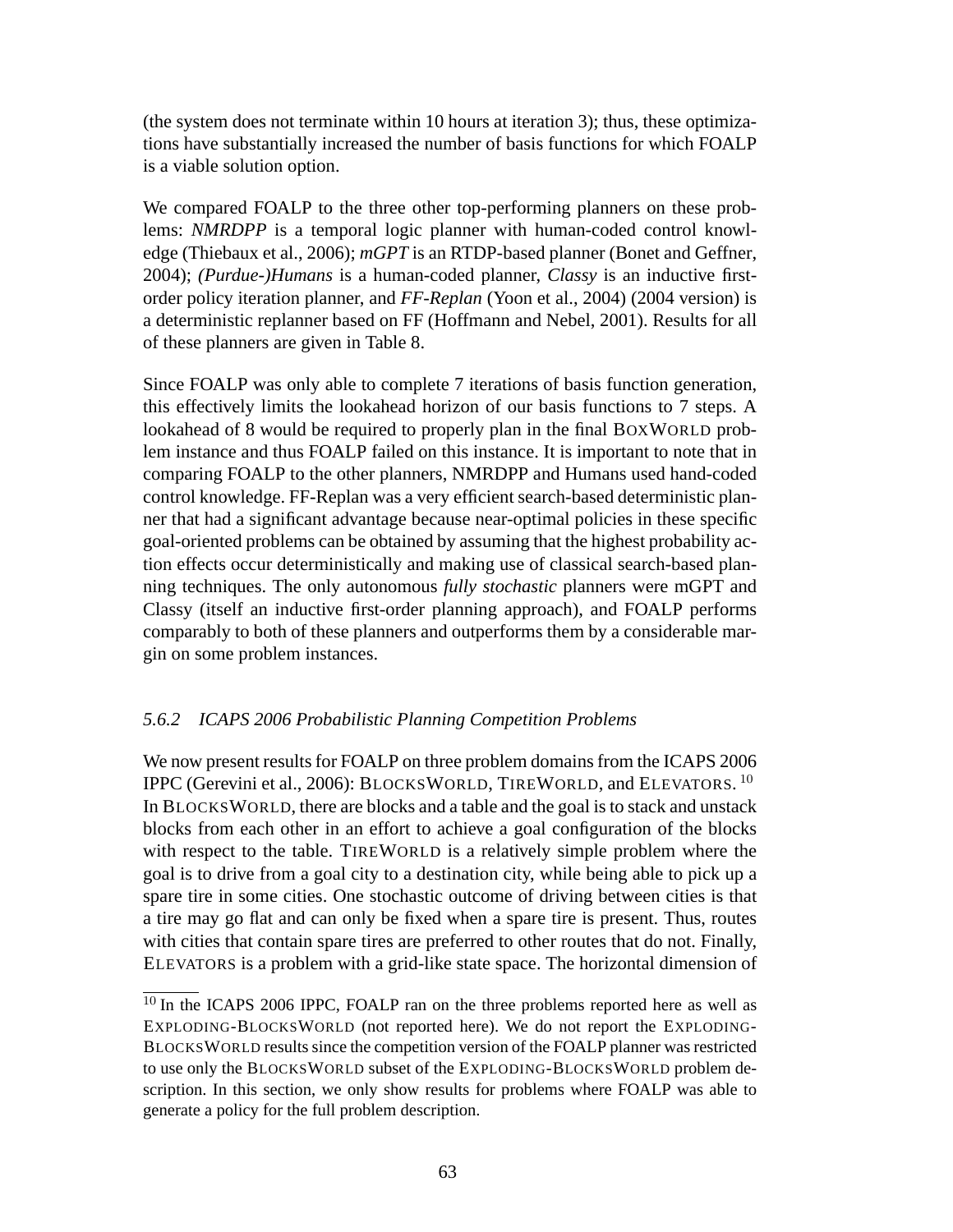

Fig. 9. A boxplot of performance of four planners on 15 instances of the TIREWORLD problem domain from the probabilistic track of the ICAPS 2006 IPPC. sfDP did not produce results for this problem; all other planners reported results for all instances.

the grid corresponds to positions on a floor and the vertical dimension corresponds to different floors. There may be elevators at each position that can move vertically between floors. An agent can occupy one position on one floor and can move left or right between positions or can move into or out of an elevator if it is at the appropriate floor or position. Any elevator can be moved up or down independently of whether the agent resides in it. There can be gates at certain positions, which probabilistically teleport the agent back to the start position of floor 1, position 1. Finally, there are a number of coins at different known positions and the goal is for the agent to retrieve them all.

In all of the following results, BasisGen (Algorithm 3) was run for a four-hour fixed time limit on a 2Ghz Pentium with 2Gb of RAM to generate solutions for successively larger sets of basis functions. At the four-hour mark, we halted the solution process and used the largest (most recent) set of basis functions and weights for which FOALP had successfully terminated. Since the offline solution time of 4 hours can be amortized over an indefinite number of instances for a given problem, we do not report this in the online policy evaluation times in the following results.

In Figures 9, 10, and 11, we provide data for FOALP and competing planners that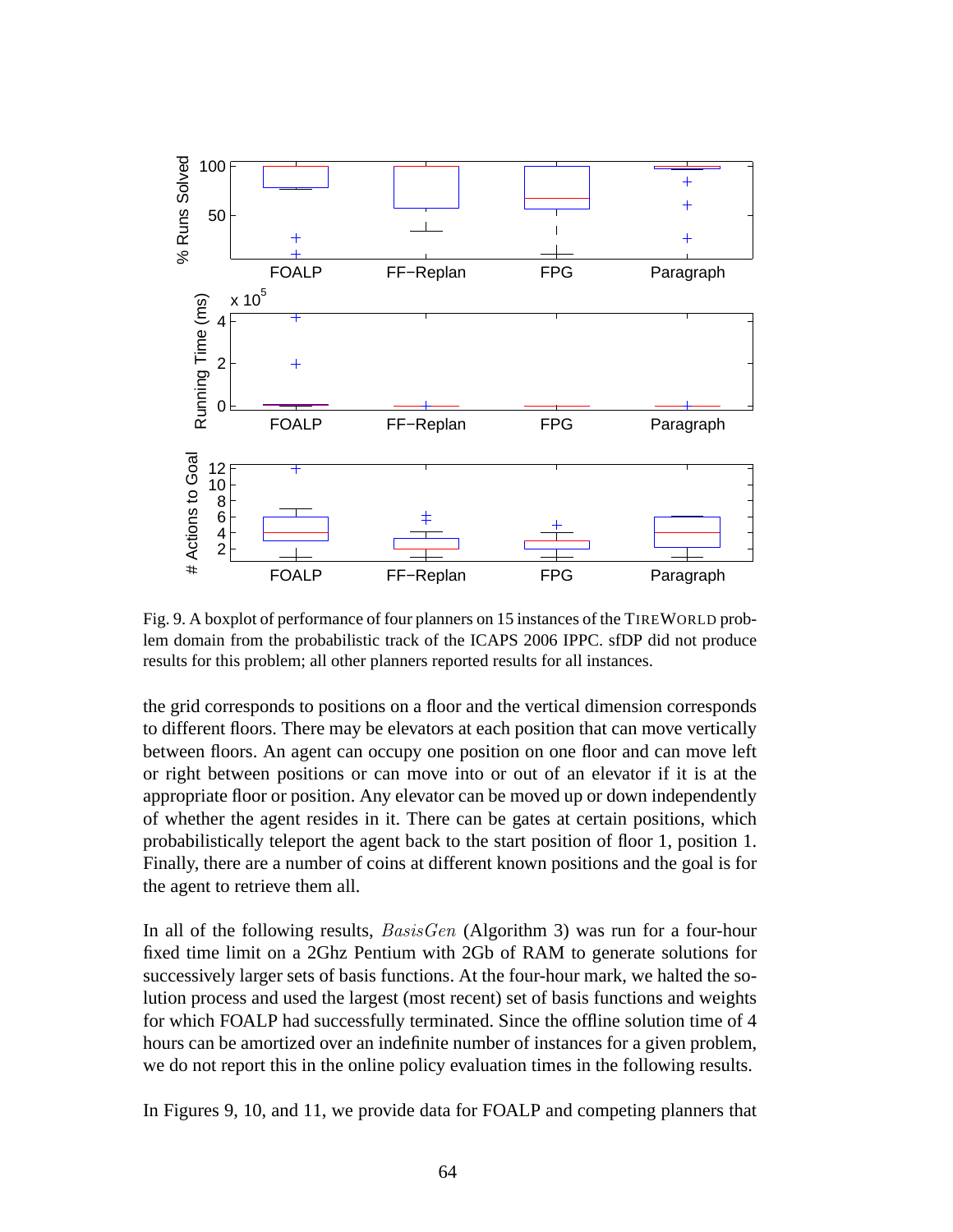

Fig. 10. A boxplot of performance of three planners on 15 instances of the ELEVATORS problem domain from the probabilistic track of the ICAPS 2006 IPPC. sfDP and Paragraph did not produce results for these problems; FF-Replan and FPG did not report results for 2 and 3 problem instances, respectively.

specifies the number of problem instances solved, the online solution generation time, and the average number of actions required to reach the goal in each successful problem. We compare to the following planners that entered the competition  $11$ : (1) *FPG* (Buffet and Aberdeen, 2006), which uses policy gradient search in a factored representation of the Q-functions; (2) *sfDP* (Teichteil and Fabiani, 2006), which uses ADD-based dynamic programming (Hoey et al., 1999) with reachability constraints based on initial state knowledge; (3) *Paragraph* (Little, 2006), which uses a probabilistic extension of Graphplan (Blum and Furst, 1995) for probabilistic planning; (4) *FF-Replan* (Yoon et al., 2007) (2006 version) is a deterministic replanner based on FF (Hoffmann and Nebel, 2001). We note that all planners in this competition aside from FOALP are ground planners in that they use a propositional representation of a PPDDL problem for a specific domain instantiation.

The results vary by problem, so we explain each in turn. In TIREWORLD, FOALP's policy allowed it to solve most problems although its policy was suboptimal in the number of actions and % problems solved in comparison to FF-Replan. In this case,

 $\frac{11}{11}$  Not all planners ran on all of the problems in the competition. Furthermore, some planners did not provide results on all problem instances, this is noted for each result plot.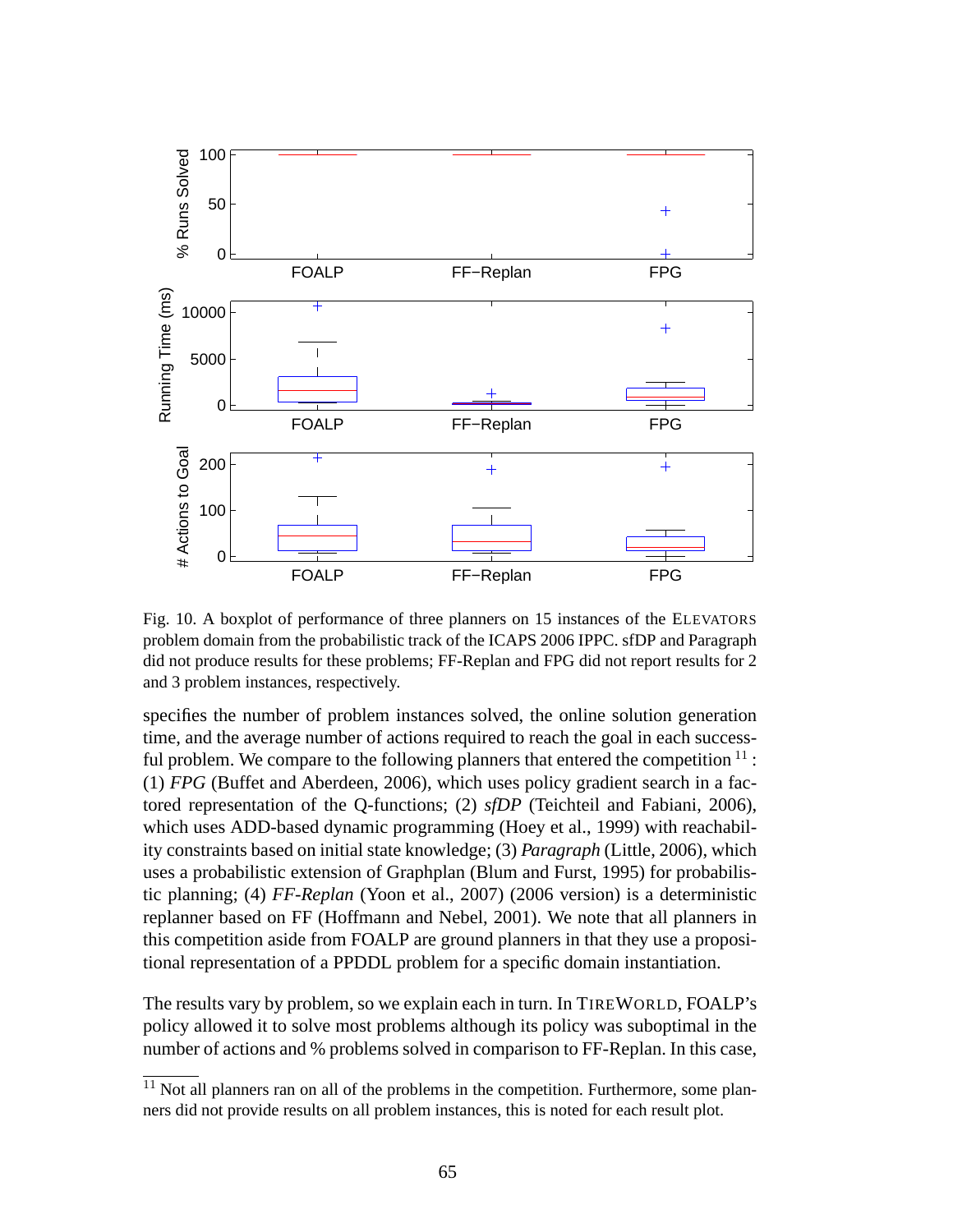

Fig. 11. A boxplot of performance of four planners on 15 instances of the BLOCKSWORLD problem domain from the probabilistic track of the ICAPS 2006 IPPC. Paragraph did not produce results for these problems; FF-Replan, FPG, and sfDP did not report results for 1, 5, and 10 problem instances, respectively.

it appears that the approximation inherent in the FOALP approach fared poorly in comparison to a deterministic replanner like FF-Replan that could perform nearly optimally on this problem. FOALP's slow policy evaluation on this problem is due to the transitive nature of the road connection topology and the lack of optimization in FOALP's logical policy evaluator. In ELEVATORS, the top three planners including FOALP all performed comparably with the deterministic replanner performing consistently faster than the others, again due to the suitability of this domain for deterministic replanning and the relative speed of that approach. The goals in this domain are highly decomposable and FOALP thus benefited substantially from its additive goal decomposition approach. In BLOCKSWORLD, FOALP shows the best performance, solving more problems, taking less time on the hard instances (FPG did not report results for the 5 hardest instances, thus skewing its results), and reaching the goal with the fewer actions (sfDP did not report results for the 10 hardest instances, thus skewing its results). In this case, FOALP's performance owes to two advantages: (1) first-order abstraction in BLOCKSWORLD considerably helps the system avoid much of the combinatorial complexity that the ground planners face, and (2) the additive goal decomposition, although not optimal for all BLOCKSWORLD problems, performed very well on these problem instances.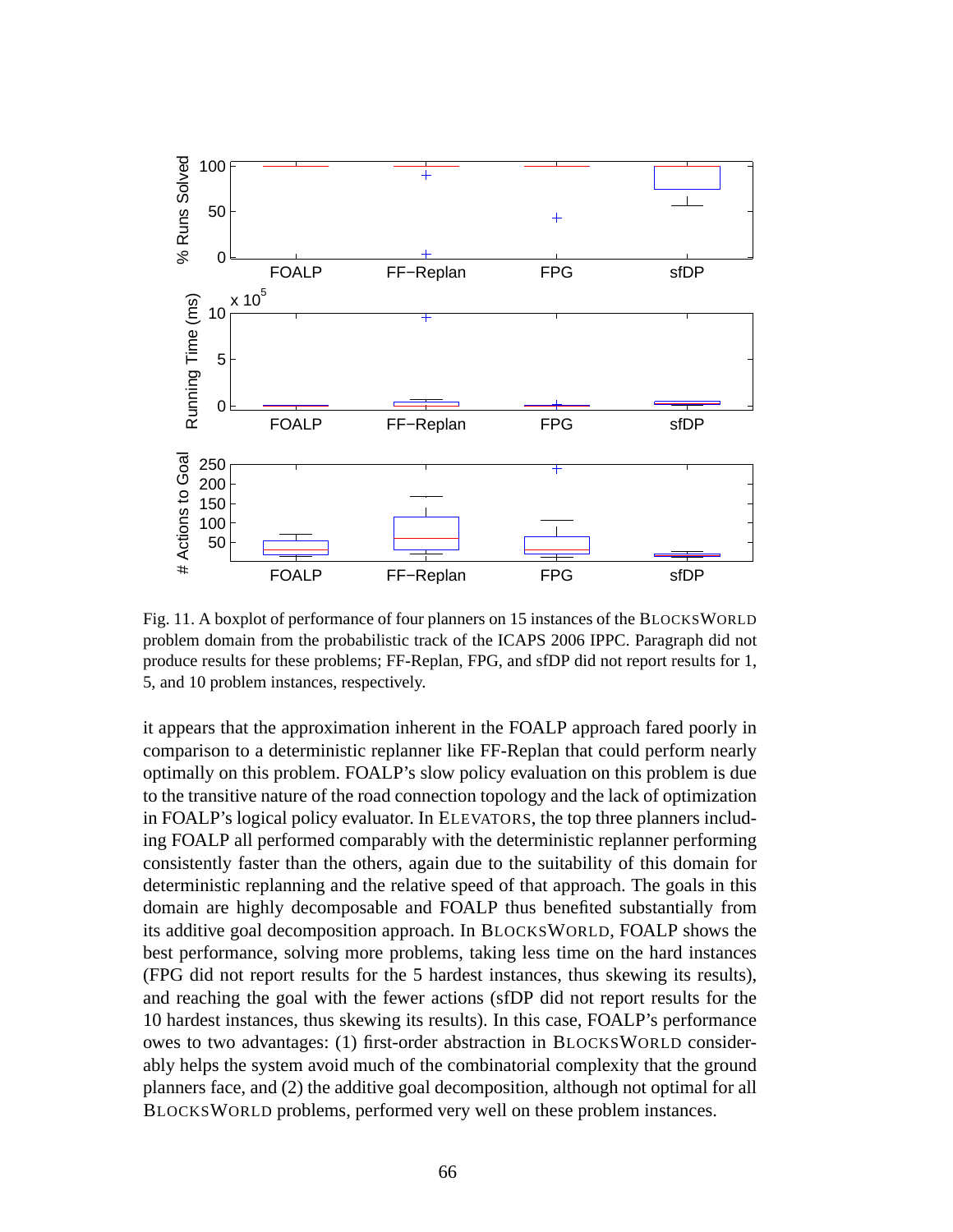# *5.6.3 Summary of Results*

In summary, the first-order representation of FOALP seems to offer robust performance across a range of domain instance sizes and problems. However, as discussed at the end of Section 4.1.3, the case representation used by FOALP is a limiting factor in its performance due to its inability to exploit value structure in problems requiring reasoning about universal rewards (for which suboptimal additive reward decomposition techniques were used) or transitive reachability (for which the deficiency is quite clear from the TIREWORLD results). We discuss potential research directions to mitigate these observed deficiencies in Section 7.1.

# **6 Related Work**

In this section, we review work related to that presented in this article across two important dimensions: deductive first-order decision-theoretic planners based on symbolic dynamic programming (SDP), and inductive lifted decision-theoretic planners based on learning first-order representations of value functions, control knowledge, or policies from grounded domain instantiations.

# *6.1 Variants of Symbolic Dynamic Programming*

There have been a variety of alternative exact approaches to solving relationally specified MDPs without grounding in the spirit of SDP. Each of these approaches apply an SDP-like algorithm to their own first-order MDP representation. Like SDP, these algorithms all have guarantees on domain-independent error bounds for the value functions they produce and can produce exact domain-independent value functions when they exist. However, all of these approaches are restricted to solve less expressive variants of relational MDPs than SDP as we describe below.

First-order value iteration (FOVIA) (Karabaev and Skvortsova, 2005; Hölldobler et al., 2006) and the Relational Bellman algorithm (ReBel) (Kersting et al., 2004) are value iteration algorithms that solve a restricted subclass of relational MDPs, most notably disallowing combined *universal conditional* effects (as defined in Section 3.1.1). Since universal conditional effects are a powerful planning formalism underlying the ADL extension to STRIPS, it can be argued that this is a significant limitation of these alternate SDP approaches. Both have provided fully automated proof-of-concept results; we were able to directly compare SDP with FOADDs and ReBel on the BOXWORLD problem in Section 4.1.3. ReBel's specialization for a less expressive subset of FOMDPs (still capturing BOXWORLD, however) results in a substantial performance edge for this problem although both produce the same, exact solution. Results for ReBel and FOVIA are not available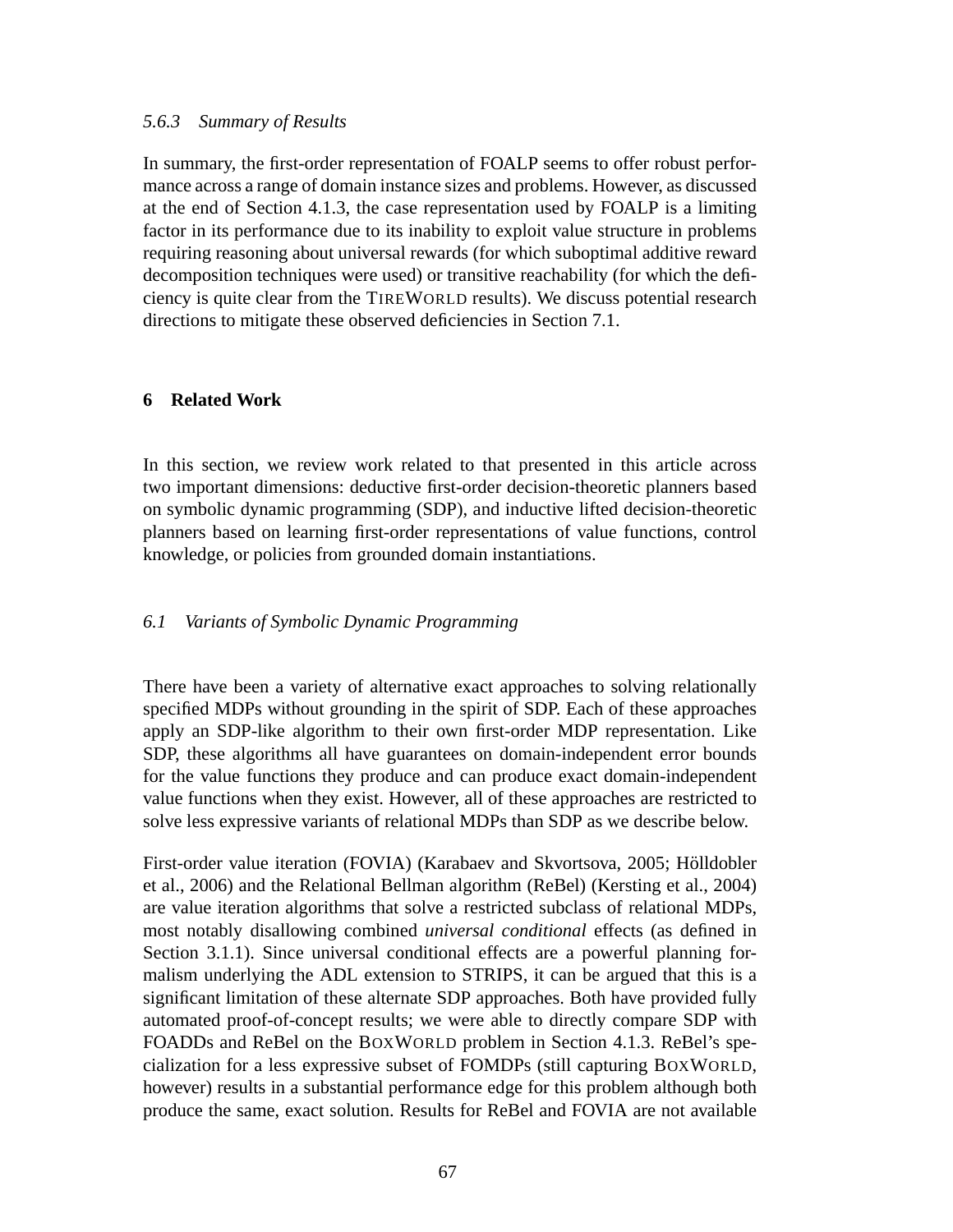for the specific versions of the planning competition domains that we examined in Section 5.

First-order decision diagrams (FODDs) (Wang et al., 2008) have been introduced to compactly represent case statements and to permit efficient application of symbolic dynamic programming operations to another restricted class of relational MDPs via value iteration (Wang et al., 2007) and policy iteration (Wang and Khardon, 2007).

Since FODDs are very similar in spirit to the FOADDs we defined in Section 4.1, we enumerate some of the major differences between these two formalisms:

- (1) FODDs disallow explicit universal quantification. This prevents FODDs from being applied to relational MDPs with universal preconditions or alternating quantifiers in their effects, although importantly, they *can* handle universal conditional effects.
- (2) Unlike FOADDs, which are maintained in a canonical form, FODDs are maintained in a sorted format, but are not guaranteed to be in a canonical form. As such, they rely on a range of simplification rules to maintain compact representations. This approach has the advantage that some diagrams without a strict order can be exponentially more compact than diagrams with a strict order (Wang et al., 2007). However, rather than having a well-defined simplification algorithm leading to a canonical form, simplification in FODDs is somewhat open-ended and heuristic.
- (3) There is no need to reorder internal decision nodes after  $Regr$  in FODDs in order to maintain a canonical form. In this way, *Regr* is more efficient in FODDs than in FOADDs. This results in value and policy iteration algorithms that can be performed completely in terms of FODDs, unlike the current FOADD representation.
- (4) FODDs assume an implicit semantics where the maximal value is assumed for all instantiations of the free variables, thus precluding the need to perform explicit  $\exists x$  and casemax. In FOADDs, such operations would need to be performed explicitly. As such, the use of FODDs can lead to very compact representations for decision-theoretic planning, but this semantics may interfere with extensions of FODDs to handle universally quantified formulae.

Consequently, FODDs represent an interesting alternative in the design space of data structures for the compact representation of case statements. Nonetheless, the major limitation with respect to the work we present in this article is their limitations w.r.t. representing some forms of universal quantification. Ideally the best approach would be to combine the advantages of FOADDs with those of FODDs. This is a non-trivial problem, however, and an interesting future research direction.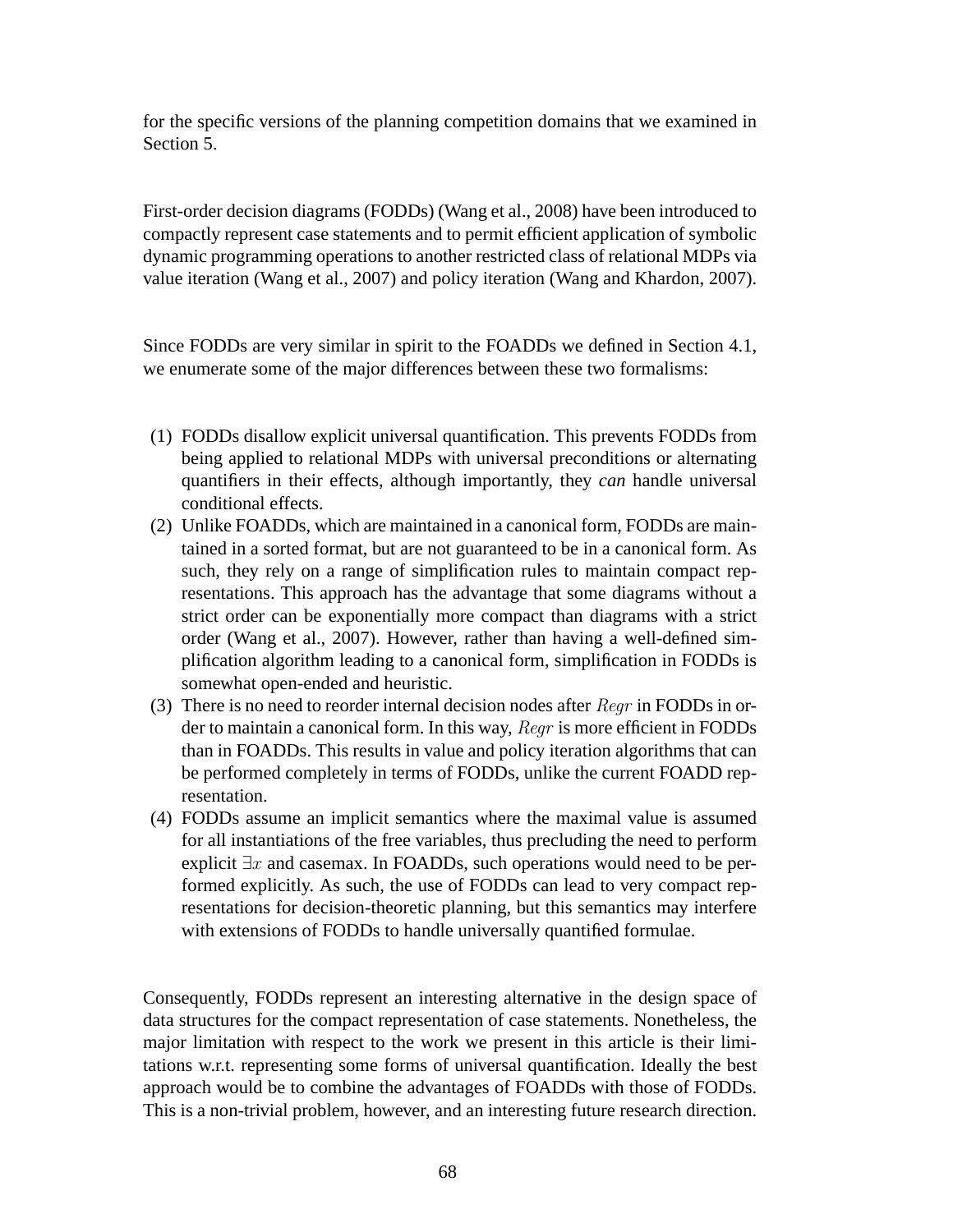# *6.2 Alternative Lifted Approaches to Decision-theoretic Planning*

There are many alternative approaches to first-order decision-theoretic planning that reason inductively about sample domain instances and sample trajectories to produce lifted value functions or policies. This stands as an alternative to reasoning symbolically about actions and rewards directly at a first-order level without grounding as done in this article.

In one class of approaches, sampled experience from grounded domain instantiations is used to directly induce relational representations of value or Q-functions in a reinforcement learning approach. This can be done with pure reinforcement learning using relational decision or regression trees to learn a value or Q-function (Dzeroski et al., 2001), combining this with supervised guidance (Driessens and Dzeroski, 2002), or using Gaussian processes and graph kernels over relational structures to learn a value or Q-function (Gartner et al., 2006).

A second approach uses experience sampled from ground domain instantiations to induce first-order policy representations. In one version, policies can be learned directly from sampled experience trajectories generated using other planners (Yoon et al., 2002). In a different vein, policies can be learned in an approximate policy iteration framework (Yoon et al., 2006) that combines trajectory sampling with policy updates derived from these trajectories. In this approach, sample experience trajectories can be generated using planning heuristics (Fern et al., 2003) and/or random walks on problem sizes that are adaptively scaled as planner performance improves (Fern et al., 2004).

A third inductive approach (that could also be used in conjunction with FOALP) allows first-order features to be learned from experience rather than symbolically deriving them directly from the relational MDP specification as described in Section 5.5. In one approach, heuristic control knowledge represented in a first-order taxonomic syntax can be learned from solution trajectories on a given problem (Yoon et al., 2005). In another recent approach, relational basis functions can be learned from sampled trajectories and then used in an approximate value iteration framework (Wu and Givan, 2007).

Since the approaches in this subsection also produce first-order value functions or policies, it is important to compare and contrast them with the symbolic deductive approach we adopt. In this approach, our *ideal* objectives are threefold:

- (1) Obtaining domain-independent exact or bounded approximate solutions where possible while exploiting natural relational and first-order planning structure.
- (2) Avoiding potential pitfalls of value functions and policies specific to biases from (small) sampled domain instantiations.
- (3) Avoiding an intractable representational blowup by grounding in the solution algorithm.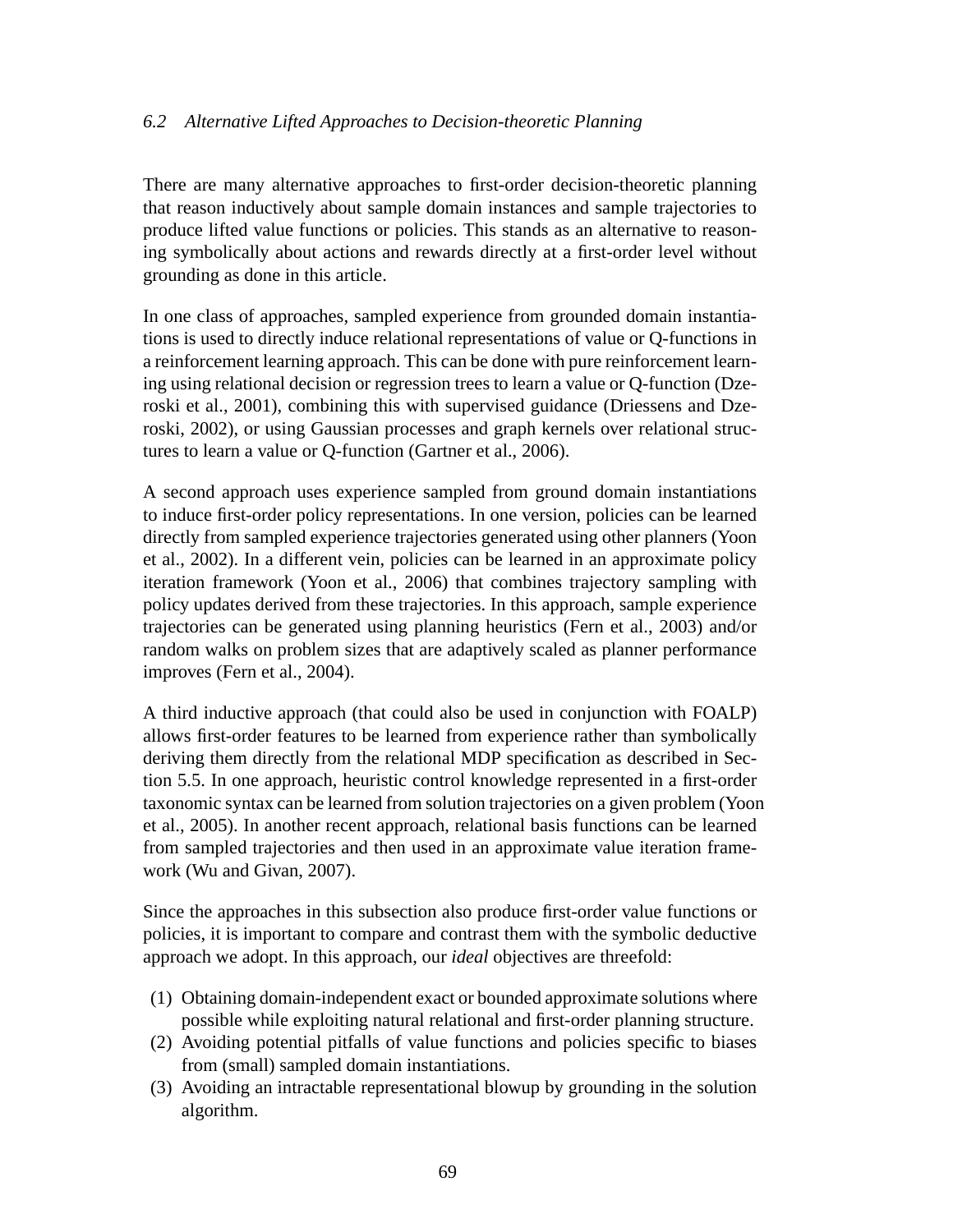In *practice*, the approaches advocated in this article are unable to effectively achieve objective (1): the heuristics (such as universal reward decomposition from Section 4.2) required to apply our techniques to planning competition problems prevent the derivation of bounds. Objective (2) may be met in practice, although the approximations required for practical applications introduce their own representational biases. Finally, objective (3) may also be satisfied in practice, although the domain-independent approach introduces its own representational blowup by effectively planning for every possible domain instantiation.

In comparison, inductive first-order approaches outlined above share a goal similar to (1) in exploiting natural relational planning structure in a domain-independent manner, but cannot claim to support (2) since they must sample. Theoretical complexity results by Khardon (1999a,b) indicate that (3) is indeed possible to achieve for inductive approaches in some settings. We further note that in practice, the bias and computational complexity inherent in sampling a small set of possible ground domain instantiations of an MDP is not generally problematic since policies that work on one domain instantiation often generalize to similar or larger domains given an appropriate representation language (Yoon et al., 2006).

So we may then ask: which first-order approach is better, inductive or deductive?  $12$ Empirically, recent results (Wu and Givan, 2007) show that inductive first-order approaches outperform FOALP. Is this the final answer? Hopefully not; but clearly there is still a great deal of work to be done in order to make first-order deductive approaches fully competitive with recent state-of-the-art first-order inductive approaches. Perhaps even more promising though is the potential to combine advances among both approaches; Gretton and Thiebaux (2004) do this in work that combines inductive logic programming with first-order decision-theoretic regression, showing that optimal policies can be induced from few training samples if using deductive methods to generate candidate policy structure. Such approaches offer the hope of combining the best of both worlds while sharing the goal of exploiting first-order structure in relational decision-theoretic planning problems.

# **7 Future Directions and Concluding Remarks**

In this article, we have motivated the need to exploit relational structure in decisiontheoretic planning problems. To this end, we have provided a thorough review of

 $12$  To clarify, we use the term inductive to refer to any algorithm with an inductive component. However, it should be noted that all of the inductive approaches mentioned above incorporate some form of deduction by sampling from the Bellman equations then using induction to obtain a symbolic representation from these samples. In contrast the SDP and FOALP approaches advocated in this article can be viewed as pure symbolic deduction since they deduce their value representations from a lifted version of the Bellman equation.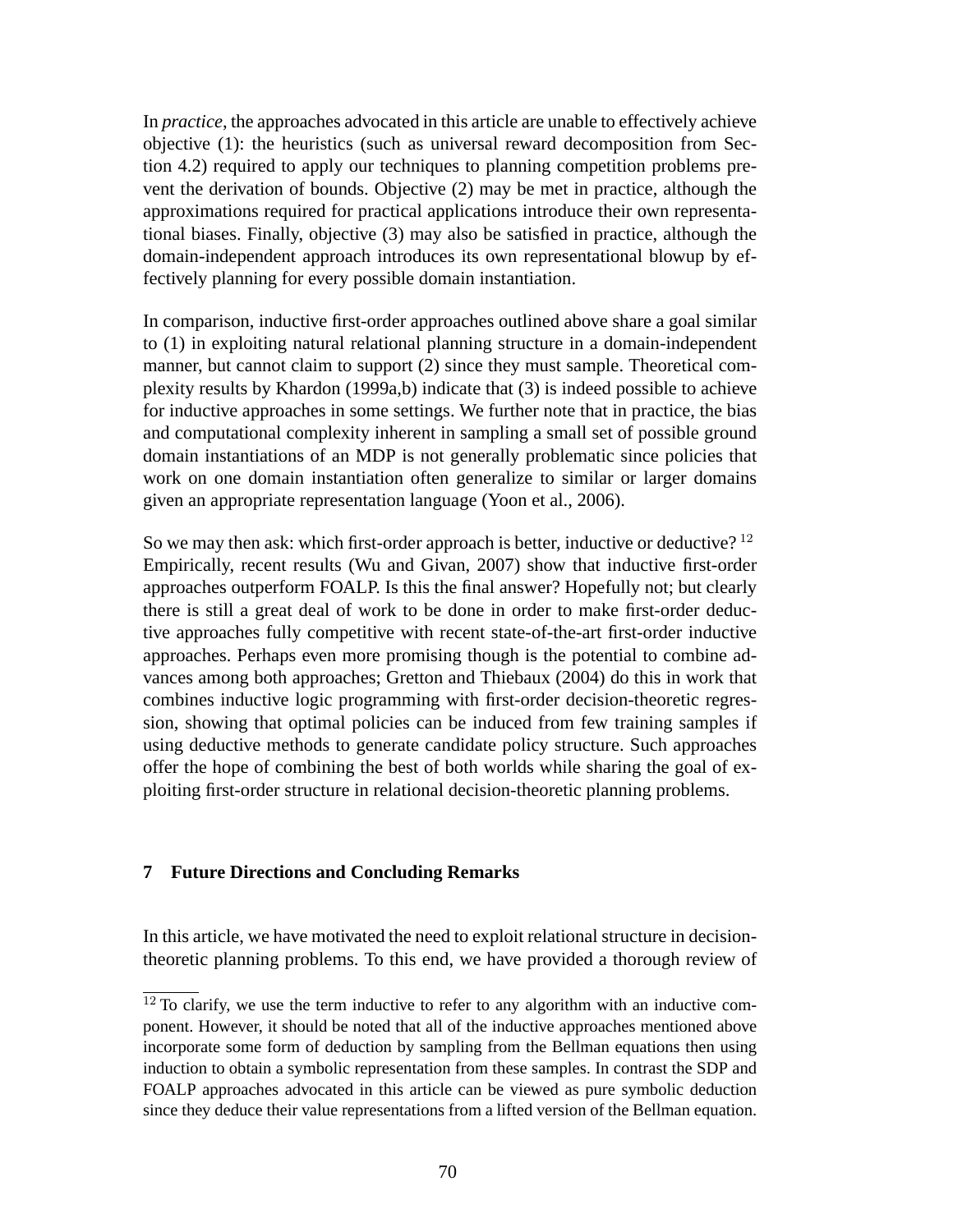the FOMDP representation of Boutilier et al. (2001) and showed how to translate an expressive subset of PPDDL to this particular FOMDP representation. We reviewed the solution of FOMDPs via symbolic dynamic programming and contributed additional practical solution techniques based on the use of first-order ADDs (FOADDs), additive value decomposition of universal rewards, and firstorder approximate linear programming (FOALP). Combining all of these ideas, we have provided proof-of-concept results from the probabilistic track of the ICAPS 2004 and 2006 International Planning Competitions.

We outline some interesting directions for future work, and offer some concluding remarks on decision-theoretic planning in the framework of FOMDPs.

## *7.1 Future Directions*

There are a number of open issues raised by our work that merit further exploration. We enumerate a few of them:

- (1) An interesting approach for the practical application of FOMDPs to decisiontheoretic planning is to combine their approximate offline solution with online methods for enhancing their performance. We need only look at the range of successful planners used in planning competitions for ideas. Perhaps one of the most useful approaches would be to use offline methods for solving FOMDPs to generate a first-order approximated value function. Then we could use such a value function as a heuristic seed for online search methods such as RTDP (Barto et al., 1993; Dearden and Boutilier, 1997). Another approach would be to consider domain-specific control knowledge encoded as temporal logic constraints as in TLPlan (Bacchus and Kabanza, 2000), program constraints as in Golog (Levesque et al., 1997) (both TLPlan and Golog are deterministic planners) or decision-theoretic extensions such as DT-Golog (Boutilier et al., 2000). We discuss the use of program constraints further in a moment.
- (2) We did not explore approximate extensions of value iteration for FOMDPs. Given the success of the APRICODD planner (St-Aubin et al., 2000) that performs approximate value iteration using ADDs, this approach is quite appealing for first-order approximate value iteration using FOADDs. When the FOADD representing the value function becomes too large, we can simply prune out nodes in the FOADD in an effort to reduce the size of the value function while minimizing the approximation error.
- (3) One promising use of FOMDPs is at the highest level of an abstraction hierarchy for agent-based decision-theoretic planning. Dearden and Boutilier (1997) demonstrate that an MDP model can be approximated to a structure that is efficiently solvable and that error bounds can be obtained on the resulting optimal policy in the abstracted model with respect to the optimal policy in the non-abstracted version. If we lift such results to FOMDPs, then this offers a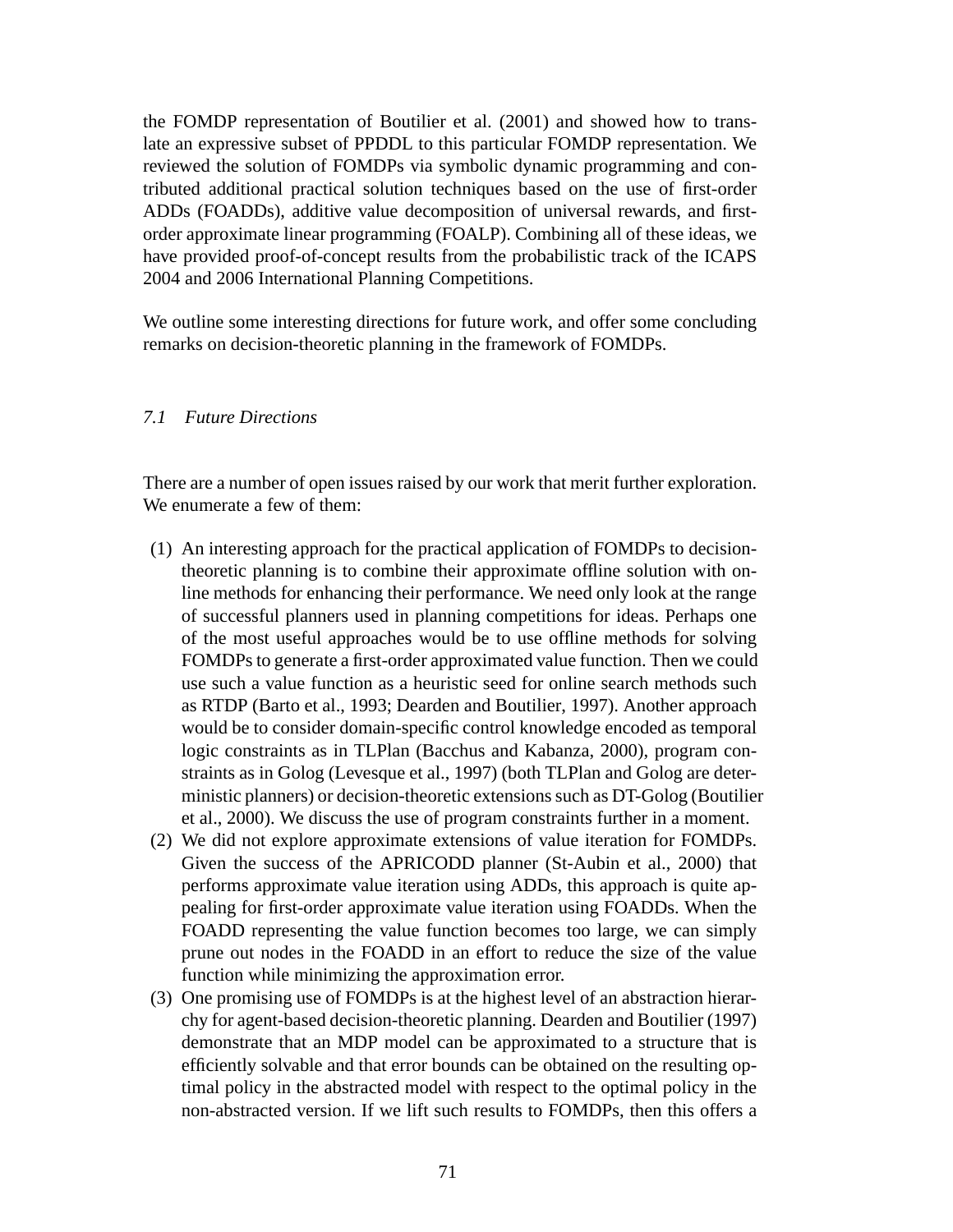very appealing paradigm for their use: we can approximate a general FOMDP model to a level that we know we can solve efficiently while obtaining error bounds on the performance of the optimal policy in this approximated model. Or, further afield, we can use a solution to this approximated model as guidance for other more computationally expensive algorithms like ground heuristic search or as seed values (Dearden and Boutilier, 1997) or shaped rewards (Ng et al., 1999) for value iteration in the non-abstracted MDP model.

In addition to these immediate open problems posed by our techniques, we have only touched on the surface of FOMDPs and the vast array of stochastic decision processes and symbolic solution methods that are possible. There remain a number of promising directions for the exploitation of structure in relationally-specified decision-theoretic planning problems that we briefly describe here:

- (1) One of the original goals in the FOMDP and symbolic dynamic programming frameworks (Boutilier et al., 2001) was to allow for very general symbolic representations. While most current FOMDP research has assumed a constant numerical representation of the values in case statement partitions, there are many situations where we might obtain non-constant values in our case statements, e.g., compactly representing value functions in FOMDPs with universal rewards that depend on the count of objects satisfying a property in a given situation, or in the context of modeling continuous state properties, perhaps combined with discrete state properties in a first-order generalization of *hybrid MDPs* (Hauskrecht and Kveton, 2004; Guestrin et al., 2004). However, as the case statement is generalized to handle non-constant numerical representations, case operators like the casemax must be appropriately generalized to efficiently handle such value representations (see Section 6.2.3 of Sanner (2008) for one example of such a casemax generalization). Furthermore, theorem provers must also be capable of reasoning about counting properties or (constrained) continuous variables in such symbolic case statement enhancements in order to detect the inconsistency of state partitions.
- (2) In many FOMDPs there is an element of underlying topological graph structure. For example, in logistics planning, this graph structure may involve the accessibility of different cities via roads and flight routes. Currently, this graph structure is not exploited by our solution methods. Yet its regularity, if known *a priori*, could likely be exploitable by solution methods that could "compile" out this graph structure. This approach would be far more advantageous than relying on the first-order case representation to extract relevant graph properties using the cumbersome specification of transitively composed relations (i.e.,  $\exists c_1, c_2$ .  $Read(c_1, c_2) \land \exists c_3$ .  $Read(c_2, c_3) \land \exists c_4$ .  $Read(c_3, c_4) \land \ldots$ ).
- (3) We often have a predefined set of constraints on the behavior of an agent and we need to optimize the agent's policy with respect to those constraints. If we can specify the program constraints in the form of a Golog program (Levesque et al., 1997), then we can generalize the hierarchy of abstract machines (HAM) architecture (Parr and Russell, 1998; Andre and Russell, 2001) to the case of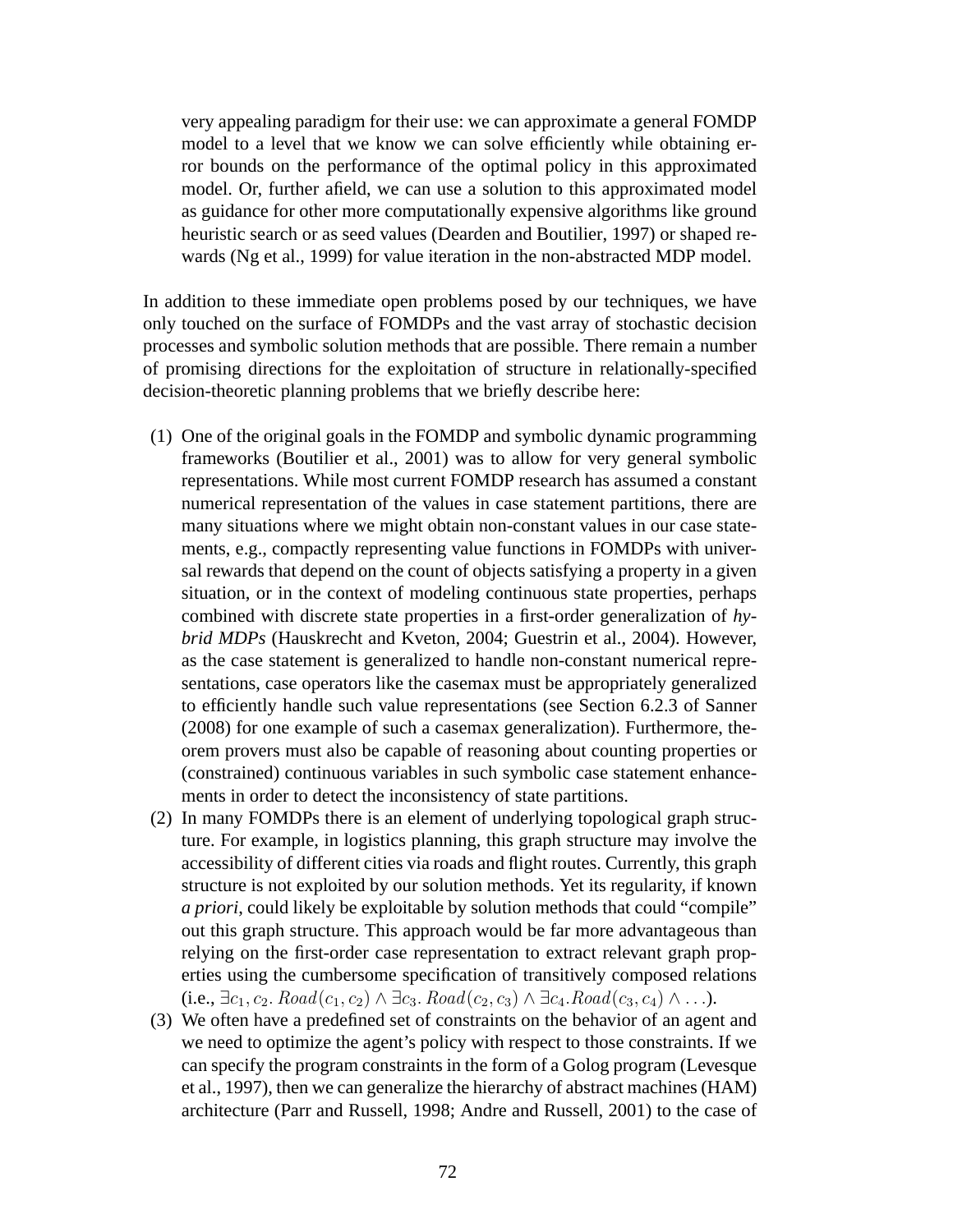solving FOMDPs with respect to Golog program constraints. Such a solution would permit the (approximately) optimal execution of an incompletely specified program over all possible domain-instantiations. Various approaches in the decision-theoretic DT-Golog framework (Boutilier et al., 2000; Ferrein et al., 2003) have provided an initial investigation into these ideas.

The above suggestions are but a few of the many possible extensions to the work presented in this article and first-order decision-theoretic planning in general.

## *7.2 Concluding Remarks*

For a few years immediately succeeding the publication of the symbolic dynamic programming solution (Boutilier et al., 2001) to relationally specified MDPs, this domain-independent non-grounding approach was disparaged as being unrealistic for practical applications due to the complexity of value functions or due to the need for logical simplification and theorem proving (Yoon et al., 2002; Gardiol and Kaelbling, 2004; Guestrin et al., 2003). While these are all in fact significant obstacles to be overcome in the practical application of first-order MDPs to decision-theoretic planning, this article has aimed to show that these obstacles are not insurmountable. It has provided a substantial step in the direction of demonstrating that with careful attention paid to the first-order representation and algorithms specifically designed to exploit that representation, non-grounded lifted solutions are viable in practice as we demonstrated with our proof-of-concept results from the ICAPS 2004 and 2006 International Planning Competitions. Our hope is that this article lays the foundations for further exploration of these non-grounding approaches and permits the integration of these ideas with other lines of research in decision-theoretic planning.

## **Acknowledgements**

We are grateful to the three anonymous reviewers for their extensive comments and suggestions: these have vastly improved the presentation and discussion of our work. We are also grateful to Kee Siong Ng who provided many suggestions and corrections. This work was supported by the Natural Sciences and Engineering Research Council (NSERC) of Canada. This research was conducted while the first author (now with NICTA) was at the Department of Computer Science, University of Toronto. NICTA is funded by the Australian Government's Backing Australia's Ability and the Centre of Excellence programs.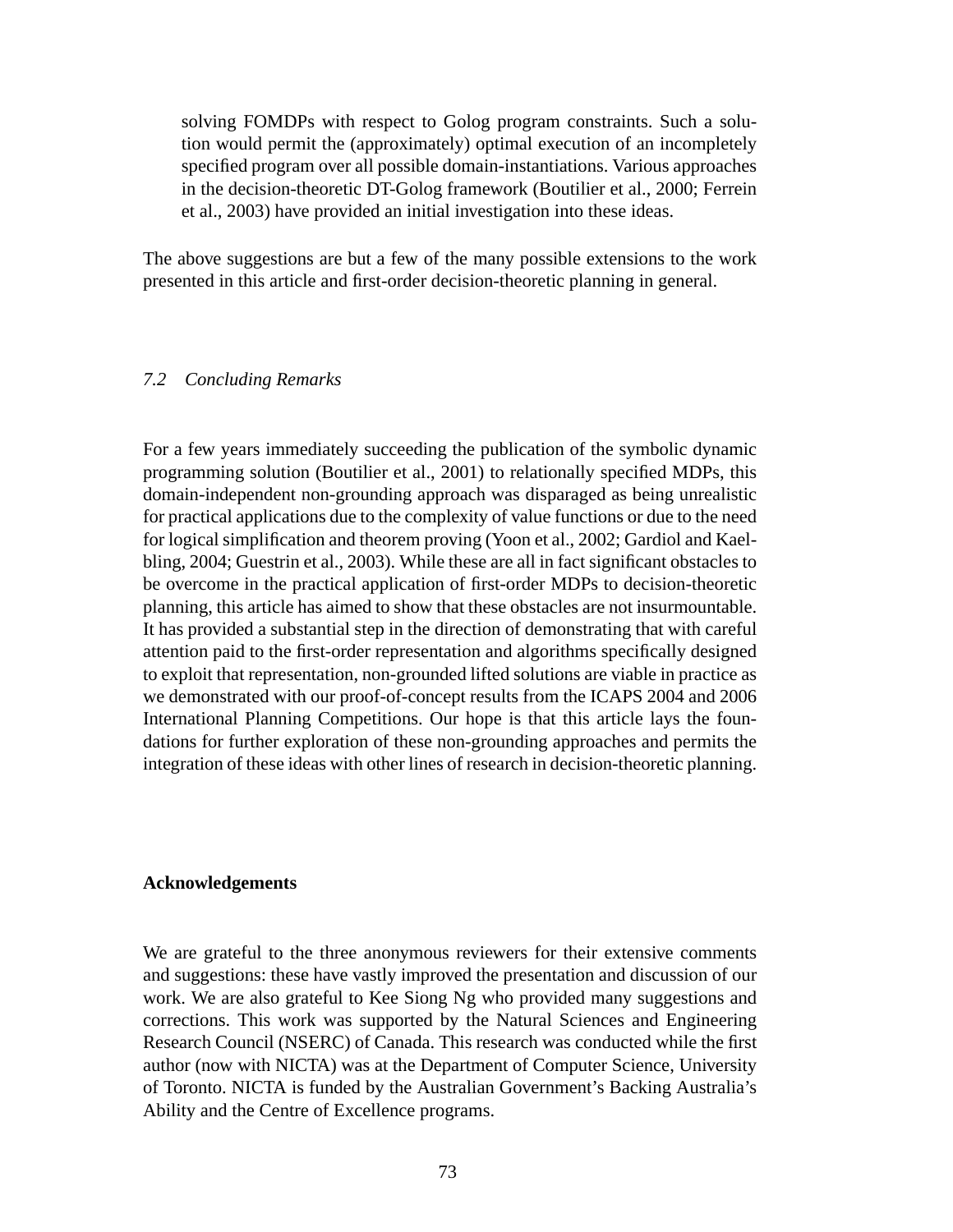## **References**

- Andre, D., Russell, S., 2001. Programmable reinforcement learning agents. In: Advances in Neural Information Processing Systems (NIPS-01). Vol. 13. pp. 78–85.
- Bacchus, F., Halpern, J. Y., Levesque, H. J., 1995. Reasoning about noisy sensors in the situation calculus. In: International Joint Conference on Artificial Intelligence (IJCAI-95). Montreal, pp. 1933–1940.
- Bacchus, F., Kabanza, F., 2000. Using temporal logics to express search control knowledge for planning. Artificial Intelligence 116 (1-2), 123–191.
- Bahar, R. I., Frohm, E., Gaona, C., Hachtel, G., Macii, E., Pardo, A., Somenzi, F., 1993. Algebraic Decision Diagrams and their applications. In: IEEE /ACM International Conference on CAD. pp. 428–432.
- Barto, A. G., Bradtke, S. J., Singh, S. P., , 1993. Learning to act using real-time dynamic programming. Tech. Rep. UM-CS-1993-002, U. Mass. Amherst.
- Bellman, R. E., 1957. Dynamic Programming. Princeton University Press, Princeton, NJ.
- Bertsekas, D. P., 1987. Dynamic Programming. Prentice Hall, Englewood Cliffs, NJ.
- Bertsekas, D. P., Tsitsiklis, J. N., 1996. Neuro-Dynamic Programming. Athena Scientific, Belmont, MA.
- Blum, A. L., Furst, M. L., 1995. Fast planning through graph analysis. In: IJCAI 95. Montreal, pp. 1636–1642.
- Bonet, B., Geffner, H., 2004. mGPT: A probabilistic planner based on heuristic search. In: Online Proceedings for The Probablistic Planning Track of IPC-04: *http://www.cs.rutgers.edu/˜mlittman/topics/ipc04-pt/proceedings/*.
- Boutilier, C., Brafman, R. I., Geib, C., 1997. Prioritized goal decomposition of Markov decision processes: Toward a synthesis of classical and decision theoretic planning. In: International Joint Conference on Artificial Intelligence (IJCAI-97). Nagoya, pp. 1156–1162.
- Boutilier, C., Dean, T., Hanks, S., 1999. Decision-theoretic planning: Structural assumptions and computational leverage. Journal of Artificial Intelligence Research (JAIR) 11, 1–94.
- Boutilier, C., Friedman, N., Goldszmidt, M., Koller, D., 1996. Context-specific independence in Bayesian networks. In: Uncertainty in Artificial Intelligence (UAI-96). Portland, OR, pp. 115–123.
- Boutilier, C., Reiter, R., Price, B., 2001. Symbolic dynamic programming for firstorder MDPs. In: International Joint Conference on Artificial Intelligence (IJCAI-01). Seattle, pp. 690–697.
- Boutilier, C., Reiter, R., Soutchanski, M., Thrun, S., 2000. Decision-theoretic, highlevel agent programming in the situation calculus. In: AAAI-00. Austin, TX, pp. 355–362.
- Brachman, R., Levesque, H., 2004. Knowledge Representation and Reasoning. Morgan Kaufmann Publishers Inc., San Francisco, CA, USA.
- Buffet, O., Aberdeen, D., 2006. The factored policy gradient planner (ipc-06 version). In: Proceedings of the Fifth International Planning Competition.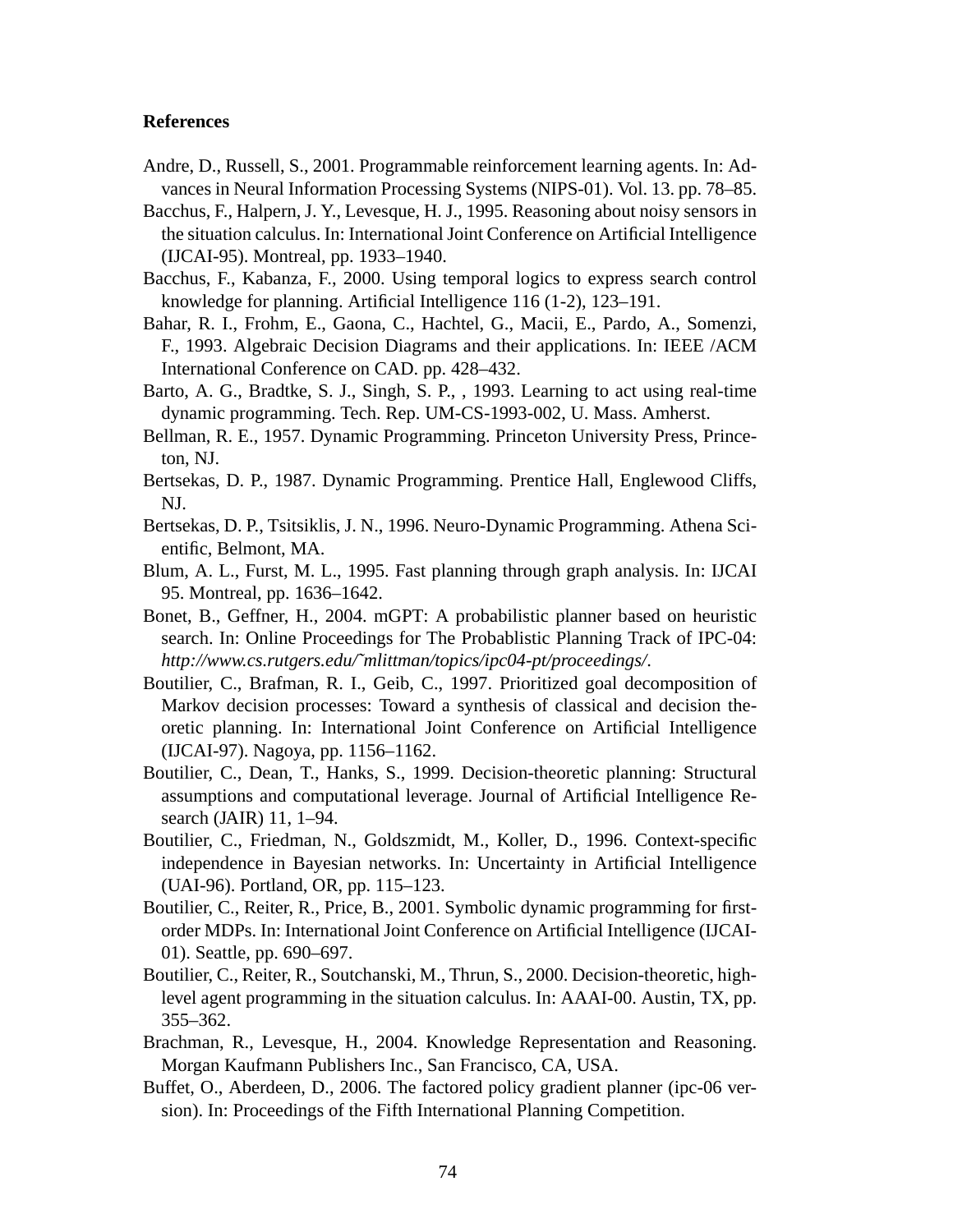- Buntine, W., 1988. Generalized subsumption and its application to induction and redundancy. Artificial Intelligence 36, 375–399.
- de Farias, D., Roy, B. V., 2003. The linear programming approach to approximate dynamic programming. Operations Research 51:6, 850–865.
- de Salvo Braz, R., Amir, E., Roth, D., 2005. Lifted first-order probabilistic inference. In: 19th International Joint Conference on Artificial Intelligence (IJCAI-2005). Edinburgh, UK, pp. 1319–1325.
- de Salvo Braz, R., Amir, E., Roth, D., 2006. MPE and partial inversion in lifted probabilistic variable elimination. In: National Conference on Artificial Intelligence (AAAI-06). Boston, USA.
- Dearden, R., Boutilier, C., 1997. Abstraction and approximate decision-theoretic planning. Artificial Intelligence 89 (12), 219–283.
- Dechter, R., 1999. Bucket elimination: A unifying framework for reasoning. In: Artificial Intelligence. Vol. 113. pp. 41–85.
- Driessens, K., Dzeroski, S., 2002. Integrating experimentation and guidance in relational reinforcement learning. In: International Conference on Machine Learning (ICML). pp. 115–122.
- Dzeroski, S., DeRaedt, L., Driessens, K., 2001. Relational reinforcement learning. Machine Learning Journal (MLJ) 43, 7–52.
- Fern, A., Yoon, S., Givan, R., December 2003. Approximate policy iteration with a policy language bias. In: Advances in Neural Information Processing Systems 16 (NIPS-03).
- Fern, A., Yoon, S., Givan, R., June 2004. Learning domain-specific control knowledge from random walks. In: International Conference on Planning and Scheduling (ICAPS-04). pp. 191–199.
- Ferrein, A., Fritz, C., Lakemeyer, G., 2003. Extending DTGolog with options. In: 18th International Joint Conference on Artificial Intelligence (IJCAI-2003). Acupulco, Mexico, pp. 144–151.
- Fikes, R. E., Nilsson, N. J., 1971. STRIPS: A new approach to the application of theorem proving to problem solving. AI Journal 2, 189–208.
- Gardiol, N. H., Kaelbling, L. P., 2004. Envelope-based planning in relational MDPs. In: Advances in Neural Information Processing Systems 16 (NIPS-03). Vancouver, CA, pp. 1040–1046.
- Gartner, T., Driessens, K., Ramon, J., 2006. Graph kernels and gaussian processes for relational reinforcement learning. Machine Learning Journal (MLJ) 64, 91– 119.
- Gerevini, A., Bonet, B., Givan, B. (Eds.), 2006. Online Proceedings for The Fifth International Planning Competition IPC-05: *http://www.ldc.usb.ve/ bonet/ipc5/docs/ipc-2006-booklet.pdf.gz*. Lake District, UK.
- Gretton, C., Thiebaux, S., 2004. Exploiting first-order regression in inductive policy selection. In: Uncertainty in Artificial Intelligence (UAI-04). Banff, Canada, pp. 217–225.
- Guestrin, C., Hauskrecht, M., Kveton, B., 2004. Solving factored MDPs with continuous and discrete variables. In: 20th Conference on Uncertainty in Artificial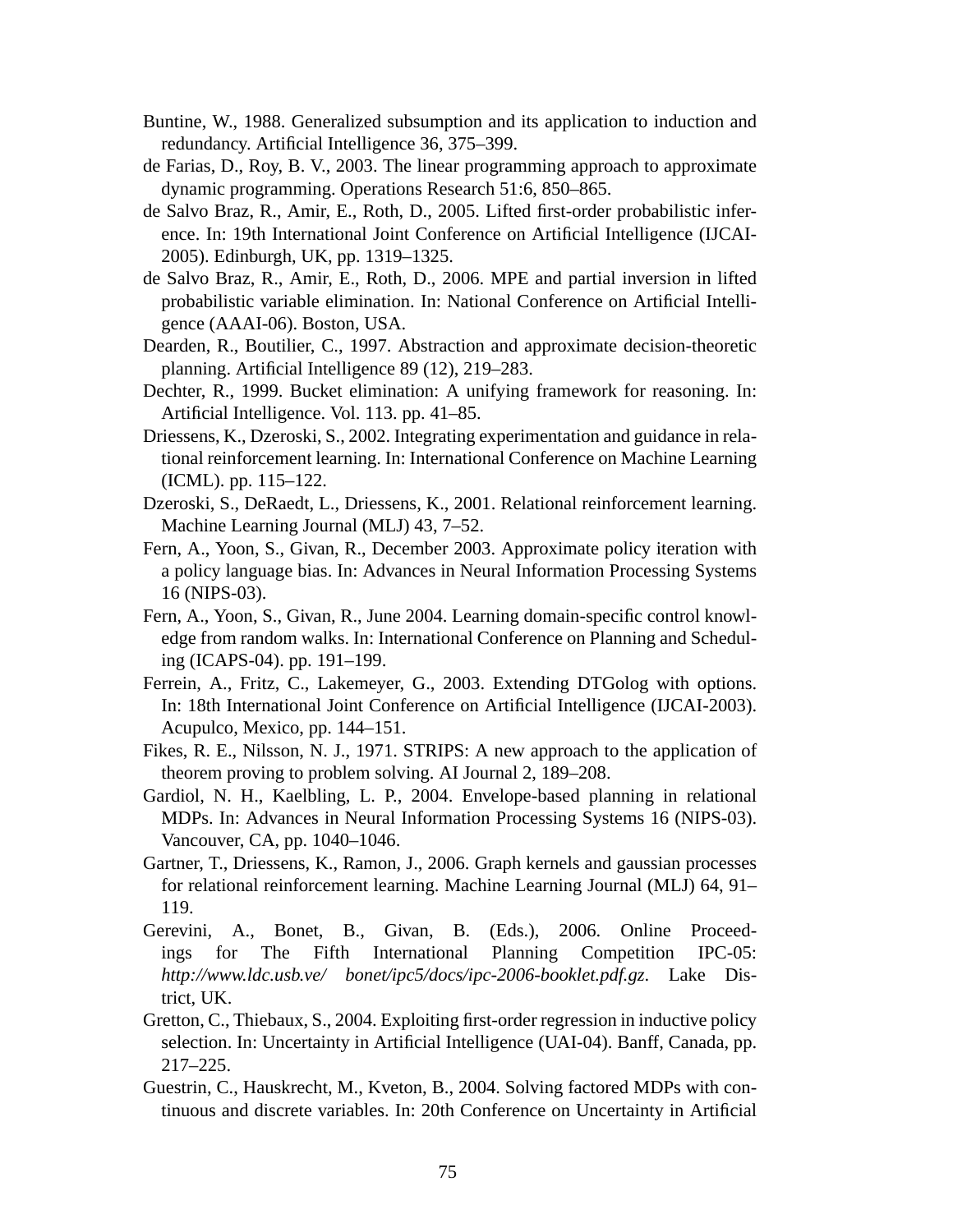Intelligence. pp. 235–242.

- Guestrin, C., Koller, D., Gearhart, C., Kanodia, N., 2003. Generalizing plans to new environments in relational MDPs. In: 18th International Joint Conference on Artificial Intelligence (IJCAI-2003). Acapulco, Mexico, pp. 1003–1010.
- Guestrin, C., Koller, D., Parr, R., Venktaraman, S., 2002. Efficient solution methods for factored MDPs. Journal of Artificial Intelligence Research (JAIR) 19, 399– 468.
- Hauskrecht, M., Kveton, B., 2004. Linear program approximations for factored continuous-state Markov decision processes. In: Advances in Neural Information Processing Systems 16. pp. 895–902.
- Hoey, J., St-Aubin, R., Hu, A., Boutilier, C., 1999. SPUDD: Stochastic planning using decision diagrams. In: Uncertainty in Artificial Intelligence (UAI-99). Stockholm, pp. 279–288.
- Hoffmann, J., Nebel, B., 2001. The FF planning system: Fast plan generation through heuristic search. Journal of Artificial Intellence Research (JAIR) 14, 253–302.
- Hölldobler, S., Karabaev, E., Skvortsova, O., 2006. FluCaP: A heuristic search planner for first-order mdps. Journal of Artificial Intelligence Research (JAIR) 27, 419–439.
- Howard, R. A., 1960. Dynamic Programming and Markov Processes. MIT Press.
- Karabaev, E., Skvortsova, O., 2005. A heuristic search algorithm for solving firstorder MDPs. In: Uncertainty in Artificial Intelligence (UAI-05). Edinburgh, Scotland, pp. 292–299.
- Kersting, K., van Otterlo, M., de Raedt, L., 2004. Bellman goes relational. In: International Conference on Machine Learning (ICML-04). ACM Press, pp. 465–472.
- Khardon, R., 1999a. Learning action strategies for planning domains. Artificial Intelligence 113 (1-2), 125–148.
- Khardon, R., 1999b. Learning to take actions. Machine Learning 35 (1), 57–90.
- Koller, D., Parr, R., 1999. Computing factored value functions for policies in structured MDPs. In: International Joint Conference on Artificial Intelligence (IJCAI-99). Stockholm, pp. 1332–1339.
- Koller, D., Parr, R., 2000. Policy iteration for factored MDPs. In: Uncertainty in Artificial Intelligence (UAI-00). Stockholm, pp. 326–334.
- Levesque, H. J., Reiter, R., Lespérance, Y., Lin, F., Scherl, R., 1997. GOLOG: a logic programming language for dynamic domains. Journal of Logic Programming 31 (1-3), 59–83.
- Little, I., 2006. Paragraph: A Graphplan-based probabilistic planner. In: Proceedings of the Fifth International Planning Competition.
- Littman, M. L., Younes, H. L. S. (Eds.), 2004. Online Proceedings for The Probablistic Planning Track of IPC-04: *http://www.cs.rutgers.edu/˜mlittman/topics/ipc04-pt/proceedings/*. Vancouver, Canada.
- Mahadevan, S., 2005. Samuel meets Amarel: Automating value function approximation using global state space analysis. In: National Conference on Artificial Intelligence (AAAI-05). Pittsburgh, pp. 1000–1005.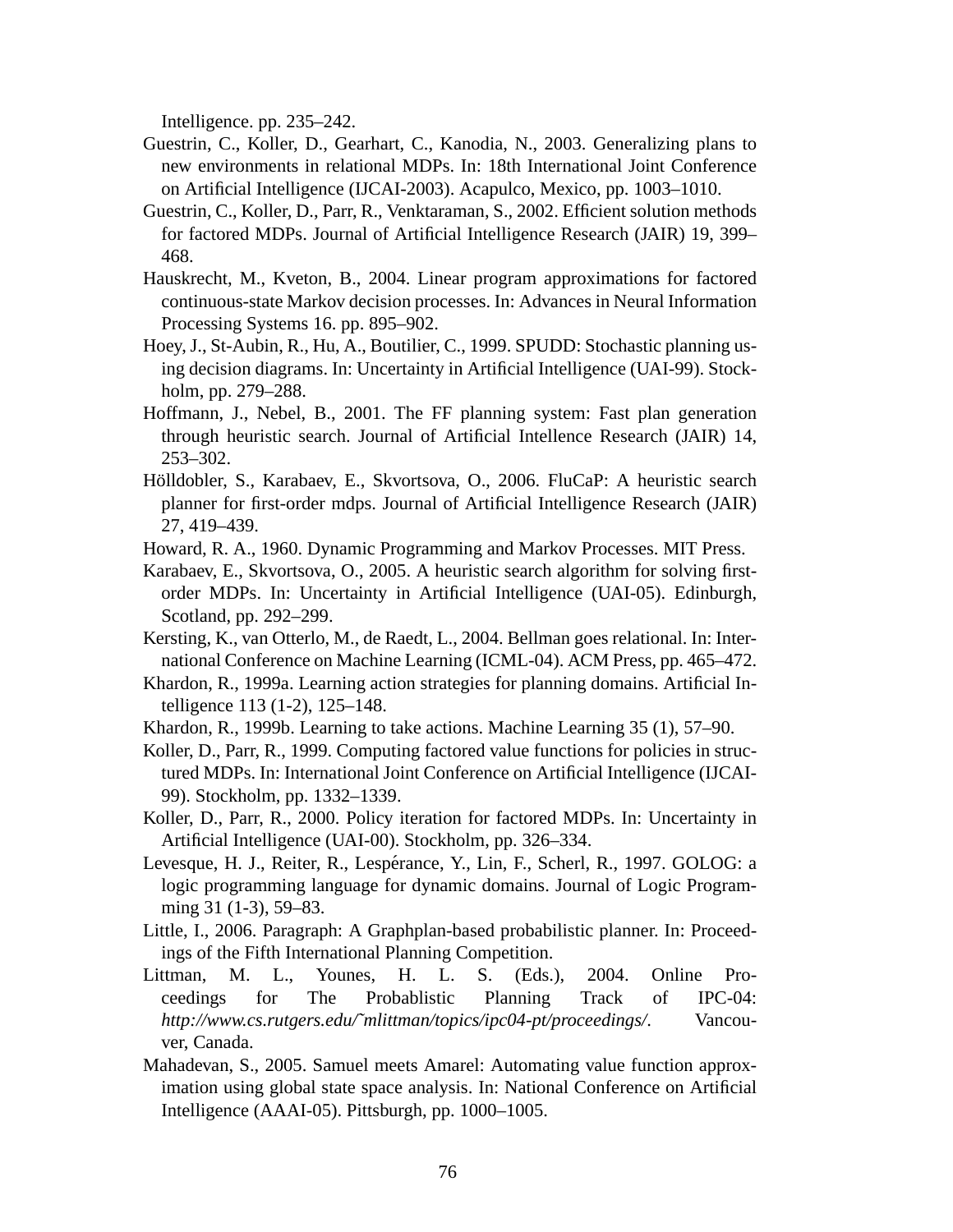- McCarthy, J., 1963. Situations, actions and causal laws. Tech. rep., Stanford University, reprinted in Semantic Information Processing (M. Minsky ed.), MIT Press, Cambridge, Mass., 1968, pages 410-417.
- Meuleau, N., Hauskrecht, M., Kim, K.-E., Peshkin, L., Kaelbling, L. P., Dean, T., Boutilier, C., 1998. Solving very large weakly coupled Markov decision processes. In: National Conference on Artificial Intelligence (AAAI-98). Madison, WI, pp. 165–172.
- Motik, B., January 2006. Reasoning in Description Logics using Resolution and Deductive Databases. Ph.D. thesis, Univesität Karlsruhe (TH), Karlsruhe, Germany.
- Ng, A. Y., Harada, D., Russell, S., 1999. Policy invariance under reward transformations: theory and application to reward shaping. In: Proc. 16th International Conf. on Machine Learning. Morgan Kaufmann, San Francisco, CA, pp. 278– 287.
- Parr, R., Russell, S., 1998. Reinforcement learning with hierarchies of machines. In: M. Jordan, M. K., Solla, S. (Eds.), Advances in Neural Information Processing Systems 10. MIT Press, Cambridge, pp. 1043–1049.
- Patrascu, R., Poupart, P., Schuurmans, D., Boutilier, C., Guestrin, C., 2002. Greedy linear value-approximation for factored Markov decision processes. In: National Conference on Artificial Intelligence (AAAI-02). Edmonton, pp. 285–291.
- Pednault, E. P. D., 1989. ADL: Exploring the middle ground between STRIPS and the situation calculus. In: KR. pp. 324–332.
- Poole, D., 1997. The independent choice logic for modelling multiple agents under uncertainty. Artificial Intelligence 94 (1-2), 7–56.
- Poole, D., 2003. First-order probabilistic inference. In: IJCAI. pp. 985–991.
- Poupart, P., Boutilier, C., Patrascu, R., Schuurmans, D., 2002. Piecewise linear value function approximation for factored MDPs. In: National Conference on Artificial Intelligence (AAAI-02). Edmonton, pp. 292–299.
- Puterman, M. L., 1994. Markov Decision Processes: Discrete Stochastic Dynamic Programming. Wiley, New York.
- Reiter, R., 1991. The frame problem in the situation calculus: A simple solution (sometimes) and a completeness result for goal regression. In: Lifschitz, V. (Ed.), Artificial Intelligence and Mathematical Theory of Computation (Papers in Honor of John McCarthy). Academic Press, San Diego, pp. 359–380.
- Reiter, R., 2001. Knowledge in Action: Logical Foundations for Specifying and Implementing Dynamical Systems. MIT Press.
- Riazanov, A., Voronkov, A., 2002. The design and implementation of vampire. AI Communications 15 (2), 91–110.
- Rintanen, J., 2003. Expressive equivalence of formalisms for planning with sensing. In: 13th International Conference on Automated Planning and Scheduling. pp. 185–194.
- Sanner, S., March 2008. First-order Decision-theoretic Planning in Structured Relational Environments. Ph.D. thesis, University of Toronto, Toronto, ON, Canada.
- Sanner, S., Boutilier, C., 2005. Approximate linear programming for first-order MDPs. In: Uncertainty in Artificial Intelligence (UAI-05). Edinburgh, Scotland,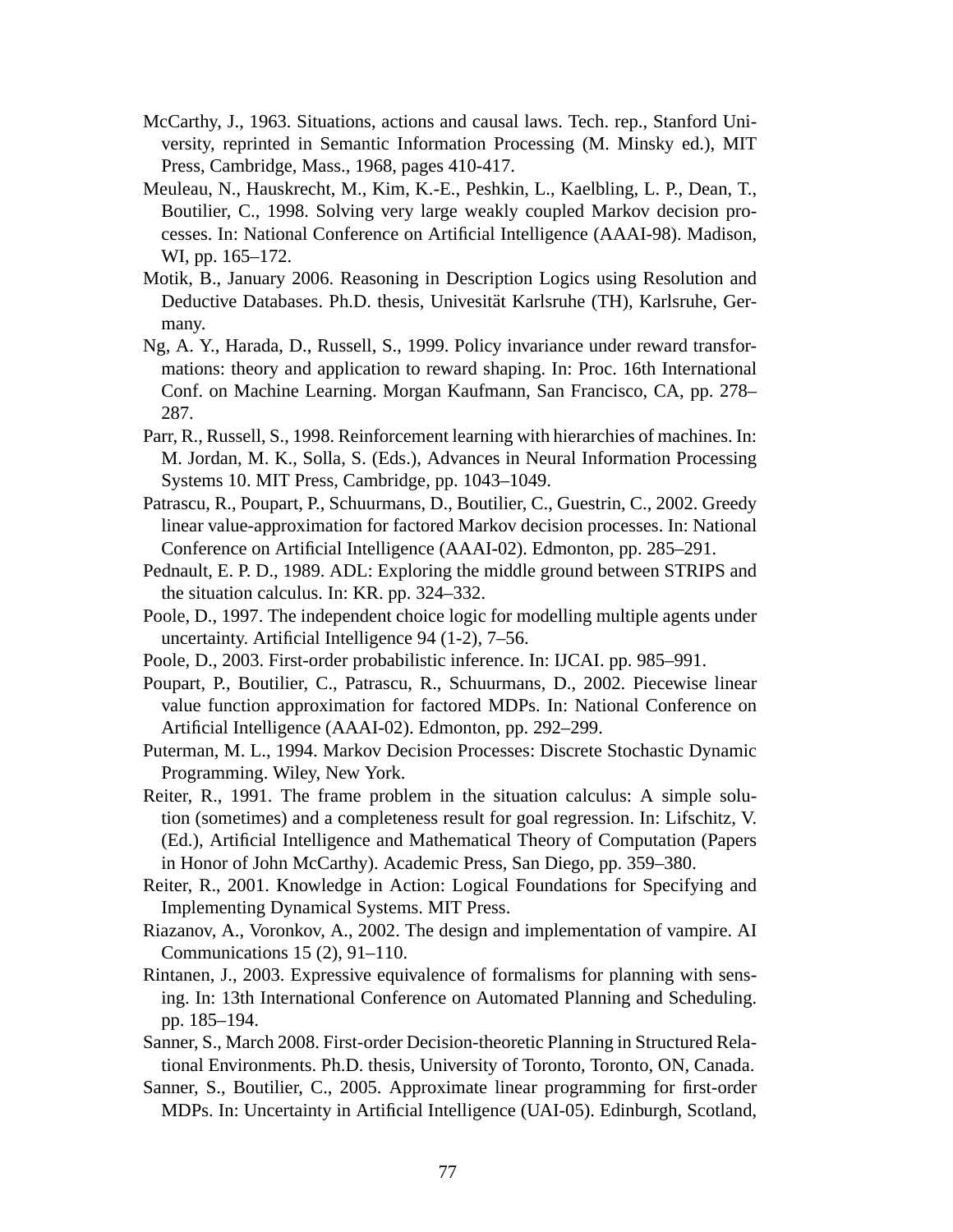pp. 509–517.

- Sanner, S., Boutilier, C., 2006. Practical linear evaluation techniques for first-order MDPs. In: Uncertainty in Artificial Intelligence (UAI-06). Boston, Mass.
- Sanner, S., Boutilier, C., 2007. Approximate solution techniques for factored firstorder MDPs. In: 17th International Conference on Automated Planning and Scheduling (ICAPS-07). pp. 288 – 295.
- Schuurmans, D., Patrascu, R., 2001. Direct value approximation for factored MDPs. In: Advances in Neural Information Processing 14 (NIPS-01). Vancouver, pp. 1579–1586.
- Schweitzer, P., Seidmann, A., 1985. Generalized polynomial approximations in markovian decision processes. Journal of Mathematical Analysis and Applications 110, 568–582.
- Shapley, L. S., 1953. Stochastic games. Proceedings of the National Academy of Sciences 39, 327–332.
- Singh, S. P., Cohn, D., 1998. How to dynamically merge Markov decision processes. In: Advances in Neural Information Processing Systems (NIPS-98). MIT Press, Cambridge, pp. 1057–1063.
- St-Aubin, R., Hoey, J., Boutilier, C., 2000. APRICODD: Approximate policy construction using decision diagrams. In: Advances in Neural Information Processing 13 (NIPS-00). Denver, pp. 1089–1095.
- Teichteil, F., Fabiani, P., 2006. Symbolic stochastic focused dynamic programming with decision diagrams. In: Proceedings of the Fifth International Planning Competition.
- Thiebaux, S., Gretton, C., Slaney, J., Price, D., Kabanza, F., January 2006. Decision-theoretic planning with non-markovian rewards. Journal of Artificial Intelligence Research 25, 17–74.
- Tsitsiklis, J. N., Van Roy, B., 1996. Feature-based methods for large scale dynamic programming. Machine Learning 22, 59–94.
- Veloso, M., August 1992. Learning by analogical reasoning in general problem solving. Ph.D. thesis, Carnegie Mellon University.
- Wang, C., Joshi, S., Khardon, R., 2007. First order decision diagrams for relational MDPs. In: Twentieth International Joint Conference on Artificial Intelligence (IJCAI-07). Hyderabad, India, pp. 1095–1100.
- Wang, C., Joshi, S., Khardon, R., 2008. First order decision diagrams for relational MDPs. Journal of Artificial Intelligence Research (JAIR) 31, 431–472.
- Wang, C., Khardon, R., 2007. Policy iteration for relational MDPs. In: Uncertainty in Artificial Intelligence (UAI-07). Vancouver, Canada.
- Wu, J., Givan, R., 2007. Discovering relational domain features for probabilistic planning. In: 17th International Conference on Automated Planning and Scheduling (ICAPS 2007). pp. 344–351.
- Yoon, S., Fern, A., Givan, R., 2002. Inductive policy selection for first-order Markov decision processes. In: Uncertainty in Artificial Intelligence (UAI-02). Edmonton, pp. 569–576.
- Yoon, S., Fern, A., Givan, R., 2004. Learning reactive policies for probabilistic planning domains. In: Online Proceedings for The Probablistic Planning Track